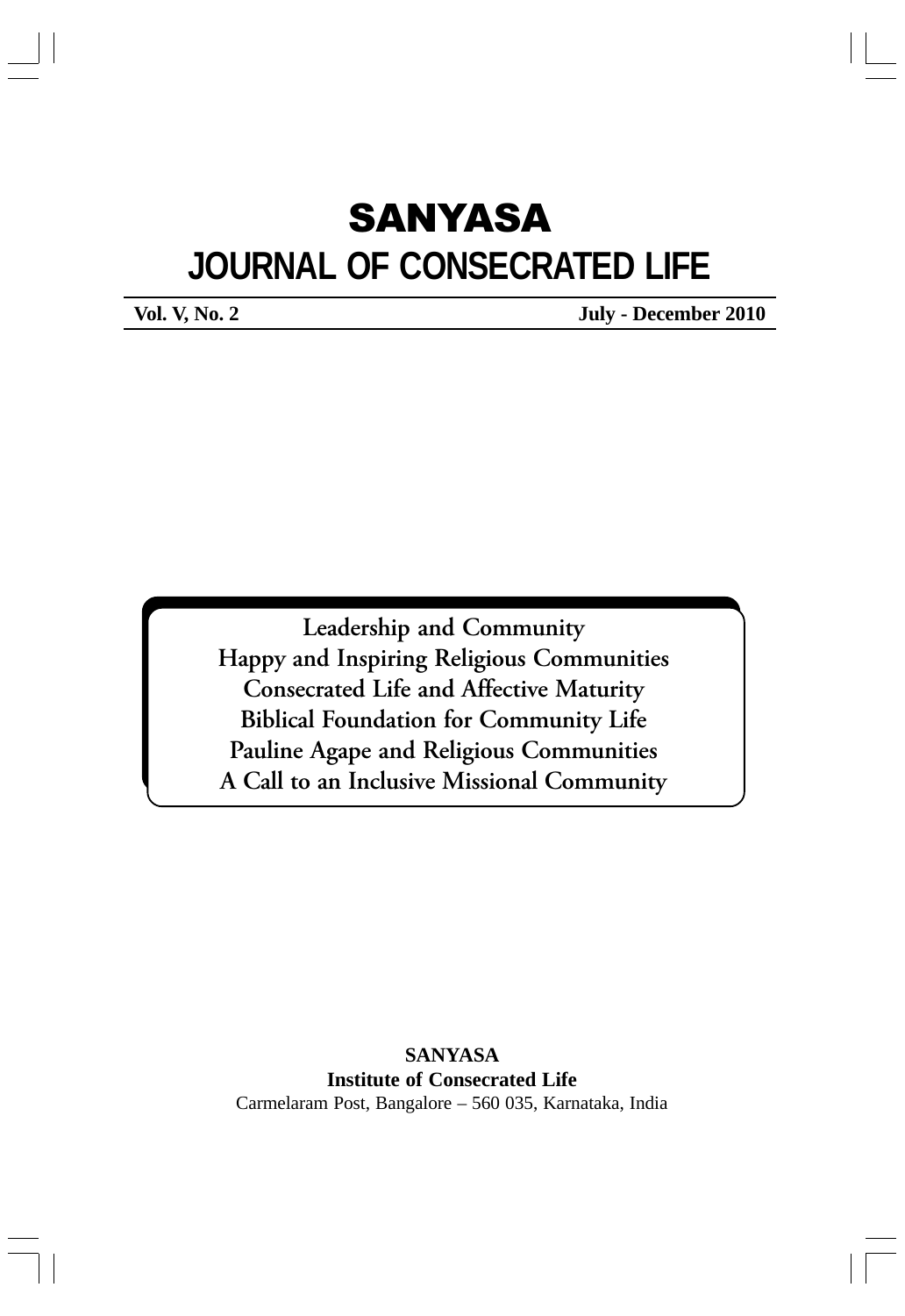#### **SANYASA: JOURNAL OF CONSECRATED LIFE**

A biannual published by Sanyasa Institute for Consecrated Life, Bangalore

#### **Chief Editor** Fr. S. Devadoss, CMF

#### **Editorial Board**

Fr. James Kannanthanam, CMF Fr. John Thadathil, CMF Sr. Marie Eugene, AC Fr. Joseph Mattam, SJ Fr. Jacob Thekkanath Fr. Vineeth, CMI Fr. Xavier E Manavath, CMF Fr. Paulson V Veliyannoor, CMF Fr. Arul Jesu Robin, CMF

Manuscripts for publication, books for review should be addressed to: **The Editor,** and business communications (correspondence, subscription, change of address) to:

#### **The Administrator**

SANYASA: JOURNAL OF CONSECRATED LIFE Sanyasa Carmelaram Post Bangalore – 560 035, Karnataka, India Tel.: 080 – 28439259; 28439944 E-mail: sanyasac@gmail.com, sanyasa.in@gmail.com Web: www.sanyasa.com

*Published by Sanyasa Institute of Consecrated Life, Bangalore in collaboration with Claretian Publications, Bangalore, India*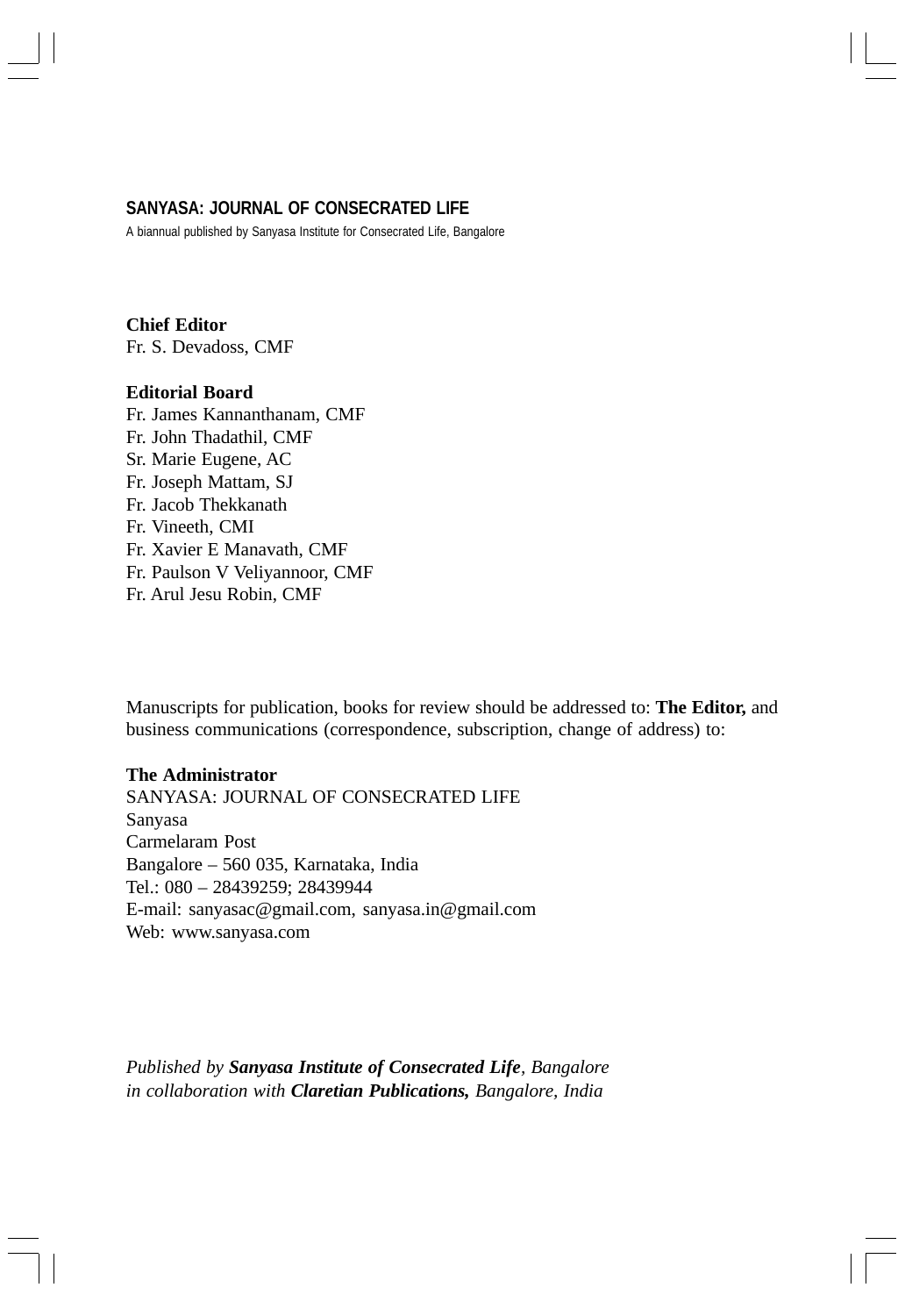# **CONTENTS**

 $\overline{\phantom{0}}$ 

 $\overline{\phantom{a}}$ 

 $\begin{array}{c|c} \hline \quad \quad & \quad \quad & \quad \quad \\ \hline \quad \quad & \quad \quad & \quad \quad \\ \hline \quad \quad & \quad \quad & \quad \quad \\ \hline \end{array}$ 

 $\overline{\neg}$ 

| Gabriel Mathias OFM                                                    |
|------------------------------------------------------------------------|
| Joe Mannath SDB                                                        |
| Happy and Inspiring Religious Communities: Essential Elements,         |
| Marie Eugene D'Almeida AC                                              |
|                                                                        |
| Arul Jesu Robin CMF                                                    |
|                                                                        |
| Martin George CMF                                                      |
|                                                                        |
| Antony Kalliath CMI                                                    |
| Consecrated Life: A Call to an Inclusive Missional Community  195      |
| Pope Benedict XVI                                                      |
| Homily on the Occasion of the 14 <sup>th</sup> Day of Consecrated Life |
|                                                                        |
|                                                                        |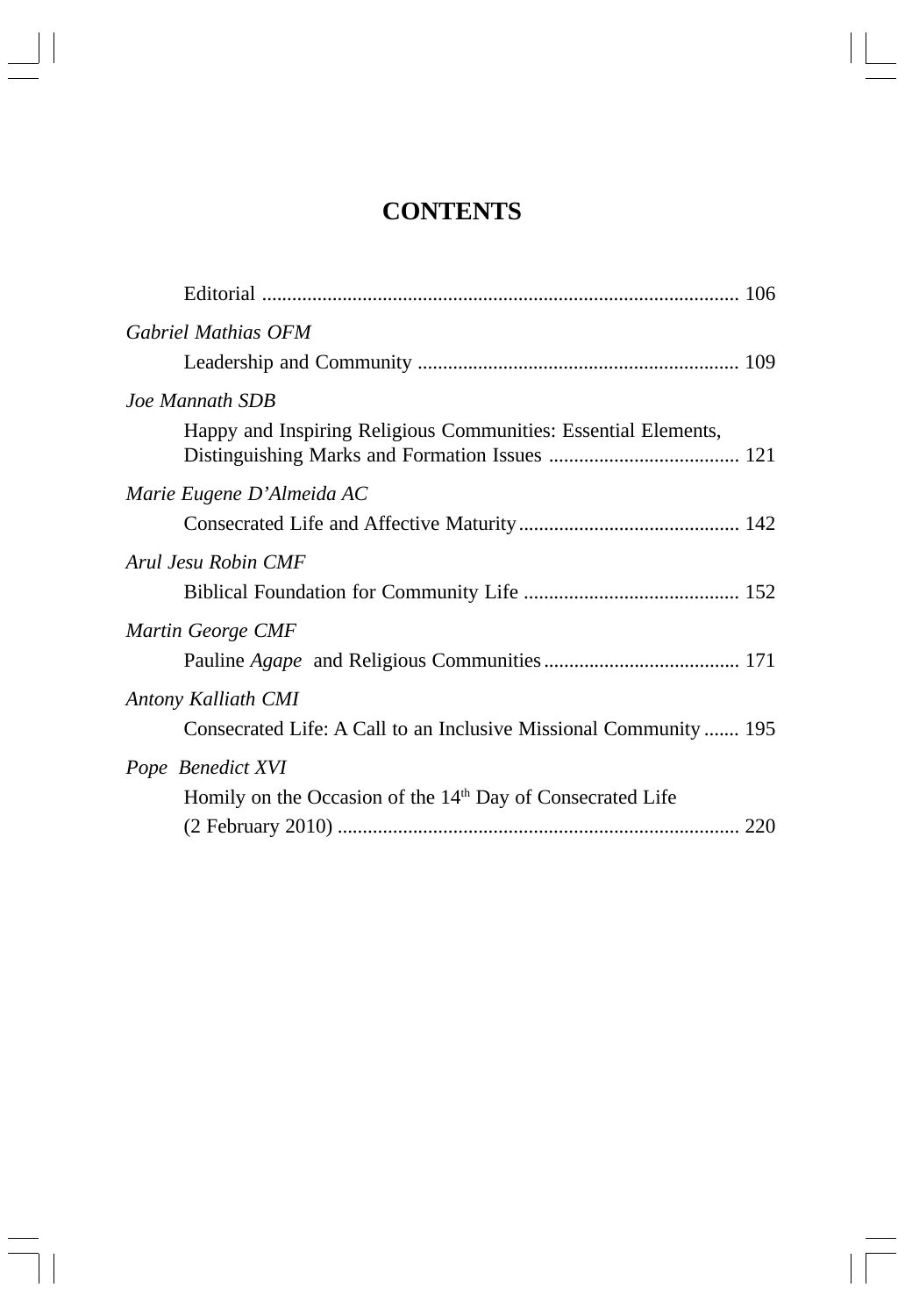## **EDITORIAL**

Religious Communities are a marvel in themselves! Most sociologists, who analysed different groups and organizations in the history of human society, have wondered at the survival of religious communities against all odds, unlike any other group that emerged in the past and vanished more or less in a few decades. Some religious communities have stayed for several centuries: structures may have changed, lifestyles and rules may have changed, but the spirit of the original community has often been maintained; in some cases they have been transplanted in a different continent, yet they have flourished. What is the secret behind this marvel?

This year on 2 February, the day dedicated to Consecrated Life*,* addressing consecrated men and women, the Pope said in his homily, "If it (consecrated life) did not exist, how much poorer the world would be! Quite apart from the superficial assessments of its usefulness, the consecrated life is important precisely because it is a sign of unbounded generosity and love, and this is all the more so in a world that risks being suffocated in the vortex of the ephemeral and the useful. Instead, the consecrated life witnesses to the superabundance of love that is an incentive to 'lose' one's life in response to the superabundance of the love of the Lord who first 'lost' his life for us." So, consecrated life is a special attempt to transform oneself into the image of Christ, who loved us by losing his life. We can then boldly say that the secret of this marvel lies in Christ's love for us and our love for Christ, which is manifested in our love for others.

But why do we form these 'unnatural' communities, after all? Do we form community for the sake of the ministry we do? Today, in most cases, other people do the same ministries we do, and do them just as well as we do, without being members of religious communities. Are we brought together as religious, for the purpose of a particular task? Many groups do join together for a task: trade unions or sports clubs, for example. Or are we relational communities as opposed to task-oriented communities? Or is it for security that we gather together? The Quaker Parker Palmer was puzzled over the longevity of monastic community, especially given the difficulties of community life. He concluded that it is because the monks "created a form of community that brings them together not for the purpose of togetherness but to support each other in the rigors of the inward journey."

Though the idea of making a transforming journey together towards the image of the compassionate Christ is very sweet-sounding, at times our experience in religious communities offers a different picture altogether: sometimes the community soothes us as in a gentle breeze, but at other times it becomes a foretaste of hellfire for some.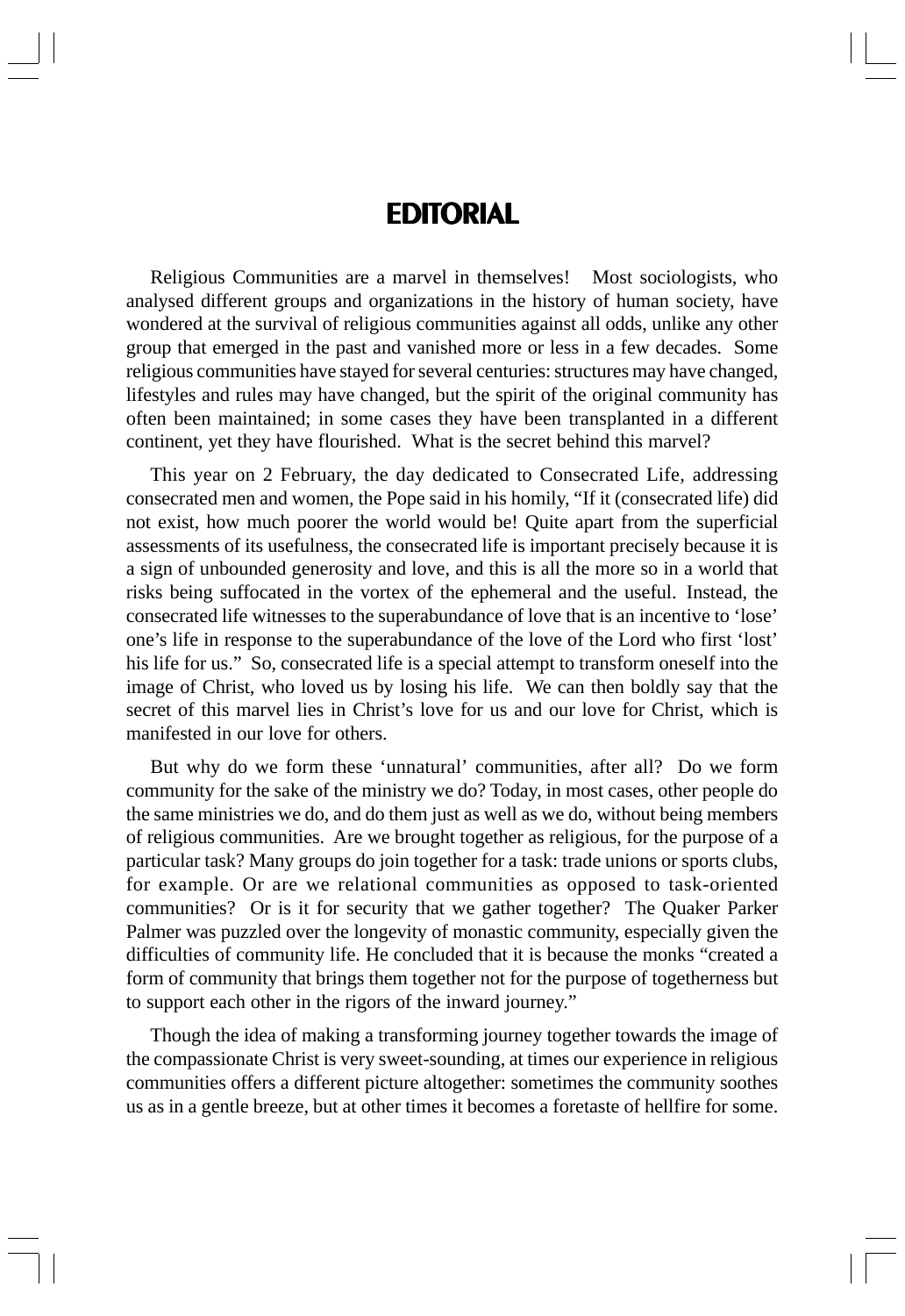#### *Editorial*

That is why Sr. Rose Hoover says, "In community, as we accompany each other along the way, as we support each other in the rigors of the spiritual journey, we are for each other burden-bearers, burdens, and blessings... as we ourselves are being transformed into the compassionate and merciful presence of Christ for each other and for the world." We know this journey is tough, painstaking, slow, long and often without the desired transformation into a compassionate nature. Hence many questions about religious communities remain unanswered. In search of answers and practical tips, we have dedicated this issue of Sanyasa Journal to the discussion of matters related to this marvel of community life.

As in the previous years, Sanyasa Institute organized a seminar from 28 to 30 January this year in connection with the day of Consecrated Life (2 February) on the subject 'Religious Community: Being for One Another'. Eminent religious men and women led the discussions on different aspects of Community Life in the present day circumstances. All the articles in this issue of the journal are either papers presented in that seminar or dealing with related subjects.

Gabriel Mathias OFM, in his article 'Leadership and Community', describes the role of the Superiors as 'animators' of the community, not really 'superiors'. Leadership in religious communities needs to be understood as both responsibility and authority. The article also discusses the challenges to this exercise of authority. The author differentiates religious leadership from secular leadership, and leader from manager, because the authority of a religious leader is spiritual authority. Finally the article dwells upon practical tips and mechanisms to help the animators of communities, calling him/her as the guardian of unity in the community.

'Happy and Inspiring Religious Communities: Essential Elements, Distinguishing Marks and Formation Issues' by Joe Mannath SDB is an attempt to look at the reality of religious life and religious community in our context, with its plus and minus points. Religious community is not simply a voluntary gathering of persons, nor a tool for getting work done more efficiently; it is founded on each person's genuine and properly discerned response to God's call. A healthy community needs the free self-gift of each member to God and to the common goals. The author also discusses some distinguishing marks of a good religious community and the essentials that formators need to keep in mind for providing a realistic, inspiring and integral formation to the young recruits.

Marie Eugene D'Almeida AC begins her article 'Consecrated Life and Affective Maturity', presenting today's scenario with its lights and shadows and analysing how far consecrated men and women are able to integrate sexuality and affectivity in their life and ministry. With the help of psychology, the author explains the process

JULY - DECEMBER 2010 107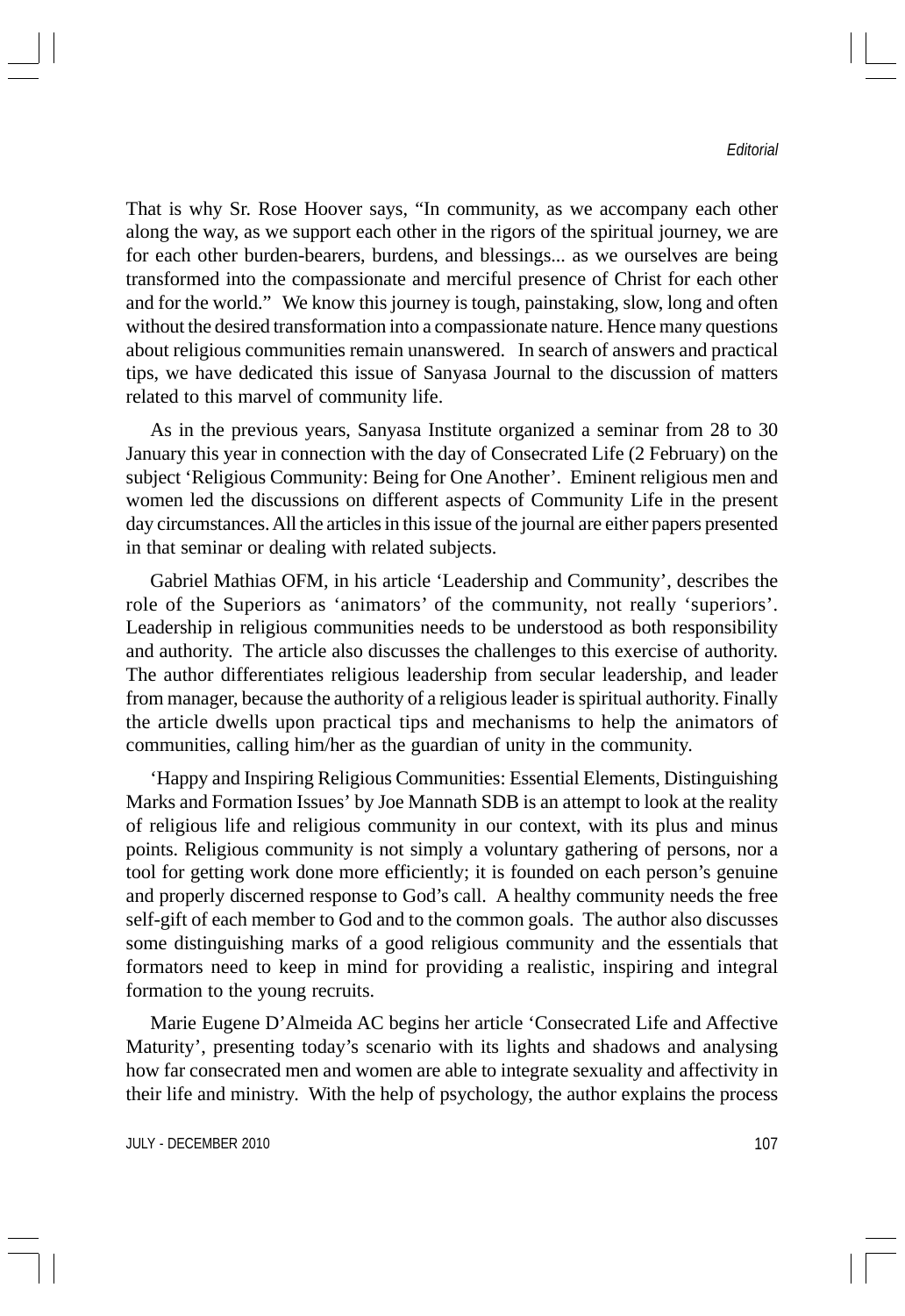#### S A N Y A S A , *Journal of Consecrated Life*

of attaining affective maturity and proposes some effective tools for it. Next she deals with the issue of relational intimacy among consecrated people, drawing boundaries and cautioning us against boundary violations. The article is concluded with some helpful hints for healthy intimacy.

Arul Jesu Robin CMF discusses the 'Biblical Foundation for Community Life', starting with a narration of biblical inspiration in the foundation and life of early monastic communities of Pachomius and Basil. He then goes on to analyse the traits of community life in the Old and New Testaments: in the OT period, prophetic groups and the Qumran community led a community life with their own characteristics (which are discussed in the article); in the NT period, the first Apostolic community and the first Christian community may be taken as models for the modern religious communities - their guiding principles are relevant even today.

'Pauline *Agape* and Religious Communities' by Martin George CMF is an effort to draw inspiration from the Pauline concept of love in 1 Cor 13:1-3 and to apply the concept to our religious communities. With the help of some tools of modern biblical scholarship, the author explains the relevance of 1 Corinthians against the background of divisions in the Corinthian Church, especially of chapter 13, where Paul proposes *agape* as the solution to their problem. The NT concept of *agape*, reaching its summit in the Pauline hymn in 1 Cor 13, is explored thereafter, followed by a text study of vv. 1-3. Paul considered *agape* as indispensable for any disciple of Jesus; the author's contention is that it should be more so for consecrated men and women.

Antony Kalliath CMI, in his article 'Consecrated Life: A Call to an Inclusive Missional Community', invites us to a holiness, which is interpreted as holism and reconciliation, in which the whole of creation is redeemed and restored in a creative equity. Every religious is called to become a proactive participant in the fullness of life. Analysing the 'truth' of consecrated life, the author explores its Christological angle, the prophetic nuance, the Kingdom centric nature and its need to be inserted in the public space. He finally explains the ways of being missional: by being a cultural presence, being dialogical and embodying a multi-faith perspective; being a narrative and welcoming community.

We are also publishing in the last pages the homily of Pope Benedict XVI on the occasion of the  $14<sup>th</sup>$  Day of Consecrated Life (2 February 2010) for easy reference by religious men and women, to whom this homily was addressed.

#### **Martin George cmf**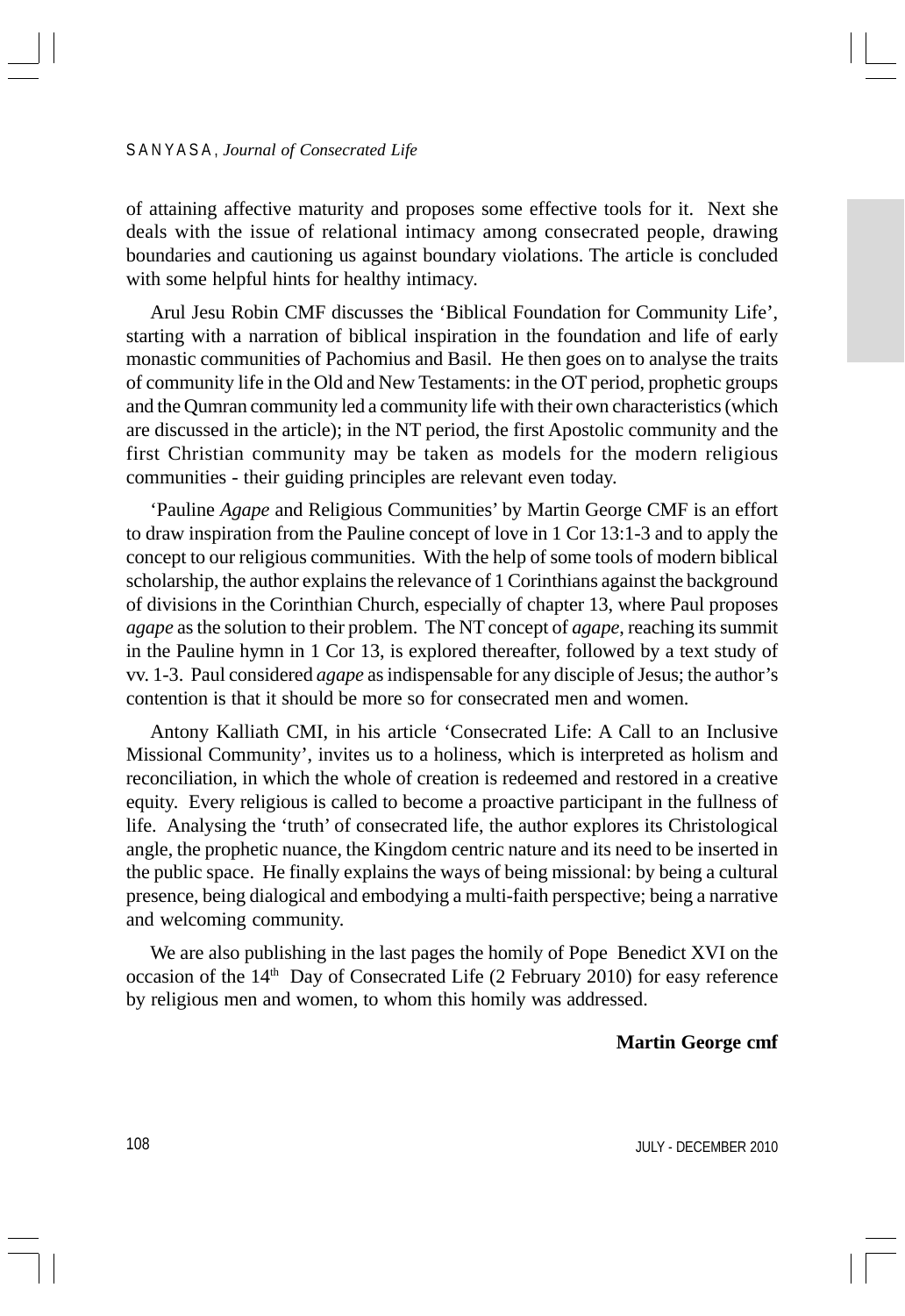## LEADERSHIP AND COMMUNITY

#### **Fr. Gabriel Mathias OFM**

#### **Leaderless Community**

It is not rare these days, for a stranger who visits a small religious community and asks for the superior to be told, "We have no superior; we are all equals". One may also find the officially appointed superior reluctant to exercise her/his role of leadership and there may prevail a *laissez-faire* kind of atmosphere where each one does what he/she wants and no one really is a leader. The Superior may be just an administrator who sees to many material aspects of the running of the house which for all practical purposes is a "hostel."

This kind of situation in some religious communities is quite a contrast to the situation that prevailed in religious communities in general some years ago when minute details of a community member's life was controlled by the superior. Thus, for example, in many communities of sisters letters received by them would first be scrutinized by the superior.

#### **Not "Superior" but Animator**

These days there is an aversion to the word "superior" when referring to the leader of the religious community. The more commonly used word is "animator" or "facilitator."

**Fr. Gabriel Mathias OFM** , a Franciscan priest, holds a doctorate from the Institute of Psychology of the Gregorian University of Rome. Besides doing psychotherapy and testing, he has been involved in teaching for the last 25 years at various Seminaries and formation Institutes in India. He has also conducted workshops on Psycho-Spirituality in India and abroad. At present he teaches at St. Pius X Seminary, Mumbai, NVSC, Pune, Mater Dei Institute, Goa, Institute for Formators at AVP, Bangalore and St. Anthony's Friary, Bangalore. He has published many articles in journals of psychology and religious formation. He has been the resource person in various national and international workshops and seminars. He has held various leadership roles in the Franciscan Congregation such as Rector of the major Seminary, Dean of Studies, Provincial moderator for on-going formation and Councillor of the Province. At present he is the Superior of St. Anthony's Friary Bangalore and Vice Provincial of the Franciscans in India. He may be contacted at: gabrielofm@yahoo.com

JULY - DECEMBER 2010 2009 109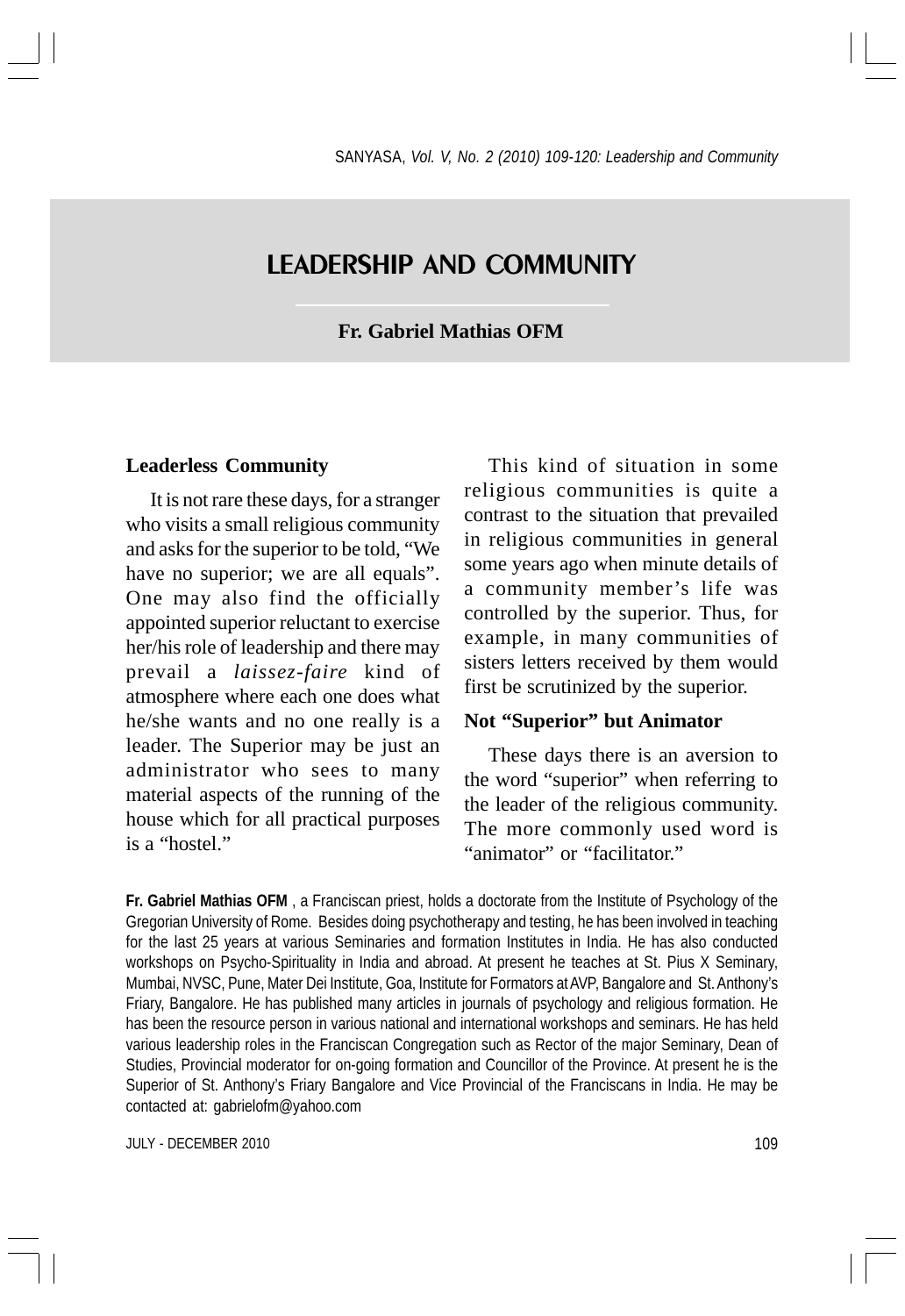What are some of the reasons for this change which has often left communities leaderless and many religious averse to accepting the role of the superior of the community? The shift from a rather authoritarian style of leadership to a *laissez-faire* style of leadership, the challenge, or at times, an aversion to official leadership in religious communities and in the Church has to be considered in the broad context of the social changes in the past few decades.

The Church is a divine, but also a human Institution which is subject to change. In terms of models or systems

Authority as standing within the community as service rather than as standing over it as a power to decide and command

of leadership we can say that before the Second Vatican Council the Church tended to copy the classical theory of organization in its structures while after the Council there is a tendency in religious circles, to take over the "industrial humanism" prevalent in the society.

Summarizing the stances of the Church on the system of leadership before the Second Vatican Council, Courtney Murray<sup>1</sup> stresses three aspects:

- 1) It was a leadership of authority as a reaction to reformation which attacked the authority of the Pope and, the French Revolution which attacked the authority of God himself.
- 2) The relationship between ruler and the ruled is conceived in terms of vertical relationship where the ruler is the tutor and guardian of virtues.
- 3) Those who hold office make decisions – doctrinal and pastoral. The faithful in the ranks submit to the decision and execute orders.

This theory didn't consider important elements like the interplay of individual personality, group dynamics, etc. It did not consider the contribution of the behavioural sciences on behaviour and organization. Moreover, it gave less importance to the individuality of the person.

The second Vatican Council brought in new concepts in its ecclesiology:

- 1) the concept of the People of God with equality and dignity and freedom for its members;
- 2) the Church as an interpersonal community;
- 3) the Church with an apostolic mission to love all humanity;
- 4) authority as standing within the community as service rather than as standing over it as a power to decide and command.

JULY - DECEMBER 2010

110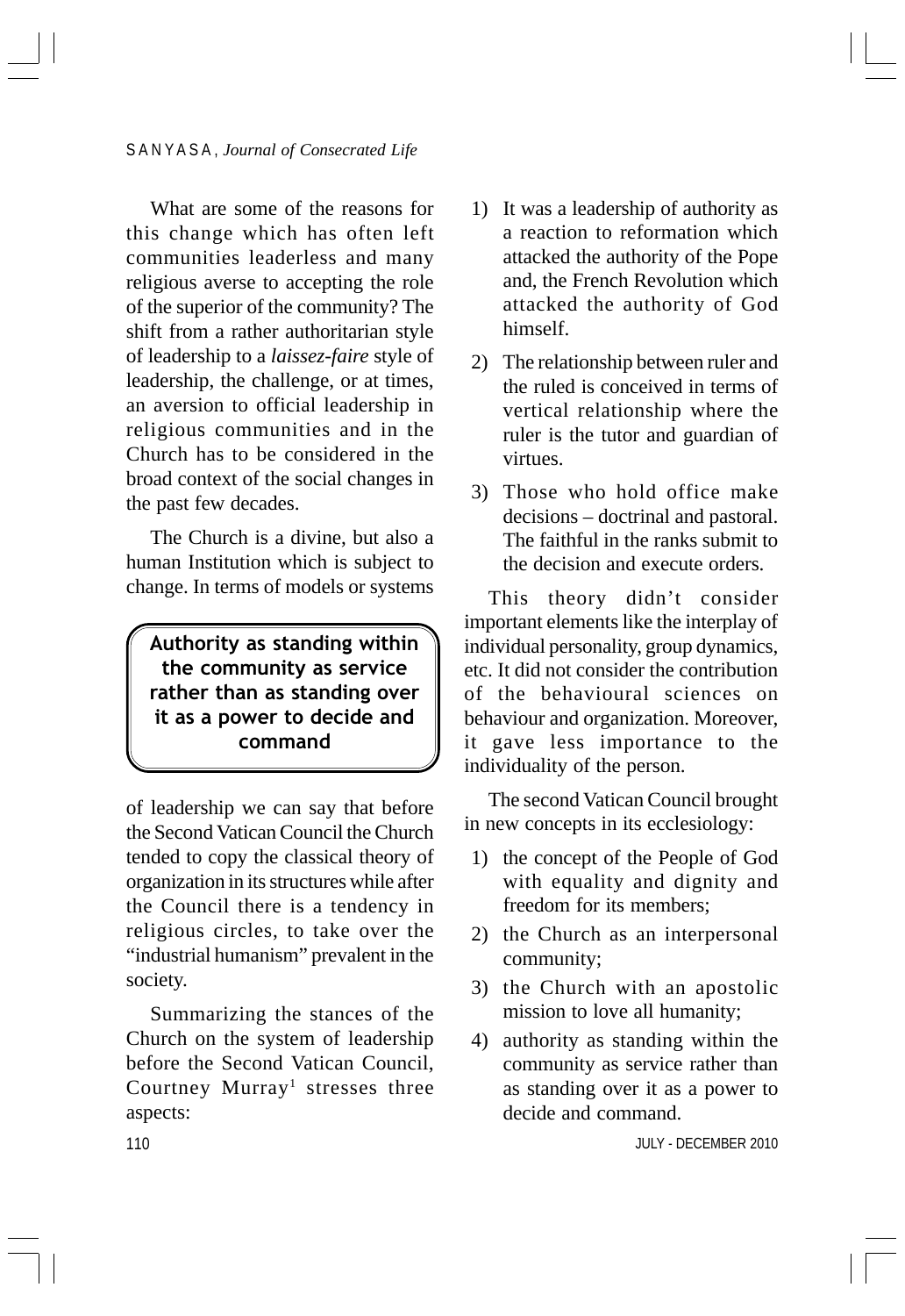The Church, therefore, has given a great impetus to the concept of community and the dignity of man. As the recent Instruction from the Congregation for Institutes of Consecrated Life and Societies of Apostolic Life on *The Service of Authority and Obedience* states, "in recent years the way of listening to and living authority and obedience has changed both in the Church and the society. This is due to, among other things: the coming to awareness of the value of the individual person, with his or her vocation, and intellectual, affective and spiritual gifts, with his or her freedom and rational abilities, the centrality of the spirituality of communion…"2 These above changes have tended to favour a kind of "industrial humanism" in ecclesiastical structures. In this type of system participative decision-making is emphasized. Man's freedom, human dignity and individuality are respected, as against an authoritarian type of hierarchical structure which fosters infantilism in the subjects.

## **Leadership as Exercise of Responsibility and Authority**

It is necessary to distinguish between two aspects of leadership in the church:

- 1) Leadership as exercise of responsibility toward and within the institution
- 2) Leadership as exercise of authority.

JULY - DECEMBER 2010 111

The latter is reserved for a few people – the superiors; the former is the duty of both the superior and the subjects.<sup>3</sup>

## **Challenges to Leadership as Authority**

In the past, leadership which stressed authority often used the power of recompense and coercion to achieve its goals. The superior's manner of dealing with "subjects" often impinged on their dignity as human persons. The Second Vatican Council has recognized the growing consciousness of man's personal dignity and his right to make use of responsible freedom, not driven by coercion or motivated by a sense of duty. Accordingly, reward and coercion have less popularity since they touch the dignity of man.

The changes in the society at large have affected the authority of the leader in religious communities and have created a "crisis"...

 Authority, today, has to be earned rather than accepted as given. The changes in the society at large have affected the authority of the leader in religious communities and have created a "crisis" for the traditional type of "superior" whose word was always respected. This has also led to the difficulty in finding people willing to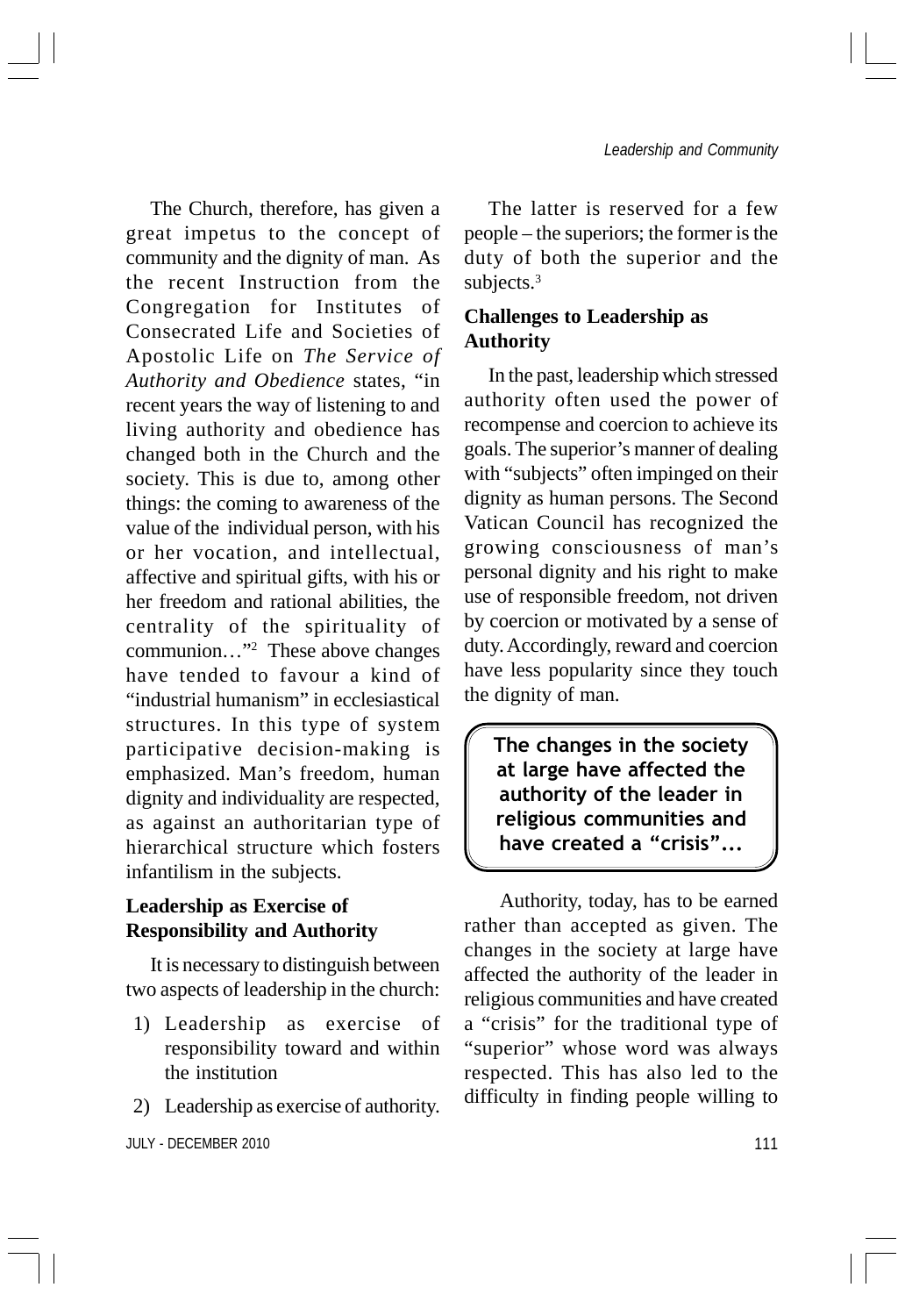take on the service of leadership in religious communities and the situation of superiors who do not lead, but are mere administrators.

The traditional type of leadership style with stress on authority, power to punish or reward did not foster internalization of religious values. It only led to outer compliance<sup>4</sup> without inner conviction.

 Communities based on such leadership in the past produced perfect observance of religious practices but

## The role of leadership of religious communities cannot be based on secular models of management alone.

often produced infantile, dependent human beings. Religious observance was often a kind of servile compliance with very little personal conviction or acceptance.

Neither did such leadership foster real community. Quite often communities were large anonymous groups who hardly had any interpersonal contact with each other. We could even say that they were not "communities" since there was hardly any communion between members. Since professed religious are grown up adults and leadership with stress on authority and power of reward and coercion are not really the most suitable

for internalization<sup>5</sup> of religious values, what is the role of leadership in a religious community?

## **Secular versus Religious Leadership**

While in some ways leadership of a religious community is like leadership of any human group, it is also in many ways different. The uniqueness of the religious group consists in that the spiritual or religious perspective is the very reason for its togetherness as a community of life; without this religious value, its cohesiveness and identity as a religious community is bound to be undermined. It may remain a communion of people with common interests such as work or personal likings but cease to be a religious community.

The role of leadership of religious communities cannot be based on secular models of management alone. In the secular world, managers do not concern themselves with moral values. Their goal is results and efficiency. There is no place in the secular model, for weak persons or for mercy and compassion. The 'hire and fire' policy of the secular world cannot be used in religious communities.

Jean Vanier<sup>6</sup> says: "There are different ways of exercising authority and command: the military model, the industrial model and the community model. The general's goal is victory; the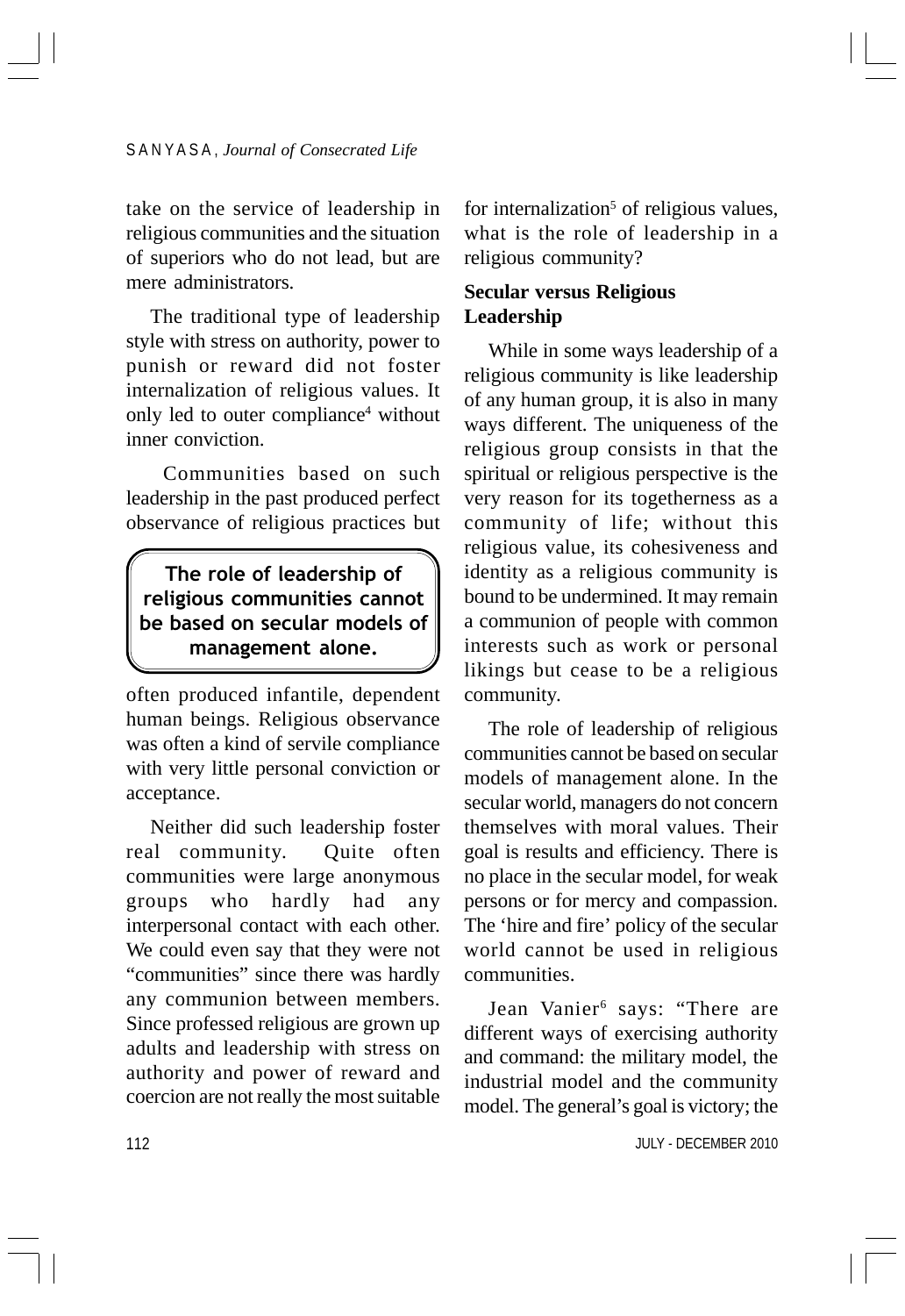factory manager's goal is profit. The goal of the leader of a community is the growth of the individuals in love and truth"

#### **Manager versus Leader**

From a purely secular, sociological point of view, we could say that where a number of people are living together, it will be realized that several needs must be met: this is a matter of coordination regarding such concrete factors such as seeing about guests, meals, finances, physical care, etc. These needs, however, need not be met by one single person. These responsibilities can be shared among the different members of the community. The Superior need not be the administrator, bursar, guest master and jack of all trades. Most of these functions fall under the title of management or administration rather than leadership.

The manager, however, is not necessarily a leader. The manager is concerned with the smooth day-to-day running of the community. The leader, on the other hand, is one who brings about change, transformation in the community. He/she is the one who moulds and communicates a taskoriented vision for the community growth, providing transforming focus to the actions of others so that they are able to foster within themselves their own potential for change (G.A.

JULY - DECEMBER 2010 113

Arbuckle). "Management is doing things right; leadership is doing the right things. Management is efficiency in climbing the ladder of success; leadership determines whether the ladder is leaning against the right wall." (Stephen Covey).

## **Religious Leader as Legitimate Authority**

As mentioned earlier, the different leadership tasks for running a community can be shared by the members of a community. This refers

## "Management is doing things right; leadership is doing the right things."

to leadership as responsibility. One of the aspects of leadership of a religious community that cannot be shared by community members is leadership as authority which is related to legitimate power. This is connected with faith, objective values, obedience, and accountability. Does the role of an administrator, coordinator or manager satisfy what is envisaged by the vow of obedience which is ultimately based on faith?

The religious community is "a communion of consecrated persons who profess to seek together and carry out God's will: a community of sisters or brothers with a variety of roles but with the same goal and the same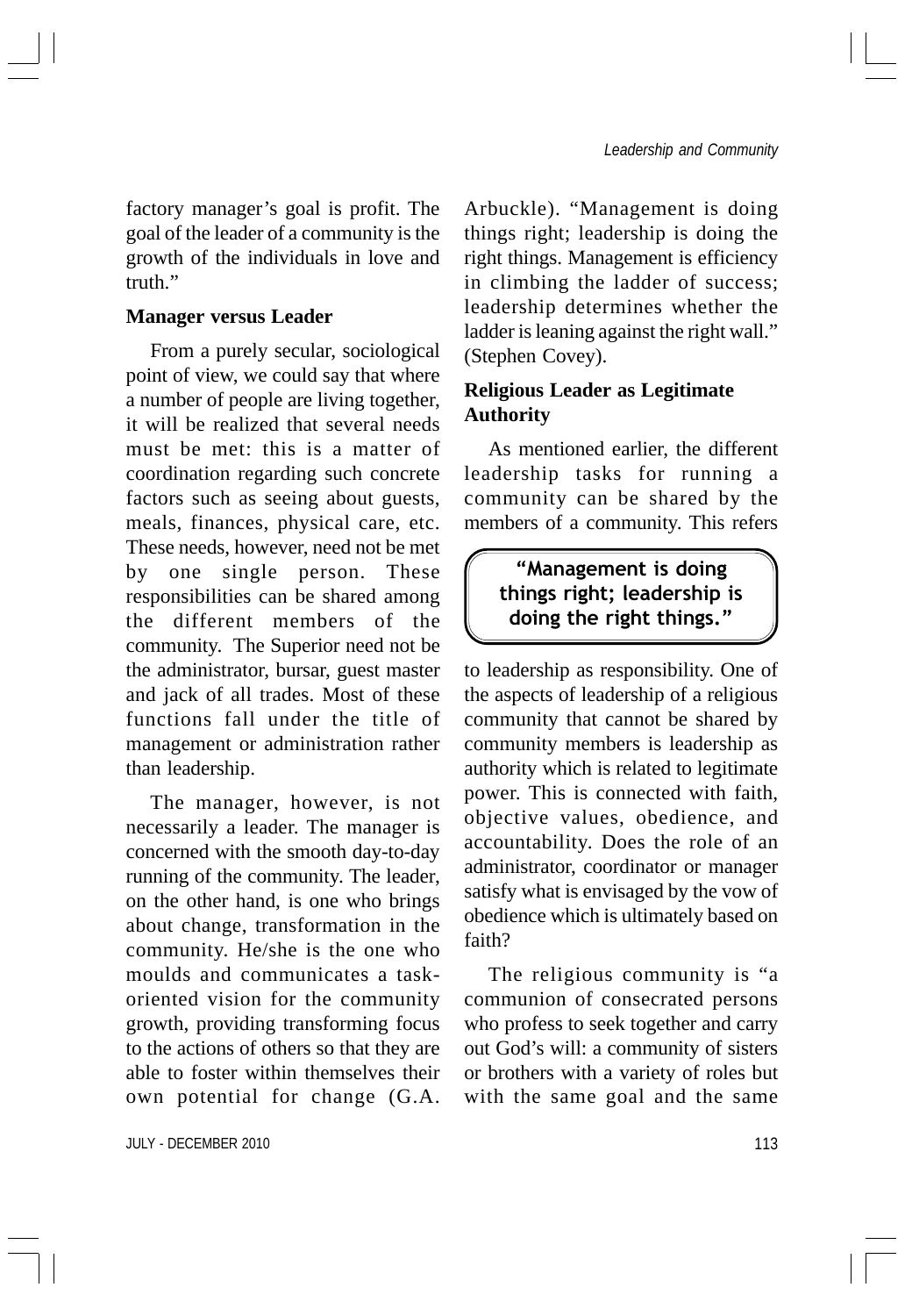passion. For this reason, while *all* in the community are called to seek what is pleasing to the Lord and obey Him, *some* are called, usually temporarily, to exercise the particular task of being the sign of unity and the guide in the common search both personal and communitarian, of carrying out the will of God. This is the service of authority"7

The Code of Canon Law<sup>8</sup> states that in the strength of the assumed office the superior owes obedience to the Law of God, from whom his or her authority

All authority in the Church must be characterized by the spirit of service, in imitation of Christ who "came not to be served but to serve."

comes and to whom he or she must render an account of conscience, to the Law of the Church, to the Roman Pontiff, and to the proper law of the Institute. It also reaffirms that all authority in the Church must be characterized by the spirit of service, in imitation of Christ who "came not to be served but to serve" (Mt. 10:45).

This role of leadership connected with legitimate power and authority is directed to:

1) helping individual community members live their own consecration,

- 2) constructing fraternal communities, and
- 3) participating in the common vision of the Congregation and the Church.<sup>9</sup>

## **Leader as Animator of the Community**

The role of the leader of a religious community today is usually referred to as animation. By animation is meant an "inspiriting" or "life-imparting" experience. This refers to leadership where persons with special gifts for interpersonal relationships "inspire" others. In social animation the animator is the person who, after taking the pulse of the group, acts as "pace-setter", facilitator and catalyst for individuals in the group. He is the pace-setter in that he proclaims the Lord's message by his life. He takes the pulse of the group and of the individuals to discern where the Spirit is leading them. He is the catalyst who facilitates the Lord's activity in and through the members.10

The recent Vatican Instruction on "The Sacred Service of Authority and Obedience" enumerates some priorities in the service of authority which concretely spells out the means for constructing community.<sup>11</sup>

**a) In consecrated life authority is first of all a spiritual authority**. Persons in authority are "spiritual" when they place themselves at the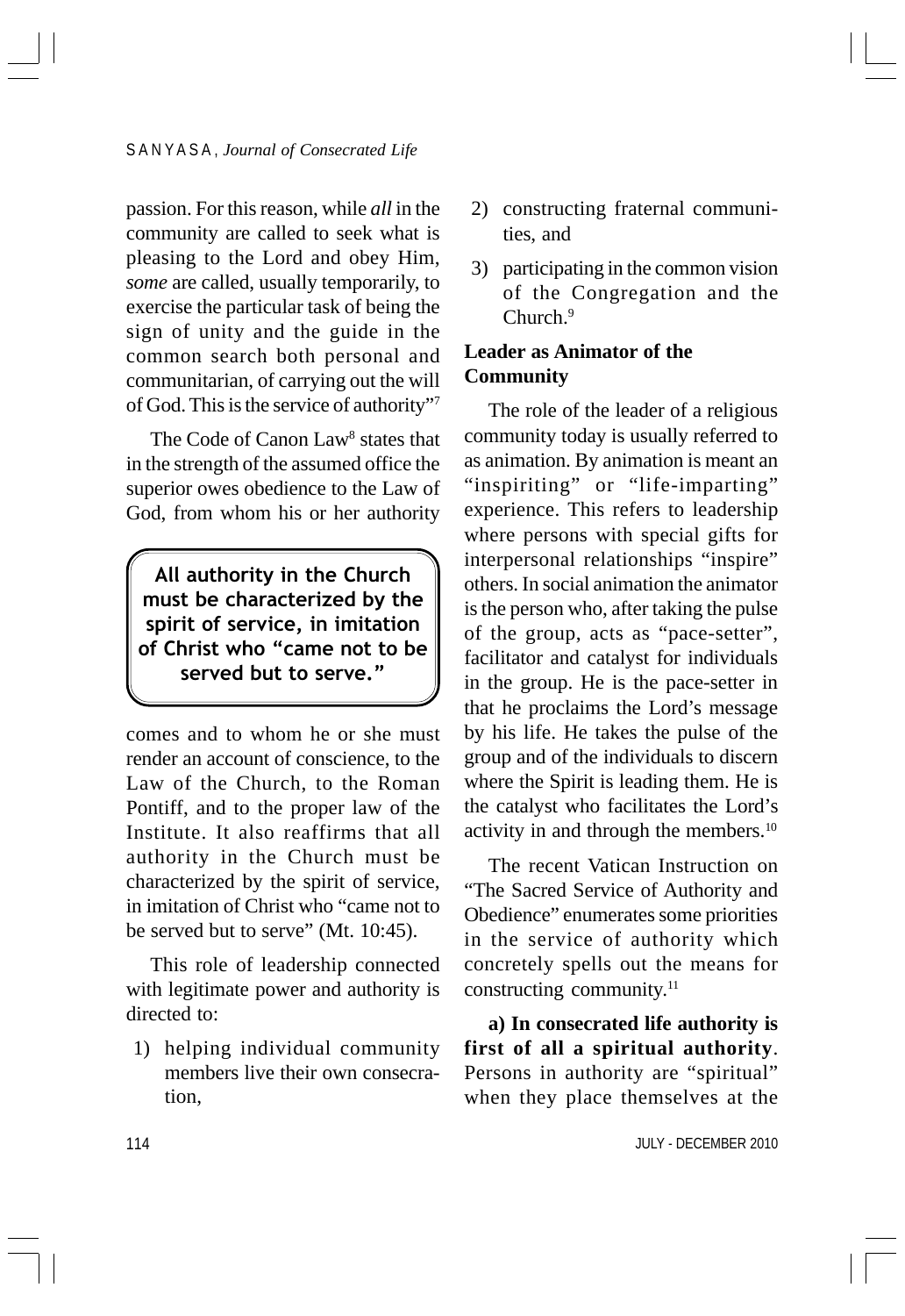service of what the Spirit wants to realize through the gifts which He distributes to every member of the community.

The phrase "spiritual animation" is often used in this context.

**b) Persons in authority are called to guarantee to the community the time for and the quality of prayer,** looking after the community's daily faithfulness to prayer, in the awareness that the community approaches God with small but constant steps.

Personal example is of utmost importance in this. Physical presence of the Superior is indispensable to guarantee that community prayer happens.

Community sessions of weekly Bible sharing can be a means to enhance the prayer-life of the community.

**c) Persons in authority are called to promote the dignity of the person**, paying attention to each member of the community and to his or her growth, giving to each one the appropriate appreciation and positive consideration, nurturing sincere affection towards all and keeping reserved all that is said in confidence.

Persons in authority are to challenge the community members in order to bring out the best in each person and to enable the community to fulfil its mission.

**d) Persons in authority are called to inspire courage and hope in the midst of difficulties.** Leaders of the community are like the Good Shepherd who gives his life for the sheep, because even in the critical moment they do not retreat, but are present, participating in the concerns and difficulties of the people confided to their care, involving themselves personally. Leaders are to show genuine love and concern for all.

## Physical presence of the Superior is indispensable to guarantee that community prayer happens.

It is normal that there will be some abnormal people in the communities: people with psychological problems and people who are difficult to live with. The Superior has to take extra care that these members of the community feel accepted and loved.

**e) Persons in authority are called to keep the charism of their own religious family alive.** In order to do this the leader will have to be in touch with the history and traditions of his/ her Institute, the Constitutions and documents of the Institute, as well as be alive to the signs of the times.

**f) Persons in authority are called to keep alive the "sentire cum Ecclesia".** This implies an authentic spirituality of communion that is an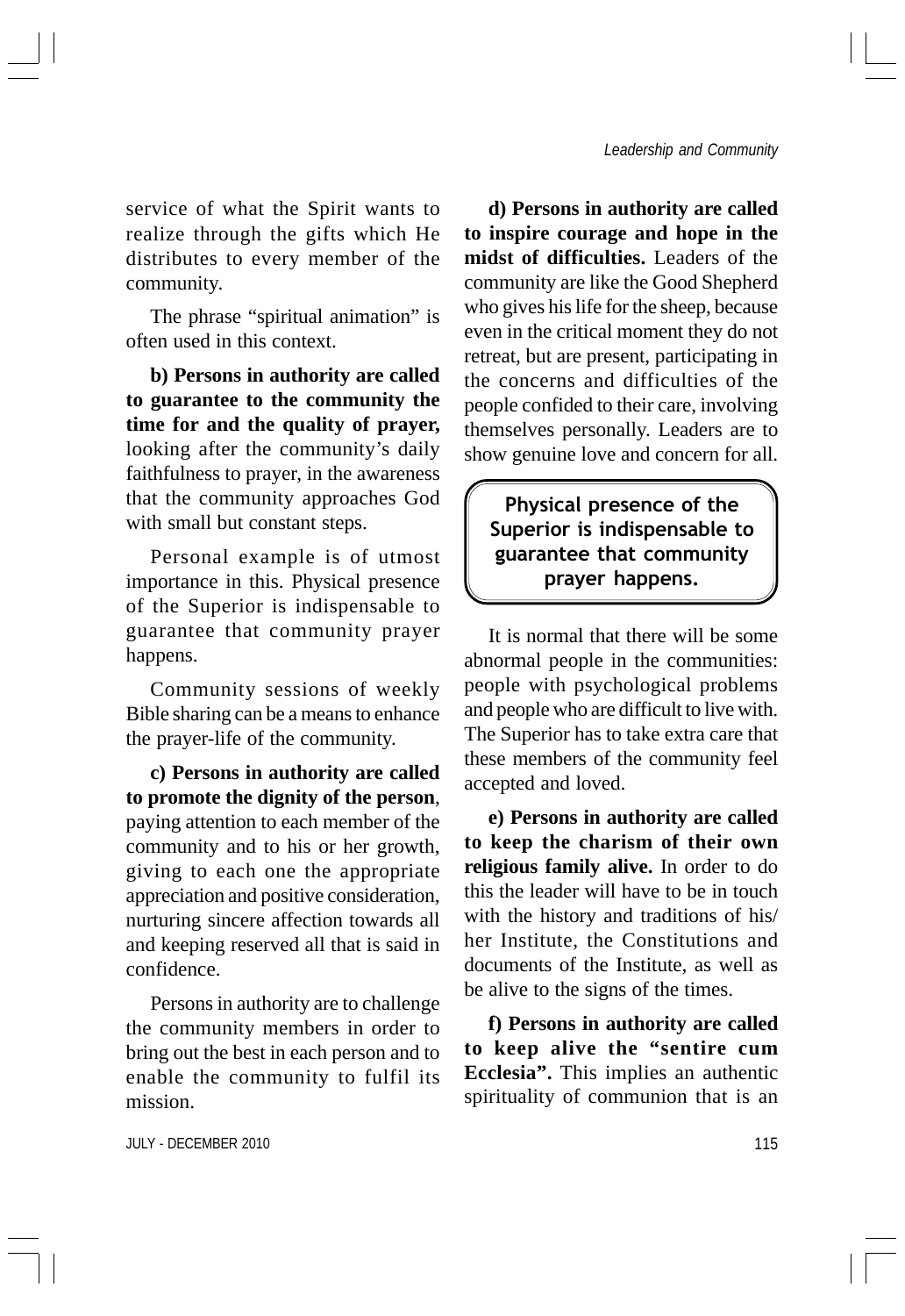effective and affective relationship with the Bishops, primarily with the Pope, the centre of the unity of the Church.

Concretely, this implies not only respect for ecclesiastical authorities but also keeping abreast with the developments in the local church, participation in and respecting the pastoral plan of the diocese, and ensuring attendance at important functions and meetings of the local church.

## Human beings grow best in a relaxed environment built on mutual confidence.

Persons in authority are called upon to accompany the journey of ongoing formation. This they do, not only by offering help in resolving problems or in managing possible crises but also in paying attention to the normal growth of each person in every phase and season of life.

Ongoing formation is often understood as "updating" for which one attends courses. While this may be needed now and then, ongoing formation basically takes place everyday in the life of the person in the community because basically it is a process of daily conversion.

116 Everyday life, and the ambience and historical context in which it is lived, is the precise and original space of Ongoing Formation for living the vocation and mission, by favouring the process of transformation of the person. The local superior is, therefore, the main ongoing formator for the members of the community.

Other means that the Superior needs to employ in fostering growth of the community are:<sup>12</sup>

**a) The service of listening**. The exercise of authority implies that persons in authority should gladly listen to those who have been entrusted to them. They must have the ability to listen to everyone and not just their friends and admirers. This is important in making decisions but above all in attending to those who feel isolated, and in need of attention.

Some training in acquiring listening skills and counselling skills can be a great asset to the community leader.

**b) Creation of an atmosphere favourable to dialogue, sharing and co-responsibility.** "The leader's mission is also to create an atmosphere of mutual love, confidence, sharing, peace and joy among community members. Through his relationship with individuals, through trust shown in them, he will lead each member to trust the others. Human beings grow best in a relaxed environment built on mutual confidence. Where there is rivalry, jealousy, and suspicion, and where people are blocked against each other,

JULY - DECEMBER 2010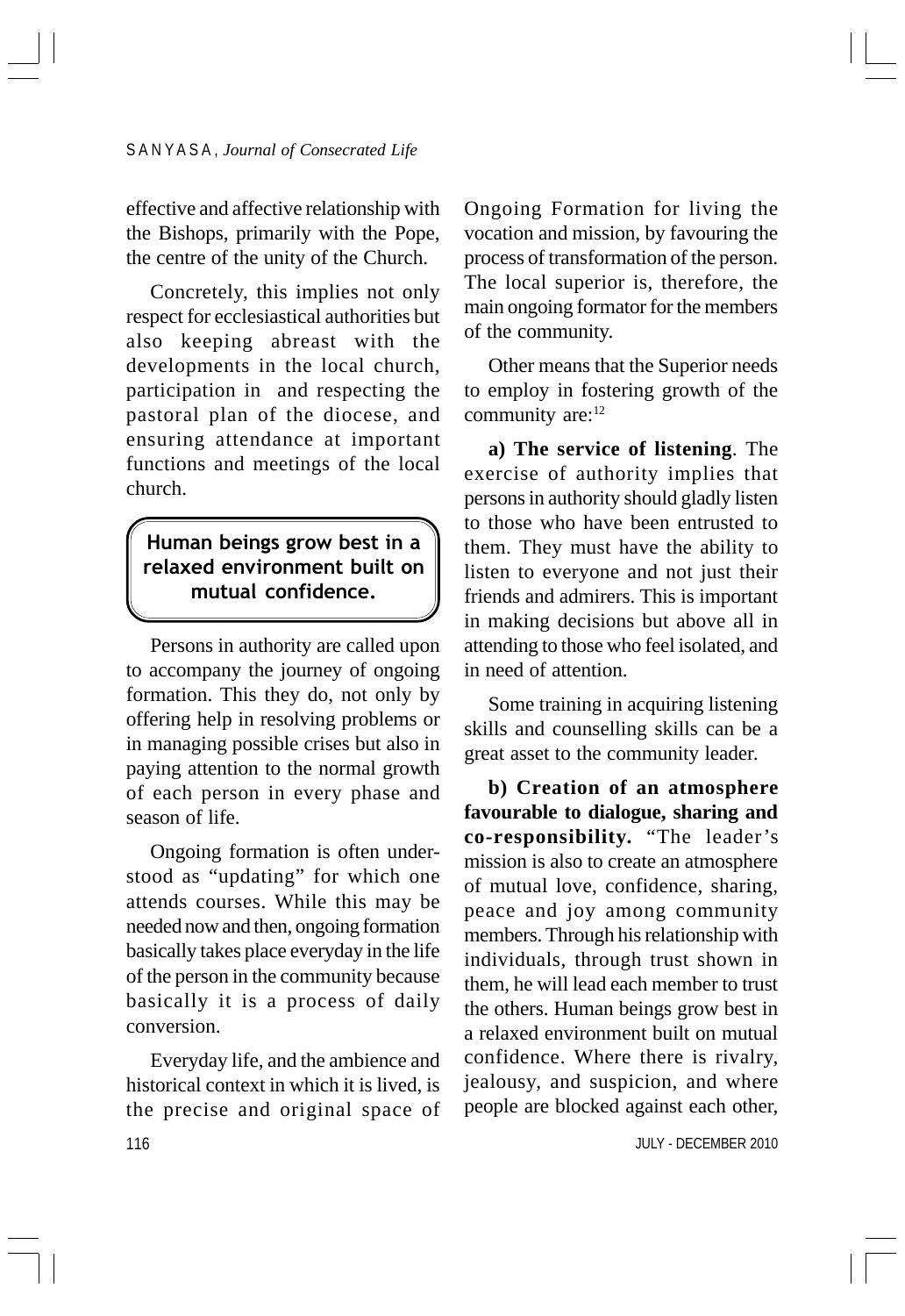there can be no community, no growth and no life witness"<sup>13</sup>

It is very important to create an atmosphere of trust where everyone feels at ease to make known to the others one's opinion and needs.

This implies that the Superior discourages any gossip or talking behind the back and allows each one to express his opinion openly without judgment. It also means that community members feel at home in the community and are happy to return to it after they are away.

**c) Soliciting the contribution of all for the concerns of all.** The community is what its members make it. Therefore, stimulating and motivating a contribution from every person so that each one feels the duty to contribute his or her own charity, competence and creativity is fundamental. "The role of the authority can only be understood if it is seen as one of the many gifts or ministries which we need to build to community. The leaders do not have monopoly of insights and gifts; their role on the contrary, is to help all the community members to exercise their own gifts for the good of the whole."14 The wealth of a community lies in the fact that all its members can share the qualities and gifts of others.

The superior must always share his work, even if others do it less well than he, or in a different way. He needs to

pay special attention to involve the weaker and less talented persons in the community in contributing to building up the community, according to their capacity.

The wealth of a community lies in the fact that all its members can share the qualities and gifts of others.

**d) At the service of the individual and of the community.** The Superior needs to find the right balance between:

- 1) respecting the individuality, needs, aspirations of the individual,
- 2) the common good of the community and
- 3) the demands of the work entrusted to the community.

This is a delicate task in the present cultural context: the desire for *selfrealization* can at times conflict with *community project*; the search for *personal well-being*, be it spiritual or material, can render total dedication to the service of the common mission difficult. Visions of the Charism and of apostolic service which are too subjective can weaken fraternal sharing and collaboration.<sup>15</sup>

**e) Community discernment.** While persons in authority should not shy away from making decisions, as far as

JULY - DECEMBER 2010 117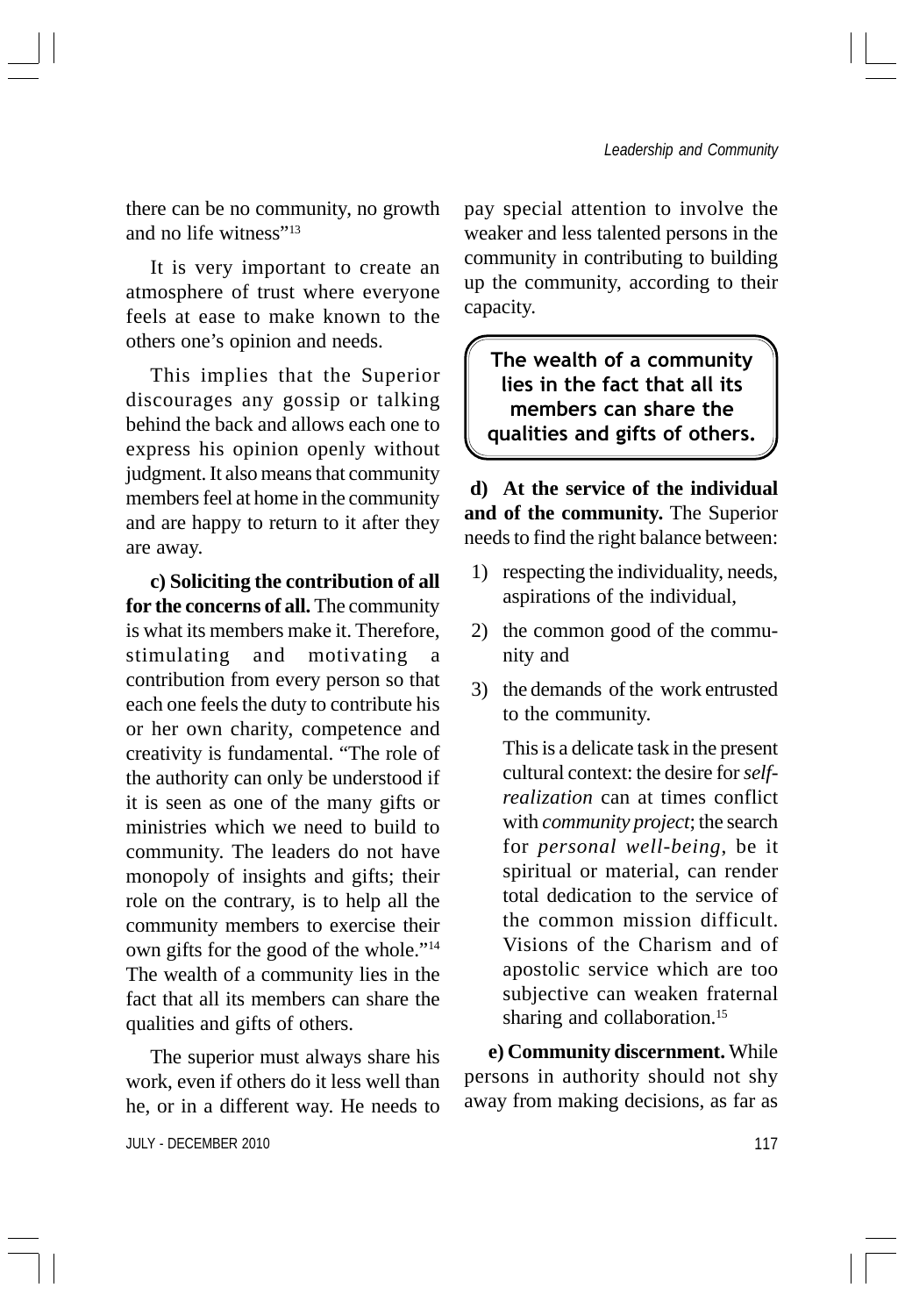possible, the spirit of discernment ought to characterize every decision-making process that involves community. While the decisions may not please everyone, if a discernment process has been followed, the decisions will be seen as community decisions rather than impositions by authority.

When there are conflicts in communities it is important that these are not allowed to simmer and come to a boil.

When major decisions are taken, it might be wise to employ the service of a neutral facilitator who is experienced in the Christian discernment process.

#### **Superior as the Guardian of Unity**

One of the central roles of the leader of a religious community is to symbolize and foster communion and unity. One and the same call from God has gathered the members of an Institute together (cf. Col. 3:15). According to *Vita Consacrata*: "Life in community is the particular sign, before the Church and society, of the bond which comes from the same call and the common desire – not withstanding differences of race and origin, language and culture – to be obedient to that call. Contrary to the spirit of discord and division, authority and obedience shine like a sign of that unique Fatherhood which

comes from God, of the brotherhood born of the Spirit...."<sup>16</sup>

It is possible that there are subgroups in the community based on age, culture, ethnicity, language, etc. The Superior should be especially careful that he/she does not favour or join any subgroup in the community but works for the welfare of the whole community.

## **Some Concrete Mechanisms for Animating the Community**

### **1. Community meetings/house Chapter**

Regular Community meetings or house Chapters are an indispensable means to foster community life. These should not be left to chance but programmed preferably on a monthly basis. The agenda for these meetings should not be merely "business matters" of running the house but should involve sharing on topics relevant to religious life. The latest documents by the church or the Congregation could form the basis for some of these sharing sessions. The presider for these sessions need not always be the superior.

#### **2. Conflict management:**

When there are conflicts in communities it is important that these are not allowed to simmer and come to a boil. Conflicts need not be signs of a bad community. Conflicts well handled can lead to a deeper community life. At times it is necessary to employ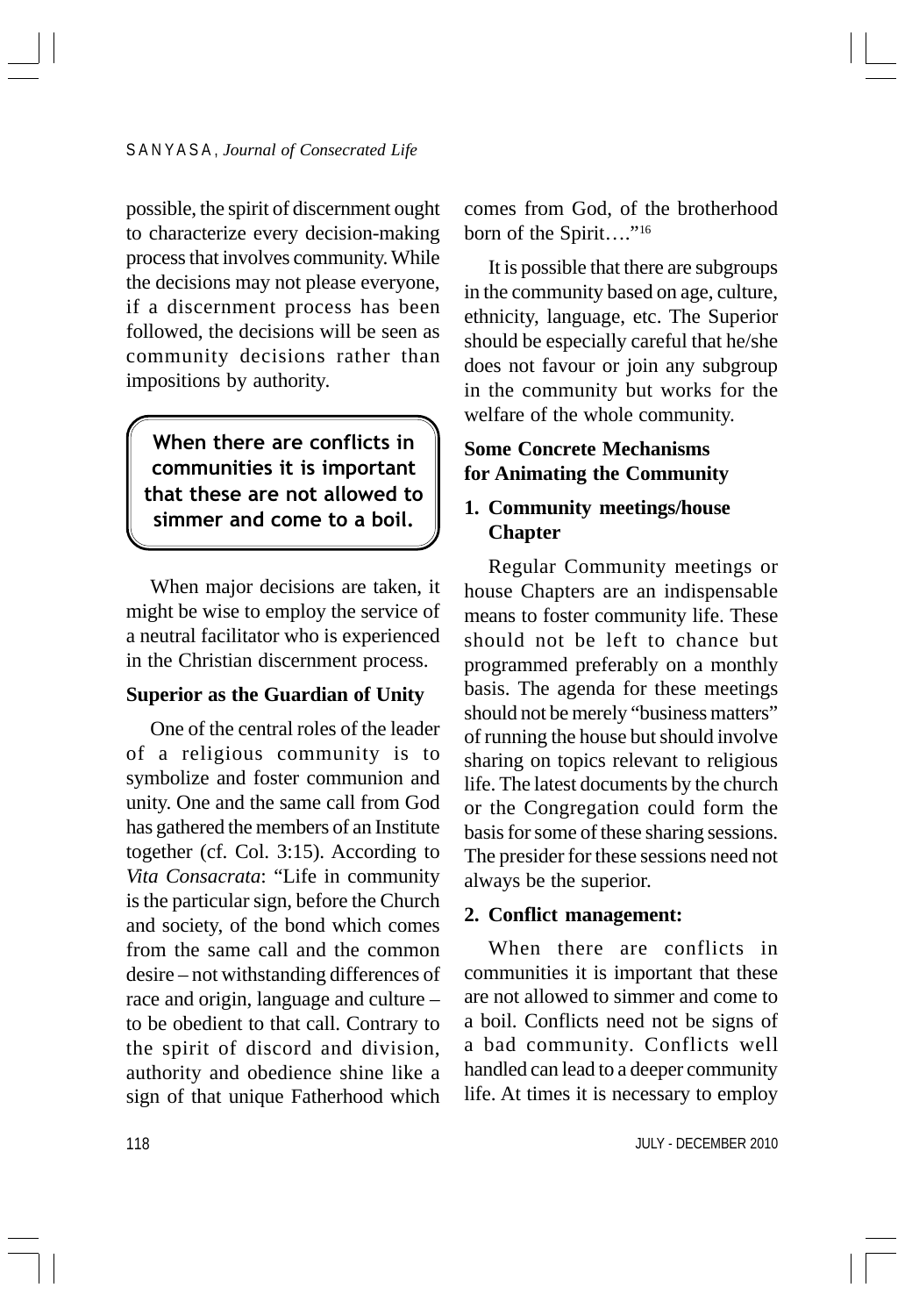the services of an outside facilitator for this.

Reconciliation liturgies could be a part of the conflict management process.

#### **3. Community Life Project:**

At the beginning of the year it is good to make a community life project which deals with schedule of activities on a daily, weekly, monthly, yearly basis in the areas such as prayer life, community meetings, recreation, work, ongoing formation etc. Priorities could be worked out for a year with clear objectives and means to achieve them. This life project should be the result of the reflection and decision of the whole community.

#### **Conclusion**

Religious life has seen radical changes in the recent years in the way leadership is exercised. The shift in our culture from a hierarchical to an egalitarian and democratic outlook has meant that even in religious circles there is an aversion to authority and "superiors" and an unwillingness of people to take on the responsibility of leadership of communities. Some question the necessity of an official superior since the different responsibilities for the community can be shared among its adult members. But as the priest sociologist Andrew Greely writes: "To speak of a structure-less

(leaderless) community is similar to speaking of a mountain range without mountains, of an ocean without water, or a building without walls or roof. The institution-less community is a sociological impossibility, a nonsense phrase, a slogan without meaning, without content, and without sense. Institutions are not optional in a community; they are essential for its survival."<sup>17</sup>

#### **Endnotes:**

- <sup>1</sup> J.C. Murray, *Freedom, authority, community*, In America, 1966, p. 115.
- <sup>2</sup> Congregation for Institutes of Consecrated Life and Societies of Apostolic Life, *Instruction on: The Sacred Service of Authority and Obedience*, Faciem tuam, Domine, requiram, Vatican, 2008, no. 3.
- <sup>3</sup> Rulla, L. M., *Depth Psychology and Vocation*, Rome: Gregorian University Press, 1971, p. 293.
- <sup>4</sup> H.C. Kelman, "Compliance, Identification and Internalization: Three Processes of Attitude Change", *Journal of Conflict Resolution*, 1958, 2, pp.51-60. Kelman says: "Compliance can be said to occur when an individual adopts influence from another person or from a group because he hopes to achieve a favorable reaction from the other."

JULY - DECEMBER 2010 119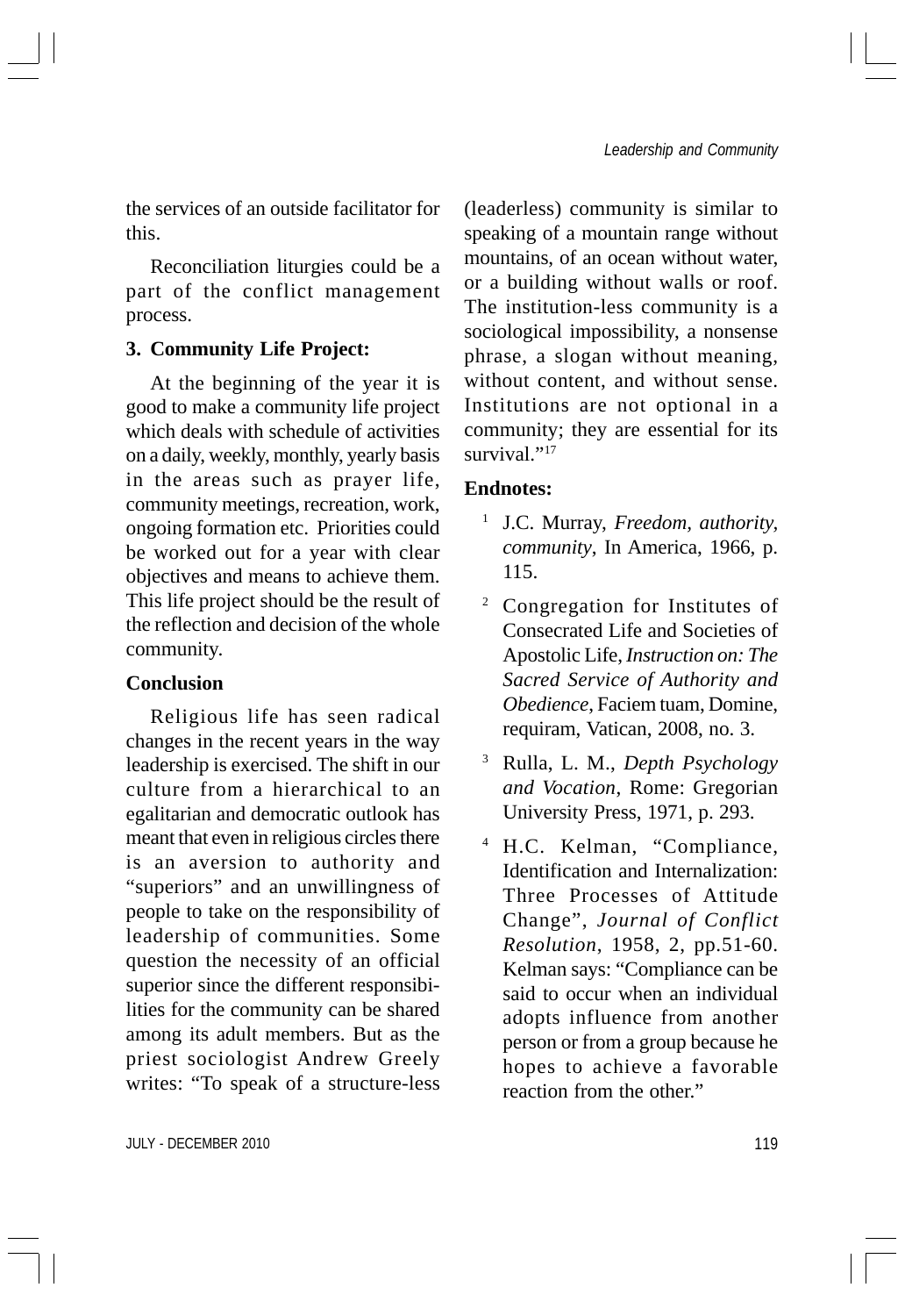#### S A N Y A S A , *Journal of Consecrated Life*

- <sup>5</sup> "Internalization can be said to occur when an individual accepts influence because the induced behavior is congruent with his value system."(Kelman, Op.Cit.,)
- <sup>6</sup> Jean Vanier, *Community and Growth*, Mumbai: St. Pauls, 1996, p. 208.
- <sup>7</sup> Instruction on "*The Sacred Service of Authority and obedience"*, no. 1.
- <sup>8</sup> Cf. Code of Canon Law, can. 617- 619.
- <sup>9</sup> Instruction, Op. Cit., no. 3.
- <sup>10</sup> Canadian Religious Conference, *Community Spiritual Leadership,* Bangalore: ATC Publications, 1975, p.105.
- <sup>11</sup> Instruction. Op. Cit., no.13.
- <sup>12</sup> Instruction, Op. Cit., no. 20.
- <sup>13</sup> Jean Vanier, Op. Cit. p. 208.
- <sup>14</sup> Jean Vanier, *Community and Growth*, Mumbai: St. Pauls, 1996, p. 201.
- <sup>15</sup> Instruction, Op. Cit., no. 3.
- <sup>16</sup> *Vita Consacrata*, 92.
- <sup>17</sup> A.M. Greely, *The Hesitant Pilgrim*, New York: Sheed & Ward, 1966.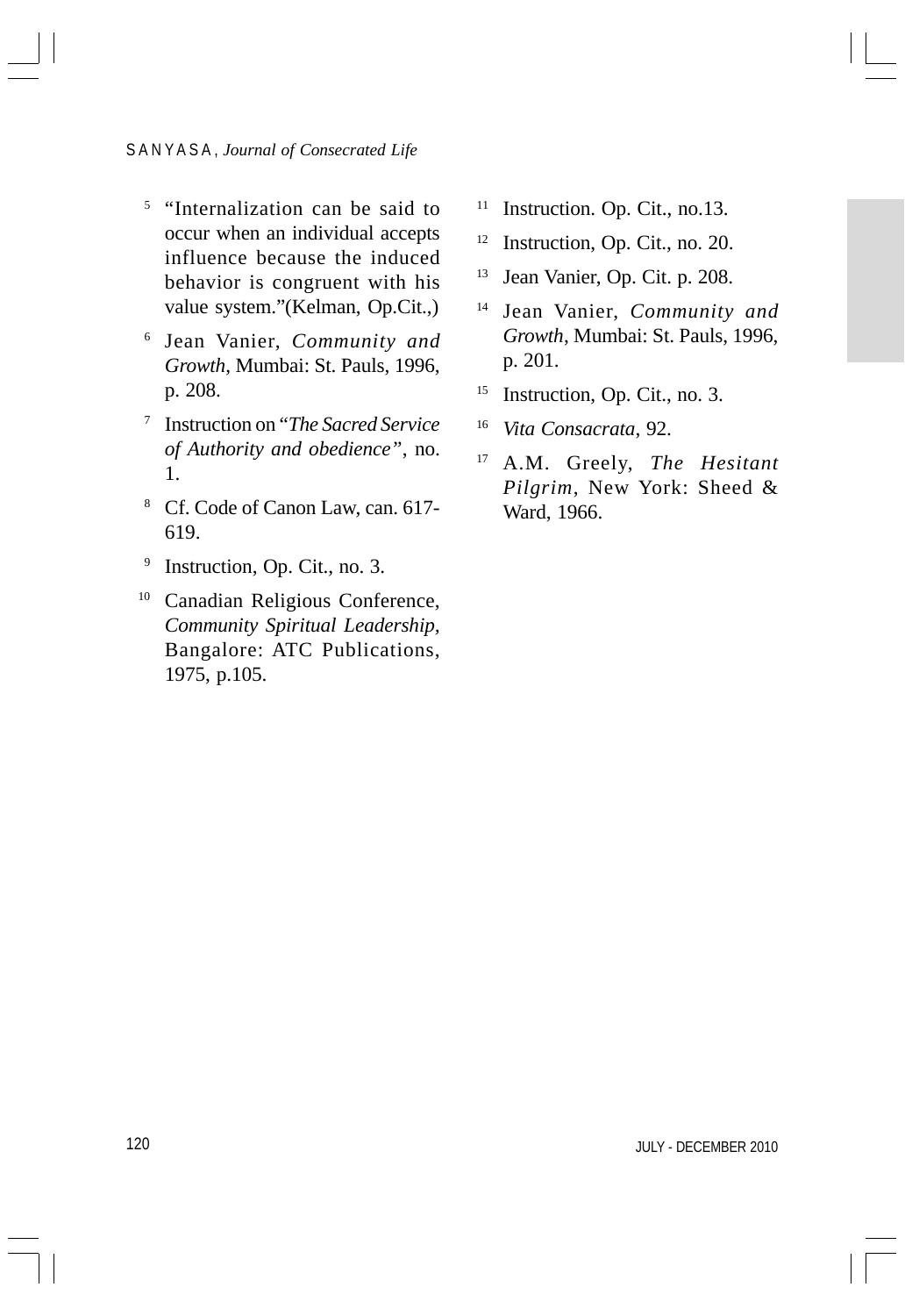# HAPPY AND INSPIRING RELIGIOUS COMMUNITIES

ESSENTIAL ELEMENTS, DISTINGUISHING MARKS AND FORMATION ISSUES

#### **Joe Mannath SDB**

In this article, I want to look at religious community life today, with particular reference to our situation in India. I mention our context right away, for it matters. Just as India and, say, Germany or Canada differ in how people get married, how husbands and wives relate, how parents bring up children, how younger and older people relate, religious communities differ, too, from one culture to another. The person who joins a religious community (or seminary) comes from a particular culture. Studies show that the average candidate has the strengths and weaknesses of the average male or female of the culture she/he comes from. That is the "raw material" or the starting point for formation work. Culture influences and even defines us in more ways than we usually think, or

even more than we are consciously aware of. Hence the context of these reflections and conclusions will be Catholic religious communities in India today. Direct experience of religious communities in several other countries convinces me that the differences are evident and remarkable, especially between women's communities in India and in the West.

So, too, the setting I am familiar with is that of "active" or ministerial religious orders. I have not been part of a monastic or contemplative religious order, and I cannot speak from direct experience about the issues contemplative religious face today. Most of the examples I will quote will be from the community experiences of ministerial orders.

**Joe Mannath SDB** is Rector, Don Bosco Renewal Centre, Bangalore, an international institute of personal and professional update. Experience: Formator; resource person for clergy, religious and educators; university professor and research guide; spiritual director; writer. Past president of the Association of Christian Philosophers of India and of the Salesian Psychological Association, India. Author of bestselling books and hundreds of articles. Website: www.joe-mannath.org; E-mail: jmannath@gmail.com

JULY - DECEMBER 2010 2121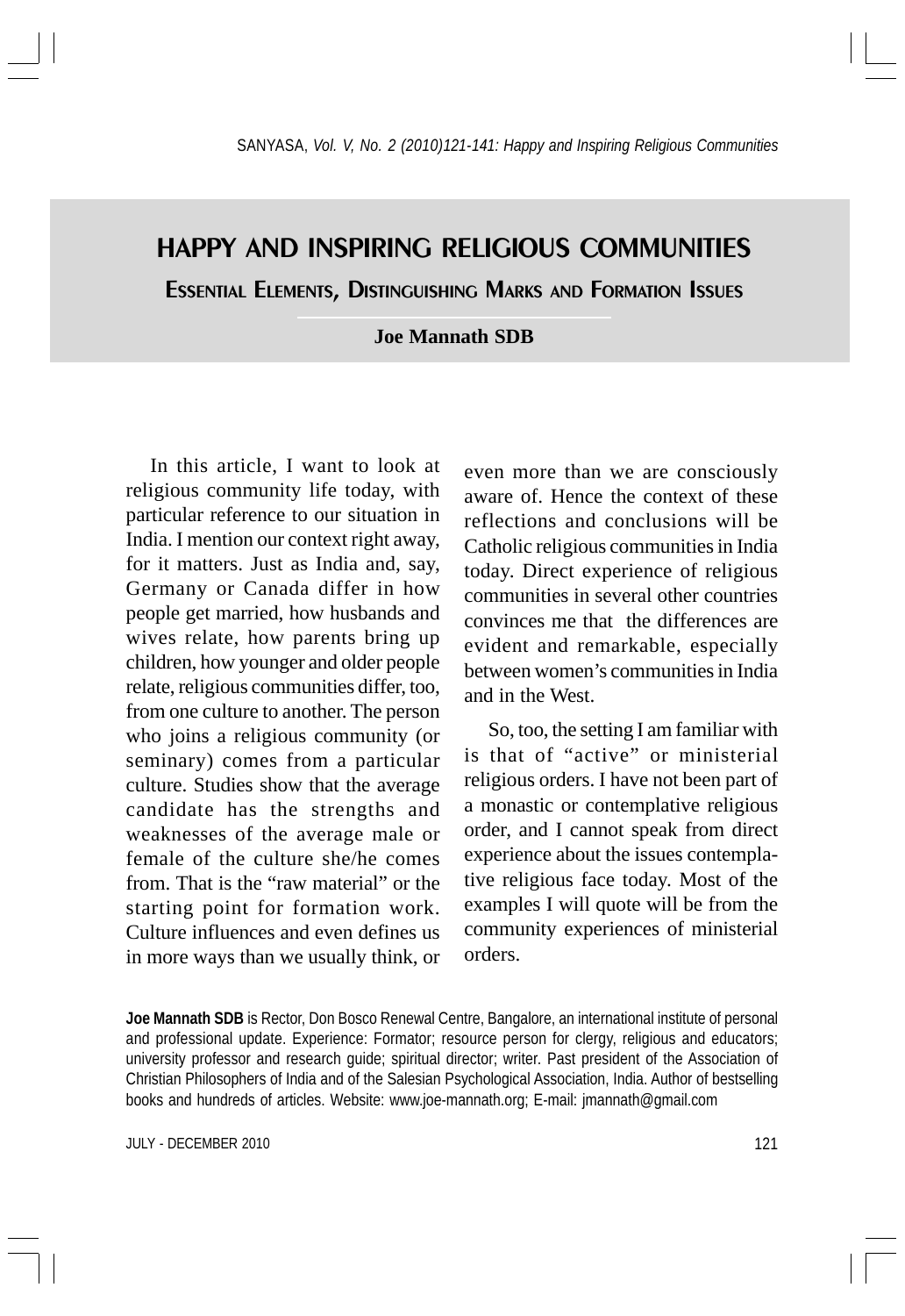One of the findings I was surprised to read while preparing this article was this: Among the many types of human organizations, Catholic religious orders have been the most lasting. Groups, movements and organizations rise, grow, weaken and disappear. Most of them do not last long. What has made religious communities last for centuries, when most other human groups have disbanded or disappeared much sooner than the initial group expected?

"History testifies that, paradoxically and amazingly, Catholic Religious community is one of most stable and

The valid reason for joining religious life is to follow God's call—to be in that state of life where God wants me to be...

long-lasting forms of voluntary community in the history of the Western world, even though it lacks a sexual, blood, economic, or political base and is not created with community itself as its objective."1

What explains this type of stability? What has helped hundreds of religious orders not just to survive, but to thrive, in such disparate conditions and cultures across the world, in spite of the evident blunders and negative traits of a number of the members and even of the leaders?

A purely human group coming together for a favourite activity, such as, sports or self-improvement or social service, would have disbanded very soon. What has given stability to religious congregations and communities is something else.

#### **I. The Basis of Religious Community**

It is good to remind ourselves right at the start—to prevent a very harmful misunderstanding—that men and women join religious communities, not to find community or friends, but to find God. I am not talking about the actual motivation of everyone, but of what religious life offers and stands for. The purpose of religious life is not to meet my emotional needs, or find friends, or a nice, enjoyable type of company where I feel at ease. No, the valid reason for joining religious life is to follow God's call—to be in that state of life where God wants me to be, and where, deep down, I know I am responding to God's call. Loving and genuine relationships do form an important part of religious life, but that is not the grounding reason for joining this way of life. We can find friends among our neighbours or college mates or colleagues at work. We need not join a religious congregation for this purpose.

The experience of community affects the way I see and understand religious life, of course, but my main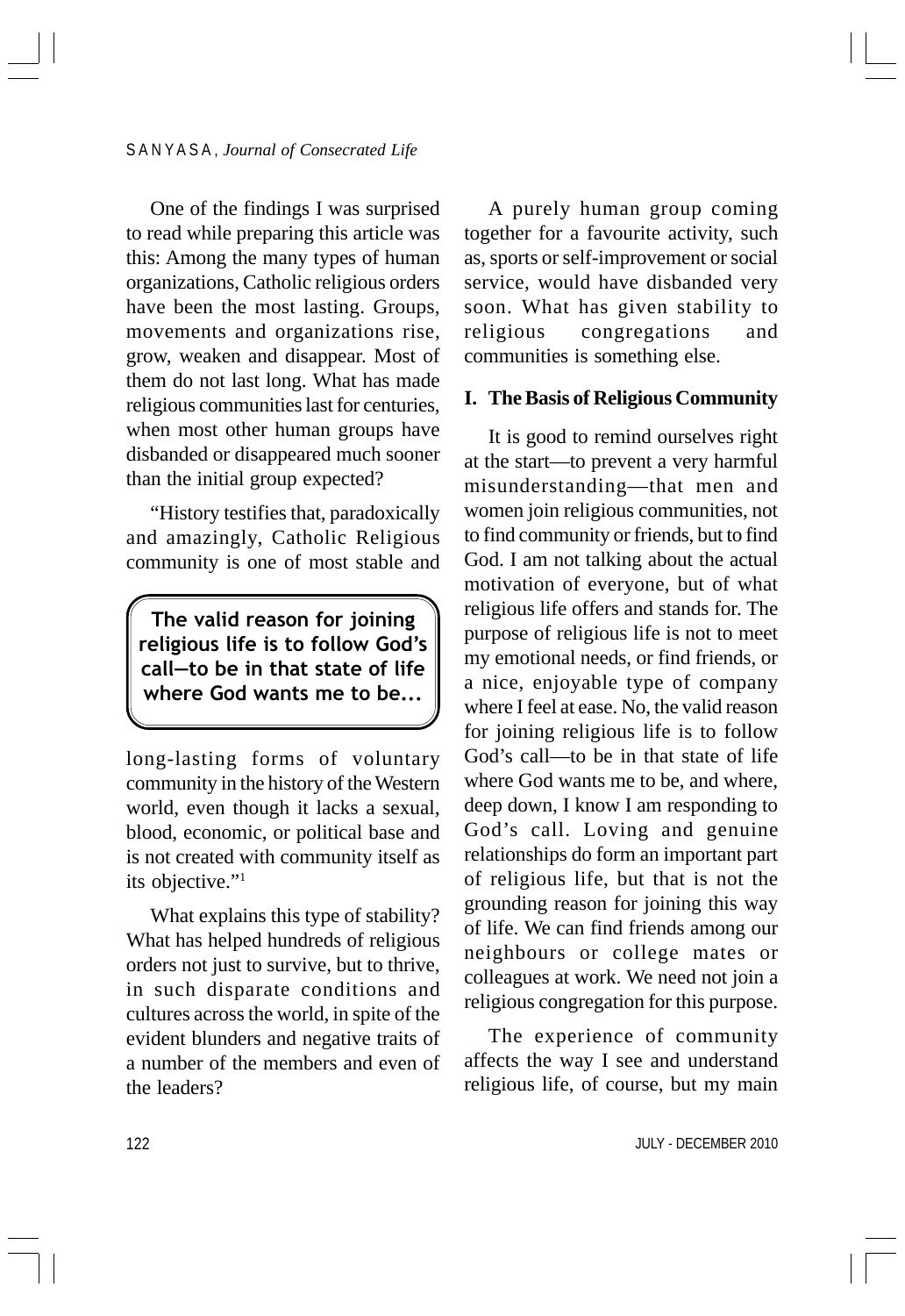search, if I am to find happiness and fulfilment in this way of life, must be to do what God wants me to do. Since God does not (normally) reveal this to a candidate through a blinding vision or miracle, she/he needs help with the process of finding out what God wants. This is why discernment is important in religious life. No one has the authority or right to tell someone else to join a religious order, or to take decisions for that person, or to claim that this person has a religious vocation. Such a decision needs a reasonably long and careful process of discernment. Even at the end of such a process, the decision must be of the candidate, made in freedom and with a reasonable degree of knowledge, self-awareness and human maturity.

As a key Vatican document explains, "Religious consecration establishes communion between religious and God and, in him, between members of the same institute. This is the basic element in the unity of an institute."2 The same document adds, "The foundation of unity is the communion in Christ…This communion is rooted in religious consecration itself."3

JULY - DECEMBER 2010 23 An important part of this process is to sort out whether one feels one is called to a life of celibacy, which, after all, is not needed for living well, or for following Christ or finding personal holiness. All of us know married persons—often our own parents or

others we know well—who lead exemplary and God-centred lives as spouses and parents. We have no right to coax, or much less pressurize a young person to give up marriage and parenthood and live in community with other unmarried persons of the same gender. This, by itself, will not help anyone to become holier or more loving or more committed to service.

This whole path makes sense only when, after a sincere and serious process of discernment with the help of competent persons interested in the candidate's inner journey—not persons

Without this faith-centred and happy choice, celibacy would be an unhappy burden and a block to one's development.

mostly interested in increasing the number of members in their order, or in getting "hands for work" to maintain existing institutions, or, worse still, in recruiting pliant though unsuitable candidates rather than sharing responsibilities with qualified lay people—the young person is happy to commit oneself to God in this way of life, which includes also a particular way of relating to God which is celibacy. Without this faith-centred and happy choice, celibacy would be an unhappy burden and a block to one's development. If "put up with" rather than freely chosen, it will degenerate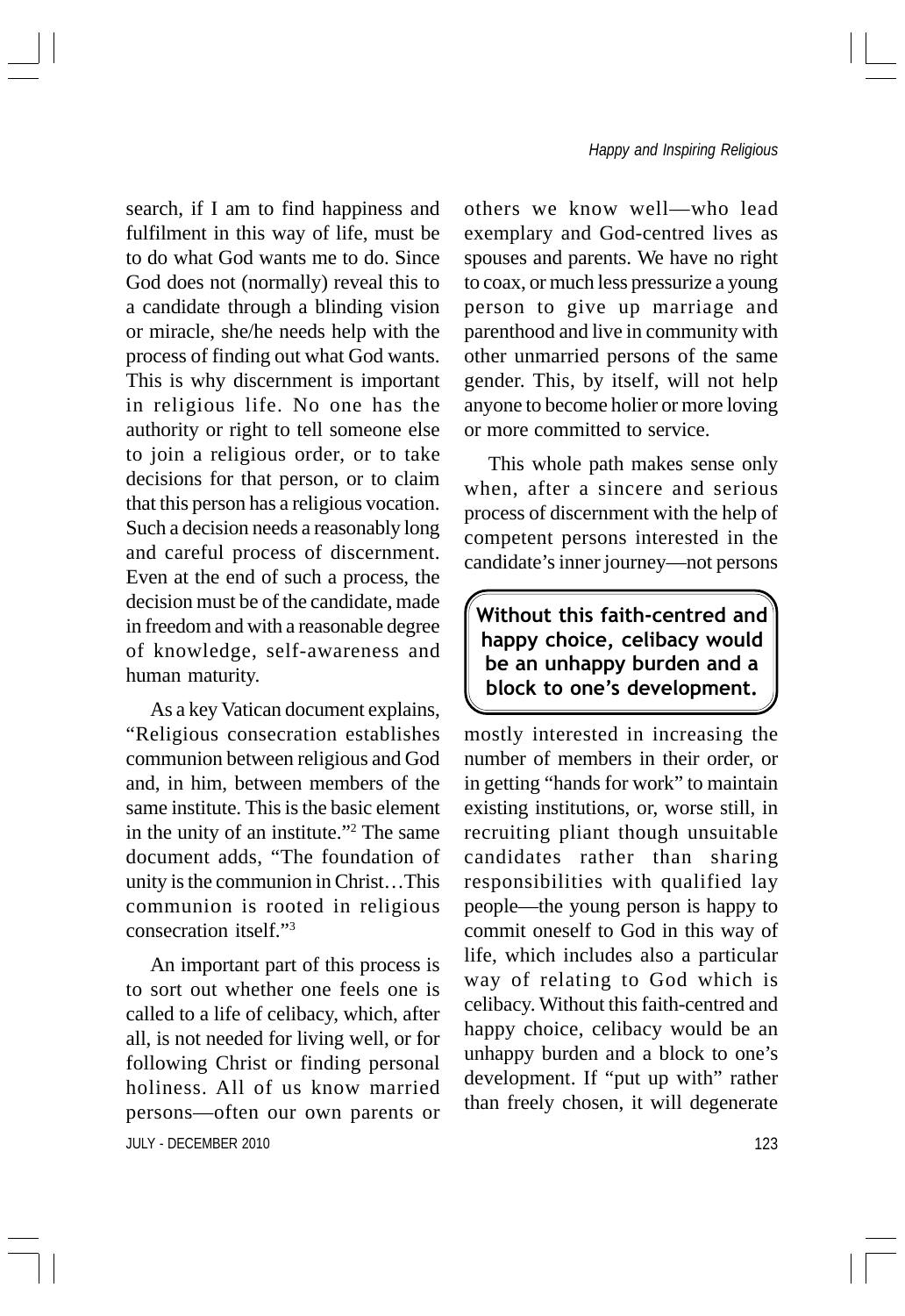into unhealthy compensations—the search for comfort or power, or addictions, or unloving, even cruel treatment of people, as well as sexual acting out.

The whole discussion of religious community must be clear about this premise. Religious life is rooted in a personal relationship with God; without a meaningful inner journey, it does not make sense; the community is made up of celibate women or men, that is, adults who have made a willing and considered choice, as a response to God's call, to belong to God in a

Just to survive in religious life or the priesthood, one does not need faith or prayer or spiritual convictions and practice.

particular way that responds to the deeper desires of their heart. If this core is missing, I will have unrealistic expectations from community, and I will not give to my community and to the mission what I would be able and happy to give if my heart is in the right place.

Some cynics may reply that they know religious who have lived this life for years, and do not seem to be Godcentred or marked by faith, or who seem to be more concerned about power or money or comforts than about service. I agree that such persons are apparently found in religious life. (In fact, the wellknown and unedifying divisions and rivalries based on language or caste or tribe are usually about power and money, not about service or about God's will.) Just to survive in religious life or the priesthood, one does not need faith or prayer or spiritual convictions and practice. For this, it is enough to have common sense, pass the assigned exams and tests, and avoid committing big, publicly known mistakes.

But blundering infidelity is not what I am talking about. What I am trying to see is what this life is meant to be, and how and when it makes sense.

## **II. Essential Elements of Community Life**

Human beings cannot survive in isolation. We need mutual support. Historically, the human race has constructed many types of support systems. The commonest and most evident is the family—a close-knit unit into which we are born, where we become adults, and where we experience our most intense positive emotions such as tenderness, closeness, intimacy, the security of being loved and cared for and also, alas, some of our most painful emotions.

Other support systems are: the local parish, associations, clubs, and the nation. We depend on each other in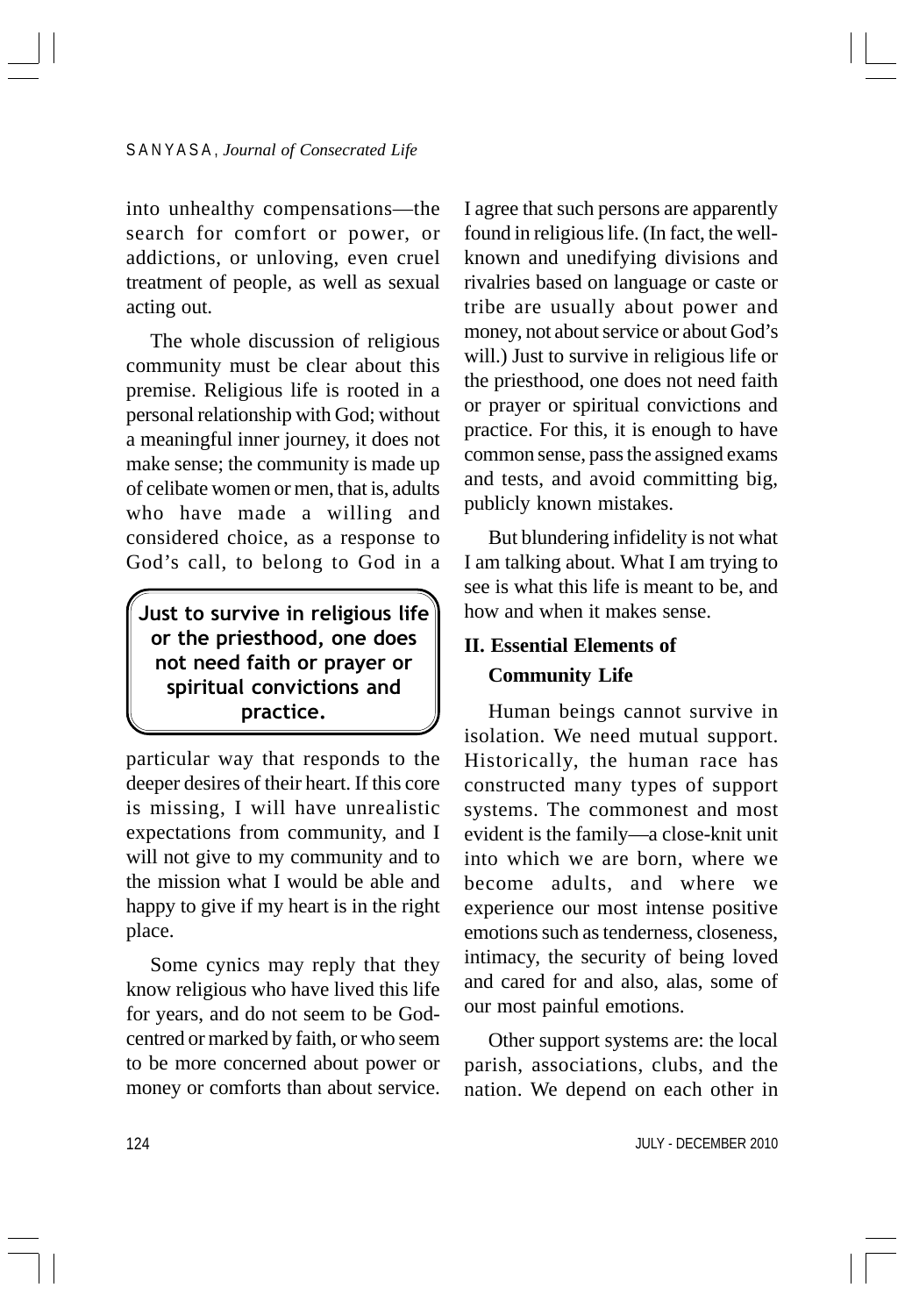myriad ways everyday. To be able to write this article, I depend on a reliable electrical supply that powers my computer and more importantly, though more remotely, on those who taught me to read and write, trained me in different skills, looked after me when I was sick, etc. Human interdependence is too evident to need proof. Let us move on.

When people come together "in community," that is, for a reasonably long amount of time, for a definite purpose and life-style that has conditions for admission and, with mutual obligations—unlike, say, spectators at a sports stadium or in a movie theatre or passengers in a bus there are certain elements which are essential for community-building. A community is not the automatic result of just any human gathering. Fifty thousand people watching a World Cup match are not a community; they will disband as soon as the game is over. The admission requirements are minimal, e.g., the possession of a valid ticket and abstention from dangerous or offensive behaviour.

This is not the case when I am recruited for a job, or join a college, or enter a religious order, or marry and start a new family. Each of these new settings has clear and demanding requirements, without which they will fail.

What are the elements of religious

JULY - DECEMBER 2010 25 200 125

community-building? These three: the individual's self-gift to the community, the community's effective concern for the individual and meaningful common activities that promote unity.

#### **1. The Member's Self-Gift**

When I join a religious community, I do it as a response to God's loving call. Only within a faith-inspired lifeorientation would this decision make sense, as we have already said. Everything I call my own—my body, my intelligence, my other gifts—all this is, more truly, God's gifts to me,

The individual's self-gift to the community, the community's effective concern for the individual and meaningful common activities that promote unity

entrusted to me for a time to do God's work on this earth. I am not my own. I belong to God. Everyone does. Religious profession is one way of taking cognizance of this truth, and choosing to live by it. This is why we say that it is a living out of one's baptismal commitment, not a higher or holier step. There are many settings in which I can live out my response to God's love. Celibate community is one such setting. If, after prayer and discernment, I find this to be the best path for me, then I publicly "own" this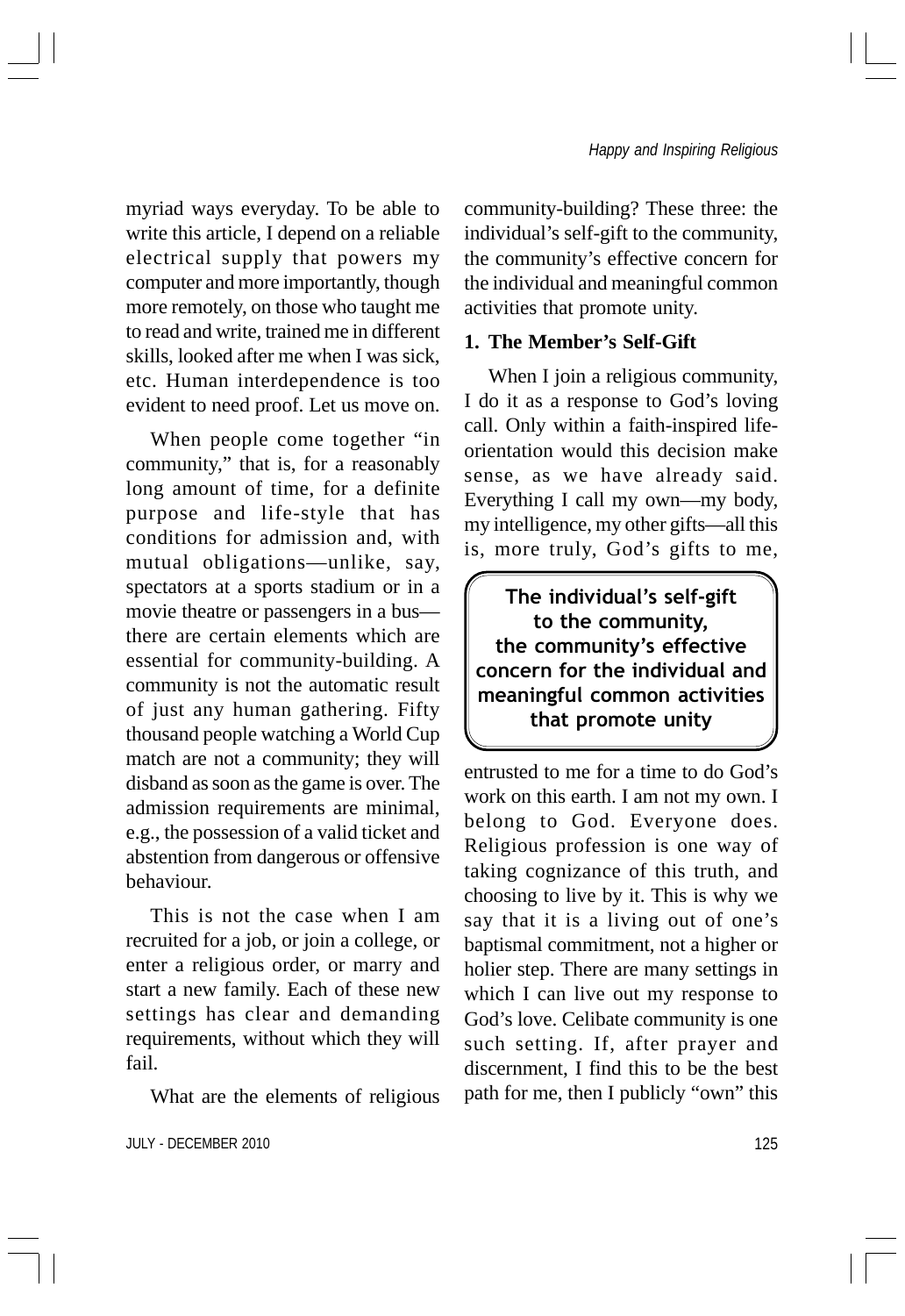path, and make it my own, and join a group of persons, each of whom has also made the same choice. It is to God that each of us is committed, not to each other, or to the superior.

Life-commitments, whether marriage or religious life, if they are to be happy and life-giving, cannot be half-hearted. I can watch a football game for ninety minutes even if I am not a football fan. It is a way of passing some time; it is not a commitment. So, too, with a number of other things we do. But life-commitments are something else. To make them succeed, we have to give ourselves, and do it willingly, generously and cheerfully. Half-hearted commitments will always feel heavy, and leave our hearts empty

To make them succeed, we have to give ourselves, and do it willingly, generously and cheerfully.

and unfulfilled.

So too, life-commitments are fulltime. I cannot be married on a part-time basis. I cannot be a spouse or parent part-time. Similarly, I cannot be a parttime priest or religious. This choice defines me as a person, not in the sense that it cuts me off from others, or puts me above the crowd, but in this sense that it affects all my other choices.

Hence, to succeed in this type of

commitment, I give to it all I have: my time, my talents, my ideas, my qualifications, my future. I withhold nothing. In fact, I choose not to raise a family of my own, or to own a home or bank account.

The real wealth of a religious community is its members, each of them living one's life as a wholehearted response to God's love and call.

At a day-to-day level, this means that I spend time with my community prayer, work, meals, recreation; that I contribute ideas to the common discussions; that I work hard; that I give to the community and our common mission things or money I may receive; that I share my inner journey with someone in trust; that I do not claim privileges of space and things and special treatment. The more I give myself to this new family I have chosen in faith, the happier my life is likely to be. A religious—like a husband or wife—really tries one's best to make the religious community one's new and first family, the primary setting of one's belonging and affective investment. We do not just live side-by-side without loving, nor limit our conversation to comments about the weather—or, worse, to gossip—but we really build this family together through our sincere daily commitment spelt out in many sacrifices and shared responsibilities and shared pains and joys, just as our

JULY - DECEMBER 2010

126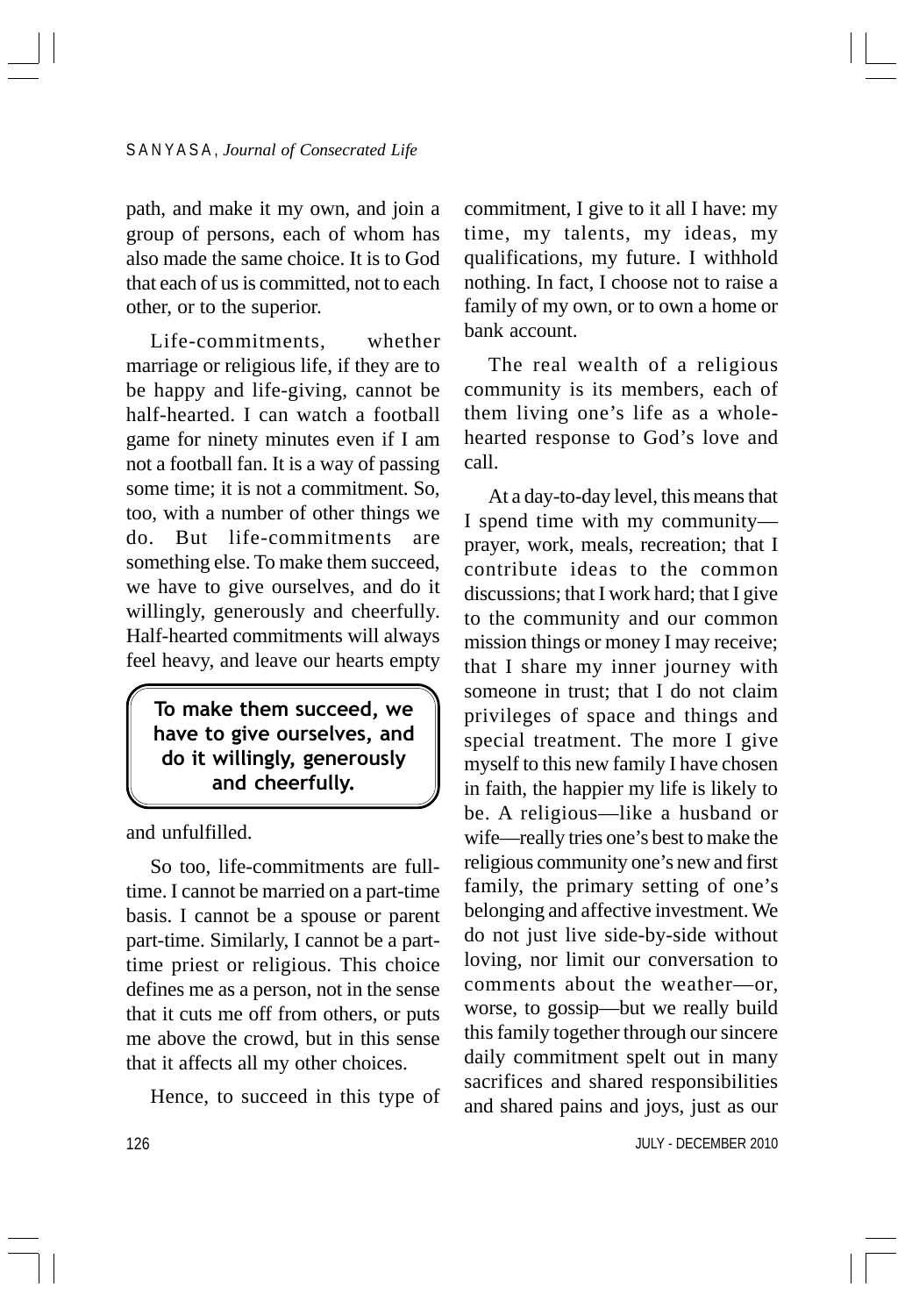married brothers and sisters do to construct a home together. In fact, we have much to learn from them—and they from us.

The happiest religious are those who give of themselves the most, just as the happiest married persons are those who put their spouse and children before their own comforts and conveniences. All spiritual paths—whether celibate or married—are ultimately about moving from self-centredness to love. Those who achieve this core transformation best are the happiest and most fulfilled human beings—and the holiest whether one does it in a marriage partnership or in a celibate community.

That reminds me of Brother John Kespret SDB, a radiantly happy religious brother who inspired so many of us. One day, in his old age, he was preparing songs to teach to the parish choir for the next Sunday Mass. I told him, "Brother John, you have been busy in the press the whole week. You must be tired. Why don't you take a bit of rest on Sunday?" Brother John's reply, "Joe, if we want to be happy, we must help others as long as we can." That is the simple truth he lived, right up to his last sickness. He died a happy man.

Without a willing self-gift, one finds neither meaning, nor happiness.

## **2. The Community's Care for Each Member:**

The community accepts each

JULY - DECEMBER 2010 227

member with his or her gifts and limitations. The community—whether the local or provincial community or the whole order—has the obligation to provide opportunities for the member to grow up to be a mature and happy human being, to be qualified for the forms of ministry the congregation is engaged in, and above all, to cultivate one's relationship with God. The young members are not there to be "used" for work, or to get things done; they are there mainly to grow to the human and spiritual stature that God wants for them. For this, we provide the member

All spiritual paths—whether celibate or married—are ultimately about moving from self-centredness to love.

with helps of various types: encouragement, fraternal correction, inspiring example, support in difficult moments, guidance at crucial moments of decision making, help with discernment. As a very experienced and much-esteemed Salesian formator and superior, Father Peter Brocardo used to say, "The young have the right to make mistakes; it is we older people who should be exemplary."

The community, particularly the superiors and senior members, helps the younger members by creating a healthy atmosphere for their growth. As we said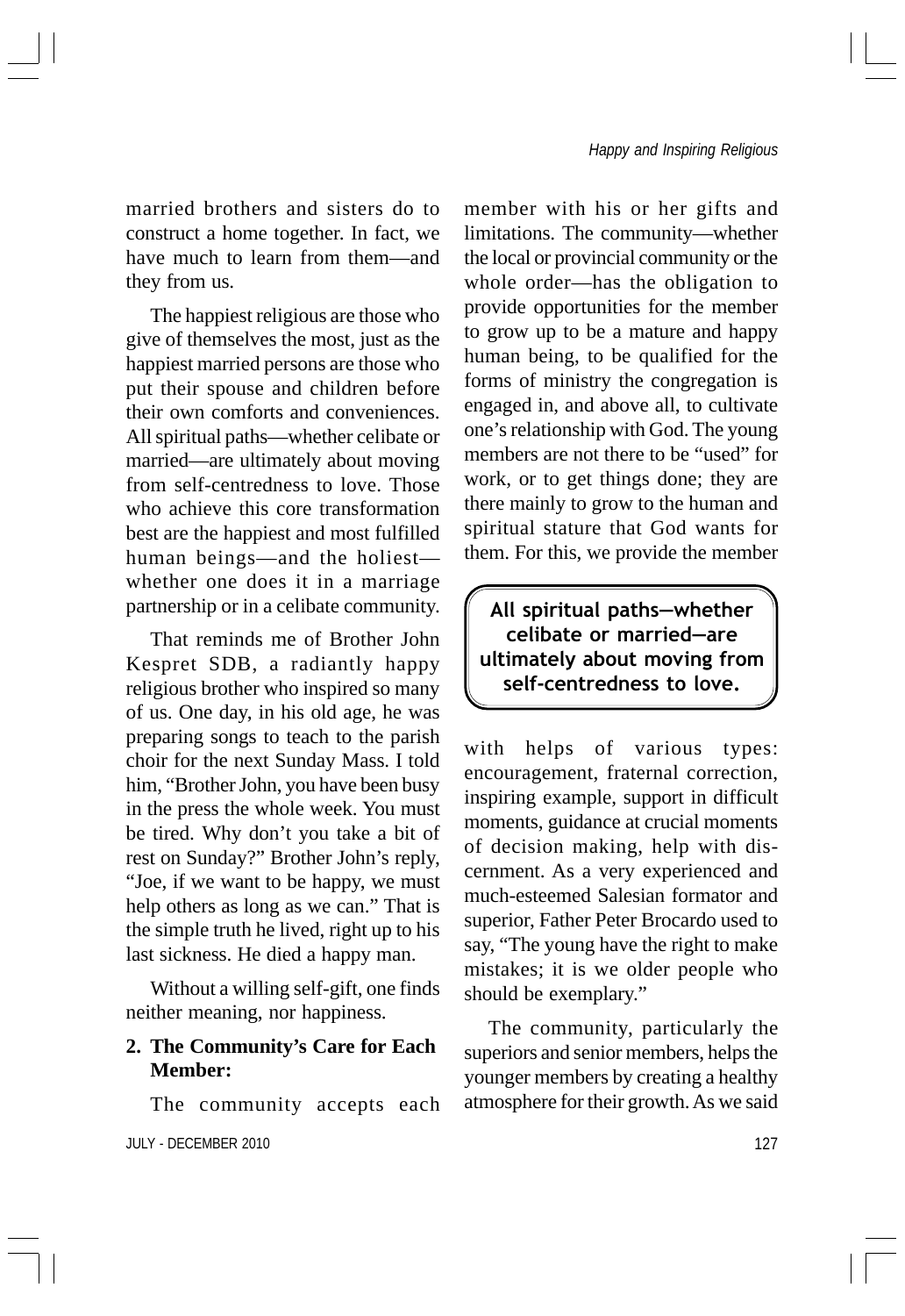earlier, we cannot really "form" anyone. Human beings are free agents. People grow up best when they are loved and trusted, not when they are suspected or shouted at; hence the importance of providing a happy and loving atmosphere for young members to grow up in. Only in such a setting will a person feel free to be himself/herself,

People grow up best when they are loved and trusted, not when they are suspected or shouted at.

to express oneself, ask questions, take initiative, make mistakes, and grow up. In a fear-filled setting, a person may do the expected external act, but one's heart will not be in it, and, as soon as the threatening external presence is removed, the same person will tend to do the opposite.

#### **3. Sharing Life at All Levels**:

Families and religious communities become so by being together and doing things together. Shared memories unite—or infuriate—siblings in a family or members of a religious order.

One thing that always helps, and hence is indispensable to communitybuilding, are meaningful celebrations. A well-conducted common prayer builds community. A happy, loving birthday celebration can bring people together. The spontaneous celebration when a member has achieved something—"Mary has just got her results; she got a first class. Let us have ice cream at lunch!" is a heart-warming gesture, both for Mary and for the rest of the community.

Life itself can be a celebration when we live it with love. When a couple are in love, for instance, they enjoy the simple pleasures of life more intensely, e.g., going for a walk, having a simple meal together, enjoying nature together, chatting, watching a movie together. The same is true of religious communities. There are communities that have wonderful memories of living together in great poverty, with simple meals, poor accommodation, plenty of hardships and deep and heart-felt joy. It is not buildings, meals, costly gadgets and positions that fill the heart, but the warmth and support of genuine, caring relationships.

Cooking a meal together, cleaning the house together, preparing a parish programme together with the people, working late into the night, with no proper sleep or food—all these can be wonderfully happy experiences and material for years of happy memories, if done in the company of loving people.

It would be a great mistake to try to make people happy by providing luxurious housing or expensive meals or comfortable living. This will attract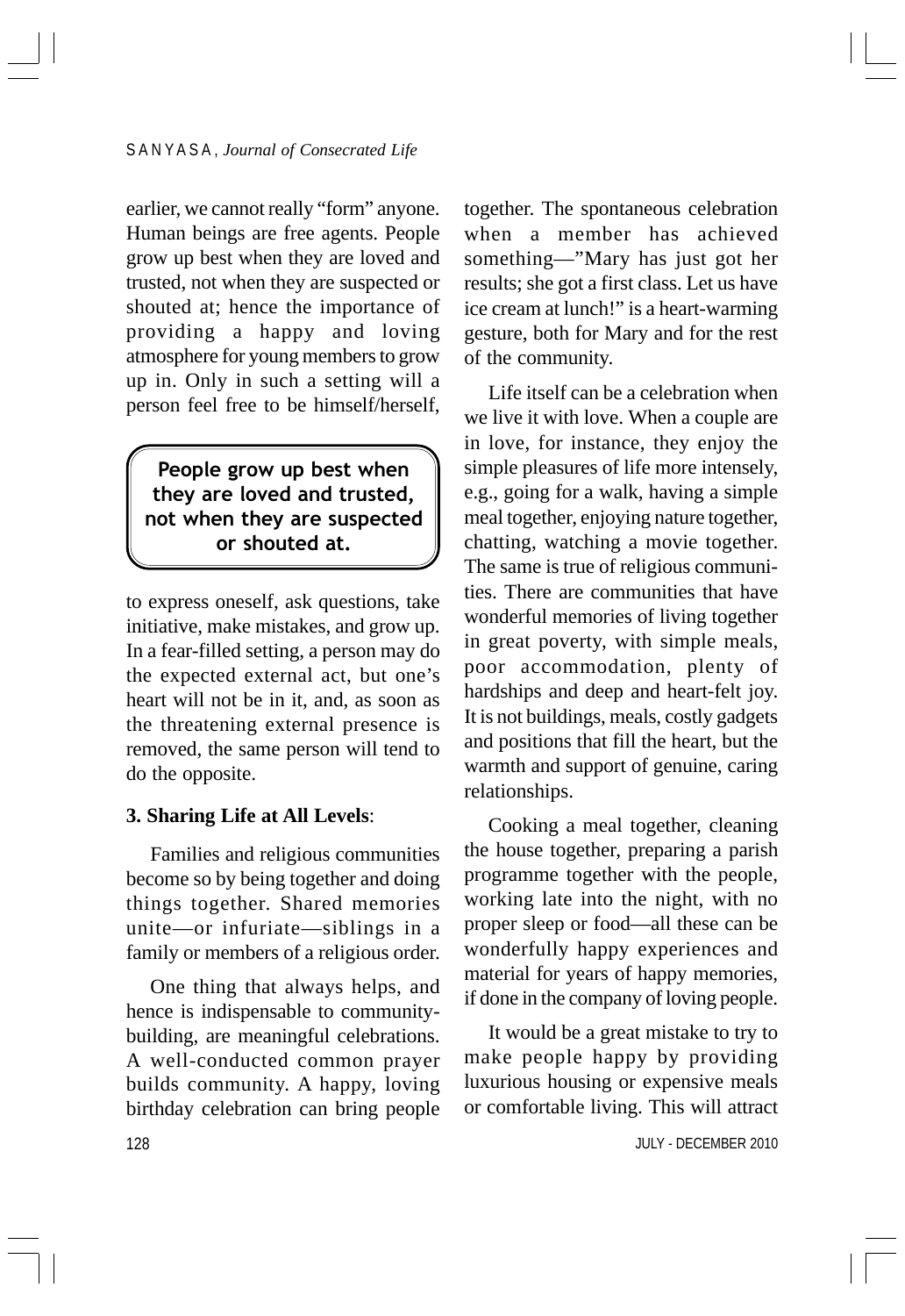the wrong type of candidates to religious life, cause non-stop rivalry and bickering, and empty religious ideals of their inner strength and attraction.

Sheela, a bright young woman who had completed her post-graduate degree with good marks and also done further training in software, was interested in religious life. Her family was hoping she would marry and stay at home, since they had no sons. Sheela's stand: "You have brought me up with so much love. I want to share that love with those who have no one." She looked at several religious congregations, and decided on one. One of her main reasons for choosing that community was this experience: "I spent three months with them. I saw that there is no discrimination among the sisters. All of them share in all the work. There are no big shots and less important sisters. That is the kind of community I want to be in."

A happier religious community will be built more surely any day on, "we have very little, but we are rich, because we have one another, and God's loving protection," than on "We have money, we want more, we do not need each other, and we do not feel the need of God."

In other words, a happy community is built:

• on *individuals* who have given

their heart to God, and hence hold nothing back in humble, cheerful service to each other and to the people they serve;

- on a *community atmosphere and network of relationships* where one feels supported and appreciated, where the community really shares my joys and sorrows, and has time for me when I am down, and will correct me to my face without spoiling my name behind my back;
- and on *shared celebrations, shared work, shared fun, shared space and time.*

## **III. Marks of a Good Religious Community**

What are the marks of a good

A happy religious community will be built on "we have very little, but we are rich, because we have one another, and God's loving protection"...

religious community? Are these marks visible, noticeable? Let us have a look.

As we walk into the home of one of our relatives, we can "sense" a lot of things. The way the children approach you or avoid you is itself a strong message. How they behave with their parents tells us much about the family. There are many verbal and non-verbal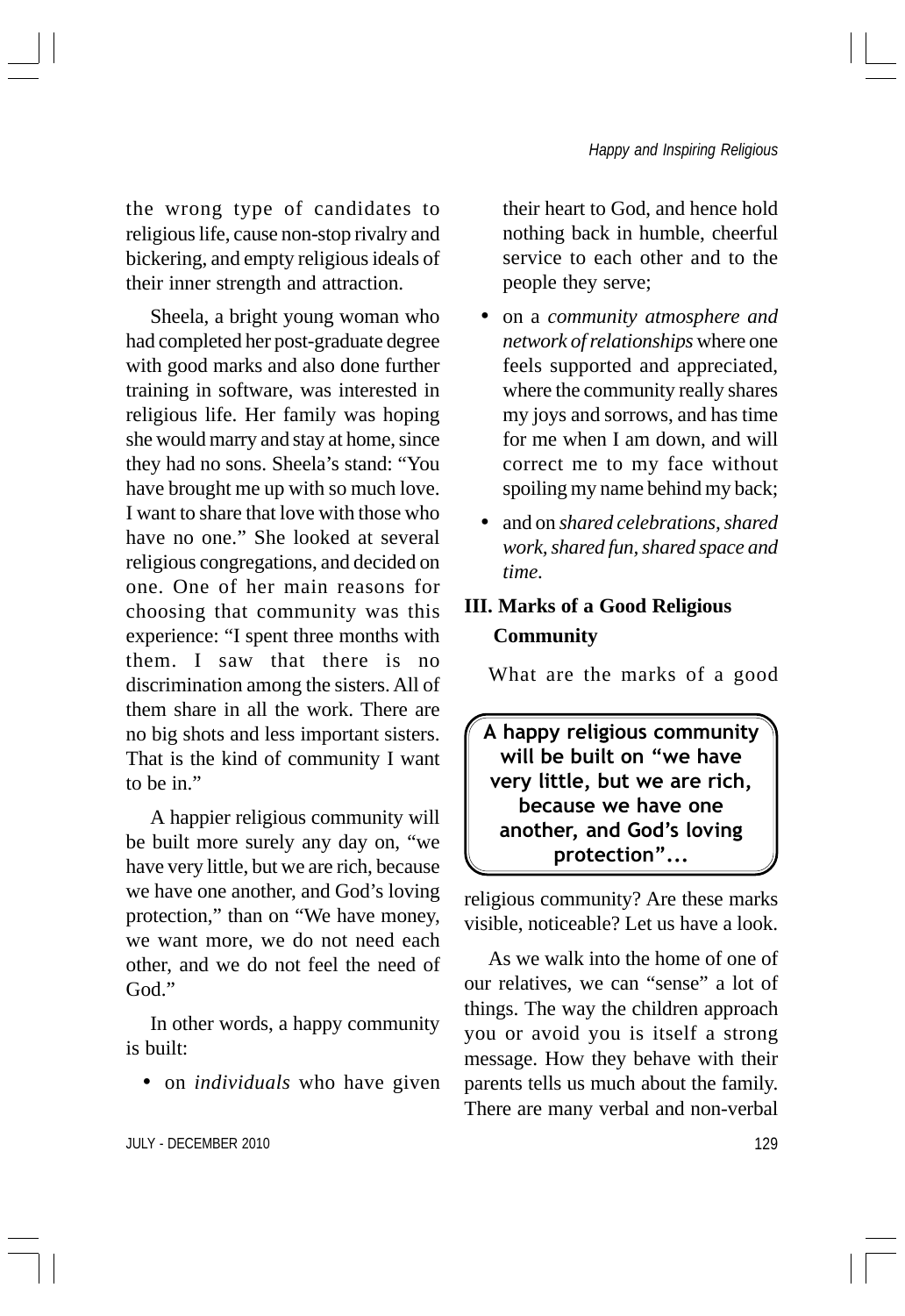cues about the actual situation of the family.

The same is true of religious communities. The following traits will mark a good religious community:

**1. Joy**: Do people look happy? This is easy to notice. As Father Teilhard de Chardin would say, "Joy is the most infallible sign of the presence of God." Joy is one of the clearest signs that our heart has found what it was looking for. Both individually and as groups, one of the clearest signs of a good, healthy community (or family) is that the members look happy. Happiness is not

## Unity refers to the readiness to stand by each other, without pulling each other down, whether it be by open fights or gossip or slander.

a sense of personal satisfaction when things are easy or going well. It is both the effect and the cause of a life lived well. How? In the Bible, the secret of happiness is to live according to God's laws. If our relationship with God is well-cared-for and in order, and our relationships in community are sincere and loving, the result will be happiness. As for our mission, happy people will work more, be more available, can handle stress much better, and have more energy and dynamism than

unhappy people.

**2. Unity**:Unity does not mean uniformity or sameness of ideas or tastes. Nor is it based on sameness of ethnic origin or political views. Unity refers to the readiness to stand by each other, without pulling each other down, whether it be by open fights or gossip or slander. The unity in a religious community comes from a double fidelity—to God and to the mission. Fulton Sheen used to use the drawing of a cycle wheel to illustrate our relationship with God and with people. The spokes of a wheel are closer to each other when they are closer to the centre; as they move away from the centre, there will also be greater distance between them. This is true of people as well. When each of us is seeking God's will rather than our private preferences, we will be united with the others in the community, seeing each one as a brother or sister sent there by God, meant to bring me something unique, to whose life I am also called to contribute. Our sense of mission, too, fosters unity. When all of us are aware that we are here together for a worthwhile goal, e.g., the integral education of poor youth (as in the Salesian mission), that gives the whole group much energy and great unity of purpose and action. We are ready to let go of petty differences and accept sacrifices, because the mission is something all of us believe in.

JULY - DECEMBER 2010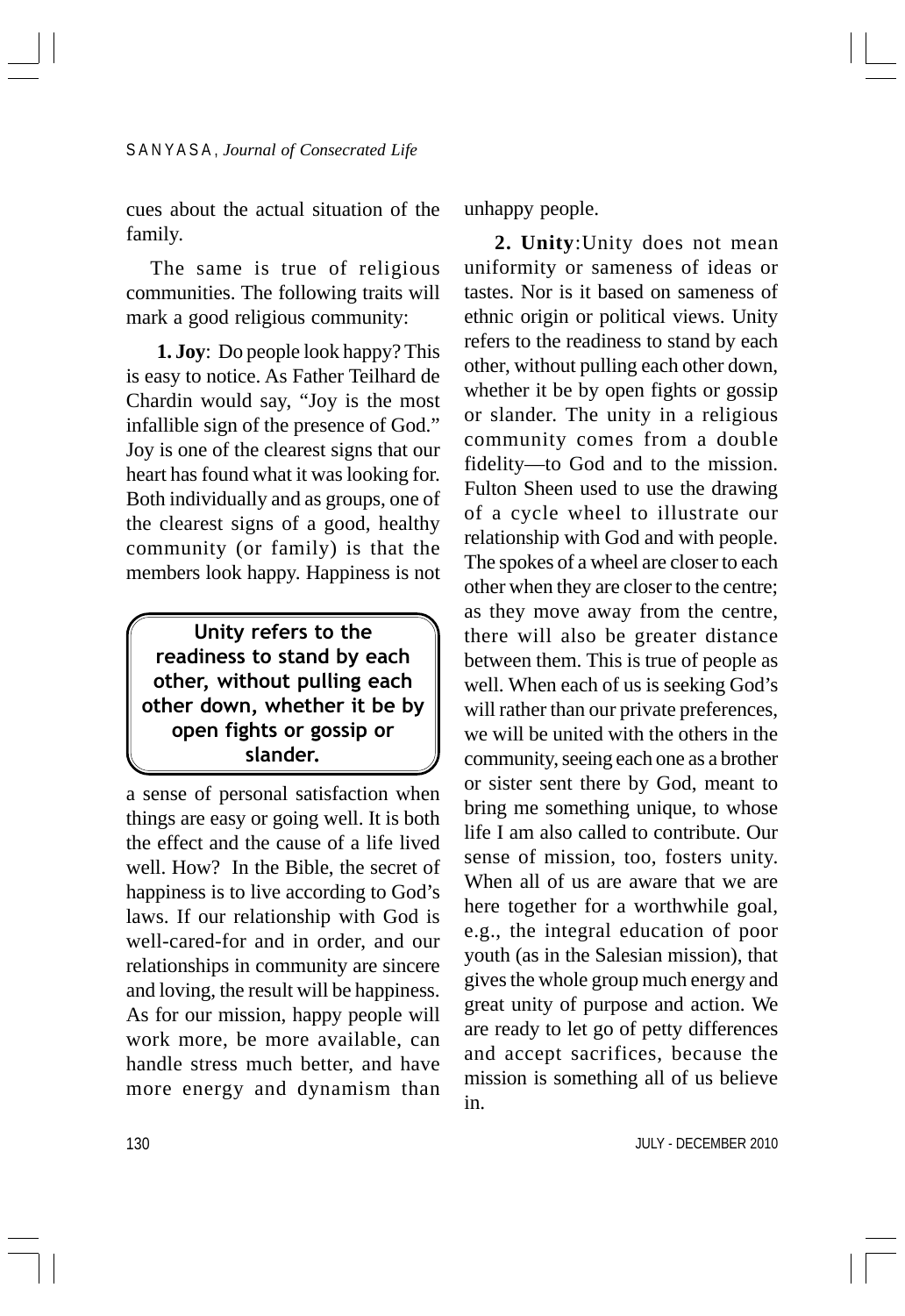Unity is not the same as uniformity. In fact, religious communities should guard against what Pope John Paul II spoke of as an "inauthentic attitude of servile conformism." Conformism, he says, brings uniformity rather than unity.<sup>4</sup>

**3. God**-**centred atmosphere**, where holiness or Gospel-based living is palpable. I know boys and young men who, without any great interest in prayer or religion, nor in religious life or the priesthood, were won over by the joyful and deeply religious atmosphere of a school or formation house, and picked up a taste for prayer and for following Christ. Don Bosco, for instance, was a genius in creating a taste for holiness in ordinary street boys, who, before meeting him, were merely interested in food, fights and fun. I recall the words the father of a seminarian uttered on spending some time in the seminary, "this place feels like heaven." In another religious community that ran a college, the superior was a woman of such evident goodness and prayerfulness that the lecturers—belonging to different religions—would go to her when they faced personal or family problems, and tell her, "All I want is that you pray for me and with me. I am sure that God answers your prayers." They experienced miracles after she prayed with them. One expression of this Godimbued atmosphere is vibrant and joyful community prayer, which is not

JULY - DECEMBER 2010 131

sleepy or dull, but devout, heart-felt and simple. This is accompanied by the simple but edifying sight of community members dropping in for a moment of prayer in the chapel at various moments of the day. Such simple, spontaneous acts, done very naturally and without a show, create an atmosphere of prayer and recollection even in the midst of noise, activity, sports and music. This is no idle theory; I have seen it happen.

**4. Inspiring and humble leadership** marked by simplicity, availability and readiness to serve. Superiors are the ones with the greatest responsibility for the atmosphere of a community. In pursuing a faith-vision of religious life and living its mission with enthusiasm, the superior sets the tone for the community. When superiors behave

"I am grateful to the seminary, because when I came here eight years ago, Father Rector carried my suitcase to the dormitory."

like loving brothers/sisters to the rest, rather than as authoritarian bosses or privileged "big shots," they teach the rest valuable lessons about Jesus' lifestyle and values. I recall a meeting of the final year seminarians with their superiors and the way they thanked the staff at the end of seven or eight years of formation. One deacon said, "I am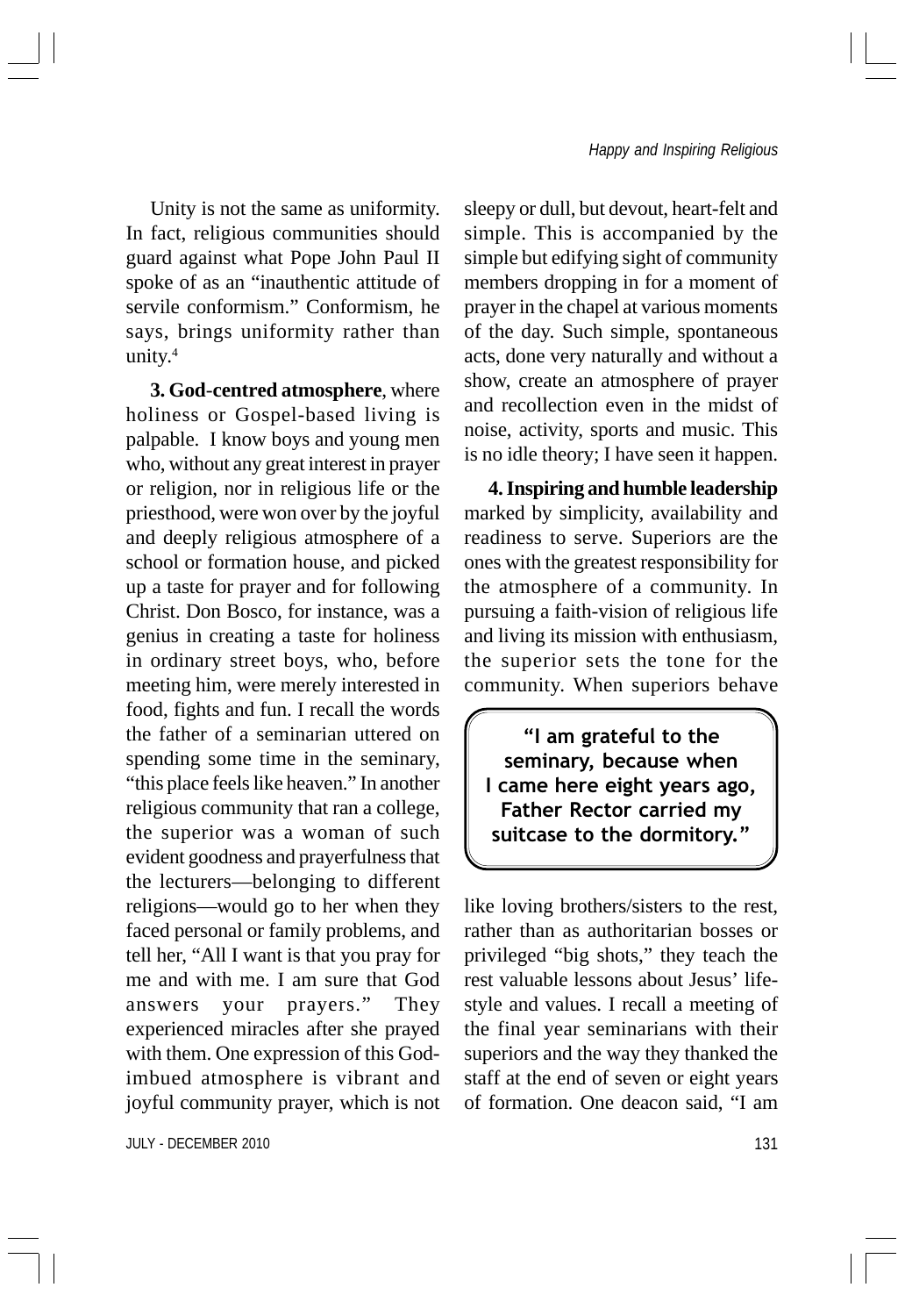grateful to the seminary, because when I came here eight years ago, Father Rector carried my suitcase to the dormitory." Unexpected acts of kindness and humble witness have far more impact than hundreds of conferences and exhortations. As Francis de Sales used to say, referring to the gentleness and warmth that should characterize those who do ministry, "More flies are caught with a spoonful of honey than with a barrel of vinegar." Part of this Christian leadership is also the openness to suggestions and to constructive criticism from the rest of the community.

**5. Hospitality, including openness to the poor and the needy:** Hospitality has, of course, many levels. It is, in the first and most obvious place, the

A simple, uncluttered house is open to welcome others, while a "full" house is so packed with things that it has no space for people.

openness to members of the same religious order. This is one of the things I like best about being a Salesian. I have so many heart-warming memories of experiencing the hospitality of Salesians around the world. Just to quote one case, when I was doing my post-doctoral studies in Boston, I used to stay in a parish, and go to the Salesian school in the city now and then. Once,

during Holy Week, when I went there to spend a couple of days, I noticed that they had many guests. Wondering whether they were short of rooms, I asked the Rector, "Ken, I notice you have many guests this week. Is my coming causing you any inconvenience?" His reply—which I recall clearly after so many years with much gratitude—was: "Joe, you are not a guest; you are a Salesian."

Heartfelt and cheerful hospitality comes from the conviction that the religious house is no one's private property; it is the Lord's house, and everything we have is meant to be shared. In general, we see that the poorer the house, the more hospitable it tends to be, just as, in society, poorer people are, by and large, more hospitable and generous than the wealthy. In the Bible, hospitality and poverty of spirit are linked; a simple, uncluttered house is open to welcome others, while a "full" house is so packed with things that it has no space for people.

I often tell religious and priests that poor Indian villagers are better models of hospitality than many religious houses in the West or in India. You probably know the Sanskrit expression, *adhiti devo bhava* ("the guest is like God"). There is much we can learn from the warm and self-sacrificing hospitality of our people, who spend even more than they can afford to make

JULY - DECEMBER 2010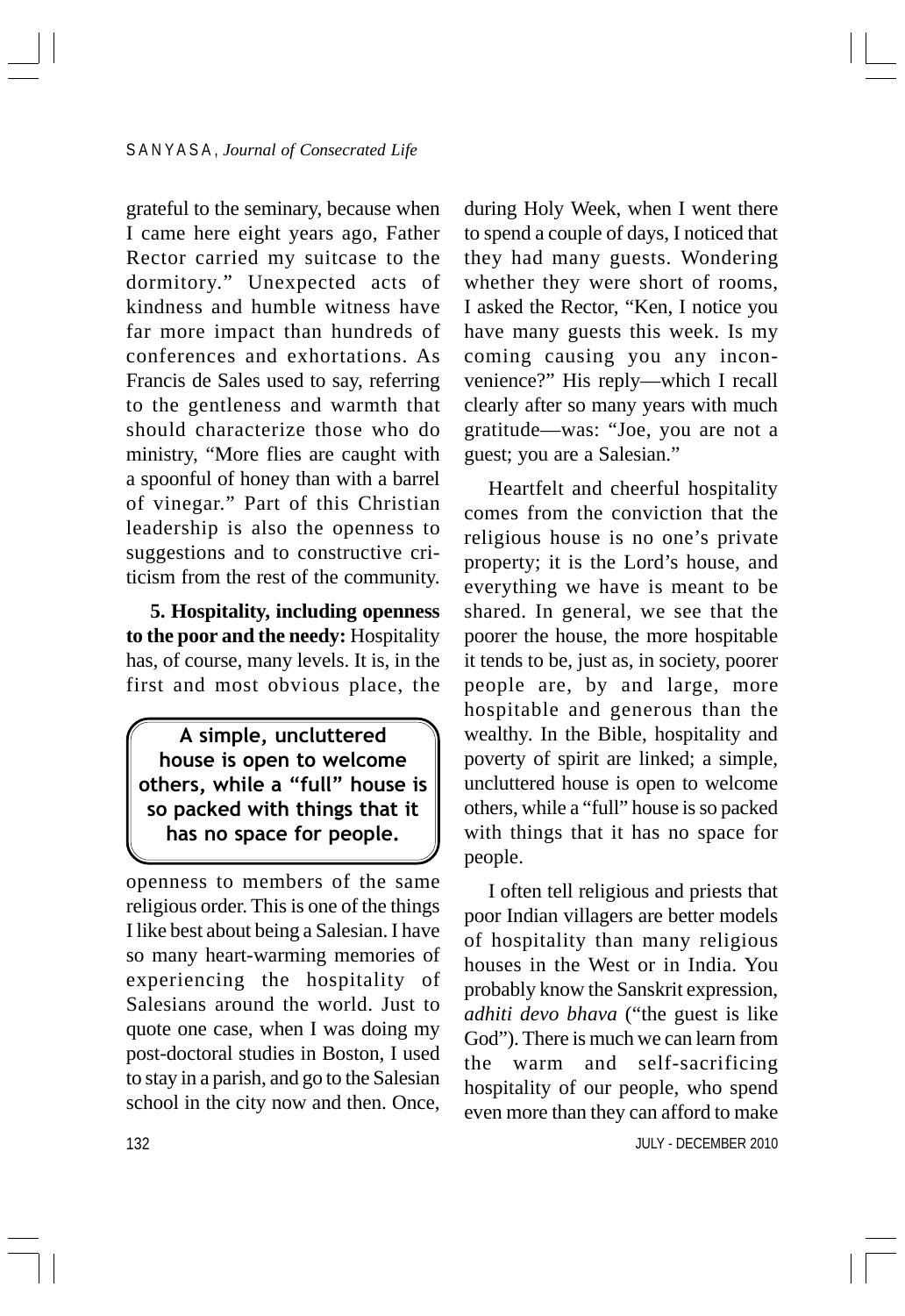a guest feel welcome, offering them the best in the house. It would be sad and selfish if we religious make a fuss about offering a meal or a room to someone who needs it, especially if they are other religious and priests. This simple and warm attitude of welcome to guests and visitors seems to be stronger in some parts of India than in others, and much more evident in certain religious congregations than in others. Once the member of a large religious order told a friend from another congregation, "If I were to visit your city, I would prefer to stay in one of your houses than in one of our own; your communities are much more hospitable than ours."

Christian hospitality includes, too, kindness and respect towards the poor. How do we treat the poor person who comes to the door for help, or the poor village woman who comes to sell us a handful of vegetables or fruits? Jesus' teaching is about treating everyone with kindness, especially the poor, not just those we consider "our own" or those who can invite us back. Wouldn't it be a terrible counter-witness if we are all sweetness and courtesy towards the wealthy contractor or the rich parent, and indifferent or harsh towards the poor and the unemployed?

**JULY - DECEMBER 2010** 2010 Jean Vanier, who left a life of privilege and comfort to serve the mentally and physically handicapped, saw the crucial role that community plays in the healing of people. One of

his core convictions is about our concern for the poor. "Communities, if they close themselves off from the poor, close themselves off from God... Every community must be concerned about the poor and broken of the world. Everyone must be close to the poor who are close by and who are calling us to love…It is not possible to eat the broken Body of Christ in the Eucharist and to drink his blood shed for us through torture, and not open our hearts to the broken and the crucified people in our world today."5 It would be ridiculous and a scandal if, in the name of community life, we were to live lives of comfort in a swanky building, cut

It would be ridiculous and a scandal if, in the name of community life, we were to live lives of comfort in a swanky building...

off—even physically, by high walls from the poor of the neighbourhood. A religious trained or living in such a setting is more likely to develop love of luxuries and indifference to the poor than love of Christ and commitment to the needy.

**6. Enthusiasm and initiative in the mission**: Religious communities are not exclusive clubs where members enjoy privileges and outsiders are kept out. We are meant to build loving families, after the example of the community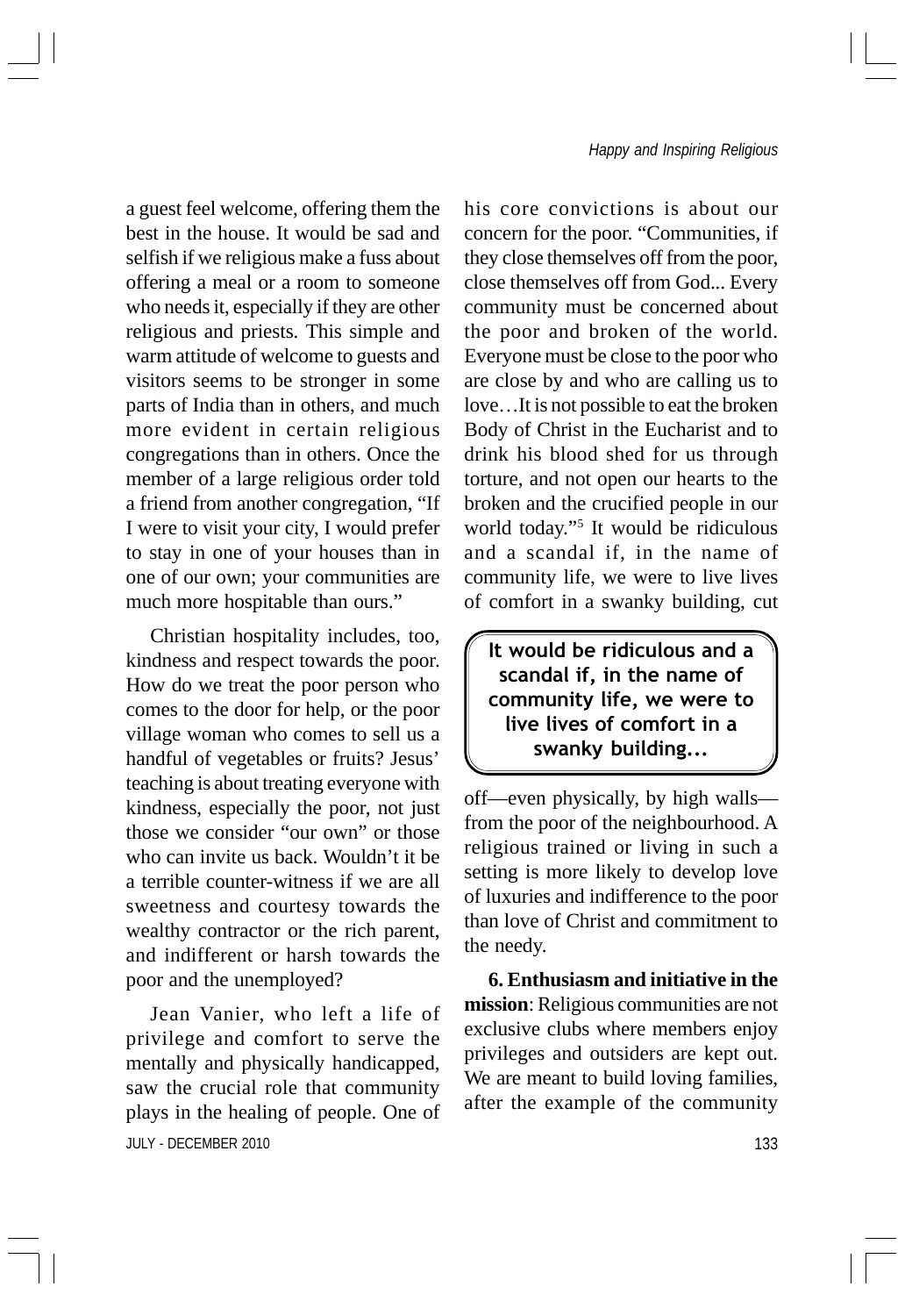described in the Acts of the Apostles, united in Jesus' name and having everything in common. One result of this sense of belonging to the Lord and being about his work is obvious enthusiasm for ministry. Religious congregations are alive to the degree that members are keen on opting for the more difficult missions, for the poorer settings, ready to go where the need is greatest. When we start looking for comfort and power and positions, the congregation is sick or dying. As one inspiring religious priest used to say, to describe the meaning of religious obedience, "any job, any time, anywhere, but not anyhow."

Involvement in the mission can make religious aware of the complex realities of the world, of the tremendous

When we start looking for comfort and power and positions, the congregation is sick or dying.

goodness and tremendous cruelty that are a part of human life, the biased reports in the media, and the power games going on in society, and to understand how small and manageable our problems are when compared to the sufferings and challenges lay people face everyday.

#### **IV. Formation Issues:**

How do we teach young people to

build happy, loving communities?

Formation is a large and complex issue. There are common principles and guidelines valid all over the church, but the settings are very different from one country to another or even from one part of a large nation like India to another; and these differences matter. The strengths and weaknesses of the formation scene are very different in India from what they are in the "First World." So, too, the types of candidates who join religious life today are very different from candidates some forty years ago. The formation settings and practices are very different, too. In many Western countries, for instance, religious orders, particularly of women, hardly have any candidates, or have two or three novices in the place of the forty or eighty they used to get before 1960. Here in India, we have the world's largest number of young religious and seminarians in training. The crucial issues here are right selection, motivation, quality and follow-up. This requires wise and inspiring formators. A short article like this cannot look at all the issues of formation in religious life. In an earlier article in *Sanyasa*, I have written about some of the nicesounding rhetoric we hear in religious circles and the more problematic reality.6 Here, instead, I will limit myself to making some suggestions on formation, particularly about helping people to become constructive

JULY - DECEMBER 2010

134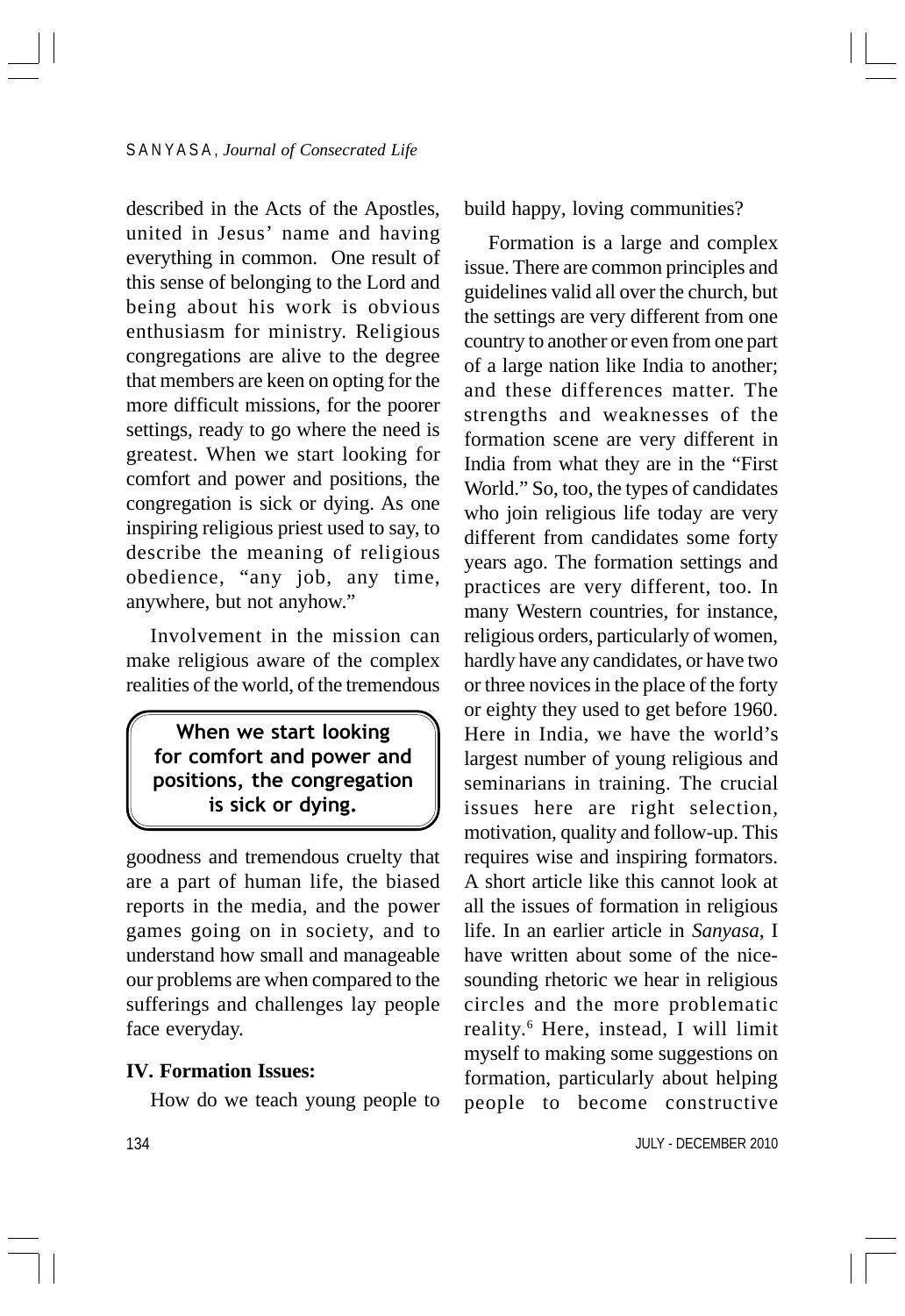community members.

In line with what we saw at the start of this article, we need to remember that the purpose of religious life is not pleasant human relations, nor finding friends to overcome my loneliness. Religious life can be lived enthusiastically and with inner serenity and strength only if it is based on a faithvision—Jesus' life and teachings, as seen more concretely in the life of the founder/foundress and in the tradition of the order—and a sincere attempt to conform my life to Jesus' way of life. Without this base and shared understanding, we would only be groping in the dark. While we can use *helps* from common sense, psychology and management practices, these cannot be our guiding principles, nor the *norm* on which to base our decisions.

## **Here is a concrete illustration of what faith does for community life.**

In a large community which I know well, the superior made some decisions which a few of the younger members did not like. In their anger, they calumniated him, saying hard things about him which were not true. Then, to humiliate him further, they smeared ink on his photo which was in a public place. In the midst of all this, I found him serene. I never heard him seek revenge or say things like, "We must find out who did this, and punish them." When I told him that I admired him for

JULY - DECEMBER 2010 135

the way he faced this unfair criticism and humiliation, his calm reply to me was, "When someone speaks ill of me, I pray extra for that person." Unjust

We build communities of love, forgiveness, simplicity and service, where Christ is evidently the centre, and not human manipulation or power-games.

criticism did not make him lose his serenity. No wonder he could say on his golden jubilee, "I have never been unhappy."

The question of forming young people "for community life," therefore, is not merely a question of teaching people to adjust and fit in, or play it safe and survive, or keep quiet to avoid trouble. It is about teaching people a way of life based on Jesus' life and teachings, whereby we build communities of love, forgiveness, simplicity and service, where Christ is evidently the centre, and not human manipulation or power-games.

#### **How do we do it?**

There are no short-cuts, just as there are no short-cuts in raising children or building a happy family. Our parents were parents twenty-four hours of the day, and trained us, not mainly through conferences, rules and time-tables, but through years of loving sacrifice,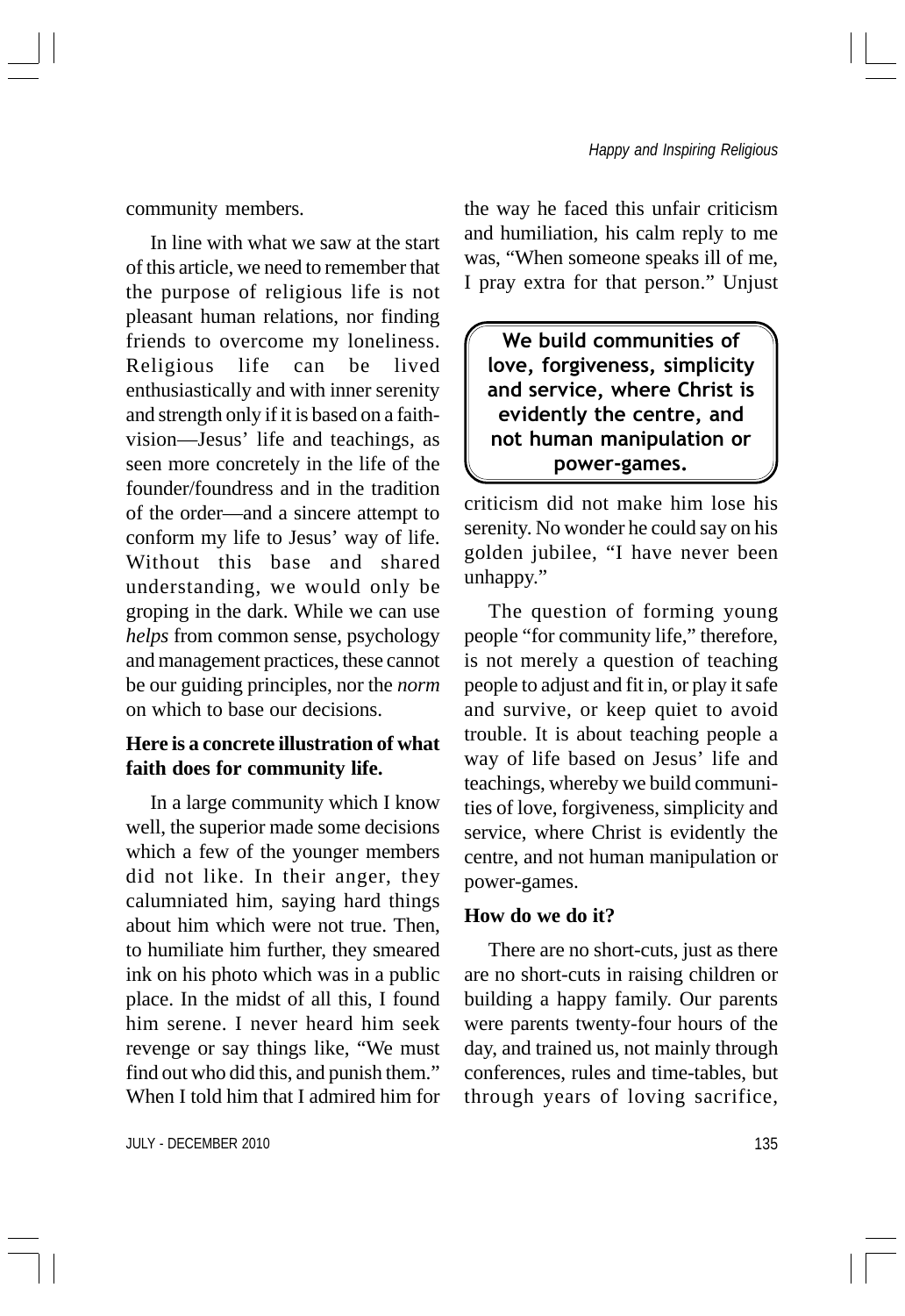constant presence, repeated helps and corrections, daily prayers for each of us, and often through quiet suffering and facing much ingratitude.

The paradigm that comes closest to formation work is parenting. Formators are not mere lecturers or occasional counsellors. We share the life of the formees, loving them as our younger brothers and sisters, keeping their welfare at the heart of our concern, open to their suggestions and criticism, eager to build them up, and convinced that

Only in loving and happy settings will people grow into loving and compassionate adults.

the real work of formation is between each of them and God, not between them and us. They are here to find out what God wants them to do, to open their hearts to the action of the Holy Spirit, and do with a cheerful heart and free spirit the mission God has in store for them. They are not here to do what we want, nor are they hands for work ("cheap labour," to quote a disparaging expression some people use to describe us religious) to be kept busy, doing whatever work we assign them, and doing it preferably without questioning or initiative.

As we said earlier, no one can "form"

another human being. People are not clay, lying passively to be moulded into some pattern, another person has in mind. Nor does any human being have the right to try it, even if we could. Young people are not playthings in our hands. Each of them is a human being with a God-given mission, with the gifts and talents needed for that mission, and with much to contribute. Each candidate is an adult, who has to make his/her own decisions, with help, of course, but without undue pressure or any coercion. How do we help them on this journey? Here are some suggestions; they are given in brief, to avoid making this article too long.

**1. Provide a happy and loving atmosphere***.* Formators, as we have said, cannot "form" a human being. I can, for instance, write this article. I cannot make you read it. If you choose to read it, I have no power to make you agree with me, nor the power to make you do any of the things I am suggesting here. But, if I am a happy and loving person, and treat you with genuine love and respect, I provide a safe setting where you have a better chance of growing up. You are more likely to open up to me and get the help you need, if you find me loving, sincere and approachable, and if you are sure that I will not betray your secrets, nor put you down. Only in loving and happy settings will people grow into loving and compassionate adults. Fear-filled

JULY - DECEMBER 2010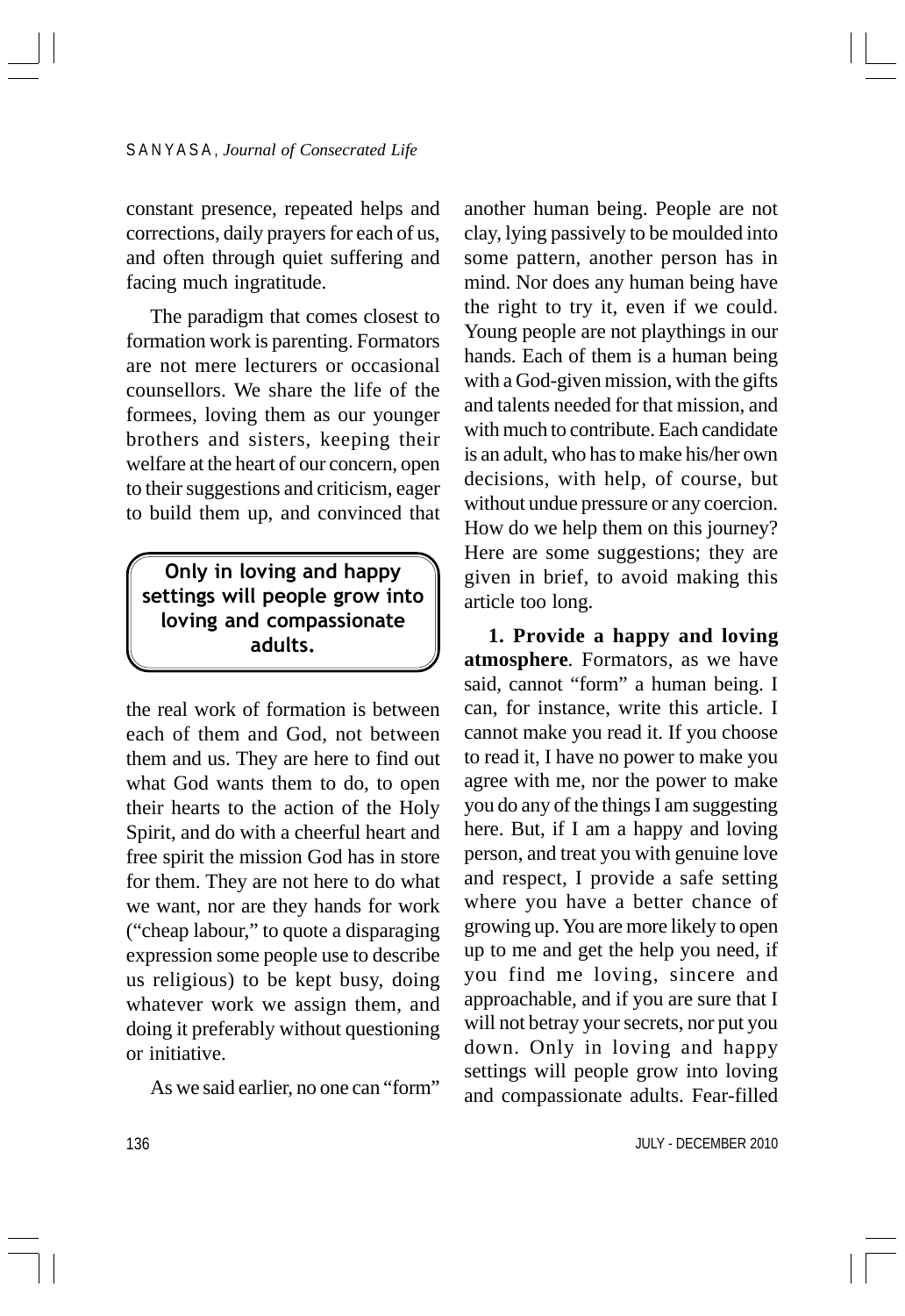settings may appear to give results, but they do more harm in the long run. People will do what is asked, out of fear, but they will resent doing it, and will tend to do the opposite once they are out of this oppressive setting.

**2. Choose suitable persons to be formators:** Formation work is not like teaching mathematics or computer science. (Even in such subjects, the teacher's attitude and way of relating matters, especially in the case of younger students; don't we all know children who love a subject because they love the teacher, or hate a subject for the opposite reason?). It is about daily interactions with a younger person, whose ideas and goals are seldom crystal clear, who has unresolved personal problems, who is often afraid of authority figures, who will take time to believe the nice theories we teach them, who has seen good and bad examples, and whose silence may not mean understanding or conviction, but fear or loneliness or confusion. More important than the content of the formation programme is the person of the formator. He/she needs to be a good human being a younger person can look up to (sincere, loving, convinced, with deeply held religious values), who can work well in a team (since jealousy or divisions will destroy formation work very quickly), with some training (e.g., in spiritual direction

and counselling), adequate knowledge of Catholic doctrine, religious life and the charism of the order, sound judgement (since she/he has to make judgements on the candidate's suitability) and happy to lead a simple life (since formees study the formators more than formators study the formees, and only those who lead a simple life are taken seriously by the formees).

**3. Promote heterogeneous formation groups:** Young people develop an open mind by mixing with others from different cultures. If their formation experience includes living with people who differ in language, culture, caste, tribe or race, they learn to see persons as persons rather than as simply as "Tamils" or "Dalits" or "Nagas" or

More important than the content of the formation programme is the person of the formator. He/she needs to be a good human being a younger person can look up to...

"Italians" or whatever. One of the problems facing religious in India—not only in India—is multiculturalism. In a thoroughly researched doctoral dissertation completed at Madras University, Brother Pavul Raj, presently Provincial of the Montfort Brothers, mentioned three crucial findings: (1)

JULY - DECEMBER 2010 137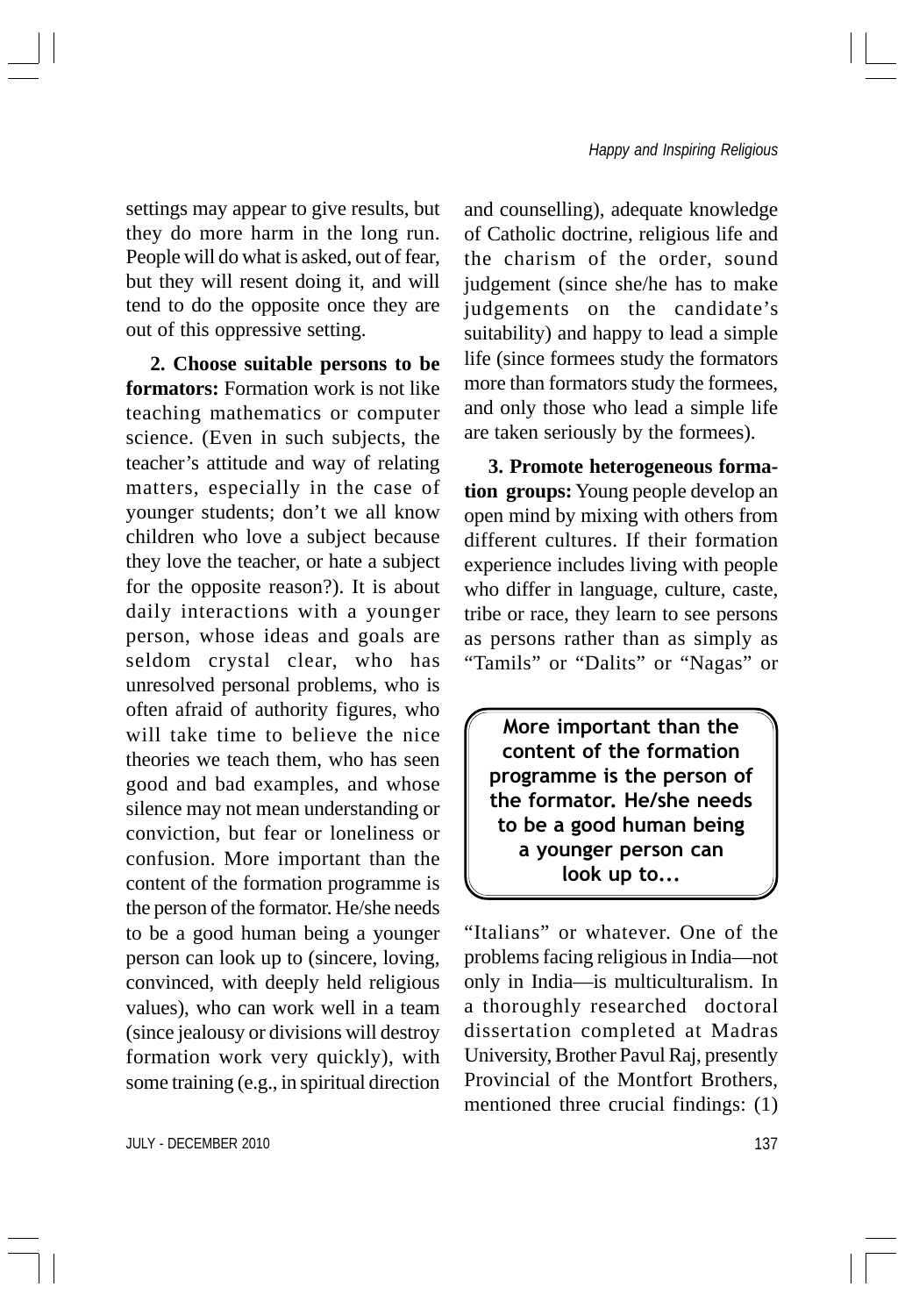that a significant number of religious mention multiculturalism or living in community with "others" as a problem; (2) they also say they have had happy experiences of living in multicultural communities; (3) the majority are convinced that religious should not yield to divisive tendencies, which are clearly contrary to the Gospel.7 Growing up in multicultural communities is one of the ways of promoting an open mind, and fighting divisive tendencies, bigotry or dislike for "others."

**4. Help the candidate to strengthen his/her good side and weaken the negative:** The average candidate, as we said at the beginning, has the strengths and weaknesses of the average male or female of the culture he/she comes

If the formator, instead, is a bigot, his/her influence on the younger person will be detrimental...

from. The family is our main formation house, and its impact is greater, in most cases, than the long years of seminary or religious formation. We can provide a healthy setting that strengthens the good points of a candidate's earlier upbringing—prayerfulness, spontaneity, spirit of sacrifice, simplicity of life—and remedies its weaknesses, e.g., intellectual mediocrity, inferiority complex, cultural narrowness, racial or caste

bias, etc. Or we may have a setting that sharpens the negative traits, and damages the good side. If, for instance, a young religious lives with senior religious or superiors who love all impartially, without any discrimination, she/he develops an open heart and mind, will cultivate friendships with people from different backgrounds, and learn to look at one's own culture more realistically and more honestly. If the formator, instead, is a bigot, his/her influence on the younger person will be detrimental; under such influence, a seminarian or young religious may become a worse caste-fanatic or language chauvinist or tribal fighter, and, later, as a priest or religious, cause divisions among the laity.

**5. Provide graded initiation into ministry,** according to the mission of the congregation. The mission provides focus, enthusiasm and unity. It cannot be learnt through conferences and books. It needs to be experienced. Thus, when we came to the Salesian house, even before our novitiate, we were involved in ministry among poor boys. This continued all along our formation years. It is not enough that the formees be sent to the field of mission (e.g., to be among street children), while the formators are sleeping or sitting in their rooms. No, the formators must be with them in the ministry. It is by seeing how the seniors do the ministry that those in formation learn. Thus, for instance, by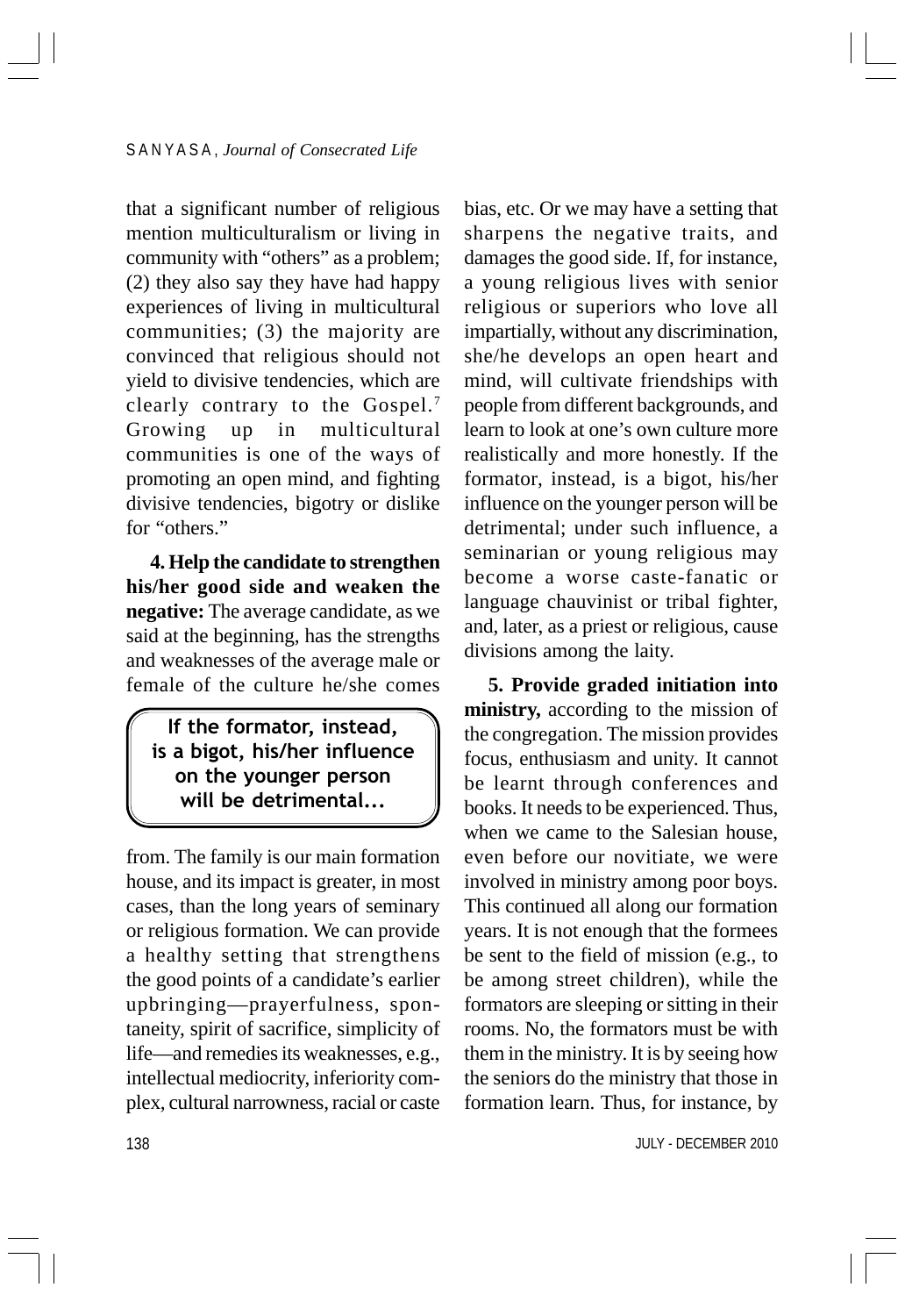seeing how my provincial and rector and novice master deal with poor boys and with youth in general, I learn, "Oh, this is how Salesians deal with boys." That is how a young religious understands the mission of his/her congregation. It is by experiencing the congregation's mission in realistic settings that the young religious picks up zeal and ardour. Without the commitment and sacrifice and the joy experienced in mission, religious community can easily degrade into a comfortable club of mediocre, easygoing men or women, or a group of bachelors/spinsters out of touch with reality. Communities are rooted in one's commitment to Christ; they exist, and are organized around a mission. Both these truths need to be lived out and learnt—by experience and inspiring example—during the years of formation.

**6. Do not promote those who are a problem in communities:** If a young man or woman of, say, twenty-two, is found to be a problem in practically every group she/he has been in, such a person is likely to be a bigger problem at thirty-five or forty or fifty. To think that people will become easier to live with as they grow older is generally not true. This is especially true if they will not mix with "others" (those of a different language or tribe or caste, etc). Such bigotry will tend to be stronger as people age; bigoted people will do

much harm as older religious or as superiors, spreading the venom of division among younger members. In one word, don't keep "dividers," "avoiders," or perennial fighters, the tale-bearers, and the insincere.

#### **V. Conclusion**

The initial outline, with which I started working on this article, had many more points. But I see that to elaborate on all of them would turn this into a bloated, unwieldy piece. Let me end by summing up the main issues we have tried to look at.

We need to look at the reality of religious life and religious community in our context, with its plus and minus

Without the commitment and sacrifice and the joy experienced in mission, religious community can easily degrade into a comfortable club...

#### points.

The non-negotiable foundation on which religious community rests is each person's genuine and properly discerned response to God's call. Religious community is not simply a voluntary gathering of persons, nor mainly a tool for getting work done more efficiently.

A community requires, for its

JULY - DECEMBER 2010 139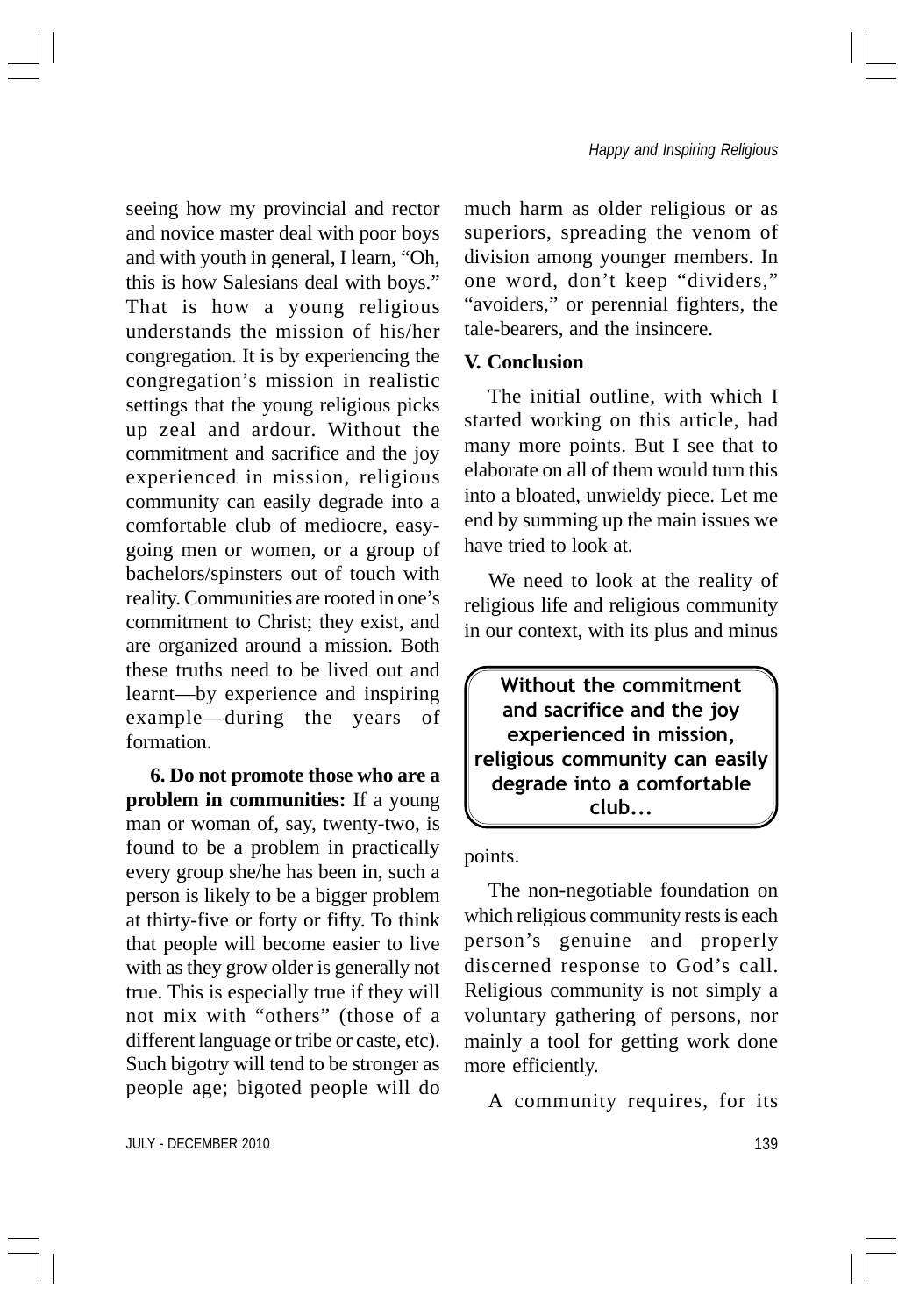functioning and health, the free self-gift of each member to God and to the common goals, the community's support of each member, and a life shared at all levels.

A good religious community - like a well-functioning family - has certain distinguishing marks. We looked at a few of them.

To prepare religious to be constructive members of happy, Godcentred, service-oriented communities, we need to make sure that recruits and younger members receive a realistic, inspiring and integral religious and human formation. I have indicated some of the essentials that formators

Our real job is to promote communion - between human beings and God, and among human beings as God's children.

need to keep in mind.

Any analysis, diagnosis or prescription dealing with complex human and religious issues is, of course, partial, one-sided and incomplete. May the reader, as well as other writers and activists, challenge the author, complete the picture presented here, and help to create purposeful and life-giving religious communities.

Today, in many fields, people trust experts, and tend to look for an expert. In medicine, for instance, patients want to meet specialists. What is supposed to be our expertise as religious? Neither teaching nor medical work, neither management of institutions nor even preaching, but this: "Consecrated persons are asked to be true experts of communion and to practise the spirituality of communion as 'witnesses and architects of the plan for unity which is the crowning point of human history in God's design.'…Communion leads to mission, and itself becomes mission."8

As religious, our best contribution to the world is not the external work we do, however useful it may be; just to do the work, there is no need of religious life or a personal commitment to Christ. Our real job is to promote communion - between human beings and God, and among human beings as God's children. This we need to live first of all in our own communities; when we do that, we have something valuable to contribute to the world.

In a world of division, bigotry and exclusion, where there is much more violence and manipulation than the media tell us, good religious communities can be beacons of light showing people of good will that it is possible and worthwhile to live together in love, work together in unity, and

JULY - DECEMBER 2010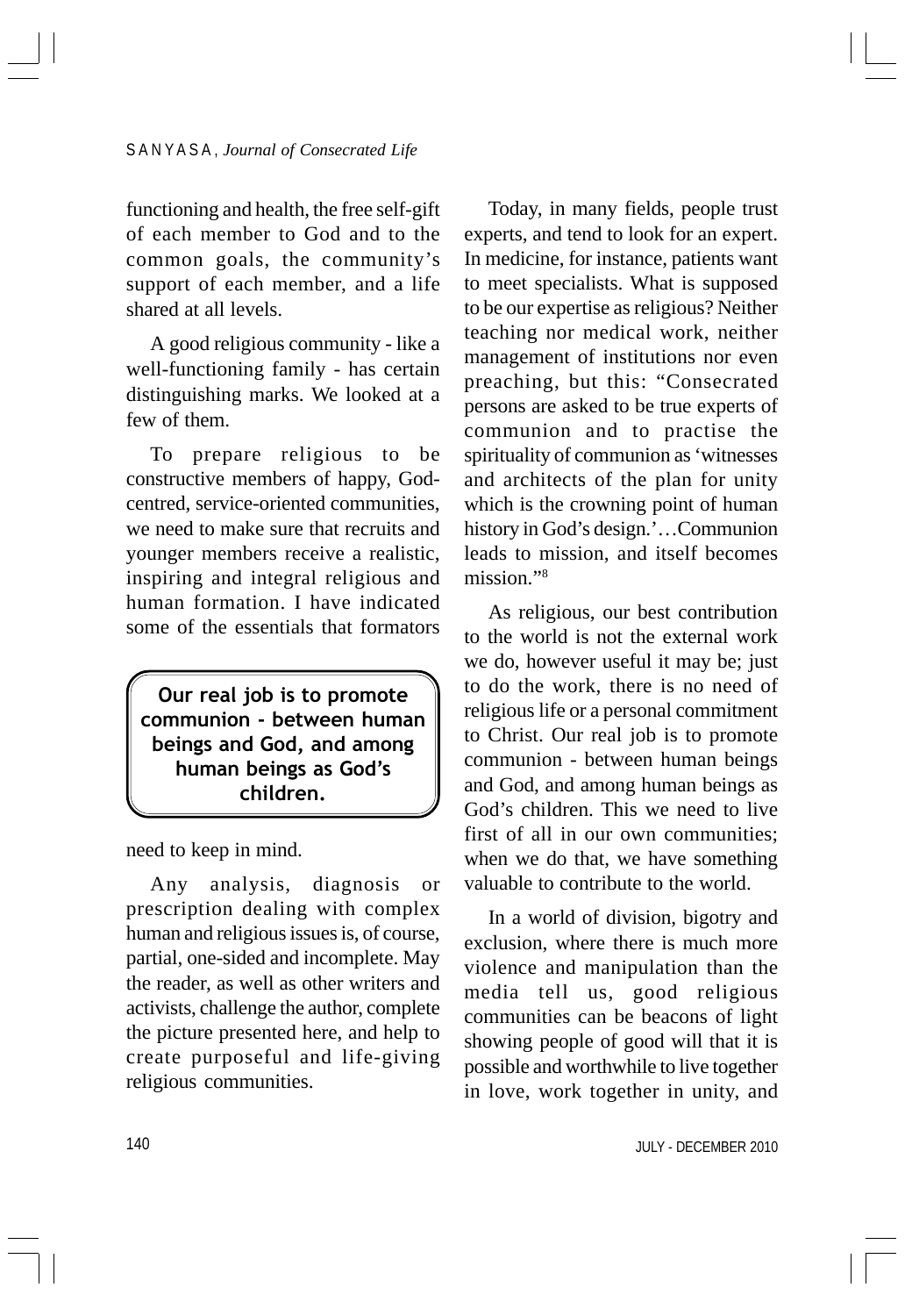grow together into the kind of humanness that Jesus came to show us.

#### **Endnotes:**

<sup>1</sup> Sandra Schneiders IHM, *Selling All: Commitment, Consecrated Celibacy and Community in Catholic Religious Life (Religious Life in a New Millennium*, Volume Two), Mumbai: Pauline Publications, 2001, p. 228. Schneiders, a well-known US woman religious and New Testament scholar, quotes two other authors who made much quoted studies on women's religious congregations: Helen Rose Fuchs Ebaugh, *Women in the Vanishing Cloister: Organizational Decline in Catholic Religious Orders in the United States*, New Brunswick, NJ: Rutgers University Press, 1993, and Patricia Wittberg, *The Rise and Fall of Catholic Religious Orders* , Albany, NY: State University of New York

Press, 1994.

- <sup>2</sup> Sacred Congregation for Religious and Secular Institutes, *Essential Elements in the Church's Teachings on Religious Life as Applied to Institutes Dedicated to Works of the Apostolate*, Rome, 1983, no. 18.
- <sup>3</sup> Ibid., no. 18.
- <sup>4</sup> Council of Major Superiors of Women Religious, *The Foundations of Religious Life: Revisiting the Vision*, Notre Dame, IN: Ave Maria Press, 2009, p. 143.
- <sup>5</sup> Jean Vanier, *Community and Growth*, Mumbai: St. Paul Publications, 1991, p. 188.
- <sup>6</sup> Joe Mannath, "Priestly and Religious Formation in India Today: The Rhetoric, the Reality and Some Proposals," *Sanyasa*, vol. IV, no. 2 (July-December 2009), pp. 193-218.
- <sup>7</sup> Pavul Arul Raj A., *A Socio-Religious Study of the Members of the Catholic Religious Orders of Tamilnadu, with Special Reference to Multiculturalism* (Unpublished Doctoral Dissertation), Chennai: University of Madras, 2007.
- <sup>8</sup> Pope John Paul II, *Vita Consecrata*, n. 46.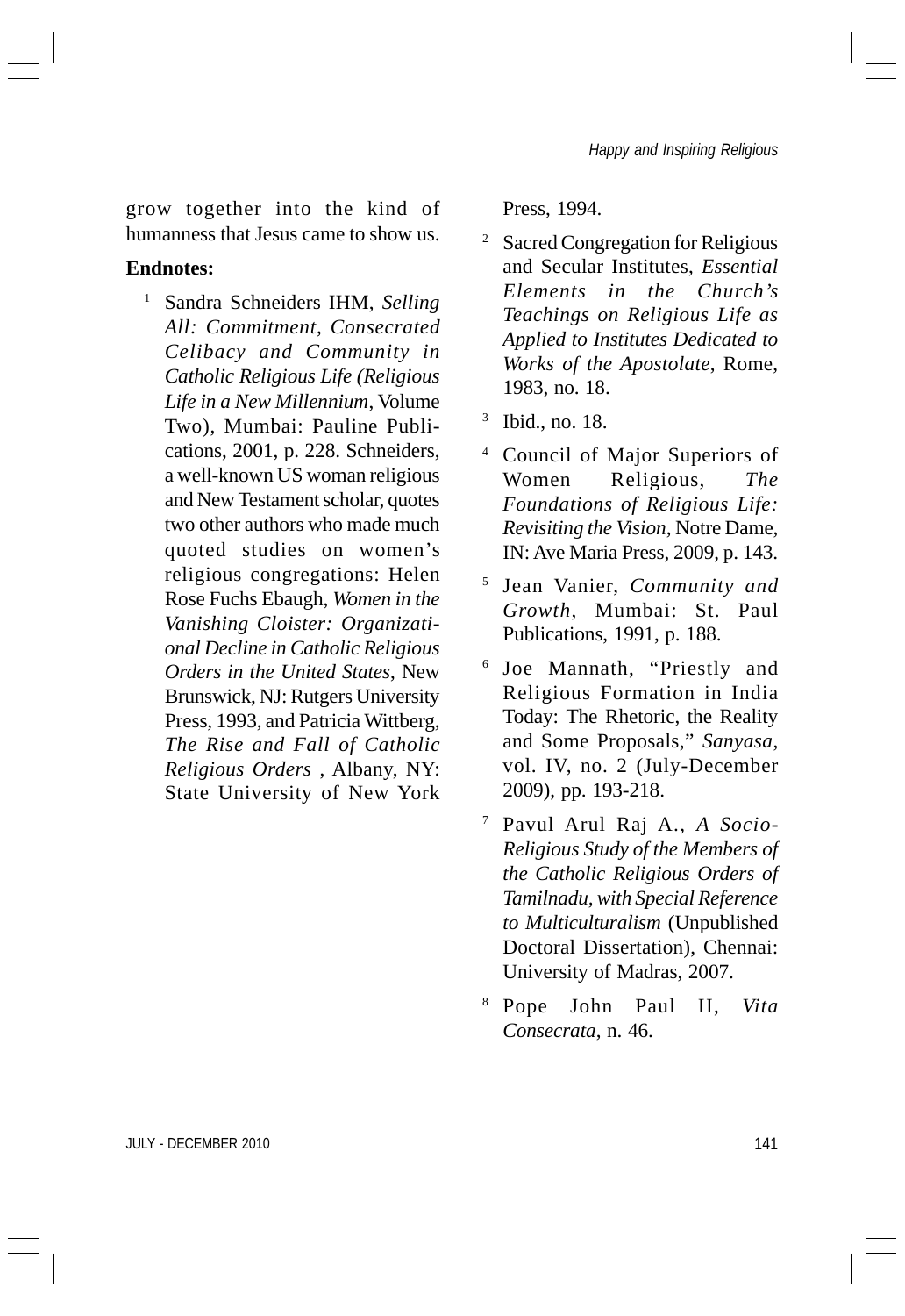# **CONSECRATED LIFE AND AFFECTIVE MATURITY**

**Sr. Marie Eugene D'Almeida, AC**

#### **1. The Present Scenario**

One of the biggest and most realistic challenges that Consecrated men and women face today is to lead a committed life with an adult affective maturity. When we reflect objectively on the causes or precipitating factors that entail in acquiring affective maturity, we acknowledge that the above statement points to an obvious reality and that "affective maturity" can be acquired only through a long and patient process of self-awareness and self-transcendence, which extends through the different stages of one's life.

Gleaning through a recent brief survey (of 42 Congregations) done in our own country on the existential reality of the challenges of Consecrated Life and Affective Maturity, especially in the area of Celibacy and Sexuality, and its related lights and shadows elicited by Priests, Religious Brothers and Women Religious, it was brought to our awareness that the human struggle to live a chaste and celibate life is a problem faced by every consecrated person.

Some of the feedbacks, received at a professional and confidential level, show the immaturity in the way consecrated persons deal with sexuality and affectivity. Sexual acting out with persons of the complementary sex and unhealthy relationships were quite common phenomena in some.

**Sr. Marie Eugene D'Almeida, AC** is a Clinical Psychologist and has a Licentiate and a Doctorate from the Institute of Psychology, Gregorian University, Rome. She has specialized in Spiritual Direction and Studies in Sexuality from The Institute for Spiritual Direction in California, and Institutes for Sexuality Studies in Baltimore and Chicago, USA. She is a Professional Therapist, Counsellor and Formation Director for many years within her Congregation. She is a visiting Professor in the National Institutes of Formation and Spirituality. She was Director of the Institute for Formators, Bangalore, and has vast experience in Formative Teaching and counselling both at the National and International levels. She has authored several scholarly articles on Personality, Integrated Formation and Consecrated Life. She continues in Formation Leadership in her Province in Patna, North India.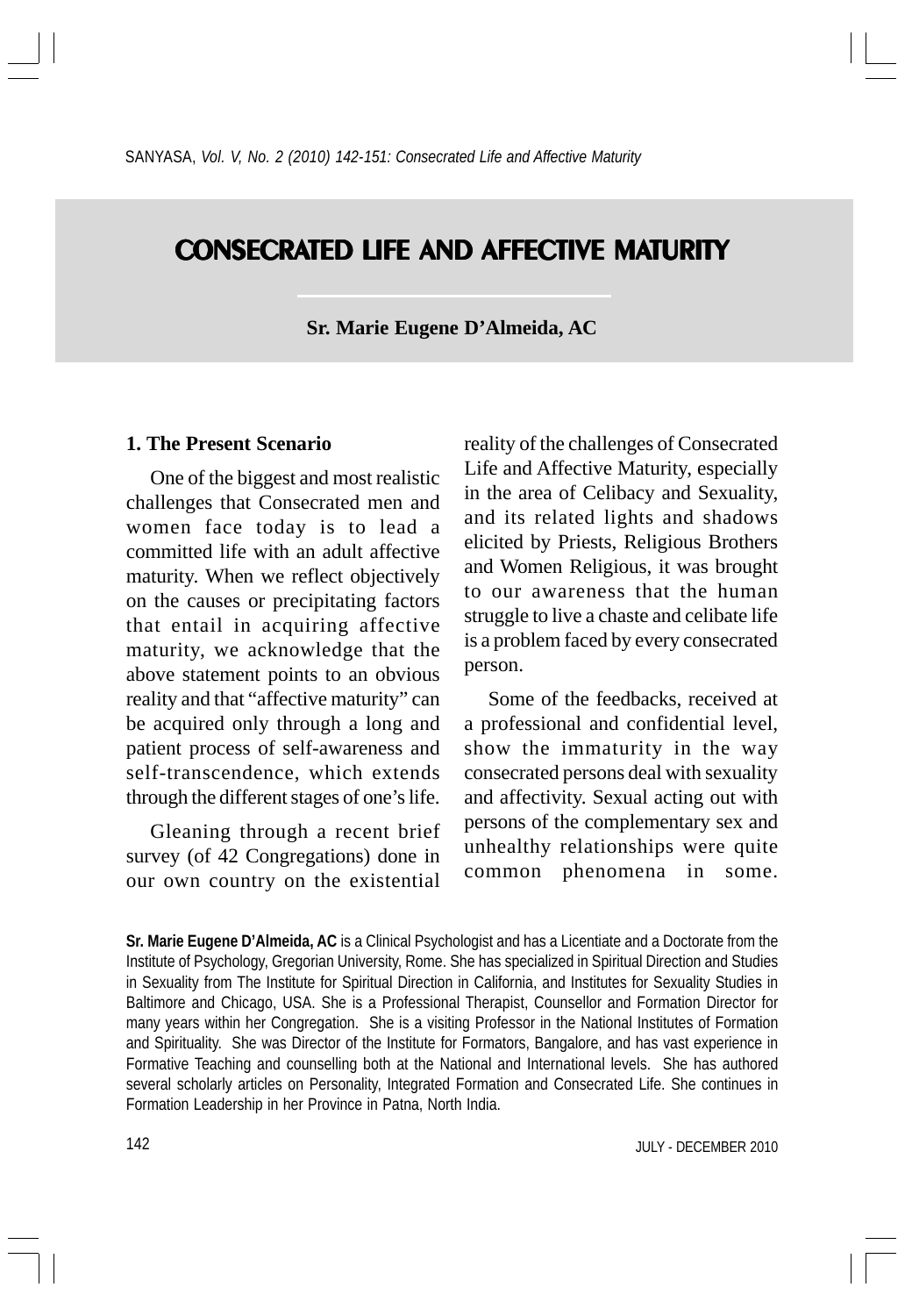Homosexual relationship was also one of the issues that needed our attention. Feeding of images into the psyche through internet, media, movies and literature was another common feature, which needed help and follow-up in communities as well as in pastoral environments. Inability to cope with loneliness and frequent tendencies to look for compensations was a further lack in living one's affectivity maturely. Failure to come to terms with the pain of renunciation of what is human and legitimate, specially the conjugal love and partnership, was one of the most sensitive problems that was sighted in the survey input. Many noted that there was lack of availability of professional help, adequate mentors and guides to listen to. This was considered as a great dearth in our country. Some women religious spoke of the lack of emotional balance in their dealings and in expressions of love with men. Some complained of not having proper preparation at the early formation period, for the integration of sexuality and affectivity.

In the light of these and scores of the other problems (despite the efforts made in counteracting them) that surfaced in this vital survey, it was affirmed that these are only symptoms of deep emptiness, emotional and psychological insecurity, lack of spiritual depth and personal encounter with God.

## **2. The Process of Attaining Affective Maturity**

There was an earnest cry and a dire need was felt to help at all cost the vocationers and consecrated individuals at the stages of both initial and ongoing formation, to deal with their background, and their brokenness in some cases, and gain effective remedies to face the challenges in their affective life and ministries. Giving inputs on psycho-sexual integration, along with personal accompaniment and follow-up counselling, could be one means to offer this help.

One of the effective ways of acquiring help in dealing with such problems is through obtaining "selfconsciousness" and "control of our

Inability to cope with loneliness and frequent tendencies to look for compensations was a further lack in living one's affectivity maturely.

emotions" on a regular basis. This will respond to our need to acquire a mature ability to love intensely and be loved by others. It means growing through a process towards personal maturity and reaching a healthy sense of personal identity (Who am I really?), which will enable one to acquiring a sense of balance between intimacy and self-

JULY - DECEMBER 2010 143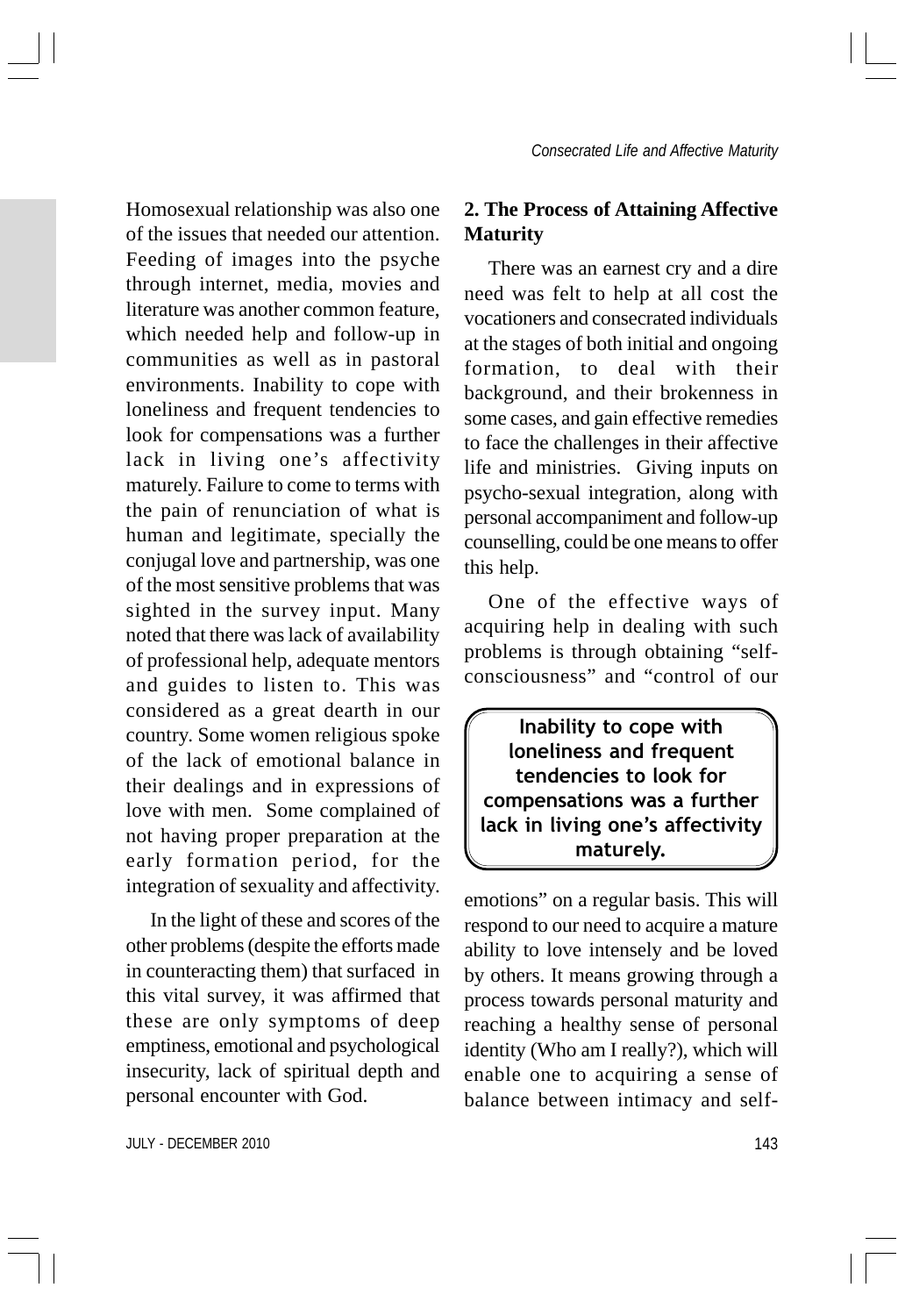transcendence. Hence, we as individuals can handle our affective maturity by going through a vital process, which calls us to grow in such maturity at each stage of our life, by means of an Identity Sense, Intimacy Sense and Transcendence Sense.

What do we mean by these three elements of **a)** *identity sense***, b)** *intimacy sense* **and c)** *transcendence sense?*

**a) Personal Identity Sense** simply means, answering the question: "Who am I?" This gives the self, adequate selfworth, which provides self-awareness/ consciousness of positive and negative aspects of personality, as well as selfconfidence and self-affirmation in our ministry.

In the recent years, material and natural values have become more important and people look for immediate fulfilment and satisfaction.

**b) Personal Intimacy Sense** consists in the ability to relate with others in an intimate way, to give and receive affection, as well as to experience healthy friendship with different degrees of depth.

**c) Personal Transcendence Sense** is achieved by answering the question: "What do I exist for"? It directly points to our finding meaning to our own

existence. And if he/she does not find meaning to his/her existence, he/she finds existential emptiness, which leads him/her to experience a feeling of despair and frustration in one's personal life.

Therefore, an affectively mature person is characterized by:

- A true knowledge of oneself.
- Self-acceptance and acceptance of others.
- Recognition of others' qualities and skills
- Recognition of his/her own limitations.
- Recognition of one's emotions and feelings
- An Ability to love.
- Free and independent relationships.
- An Ability to create.
- Friendly and deep relations.
- Self-control/self-discipline.

# **3. The Relation between Consecrated Life and Affective Maturity**

In the recent years, material and natural values have become more important and people look for immediate fulfilment and satisfaction. So struggles in living the consecrated life directly touches upon challenges faced in growth towards affective

JULY - DECEMBER 2010

144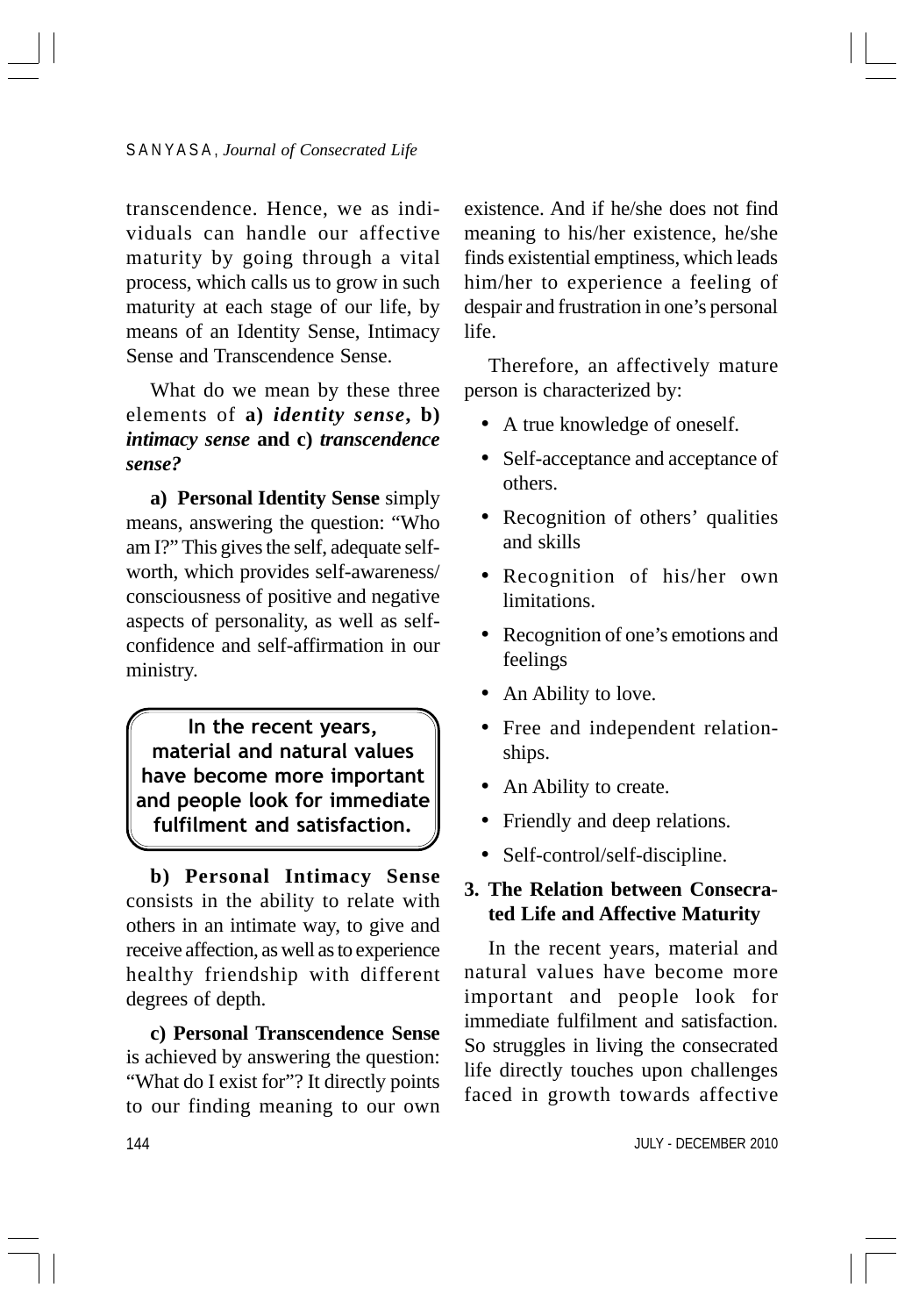maturity and sexual maturity. The ideal for consecrated men and women is that they do not have earthly attachments, do not pay much attention to material goods and don't need constantly to feel loved by others; they are rather filled with God's love so as to love others through Gospel values/evangelical life. We instinctively know that the absolutely free love of God is the reason why all human beings have this deep need to be loved and to love. Everybody needs to love because we are made by and for love. However, it would be naive to think that love is the great solution to solve all our human affective needs. Consecrated persons really ought to know and internalize all through their lives, the "why" and "what for" of "renunciation of conjugal" love" and of the consecration of oneself to God to live the apostolic celibacy and virginal chastity. This entails understanding the meaning of "renunciation" not as a negative burden, but rather as giving up something "less" for "more". This does not mean that married people are less saintly than celibates. Personal sanctity is the relationship with the grace that God has given us, so we are not more or less holy due to the state or the calling that God has given us, but because of our relationship with the "call". Hence, consecration means **going beyond our natural disposition** towards an honest love between man and woman. Celibacy demands a move

JULY - DECEMBER 2010 2000 145

to a supernatural dimension because it goes beyond purely human strength and disposition. That is why celibacy is a gift of God, a gift that God adds up to our nature so that we can lovingly sustain the renunciation.

People who accept this gift of God certainly have the same desires and need to love and be loved, just like those who get married. The only difference is that the person who has been called by God expands one's capacity to love and be loved and will devote one's body, spirit and energy to show Christ's love to every person, as his/her top priority. This means consecrated persons affirm the corporeity of one's body without reducing the body to mere sexuality. We understand that a person does not have "a sex", but he/she is "a

This means consecrated persons affirm the corporeity of one's body without reducing the body to mere sexuality.

sexed person", which means that we are men and women in all our integral being and not just in some parts of our body. Therefore our service to others shows Christ's love and it is done with all our masculinity and femininity. Hence, our love towards God and our neighbour is not a love that represses us, or that fills us with prohibitions. Rather, God makes us full and "fertile" without nullifying love, but it extends to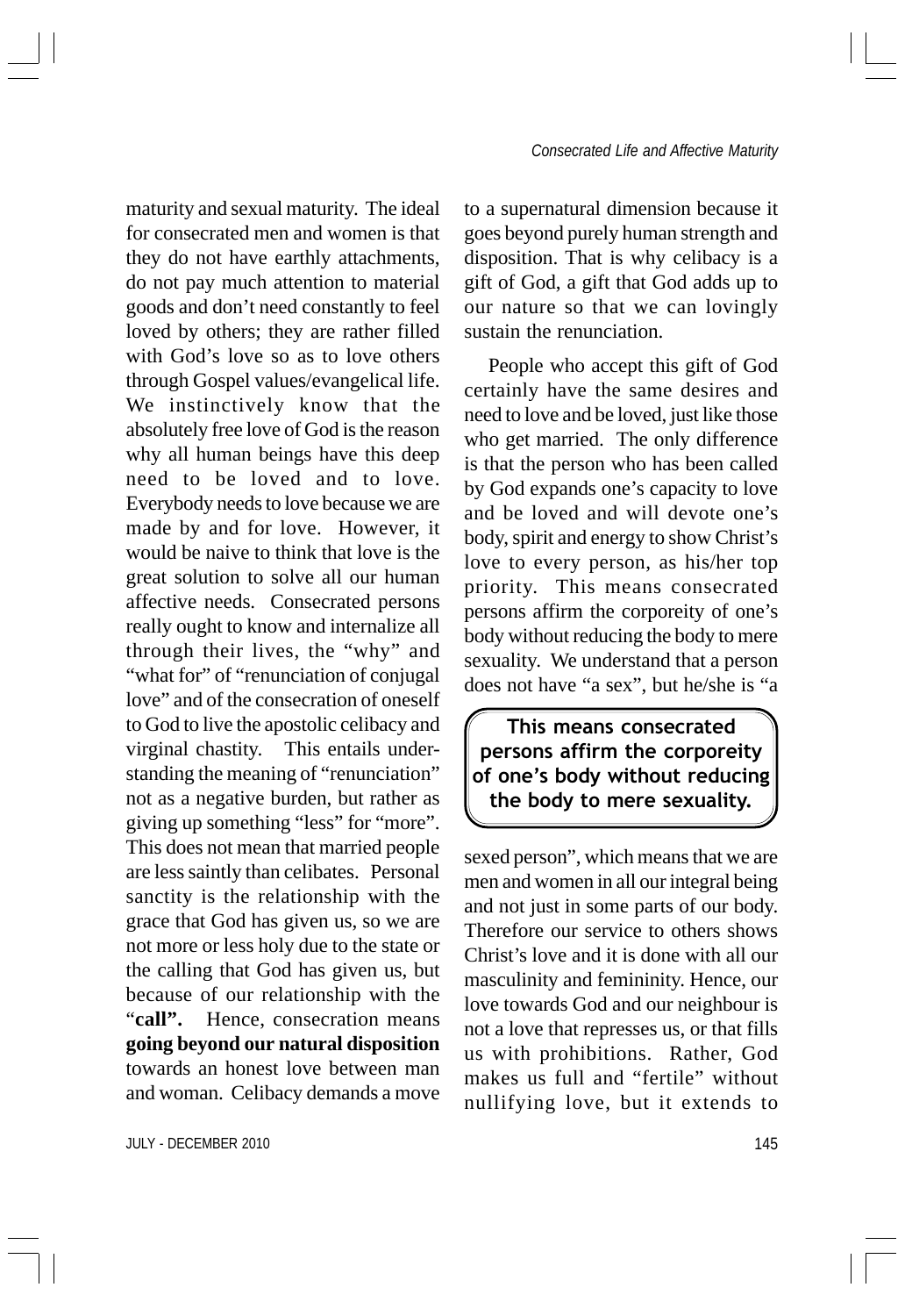everybody so that we can receive Christ's love and the "renuncia-tion" allows us to "give more". We embrace the entire humanity and extend this love to everybody, especially to those children whose parents could not or did

"I know that this head ache/ shoulder pain... is due to my pressing down my anger towards my colleague/ superior/boss today"!

not want to love.

### **4. Effective Tools to Attain Affective Maturity**

The following tools have been found to be effective means to attain affective maturity:

- **Make daily efforts to grow in "positive self-esteem**" remembering and affirming your strengths and putting them to use by looking for opportunities in community and in your work.
- **Begin to identify and own your emotions,** saying for example, "I am longing for love and attention; I feel sad and lonely; I too would like to be patient and not irritable...; I am getting angry and feel like exploding right now!"
- **Gradually learn to accept them without denying or repressing them** by being consciously aware

that you never like to own your mistakes. Say to yourself each time you tend to deny or repress your feelings, "I know that this head ache/shoulder pain... is due to my pressing down my anger towards my colleague/ superior/boss today"!

- **Make concerted efforts to channel them in the right direction.** When you are anxious or overcome by certain inner urges, put in your best efforts to do your vocational ministry well, by giving some extra time for the poor, the weaker students, or those struggling to handle their work or by taking on projects like literacy programmes and by using all your resources.
- **Express your emotions in a constructive and healthy way** by doing *yoga*, *vipasana* exercises, aerobics, playing music or doing art work, taking part in games, gardening, long walks, working out crossword puzzles etc.
- **Develop and use a sense of good humour** leading you to flexibility and cheerful attitude.
- **Encourage in your daily life positive emotions** and put them to use in your relationships – such as being cheerful, giving joy to others, extending forgiveness and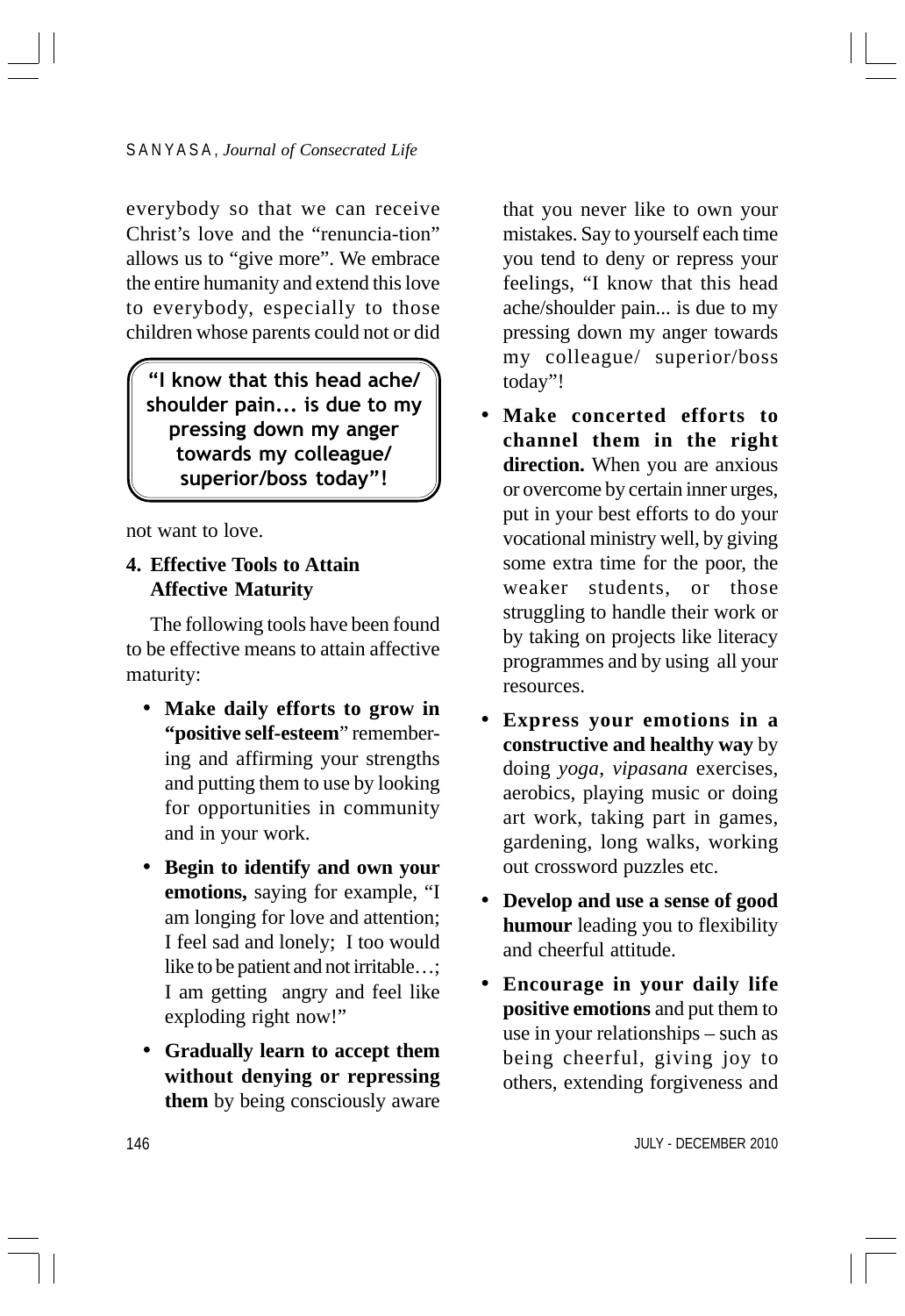gentleness, compassion and selfless love.

- **Strike a balance between your work and rest**. Do not become a workaholic, take regular breaks. Have relaxed recreation and time for healthy leisure.
- **Discipline and control your imagination** by not giving into daydreaming or becoming addicted to TV serials, surfing internet cyber-sex sites, or being obese. Learn to regulate your compensatory habits – masturbation, overdependent friendships, drinking and smoking.
- **Do some practical and worthwhile service for others.**
- **Reconcile with yourself and with the others** especially in your community, family and among colleagues.
- **Live in peace with God.** Take time out for silent meditation and contemplation.

# **5. Relational Intimacy: Psycho-Sexual Affective Maturity**

Joan Timmerman, a theologian defines intimacy as, "the experience of being wholly and deeply touched by others" and describes it as a "mark of sexual maturity and a fruit of the Spirit" (J. Timmerman – Sexuality and the Sacred, 1994, p.100). As consecrated and committed persons what are the relational dimensions we explicitly or implicitly propose?

The Counselling relationship is a beautiful helping relationship between two persons. It needs a certain depth and permanence to be effective and to yield lasting results. In seeking growth in such a healthy intimacy it becomes valuable to ask yourself some of the following questions: What or who are your models of perfection? Are they persons who encourage you to integrate, to grow and to grapple with what causes you to struggle? Or are they the ones that cause you to push into shadow, ignore or hide the difficulty? All these issues are related to sexuality and intimacy and they are intertwined with **boundaries** which are the parameters for understanding our intimacy and

Learn to regulate your compensatory habits – masturbation, over-dependent friendships, drinking and smoking.

relational lives. Boundaries are limits marking the distinction between two persons or realities (of space, time, roles, and culture).

In maintaining healthy and mature sexual boundaries of consecrated persons, especially those working in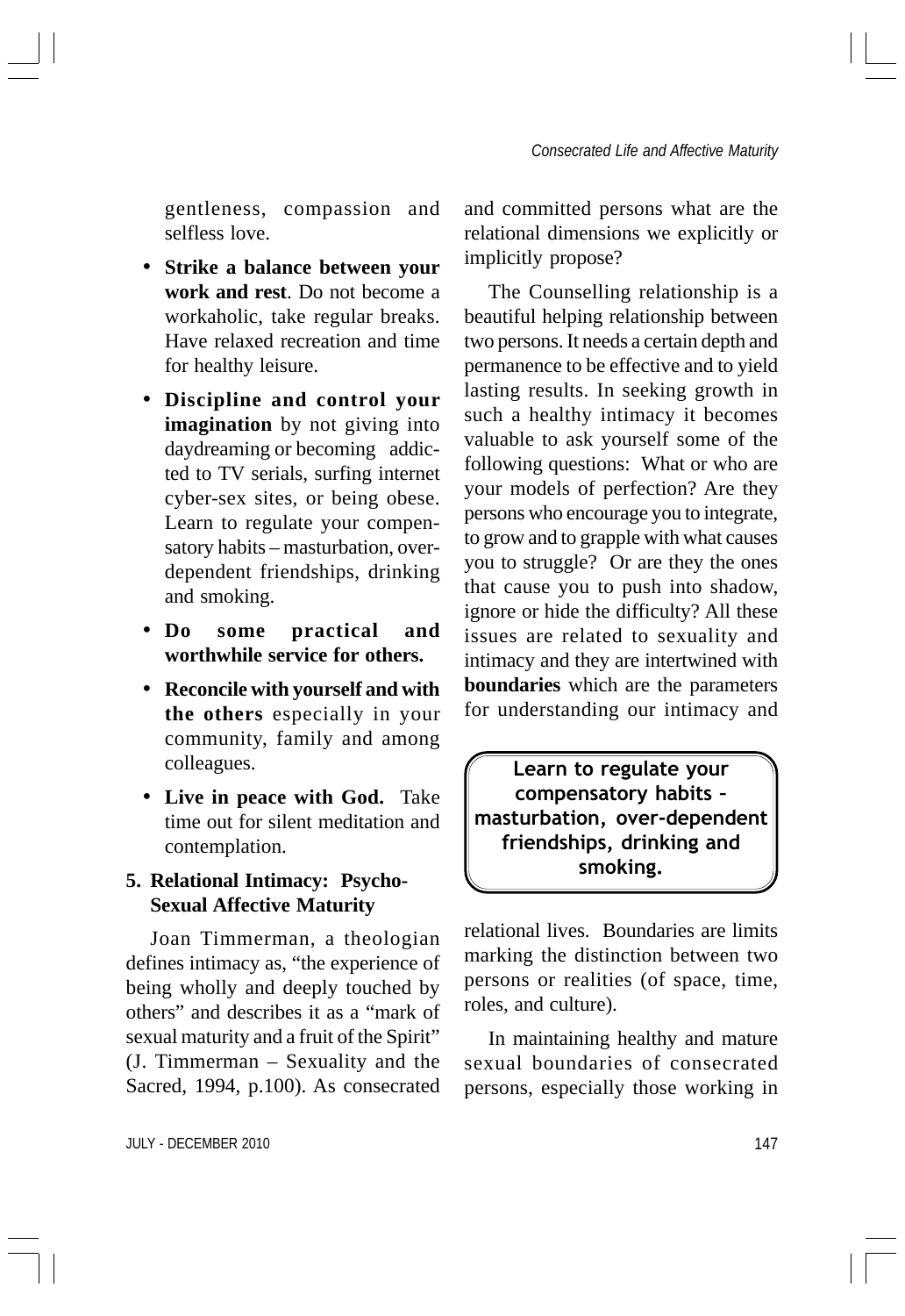Spiritual Direction, Counselling and Therapeutic contexts are to be mindful in maintaining a control on transferences and counter-transferences that transpire during the dynamic process of guiding and accompanying others in their respective counselling and vocational growth sessions. These transferences and counter-transferences involve intense emotions, which often translate into sexual feelings. Feelings of loneliness, vulnerability, tenderness are stirring sexual longings (cf. Jane J. Becker & David Donavan, "Sexual Dynamics in Ministry Relationships." Human development, 1995). Hence, Priests, Religious, Formators and guides alike should expect to encounter sexual reactions in themselves and in others in the course of their work. We are to be cognizant that in such a ministry we are dealing with "nature and grace" which promote human growth. The effect of such ministry in the church, theologically supported "is a good sown in the minds and hearts of men or in rites and customs of peoples,

Hence, Priests, Religious, Formators and guides alike should expect to encounter sexual reactions in themselves and in others in the course of their work.

148 these not only are preserved from destruction, but are purified, raised up, and perfected for the glory of God and

the happiness of human beings" (cf. Lumen Gentium, n. 17).

Boundary violations happen when individuals act on their emotions and feelings (often sexual ones) occasioned by transferences and countertransferen-ces. When boundary violations occur, individuals get hurt and experience betrayal and significant damage is often done to the vocational and pastoral objective or message. Some clear guidelines such as the following can help avoid boundary violations:

- The authority figure is *always the responsible person* in the relationship, the one who must draw the lines and set clear guidelines as to what is acceptable, regardless of pressure, requests or seductions from the other person.
- Sexual activity between a minister/ authority figure and a person being served/formed is always abusive to *the latter*, regardless of the circumstances in which it occurred. At a transferential level, such relationship parallels the relationship between a parent and a child.
- Relationship with a person, with whom there is potential for a romantic attraction, in the celibate context, needs to be challenged by asking oneself: 1. How appropriate is the relationship? 2. Where am I? 3. Who is the other person? 4.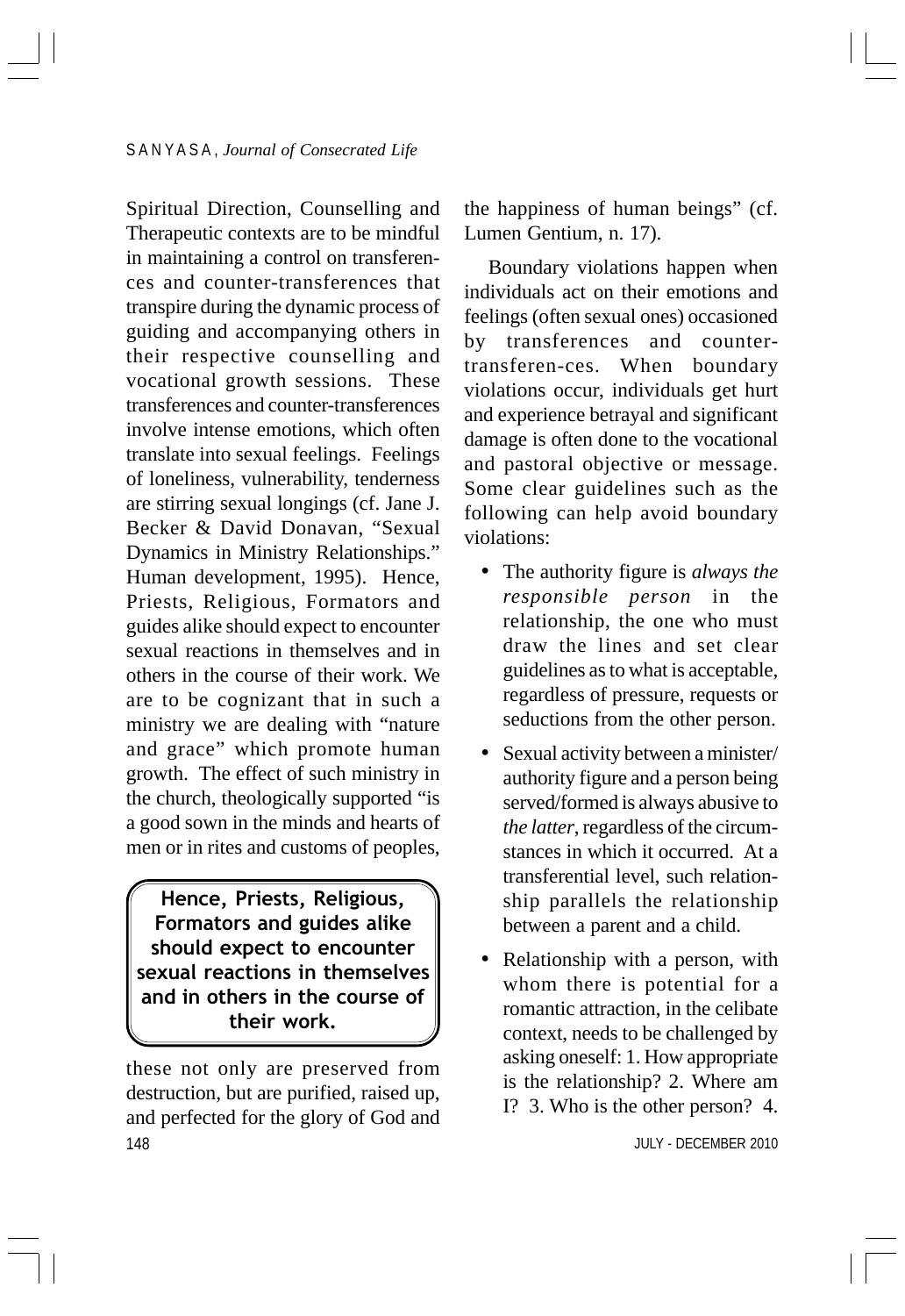How does the relationship affect the other person? 5. How does the relationship affect the community?

All of us have sexual feelings, reactions and attractions, including to people who are in some way in authority over us or subordinate to us. The challenge is not to ignore this reality but to accept it and remain alert to one's own dynamics. When there is a lack of awareness of one's sexual dynamics, needs and unresolved sexual or relational issues or one's emotional behaviour, we become vulnerable to perpetrating or being the victim of boundary violations.

It would do much good to our individual selves if I am aware of "how comfortable and confident I am about my sexuality, my sexual orientation and sexual attractions when I am lonely, tired, afraid, stressed, angry, hurt or intoxicated". *With such awareness I can work through appropriate behaviour and grow in my affective maturity as a sexual celibate.* It is always good to ask, "Where do I find the emotional support and appropriate intimacy to keep myself healthy and mature"?

#### **6. Helpful Hints for Healthy Intimacy**

How can we grow and help others grow in Healthy Intimacy, especially in Consecrated Life? To grow in our capacity for healthy intimacy and help others to develop mature affective

JULY - DECEMBER 2010 149

intrapersonal and interpersonal relationships in celibate life, we can be open to the following strategies:

• Cultivating a mature willingness to be influenced by God, others and situations. This can only happen when we start opening to the

Developing greater ability to transcend favourite privacies, personal comfortable zones and the tendency to be shy and weak...

possibility of change, of letting-go and transcending the defensive armour (of repression, denial, rationalization and regression, and projection) with which we surround ourselves.

- Learning to accept and love the person you are now. Being comfortable and truthful in sharing your psycho-sexual strengths and conflicts without fear of rejection or shame.
- Accepting the realities of our own bodies and *working at the obstacles* to healthy intimacy, such as fear of abandonment, rejection and losing our dependency needs, being excessively self-centred, or being dishonest in relationship with God, self and others.
- Developing greater ability to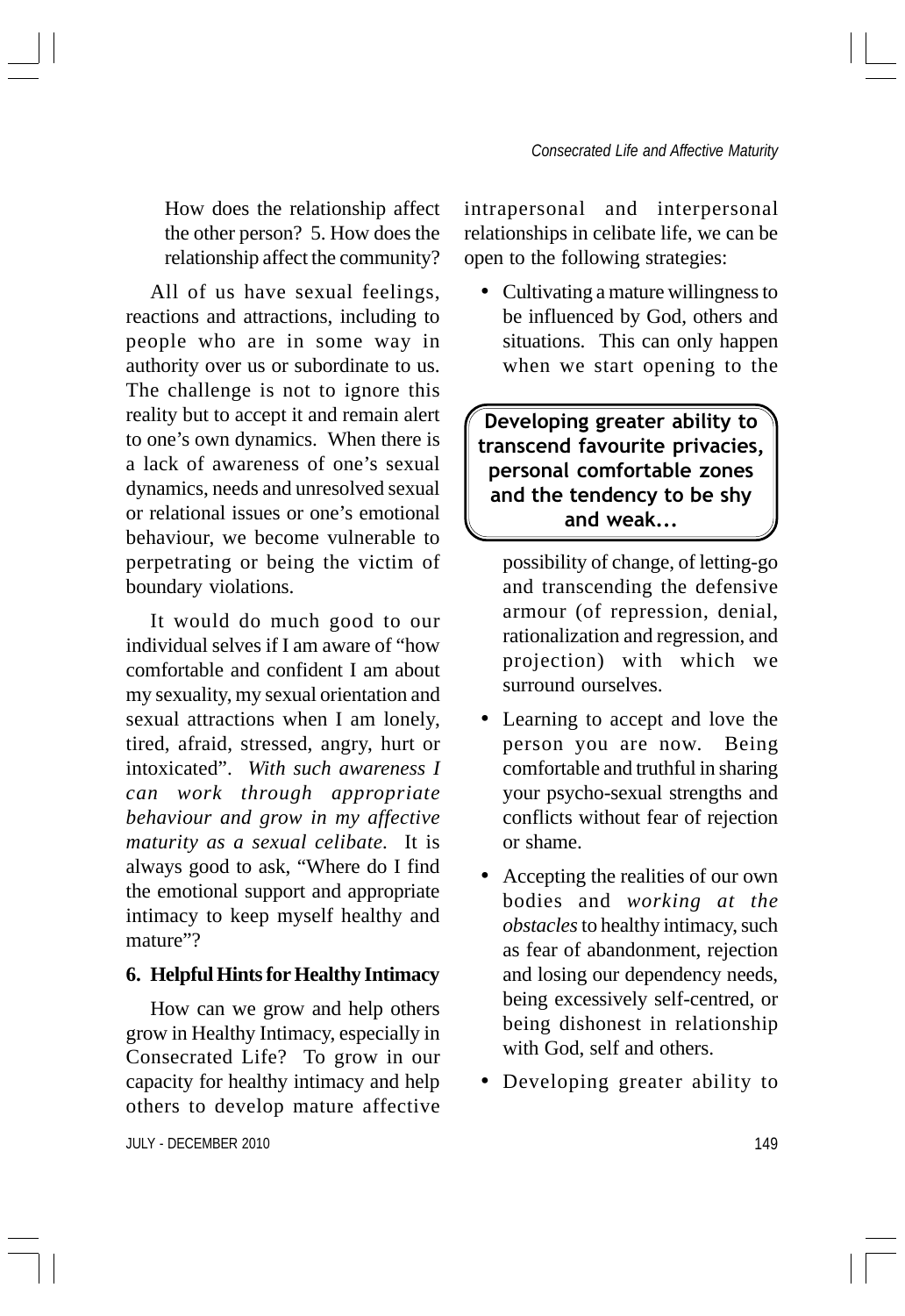transcend favourite privacies, personal comfortable zones and the tendency to be shy and weak, and opening ourselves up to meeting God in a deeper way through silence, prayer and the Sacrament of Reconciliation.

• Nurturing and fostering healthy self-discipline at the spiritual, psychological, social, intellectual and moral levels. Practice appropriate asceticism (not masochism) which is rationally motivated and Christ-centred, which will resist self-indulgence, regressive compensations and

Celibate love calls for mature loving which has an outward thrust and not merely a seeking for inward gratification through one's ministry.

those which will replace a spirit of loving devotion and selfdiscipline. Psychiatrist Gerald May speaks of asceticism as an act of love, a willing venture into the desert of our nature, loving the emptiness of that desert, knowing that God's rain will fall.

• Dealing with the models of perfection you carry. The Gospel invites us to be perfect: "therefore be perfect as your heavenly Father is perfect" (Mt 5:48); the passage

describes a God that makes the sun rise on the good and the bad (5:45). So, it does not mean that we are to strive for the unattainable perfection of never making a mistake but rather, "being perfect" probably means being compassionate in a way that treats others and oneself fairly equally and with respect and specially those affective parts with which we struggle most.

- Dealing with what *causes* you to struggle with your relational and sexual celibate life.
- Forgiving and dealing with the past and forging ahead with greater inner freedom.
- Seeking adequate help from skilled and mature guides and following up the inputs you get.
- Seeking help from a professional counsellor who will accept you and who you can trust.

Sexuality is a gift given by God and as a gift it is rooted in our call to love. It is only when we experience a sense of belonging and genuine care, while living up to our consecration, we will be better equipped to deal with the challenges in authentic celibate and affective loving. Celibate love calls for mature loving which has an outward thrust and not merely a seeking for inward gratification through one's ministry. Working with quite a few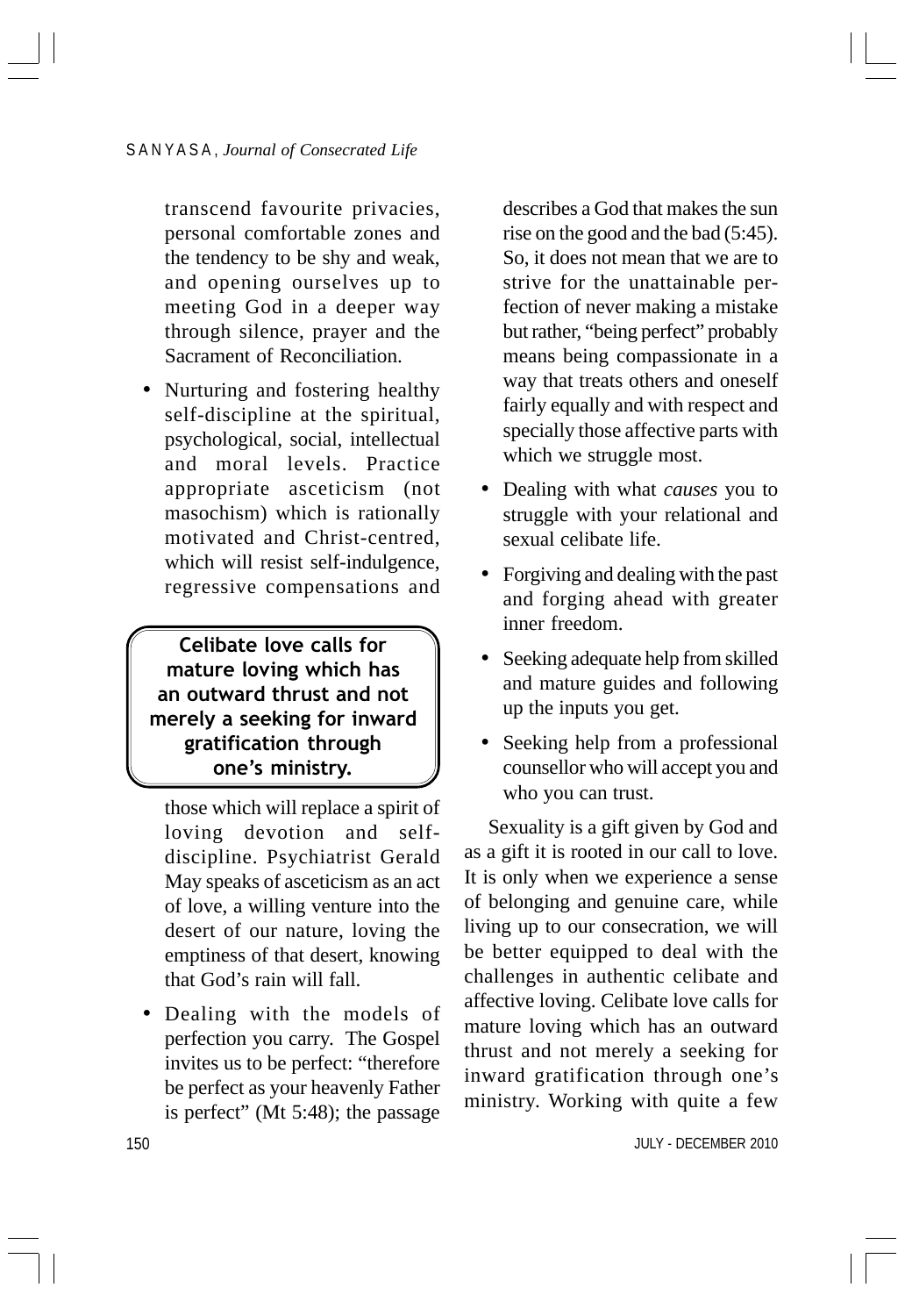celibates (men and women) and helping those who failed to see the critical importance of self-esteem or those with immature perceptions of understanding sexuality in consecrated life, it was

# Many middle aged celibates displayed very often a lack of adequate/mature capacity for loving.

rather difficult to bring them to believe that they needed to drop seeking human sources and people outside of themselves to fill the empty void. Many middle aged celibates displayed very often a lack of adequate/mature capacity for loving, the way in which St. Paul describes love in 1 Cor 13: 1- 8.

Maintaining a balance in affective maturity becomes a vulnerable limitation especially for those who have experienced past sexual abuse (sad to state that many a contemporary vocationers are observed to be sexabuse cases). For some it may take years to face the challenges and be healed. These sexual wounds are more severe and take longer to heal, because of the impact these wounds have on the healing process. It has been our observation that such individuals should be given sufficient help and continued accompaniment during the Initial

formation period to deal with these wounds, accept the hurts and learn to integrate this reality in their lives. Such healing, when coupled with faith and trust in God who touches and heals them and an ability to forgive those who have caused the pain, will go a long way in maintaining affective balance in their ministry.

Considering the broad spectrum that Affective Maturity entails, it has been our endeavour to deal only partially with this vast topic. There are many important questions our readers would like to raise and yet it must be concluded that Consecrated Life and Affective maturity needs to be explored further by delving into the daily struggles and yearnings of human affectivity.

#### **REFERENCES**

J.J. Becker and David Donovan, "Sexual Dynamics in Ministry Relationships", "Boundaries". *Human Development* , Vol. 16, N. 3, Fall.

Patrick Carnes, *In the Shadow of the Net: Breaking Free of Compulsive Online Behaviour*, Minnesota: Hazelton, Center City, 2001.

D'Almeida, Marie Eugene, AC, "A Survey on Problems in Psycho-Sexual Integration: Existential Reality of Celibacy and Sexuality among Priests and Religious in India Today", Bangalore, 2007.

Sheila Murphy, *A Delicate Dance: Sexuality, Celibacy and Relations among Catholic Clergy & Religious*, New York: Crossroad, 1992.

JULY - DECEMBER 2010 **151 Islams** Joan Timmerman, "*The Sexuality*  $\frac{5}{2}$ *Jesus and Human Vocation*", *Sexuality and the Sacred*, New York: Crossroad, 1993.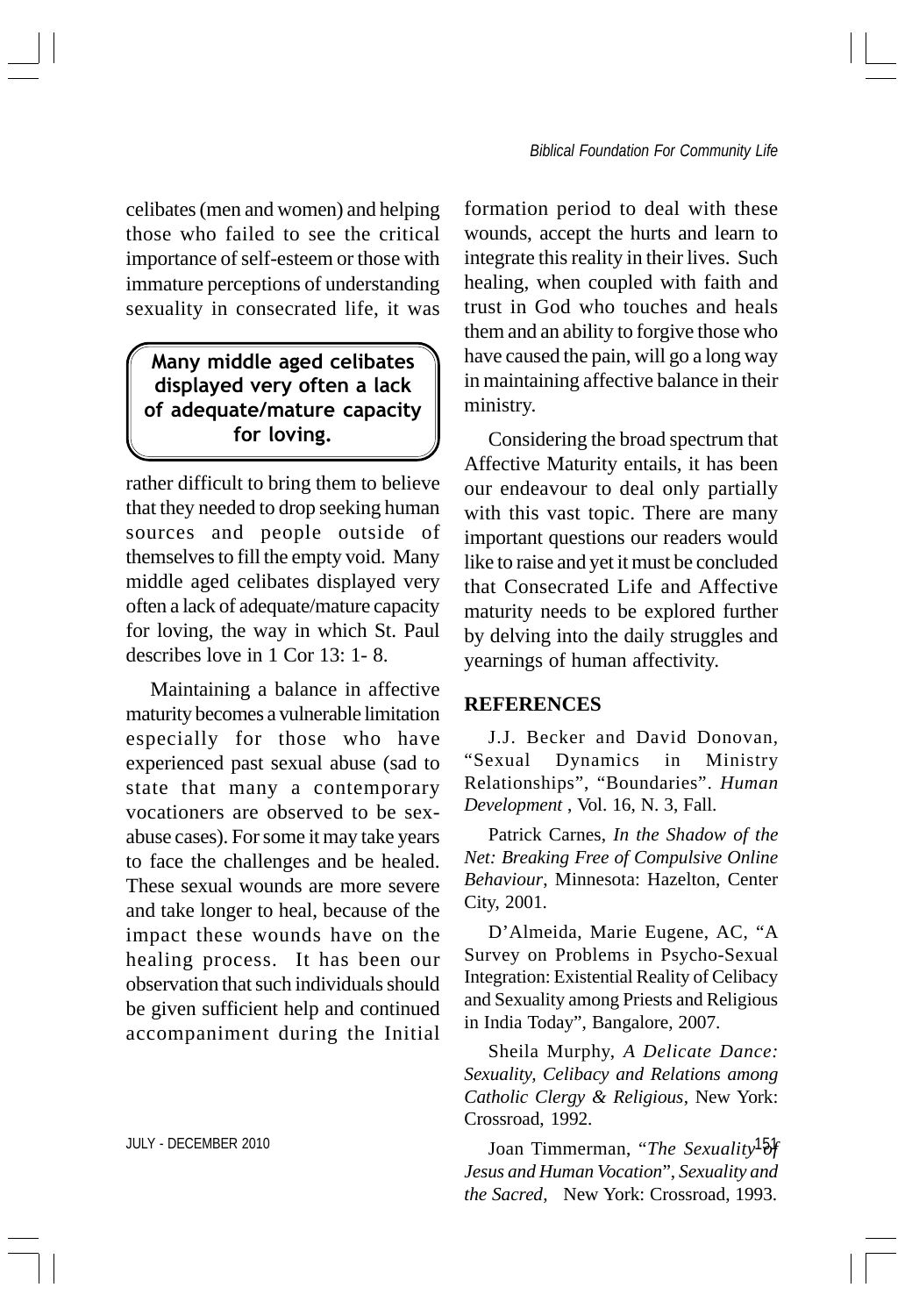# **BIBLICAL FOUNDATION FOR COMMUNITY LIFE**

### **Arul Jesu Robin CMF**

Consecrated life as we see today is a post biblical development. Hence it is futile to look for concrete biblical foundation for the community life that the consecrated persons live today. At the same time, it is also true that Consecrated life itself was inspired by the Bible and right from the beginning, persons chose to lead a consecrated life simply because they wanted to live the radicality of the Gospel. Thus, it is in no way odd to look for inspiration from the Bible for the community life that we see today in Consecrated Life. Some features of consecrated community life are present in First Testament as well as in the Second Testament. In this article, I am attempting to point out some of these biblical features and models that would serve as biblical foundation for community life and

inspire the consecrated persons of today to appreciate the beauty of living together for the common mission of establishing God's kingdom here on earth.

### **1. Biblical Inspiration in the Origins of Community Life**

Ancient monasticism was born under the sign of solitude. But within a few decades, it underwent a Copernican revolution. Little by little, the solitary monks rediscovered the value of encounter in community. As years went on, complete solitude was mitigated and it gave way to various forms of moreor-less institutionalized relationships, and community life became the most common form of religious life. Interestingly, the code of 1917, by defining the religious state as a stable

152 Arul Jesu Robin is a Claretian missionary, now serving as the Provincial Councillor in charge of Apostolate in the Province of Chennai. He has a doctorate in Biblical Theology from the Gregorian University, Rome, a diploma in Formative Psychology and a licentiate in Consecrated Life from *Claretianum*, Rome. He is actively involved in teaching and conducting seminars and retreats in different Institutes in India and abroad. He is presently on the staff of LIFE (Lay Institute for the Formation of Evangelizers), Dindigul, Tamil Nadu.

JULY - DECEMBER 2010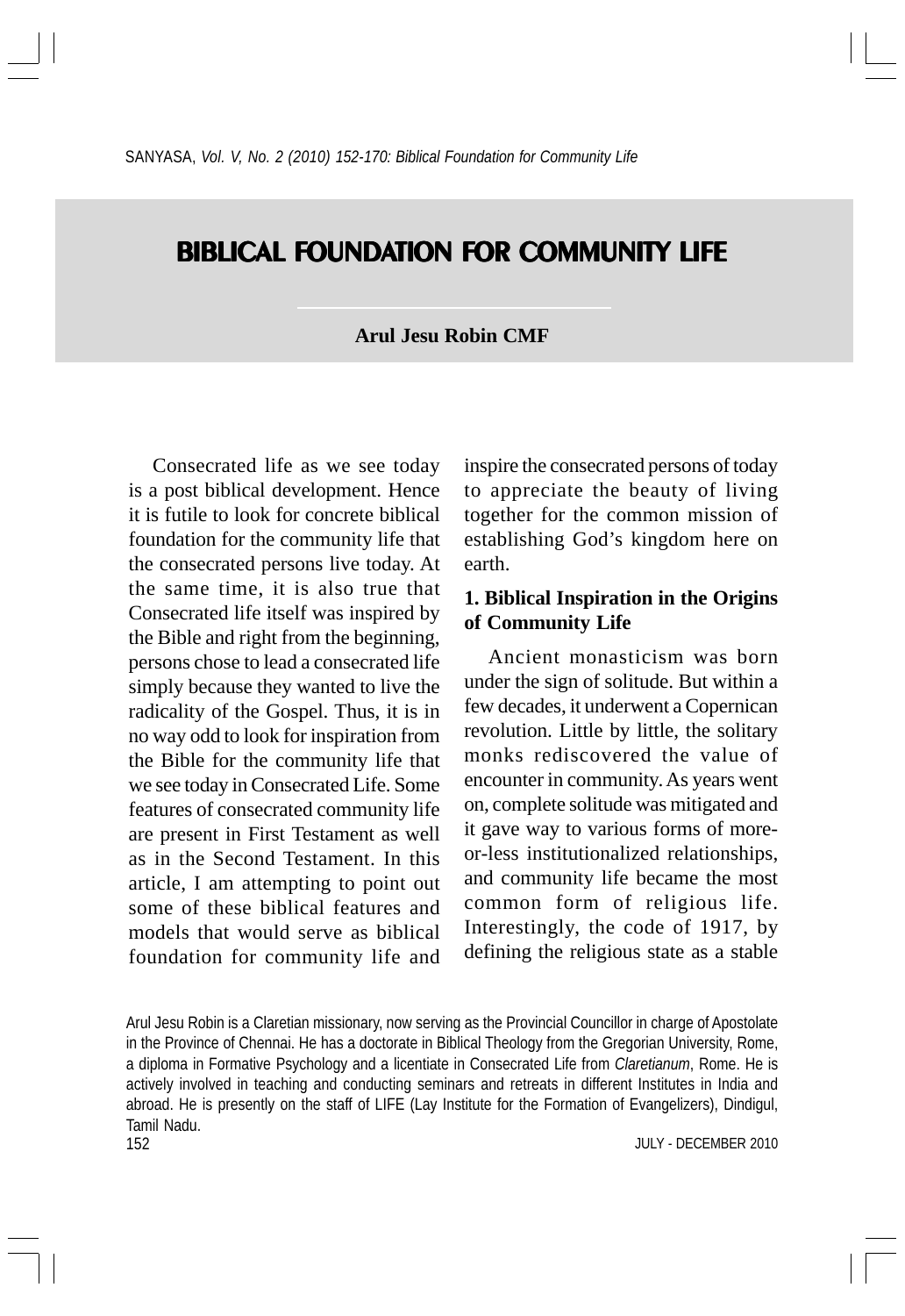form of living in common (c. 487) excluded the possibility of a purely eremitical form of life. The new Code (c. 603) once again acknowledges this form of religious life.<sup>1</sup>

### **a) Pachomian** *Koinonia*

Pachomius and Basil are credited with the discovery of community life. Pachomius can be rightly called as the father of religious community life. Pachomius as well as Basil considered that the goal of monastic life was charity and it should be lived in a community.2 At the root of Pachomius' vocation was a concrete act of charity. While he was chained and taken by force to be enrolled in the Roman army, he was fed with bread and victuals in the prison by some citizens of that city. He wondered, "Why are these people so good to us when they do not know us?" There came the reply, "They are Christians and they treat us with love for the sake of Jesus." Pachomius was so much taken up by this experience that he spent the whole night praying before God saying "My Lord Jesus the Christ, God of all the saints, may your goodness quickly come upon me, deliver me from this affliction and I will serve humankind all the days of my life." Thus Pachomius encountered the Word of God made flesh in some Christians who came to visit him in prison.<sup>3</sup>

Pachomius, while accounting his vocation, narrates a beautiful experience.

JULY - DECEMBER 2010 153

An angel appeared to a worried young Pachomius. When the angel wanted to know the reason for his preoccupation, he replied that he was searching for the will of God. The angel answered him that the will of God was to be found in serving his brothers and sisters. Pachomius was still confused and the angel had to repeat the invitation three times. Finally, obeying the command of the angel, Pachomius built a house to receive brethren. It was the beginning of the cenobitic life, the birth of religious communities.4

Thus Pachomius encountered the Word of God made flesh in some Christians who came to visit him in prison.

At the root of Antony's vocation was the biblical text of Mt 19:21 where he felt being invited to abandon everything and follow Jesus and his words radically. Pachomius, while instituting religious community, did not explicitly quote any biblical text as its foundation. But his disciple Horsiesios reinterpreted the experience of community life and justified it by recourse to the model of the primitive church. He explicitly quoted the famous passage from Acts. He said, "Carry out everything in conformity with the law of the holy *koinonia* … as one man, as it is written: 'Now the whole group of those who believed were of one heart and soul'"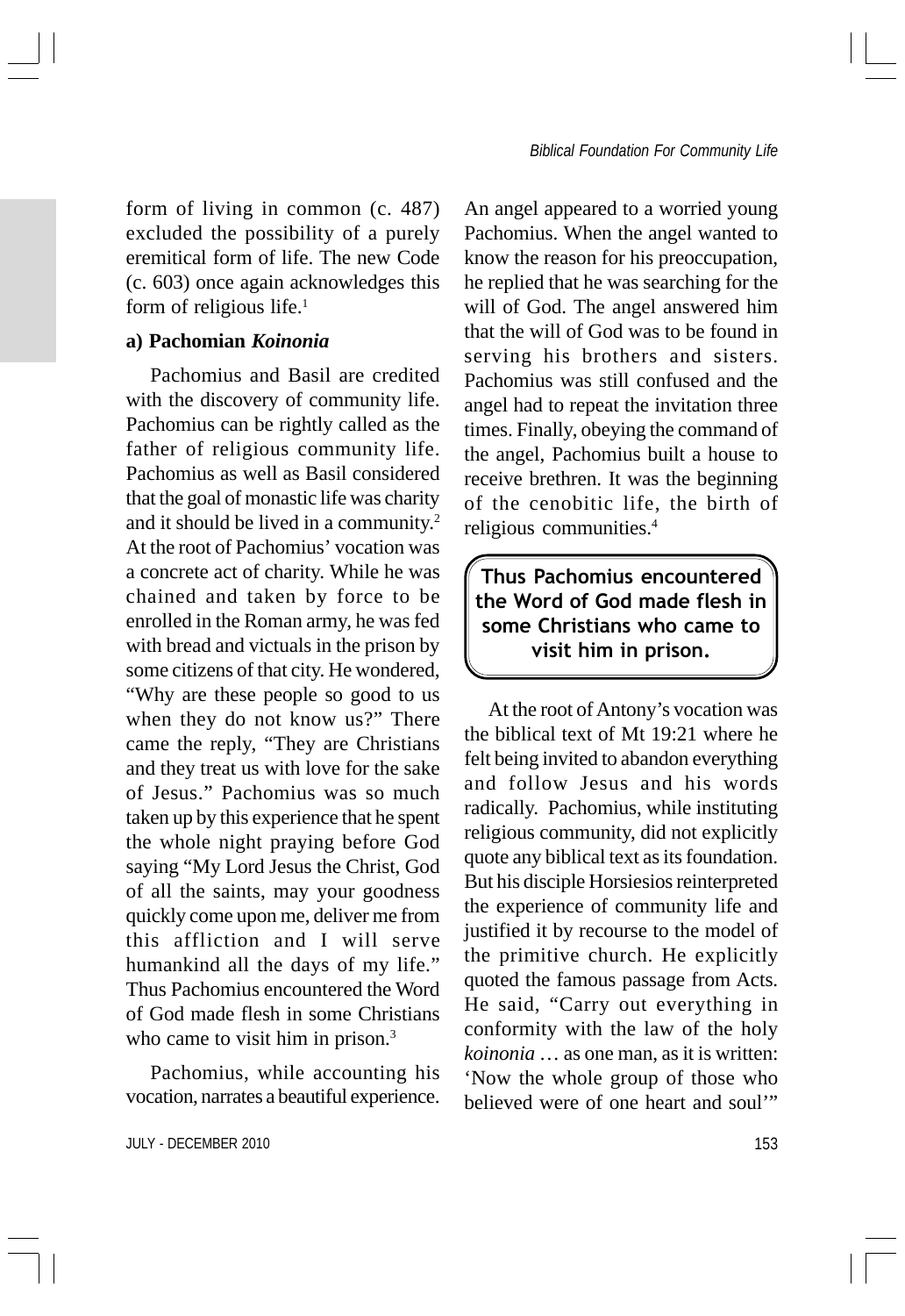$(cf. Ates 4:32).$ <sup>5</sup> He writes in his Testament:

"The apostle taught us that our community, the communion by which we are joined to one another, springs from God … We read the same thing in the Acts of the Apostles: *For the multitude of believers had one heart and soul and no one called anything his own. They held everything in common* … The psalmist is in agreement with these words when he says, *Behold, how good and how delightful it is for brothers to live together*. And let us who live together in the Koinonia, and who are united to one another in mutual charity, so apply ourselves that, just as we deserved fellowship with the holy fathers in this life, we may also be their companions in the life to come." <sup>6</sup>

Instead, horizontal relationships predominated among its members, based on love, edification and correction.

154 He further enriched the concept of community by seeing the community as a place where the Lord himself is present, quoting another biblical text: *where two or three are gathered in my name, I am there among them* (cf. Mt 18:20). He says, "Let us fear mightily lest we be in any way a scandal in the place" (where the Lord is present).7 Horsiesios was also fond of using

Pauline texts to reprove those in community who had lost the attitude of practical and attentive love for their brethren. A Pauline text often used by him was, "Bear one another's burdens, and in this way you will fulfil the law of Christ" (Gal 6:2).

From Theodore, another disciple of Pachomius, onwards, we find the use of the Johannine texts to strengthen community life: e.g. "I give you a new commandment, that you love one another. Just as I have loved you, you also should love one another" (Jn 13:34) and "that they may all be one" (cf. Jn 17:21).

#### **b) Basilian Brotherhood**

The most significant religious community after the Pachomian *koinonia* was the Basilian brotherhood. This new community was governed by a system of fraternal interpersonal relationships than a complex Pachomian system of rules. Basil did not insist on common submission to a rule or a charismatic father. Instead, horizontal relationships predominated among its members, based on love, edification and correction.8

Basil's views on religious community life were greatly influenced by his conversion to the Gospel. He writes:

"I wasted much time in the service of vanity and spent all my youth in useless labours, since I consecrated it to the acquisition of the doctrines of a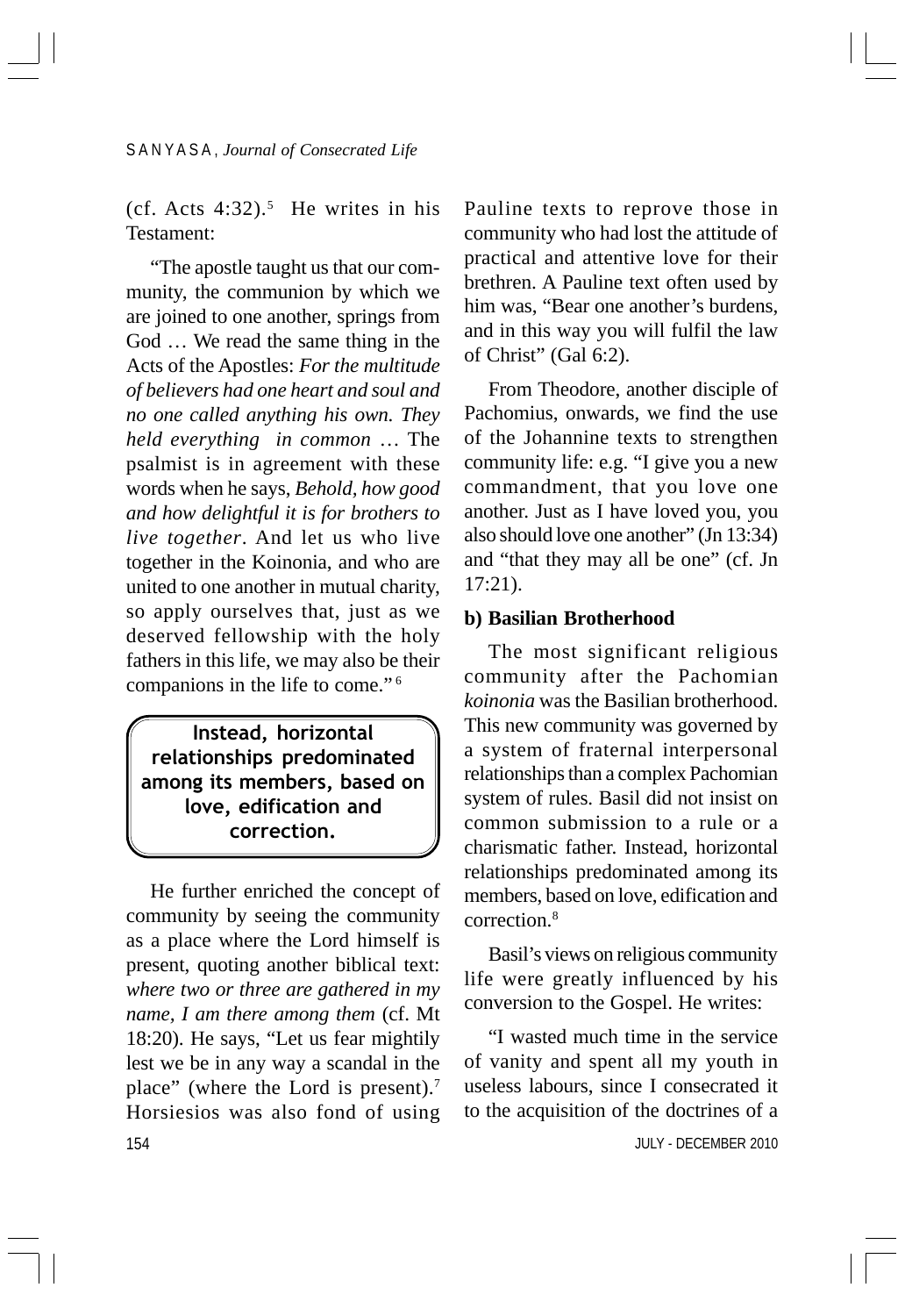wisdom which God had condemned as folly (cf. 1 Cor 1:20). Suddenly, one day, as if coming out of a deep sleep, I raised my eyes to the wonderful light of the Gospel truth; I realized the futility of the wisdom of the princes of this world who are engrossed in futility (cf. 1 Cor 2:6). I mourned bitterly over my wretched life and I prayed that a guide might be granted me who would direct me to the principles of sound religion." <sup>9</sup>

His monastic life in the beginning focused on asceticism and solitude. But later, he realized that life in community is superior to life in solitude. For his community, he gave just one rule called the *Moralia*. It is the collection of 1500 verses from the New Testament, arranged according to themes. These verses mainly speak about detachment from secular tasks and from the family. Then, he places rules on the two commandments of love of God and neighbour. In his rules for community life, two features stand out: the centrality of evangelical inspiration and renunciation as the basis of life according to the Gospel.

JULY - DECEMBER 2010 155 Basil's next work was *Asceticon*. Here, we find a shift in the understanding of Basil from *Moralia*. Basil reads the Scripture afresh and he begins no longer with penitence and detachment but with the two greatest commandments. The starting point of *Moralia* was the invitation to repentance but in *Asceticon*, this theme was reduced to the corollary

of the love of God.10 His continuous return to the Gospel led him to understand that the heart of the evangelical life does not lie in renunciation, but in the two-fold commandment of charity. And according to him, this must be the foundation of community life.

The heart of the evangelical life does not lie in renunciation, but in the two-fold commandment of charity.

Basil too was greatly influenced and touched by the example of the first Jerusalem community. This is a theme so dear to him. He writes, "Let us take the example of the three thousand" (cf. Acts 2:41). He adds again, "Let us imitate the first Christian community! They held everything in common: life, soul, concord, table, indivisible brotherhood, the unfeigned love which makes one body out of many bodies, harmonizing different souls in a single thought."11

While speaking about the importance of community life, Basil was very much moved by the Pauline concept of communion of the body of Christ (Eph 4:4; 1 Cor 12:12). He was inspired by the Psalmist, "How very good and pleasant it is when kindred live together in unity!" (Ps 133:1). In fact, Basil wanted to achieve the most perfect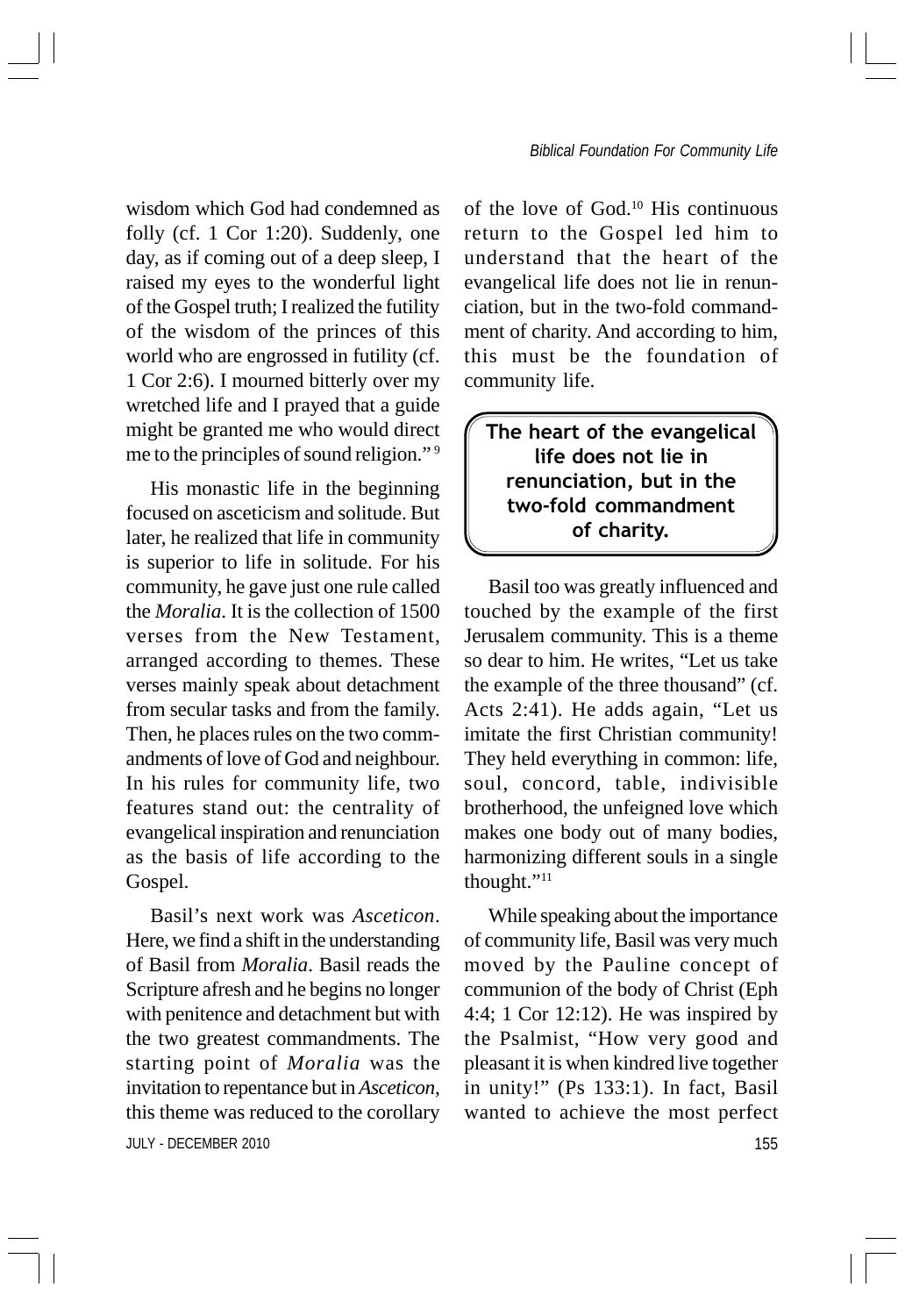Christian brotherhood possible, according to the Gospel models.

Thus, we can summarize that the main models and scriptural passages which illumined the monastic and religious community right from the beginning were:

- 1. Psalm 133
- 2. The Johannine texts on mutual love and the unity of the believers
- 3. The summaries in Acts and
- 4. The Pauline passages on charity.

Yet, there is in the heart of humankind a search of intimacy and friendship with God.

### **2. Community Life in the First Testament**

The term "community" or "communion" does not appear in the Bible at all, though there are many terms for assembly, convocation, association, meeting, people of God, household of God and the like. The Second Testament names the disciples of Jesus as Church and synagogue. $12$  Yet, there is in the heart of humankind a search of intimacy and friendship with God. We find the same in the history of Israel too. But Israel's history is not that of an individual hero trying to find a god but a history of God searching out and choosing individuals as well as the

people of Israel for a special intimacy and communion.13

#### **a) Yahweh's Covenantal Relationship**

Yahweh entering into a covenant with Israel is a clear sign that God wants to establish a deep relationship with the people of Israel (Ex 19:20; 24:12-18). Yahweh provides the Law as a guide for the daily life (Dt 24:18; Lev 19:2). Observing the law would ensure deeper communion with Yahweh (Ps 119). Various prayers are given to Israel to recall the purpose of the covenant and to foster intimacy and communion with God (Ps 42:2-5; 63:2-6). Because of the covenant, the Israelites must develop a common bond with one another, a sense of solidarity and belonging as the chosen people of God. Loving Yahweh is helping a fellow Israelite in need (Dt  $22:1-4$ ;  $23:20$ ).<sup>14</sup>

Though the First Testament does not have the word "communion", it does speak about spiritual bond of solidarity, called fraternity. Fraternity is based on faith (Gn 13:8), sympathy (2 Sam 1:26) and the covenant (Amos 1:9). Abraham and Lot avoiding clash over property (Gn 13:8), Esau forgiving Jacob (33:4) and the touching gesture of Joseph, pardoning all his wicked brothers (45:1- 8) are great examples of fraternity in the First Testament. Whenever there was injustice, the prophets cried out and called upon the Israelites to live as brothers and sisters (Hos 4:2; Is 9:18ff;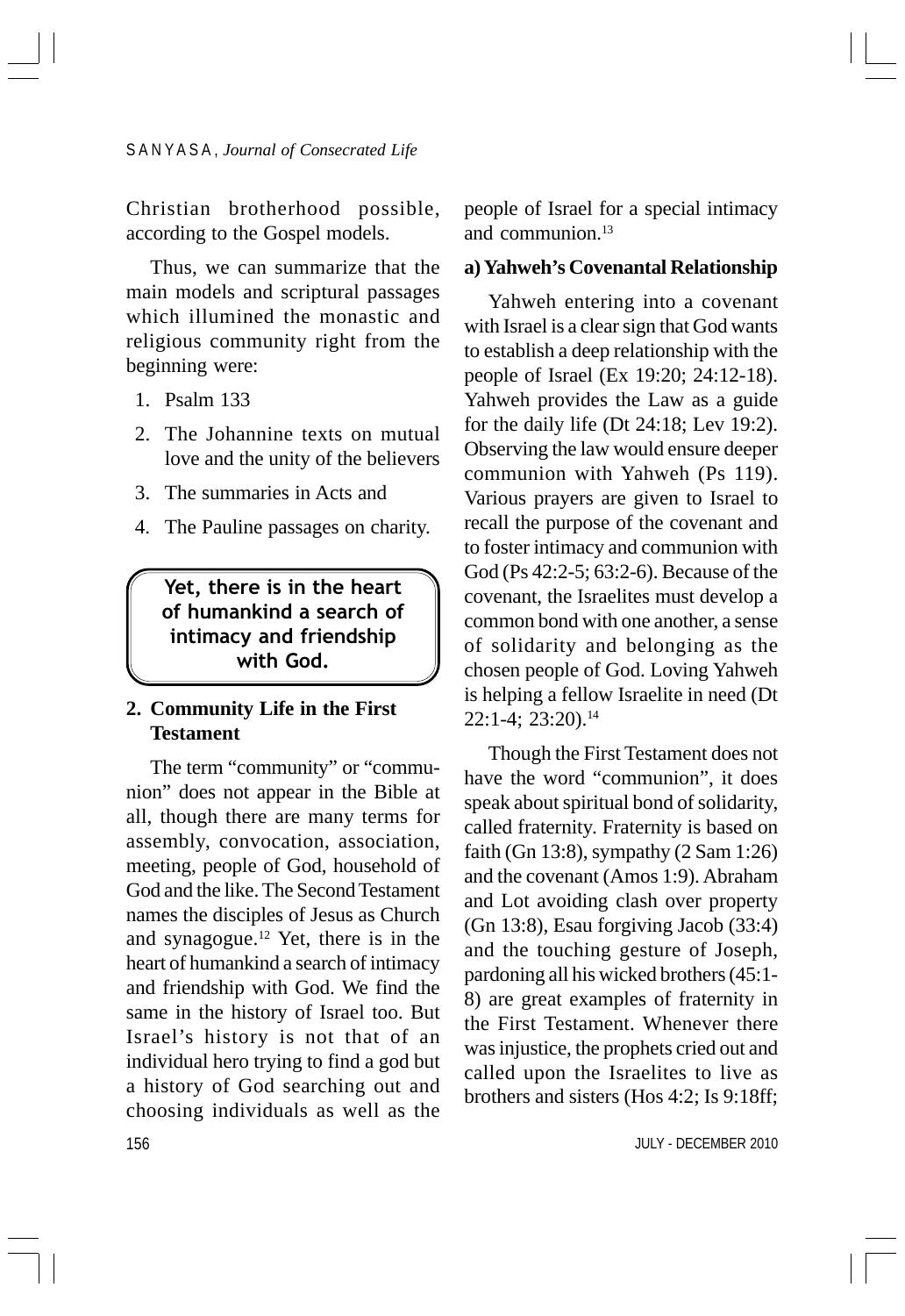Mic 7:2-6). They powerfully proclaimed that Yahweh was against all forms of divisions and discriminations. He wanted unity and he would bring reconciliation of all peoples.15 Thus, we can say that the Jewish fraternity is a foreshadowing of the Christian communion and religious community life to come.

Let us present just two groups that were present during the time of First Testament which could inspire the community life of today's consecrated persons.

#### **b) Prophetic Groups**

There are many references to groups of prophets in the Bible (1 Sam 10:5- 13; 19:19-20). They are also known as the company of prophets. They are generally called "sons of the prophets". Samuel seems to be the father of this prophetic group (1 Sam 19:20; 10:12). The main centre of the prophetic group under Elisha seems to have been at Gilgal, near Jericho (2 Kg 4:38). Possibly, there they had a common assembly place. 2 Kg 6:1-9 tells how their building had become too small for the needs of the group, which then moved nearer to the Jordan where wood for building a larger hut was available. Meals in common are also attested in 2 Kg 4:38-41 ('the poisoned soup' episode). There were also other groups at Bethel (2 Kg 2:3) and at Jericho (2 Kg  $2:5$ ).<sup>16</sup>

Elisha was like a 'superior' of the group. The members of the group looked at Elisha for even material welfare (2 Kg 4:1-7, 38-44; 6:1-7). But he was also called "My Father" (2 Kg 6:21; 13:14) and this referred to his function as "Spiritual Father" of the

# The prophetic group of Elisha presents certain characteristics of an organized monastic life.

prophetic communities. So, his leadership role went beyond the material concerns of the group. 2 Kg 4:38 bears witness to this: the prophetic group is shown "sitting before" Elisha. Thus, he was presented as teacher of the group.Ordinary Israelites visited the "man of God" on Sabbaths and feastdays, to receive religious instruction (2 Kg 4:22-23).17

The prophetic group of Elisha presents certain characteristics of an organized monastic life. Most probably, they lived in community. But there were also married members among them (2 Kg 4:1). We do not know how exactly they were related to the community. Again, Elisha, the superior, did not live permanently with the group but had a house in Samaria (2 Kg 5:9; 6:32). Possibly, the prophetic group gathered only periodically for their religious exercises. A *nucleus* of the group might have lived in community in a stable way

JULY - DECEMBER 2010 157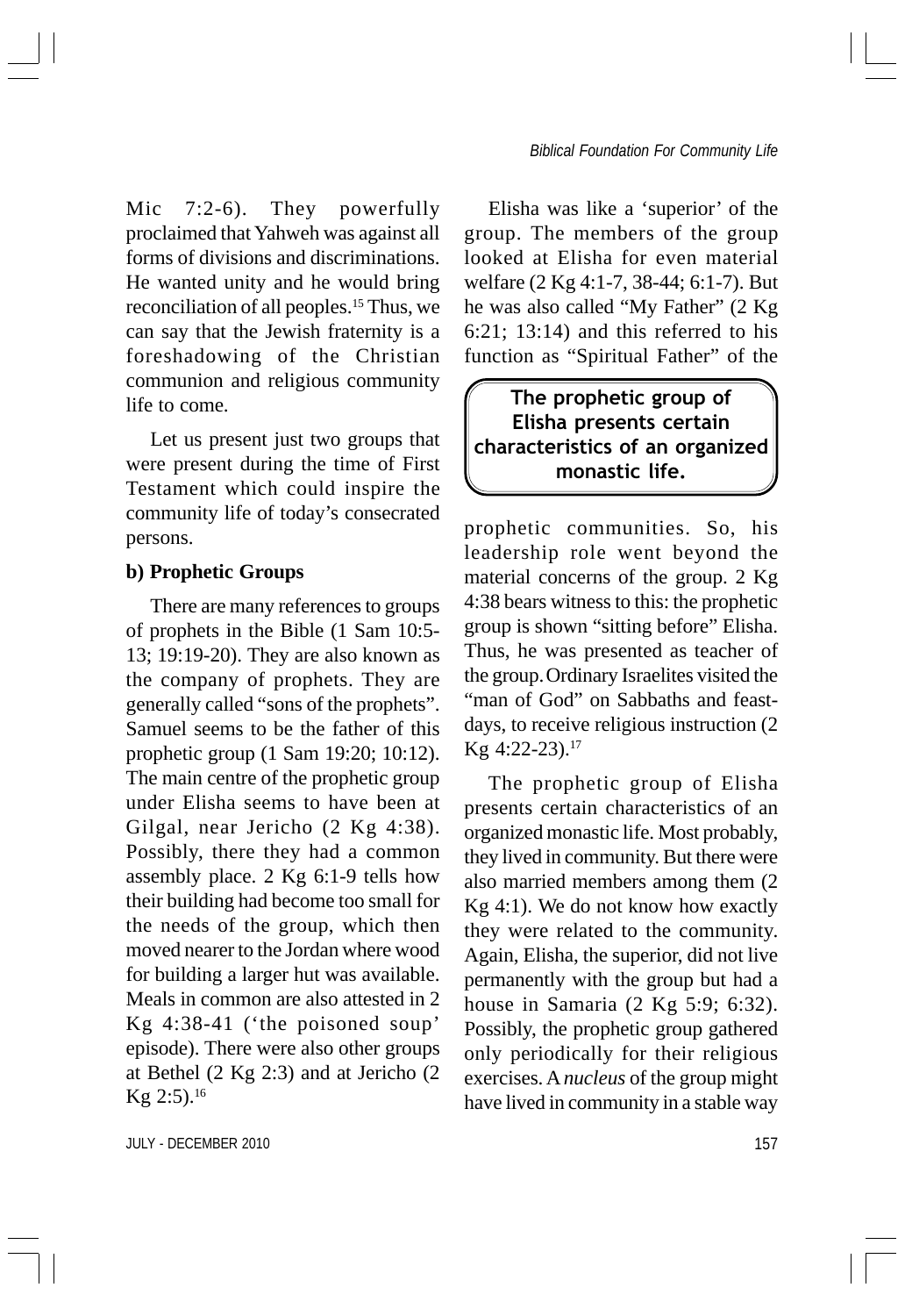and other members came to the general assemblies from time to time. The prophetic group continued to maintain its relationship with the outside society. The prophetic groups of Elisha's time provide what is probably the closest approach to a paramonastic community in ancient Israel before the emergence of the Qumran community.18

#### **c) Qumran Community**

We are well informed about the Qumran Covenanters, thanks to the archaeological discoveries at *Qumran* from 1947 on. It was a very strongly organized religious movement. Majority of them were priests though some of them were lay members, who lived outside of the community. They established their community at *Kirbet Qumran*, near the Dead Sea in 135 B.C. But their life was miserable from 68 A.D. onwards due to the Jewish war against the Romans, and by 70 A.D., all of them disappeared or were killed.<sup>19</sup>

# Their ideal community living consists in seeking the Lord with undivided heart and soul and practising all that is good.

We do not know who founded the Qumran community but one "Teacher of Righteousness" *moreh sedeq* is mentioned in many of the community writings. He led the community out into the desert and understood that this way

had been foreshadowed in the challenge of the prophet in Is 40:3: "Prepare the way of the Lord in the desert, make smooth in the wilderness a way for our God". "The way" is interpreted as 'study of the Law'. The Sinai covenant tradition was the basic law of Qumran.20

They gave much importance to the covenant spirituality. Every year on the Pentecost day, they celebrated the annual renewal of the covenant. It was on that day that they enrolled new applicants and initiated the candidates into community life at the end of their two-year training. They had well organized community life.

Their ideal community living consists in seeking the Lord with undivided heart and soul and practising all that is good. The members should love what God loves and hate what he hates. They should love the members of the community (sons of light) and hate the sons of darkness (outsiders). They were to practise truth and justice, observing faithfully the terms of the covenant fully in their common living.<sup>21</sup>

The community life was hierarchically composed of Priests, Levites and Lay people. The community was considered "a fortified city" which set the climate to practise justice, love and the law of the Lord. Even the most vacillating ones were supported in truth by the community. Communion of fidelity, benevolent humility and pure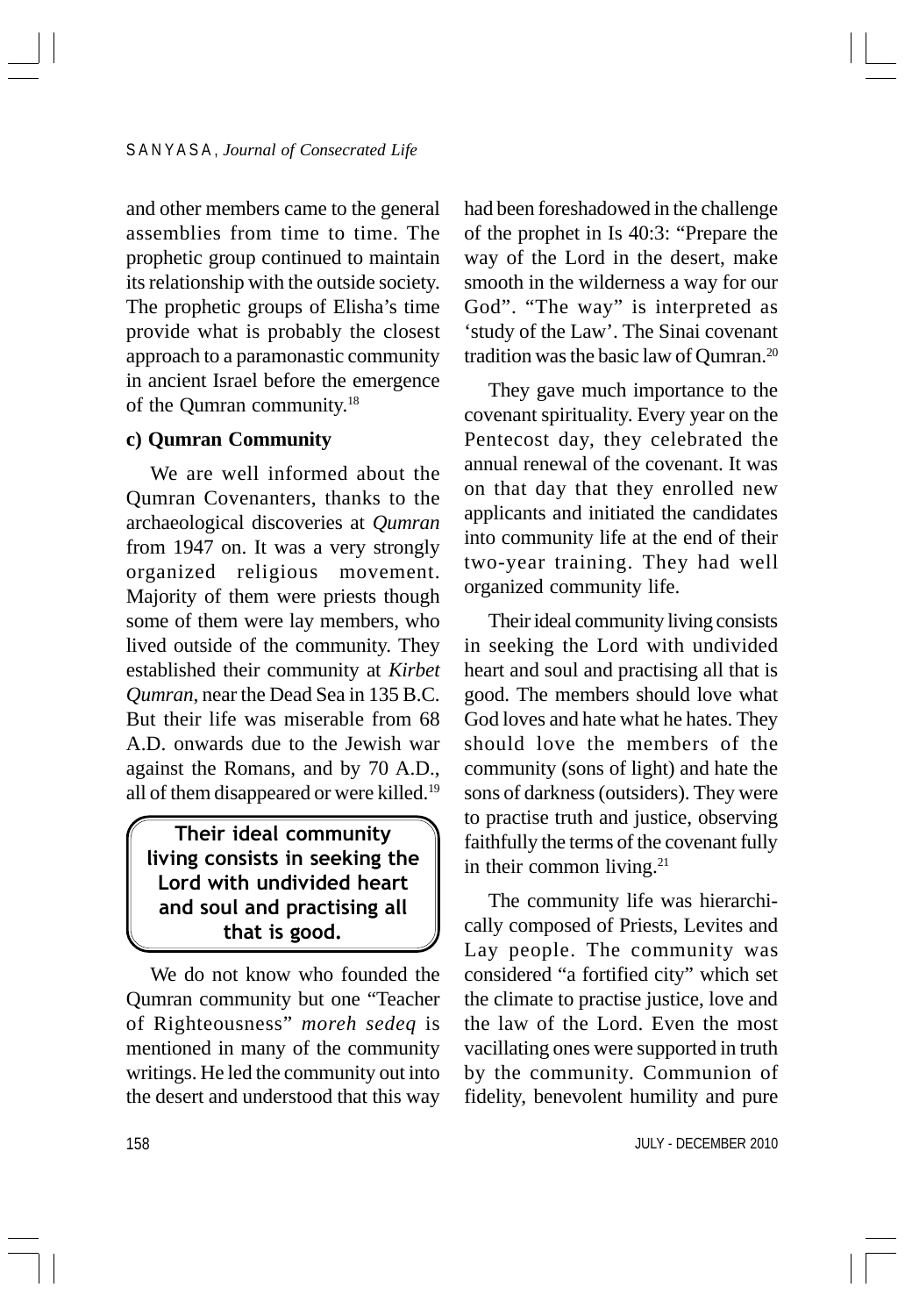love were much stressed. Brotherly correction in humility and love was given importance and no one was supposed to get angry with one another. If this was transgressed, forgiveness should be sought and given on the same day. Very complicated cases were solved in the assembly.<sup>22</sup>

The community itself was considered the real Temple and the members, the true priests. Study of Torah and the works of the law were the right sacrifice of the Qumran community. They gave much importance to community banquets and they had a cultic character, since they substituted the sacred cultic meals of the Temple. The liturgical worship of the community was modeled on the liturgy of the angels. Worship and meals were in minimum units of ten, each quorum of ten presided over by a priest. The units of ten operated in relays. While some slept, others prayed and others studied.23

In the community, they felt intensely the living presence of God. The community was considered as entrance into heaven. Entering into the community is called "being united to God's council" and "involves walking before him".

Even minor offences against the order of the community invited harsh punishment, even expulsion: "anyone who utters a foolish word with his mouth, three months. And anyone who

JULY - DECEMBER 2010 159

interrupts while another is speaking, ten days. Anyone who lies down and sleeps during the session of the many (assembly of the permanent members), thirty days. Anyone who laughs foolishly with a loud voice shall be punished with thirty days" (1Qs 7:9- 15). For graver offences one year of expulsion was foreseen in the rule (1Qs 6:24-25).

Plenary assembly was the forum to discuss common matters, but the council of the community had the authority to make decisions. It consisted of twelve lay men, one for each tribe of Israel and three priests among whom one was "the president" the other "inspector" and the third "the wise" *maskil*. 24

Brotherly correction in humility and love was given importance and no one was supposed to get angry with one another.

When a person applied for admittance into the community, he informed the council of his wish to "enter the covenant of God". He underwent two years of probation during which time he was not permitted to participate in the common meals. When the two years elapsed, "then he is to be tested at the behest of the many (the assembly). And when the vote is cast for him to bring him into the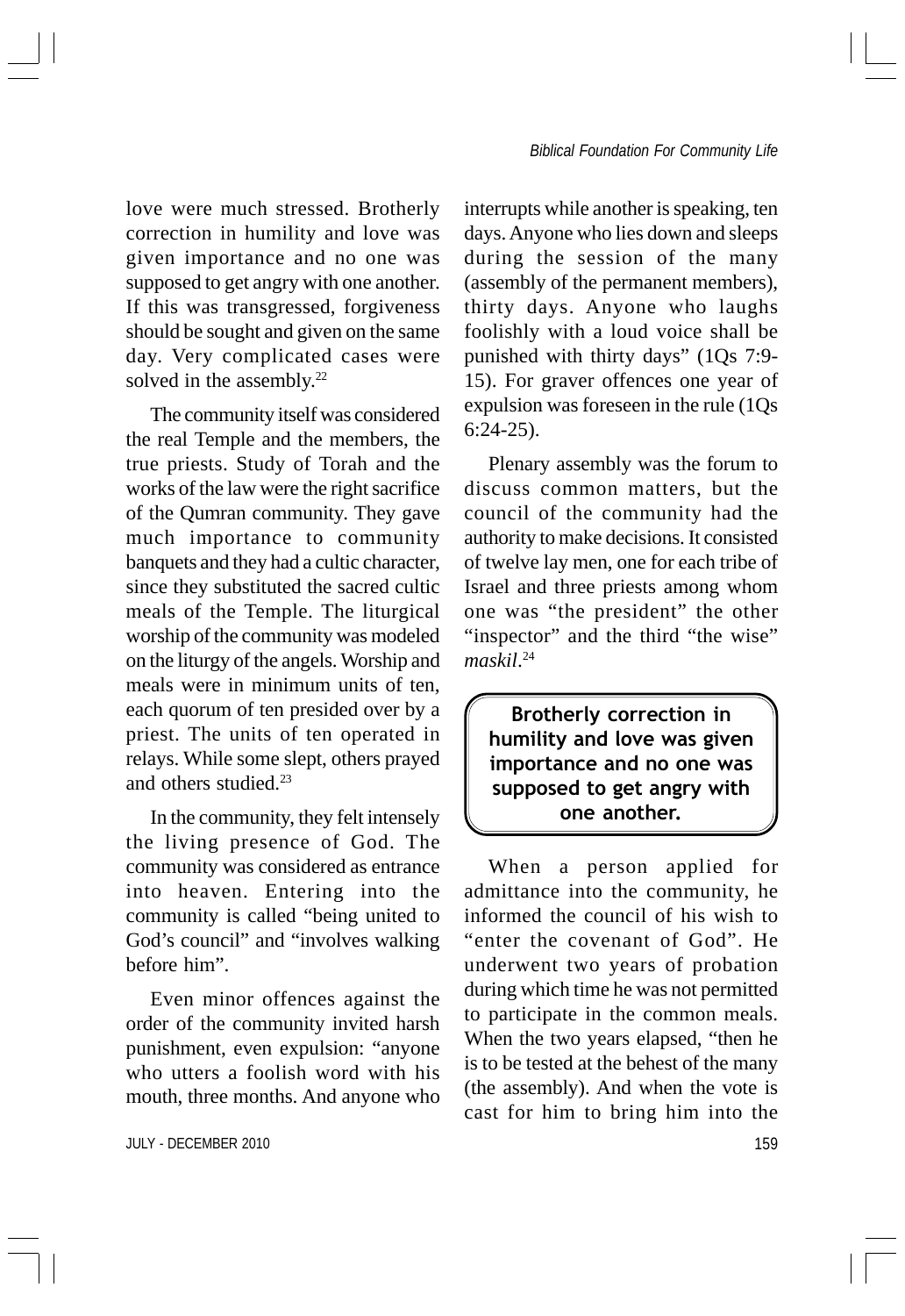fellowship, then he is to be inscribed among his brethren. Then he must "oblige himself with a binding oath to turn to the law of Moses in accordance with all that God has commanded, with the whole heart and soul, and all that is revealed by him to the sons of Zadok, the priests, who keep the covenant and search out his will, and to the host of the men of the covenant, who in the fellowship have proven submissive to his truth and to walking in his will"  $(10s\,5:8-10)$ . At this time the new member had to transfer ownership of his personal property to the entire community, an activity administered by an overseer. Then he was permitted to participate in the ablutions and meals of the community.25

# Obedience was very specially required in spending money and community work. Slight murmuring was also punished.

Strict obedience to God was obligatory. Since they voluntarily took up this life they generously obeyed. Every year the promotion of the candidates depended largely on the practice of obedience. Obedience was very specially required in spending money and community work. Slight murmuring was also punished. Expulsion from the community for disobedience was foreseen in the law.26

Renunciation of their properties and earnings in favor of the community was stressed for the ideal of unity (*yahad*), to enable a common search to achieve perfection. They believed that only to the community the secret of administration of goods was revealed and therefore they surrendered everything to it. They were forbidden to share anything with the outsiders. Josephus describes their communion of goods in the following way: "In an admirable way, they were practising the community of goods. Nobody sought riches, nobody possessed much or less, no affluence of riches. Lived in the same house, had one patrimony…" (Ant. xiv.16).

It is not clear from the scrolls whether the sect of Qumran practised celibacy. The community rule is silent on this topic. However, the war rule explicitly envisages the total separation of men and women during the last thirty-three years of the eschatological war. Philo testified that they abandoned marriage and decided to practise perfect continence for the sake of a strict community life (Apol. 14-17). Josephus, the historian says, "They did not take wife, renounced everything for the love of God" (Ant. xviii. 21). Homosexuality was strictly forbidden and law demanded strict punishment in case of failure (1 Qs 7:12-14).

It was possible that it prohibited marriage in order to prevent possible

160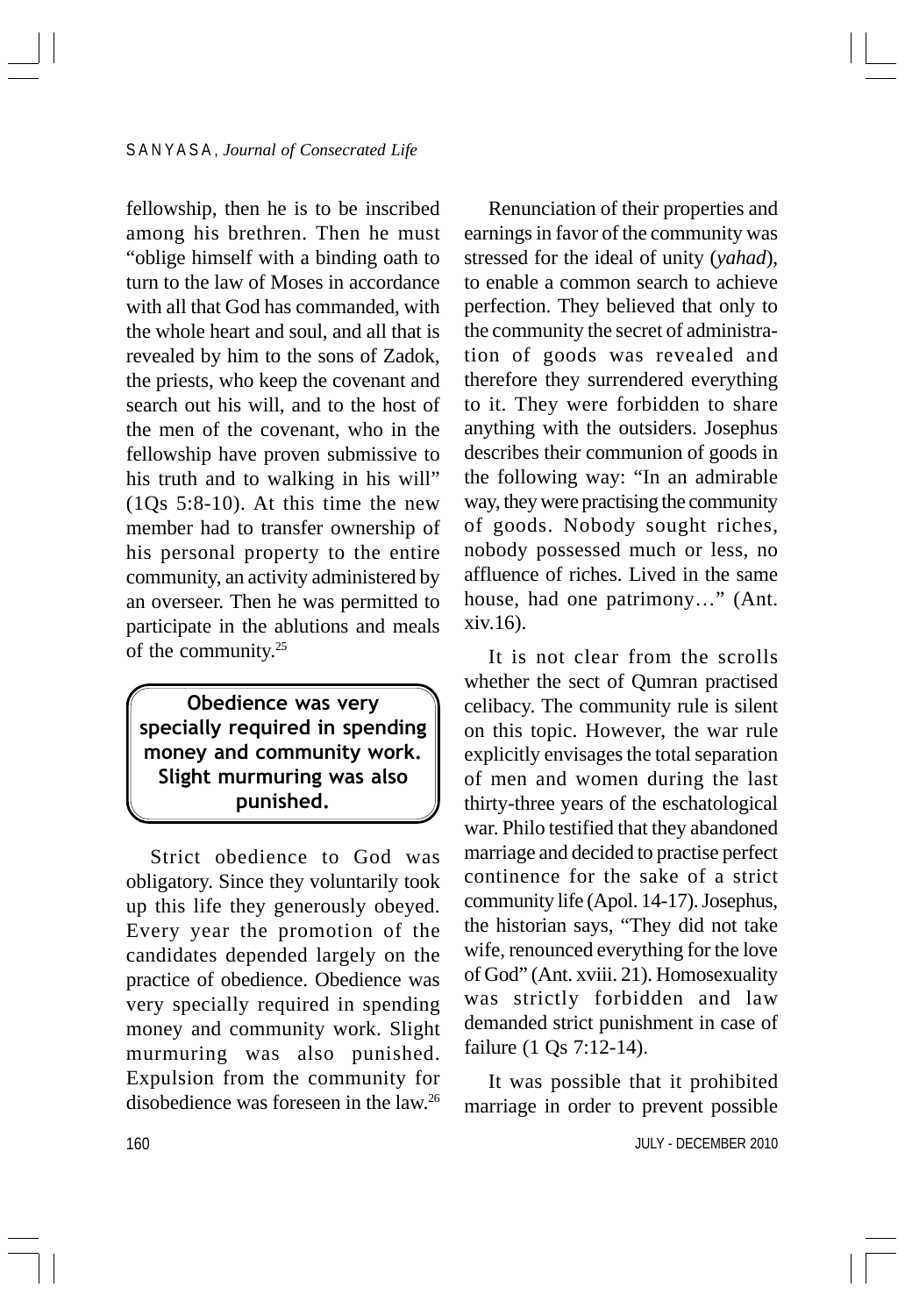contact with impurity. As their forefathers in the desert prepared themselves to receive the covenant, practising perfect continence (Ex 19:15), the community also practised the same, in order to receive eschatological revelation. It was considered the angelic form of life (1 Qsa 2:8). Since they were preparing themselves to wage war against *Belial* and *kittim* (Rome), which could be expected at anytime, the military code demanded them to be ready practising perfect continence (1 Qm 7:6-7; Dt 23: 9-10).27

But certain texts suppose that there were married people in the community. 1 Qsa 1:4 speak of ladies and children and 1 Qs 4:7 fixes the age for marriage at 20. All these texts could be best taken to apply to the members who did not strictly belong to the community.

# **3. Community Life in the Second Testament**

With Jesus, Yahweh perfected the First Testament covenant and began to offer a share in the Trinitarian life to anyone who accepted the Messiah (2 Pet 1:4). This perfected covenant is manifested in the union of universal love between Christians realized by breaking of bread (Act 2:42) and sharing one's abundance with the needy (Rom 12:13; Gal 6:6). This unity of Christian with another Christian is characterized by metaphors like branches on a vine (Jn 15:1-11),

JULY - DECEMBER 2010 161 No. 1999 161 No. 1999 161 No. 1999 161 No. 1999 161 No. 1999 161 No. 1999 161 No. 199

members of a body (1 Cor 12:12) and living stones of a temple (1 Cor 3:16; 6:19). Jesus came to restore the unity broken by sins of generation after generation on multiple levels. He called for reconciliation and communion from individuals pulled apart by ignorance, weakness and powerful emotions from within (Rom 7:14ff) and by family and social problems (Eph 5:25-32). Christ invites everyone to reclaim individual and social unity.28

But it is a seeing that penetrated the innermost being of a person. It is looking at a person who is known, loved and chosen intently.

## **a) The Birth of the First Apostolic Community**

Mark's Gospel like other Synoptics sees the beginning of the apostolic community in the calling of the first four disciples (cf. Mk 1:16-20). Jesus was walking by *the Sea of Galilee*. He did not expect people to go to him rather he goes and meets people in the setting of their daily lives. Their calling takes place within the story of each person. Jesus saw persons and he knew their names: Simon and Andrew, Simon's brother; James, son of Zebedee and John his brother. It is said that Jesus saw them. This seeing is not merely seeing a person or a casual onlooker's action. But it is a seeing that penetrated the innermost being of a person. It is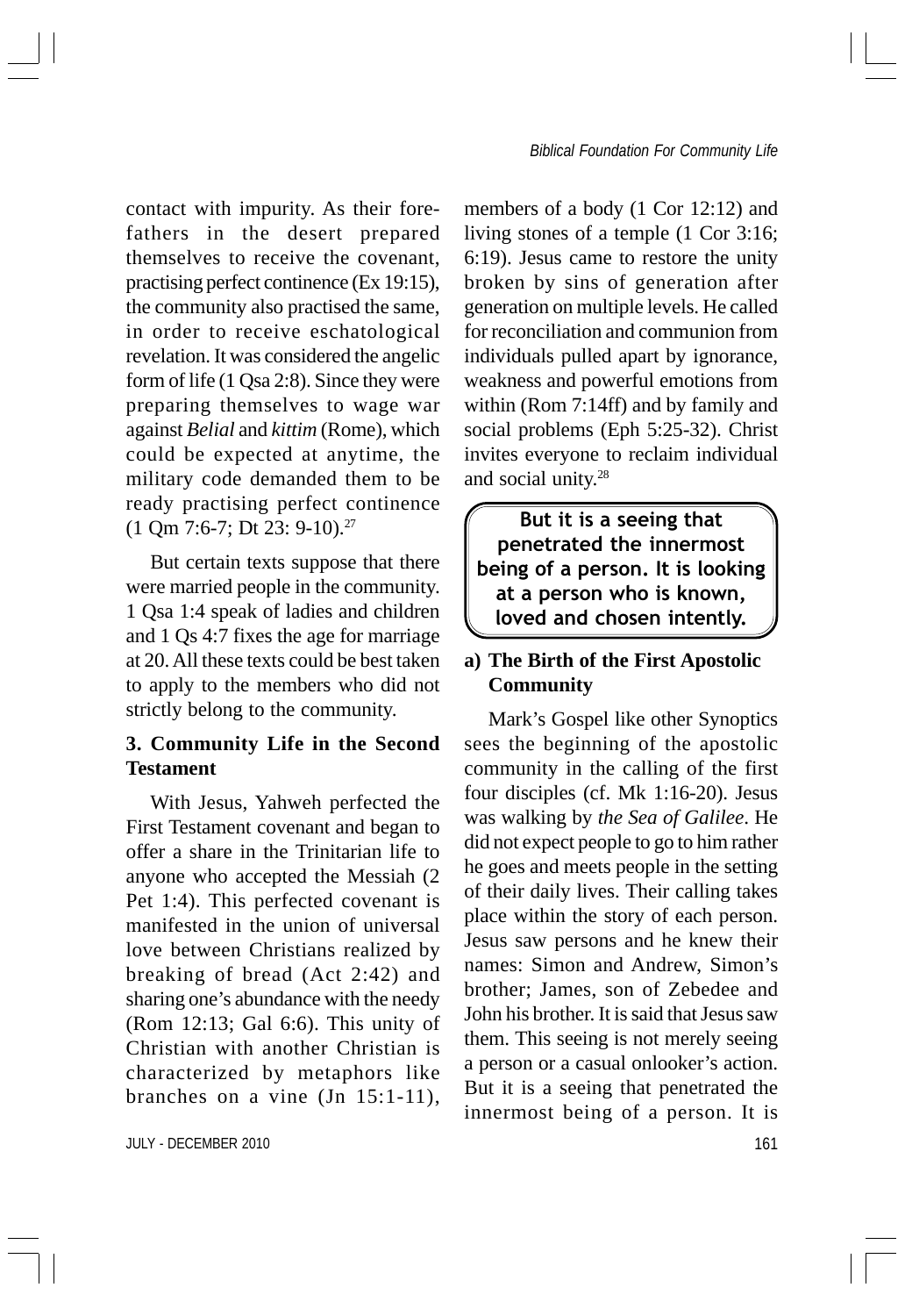looking at a person who is known, loved and chosen intently with sentimental attachment. In that look, Jesus radiates the eternal love of the Father that can regenerate human beings to the point of radically transforming their very existence.

"Like 'knowing', so 'seeing' produces a current of vital participation between the divine subject and the reality that falls within the range of his vision. Afterwards, things do not remain as they were before, and the person is destined to become different. Jesus radiates a look which in anticipation creates something, even before man is aware if it."<sup>29</sup>

# This radical invitation presupposes radical acceptance from the part of the disciples.

Any vocation is a gratuitous gift from God willed from eternity. But it comes at a particular time and place for human beings in a historical here and now as the result of Jesus' intent look. It is this looking at one another that establishes the first interpersonal relationship between Jesus and his first disciples. This same experience will be later repeatedly reinforced, purified and renewed by further intent looks which recall the first unforgettable indelible meeting of the eyes (cf. Mk 8:33; 10:27; Lk 22:4).

When *Jesus said to them*, the intent look became a word. The creative word recreates human beings from catchers of fish to catchers of human beings. The creative word transforms the first disciples. They have become new beings. The creative word creates the first apostolic community which would form the base for future religious communities.

Jesus invited the first disciples to form the first apostolic community with the exhortation *Follow me*. The love that chose the individuals and the word that created the community are now translated into a radical invitation to follow Jesus, giving up everything and possessing Jesus alone. This radical invitation presupposes radical acceptance from the part of the disciples. The unconditional invitation also requires an act of faith in the person of Jesus Christ. The words of Jesus "I will make you fishers of men" created the discipleship and the community of people who followed together.

*At once* emphasizes the immediacy of the response. One cannot respond slowly to the invitation of Jesus to follow him and to form a community for mission. Immediately, Simon and Andrew left their nets. James and John left their father in order to follow Jesus who called them. Leaving the nets, boat and father signify giving up all material and emotional security and the protection of the family.30

JULY - DECEMBER 2010

162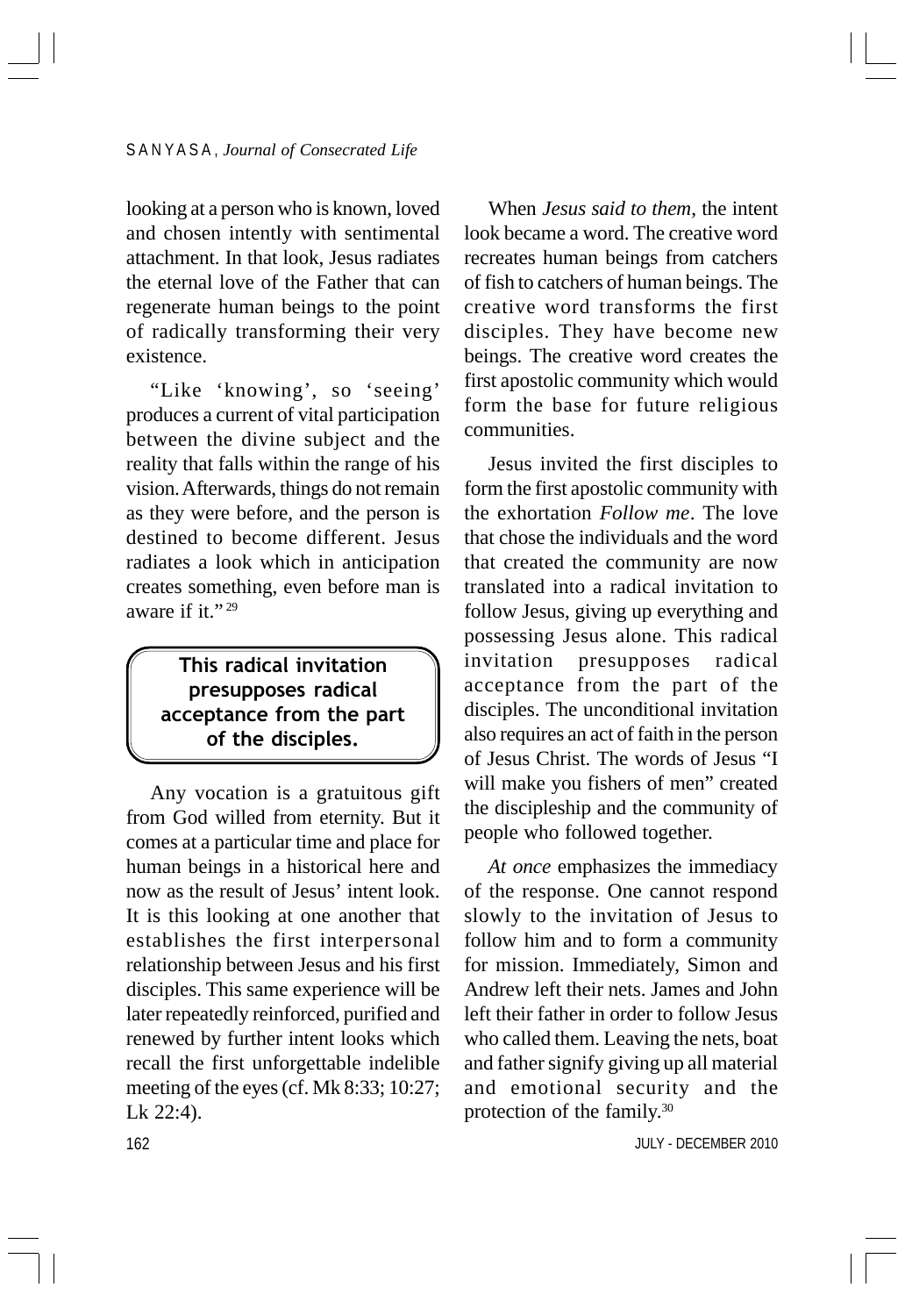"With the abandoning of their nets and their father, which expresses, so to speak, the personal, socio-cultural and spiritual co-ordinates of the human condition, a point of 'no return' is fixed. Henceforward they are without roots, in past, present or future… Men who appear as if they had never been born, set free in a giddy void."<sup>31</sup>

Luke, in his vocational narratives, makes the radical demand to give up everything. The disciples at the lake 'left everything' (Lk 5:11) and Levi, leaving everything, rose up and followed him (5:28). Peter summarizes the experience of every disciple: "We left all we had to follow you" (18:28). Jesus' invitation and the demand for radical following made all other realities merely relative. The kingdom of God broke in and everything changed. Following Jesus is a lifelong, absolute, unreserved and radical commitment. Jesus should occupy a place in the life of his disciples above other people and things and all affection for parents, brothers, sisters, sons and wife. Jesus chose the apostles to lead an unlimited sharing and community of life and destiny with their master and Lord.<sup>32</sup>

JULY - DECEMBER 2010 163 The apostolic community was born from the word of Jesus, who called each one of his disciples by name, and the response of the apostles to the invitation of Jesus to follow him. Jesus' powerful word "follow me" called forth a response and a commitment and esta-

blished a relationship of dialogue. As the disciples left everything and unconditionally followed Jesus, a progressive communion began between the master and his disciples and among the disciples themselves, who, though born in different families and villages, came together simply because Jesus called them to follow him and his way.

The apostolic community emerged simply because of Jesus. There would have been no apostolic community if Jesus were not there. It was Jesus' presence that gave stability to the apostolic community. The disciples were formed into a community by the relationship of each one of them with Jesus and this relationship then became the bond among the disciples.

Following Jesus is a lifelong, absolute, unreserved and radical commitment.

Interestingly, when Jesus was taken away from them for a short period, the apostolic community disintegrated. This is what exactly happened in the Garden of Gethsemane (Mk 14:51) as Jesus himself foretold, "I will strike the shepherd and the sheep will be scattered" (Mk 14:27). They failed to follow Jesus at that moment of crisis; consequently the common bond with him was broken and the ties, binding them to each other, were also dissolved. This is simply because the community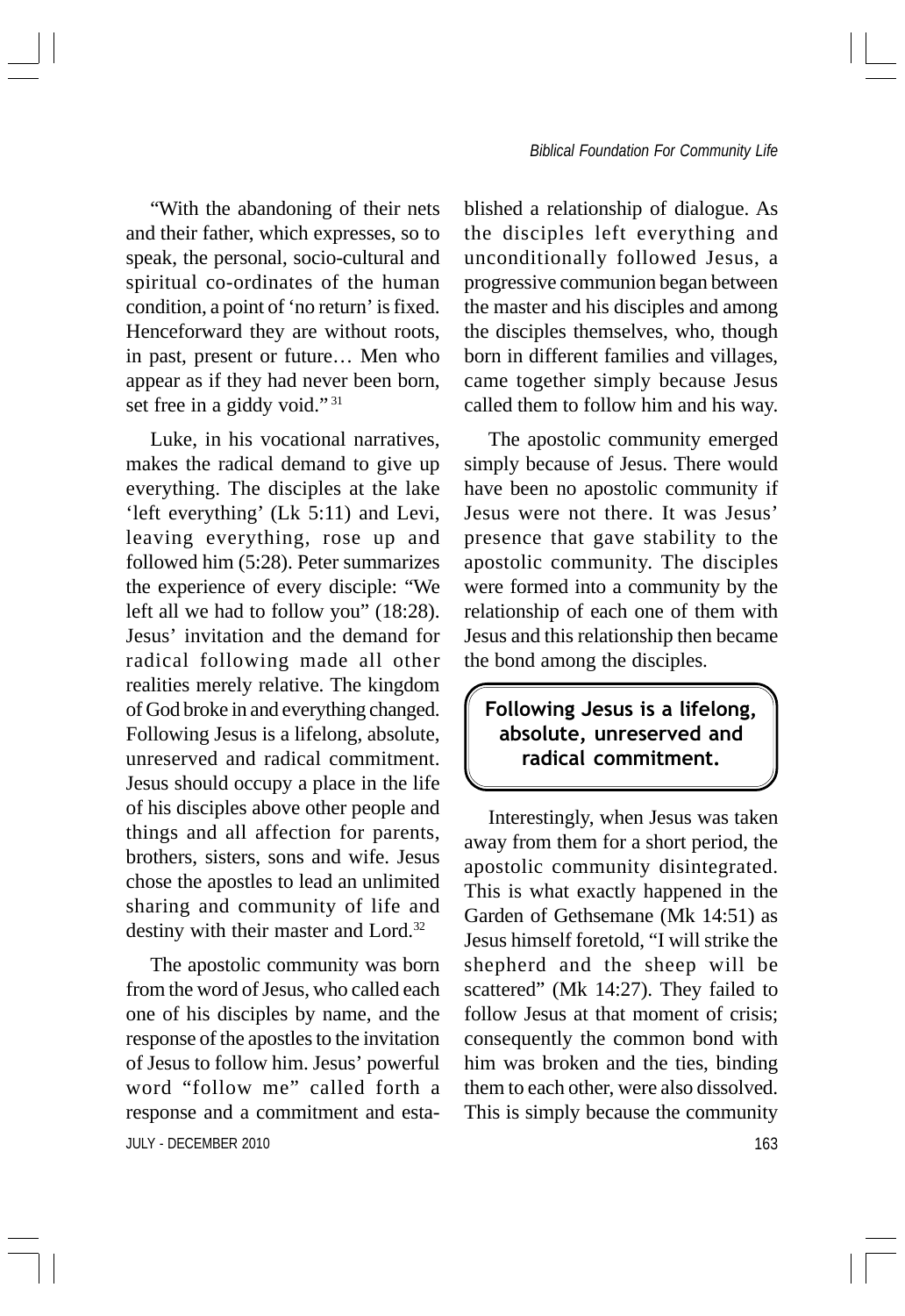of the apostles existed for Jesus. They left everything, followed Jesus and formed a community because of the concentric movement of following Jesus. When Jesus is away from the apostles, the movement takes place in the opposite direction: forsaking Jesus, all the disciples took to flight and as a result, the community disintegrated.

The importance of Jesus in the formation of the apostolic community is even more obvious in the narration of the appointment of the Twelve (Mk 3:13-15). He called those whom he loved, to be with him, to be sent out to preach the Gospel and to cast out the

Now they have a new identity: an identity that is derived from 'being with Jesus.'

demons. The twelve responded positively as they did by the lake. Then, it is indicated that "they came to him." The acceptance changes their condition; just as they had moved away from their nets and their father, now they are no longer part of the crowd. But they are around Jesus. This physical movement away from the crowd and towards Jesus is a clear sign of a radical transformation of their relation with their master. Now they have a new identity: an identity that is derived from 'being with Jesus.' Jesus wanted them to be with him in a stable, permanent and exclusive relationship. By the lake, Jesus promised "I will be with you". Now Jesus does this by making the Twelve "to be" with him. It is to be noted that it is Jesus who by his word forms them into a particular entity, a community. The apostolic community is formed precisely by the act of being with Jesus. The very first task of the Twelve is just to enter into communion with Jesus.<sup>33</sup> The community of the disciples has its centre of gravity in Jesus and this relationship in turn forms the centre for the relationships among the Twelve. Thus, we can notice here three interlaced types of intimate relationship: the relationship of each individual with Jesus; the relationship between the group as a whole and Jesus; and the relationship of the called among themselves.

Another element that we notice in the Markan pericope is that the community is for mission, "communion for mission." Once community is formed, it does not live for itself. The Twelve are with Jesus in order to become his envoys and witnesses. They were called by the lake so that they could follow him and Jesus could make them fishers of men. Now, Jesus calls them to be with him in a fellowship to enable them to acquire his own power to preach and drive out demons.

 JULY - DECEMBER 2010 At the end of his life, Jesus prayed to his Father for this diverse group of men: "May they be perfectly one" (Jn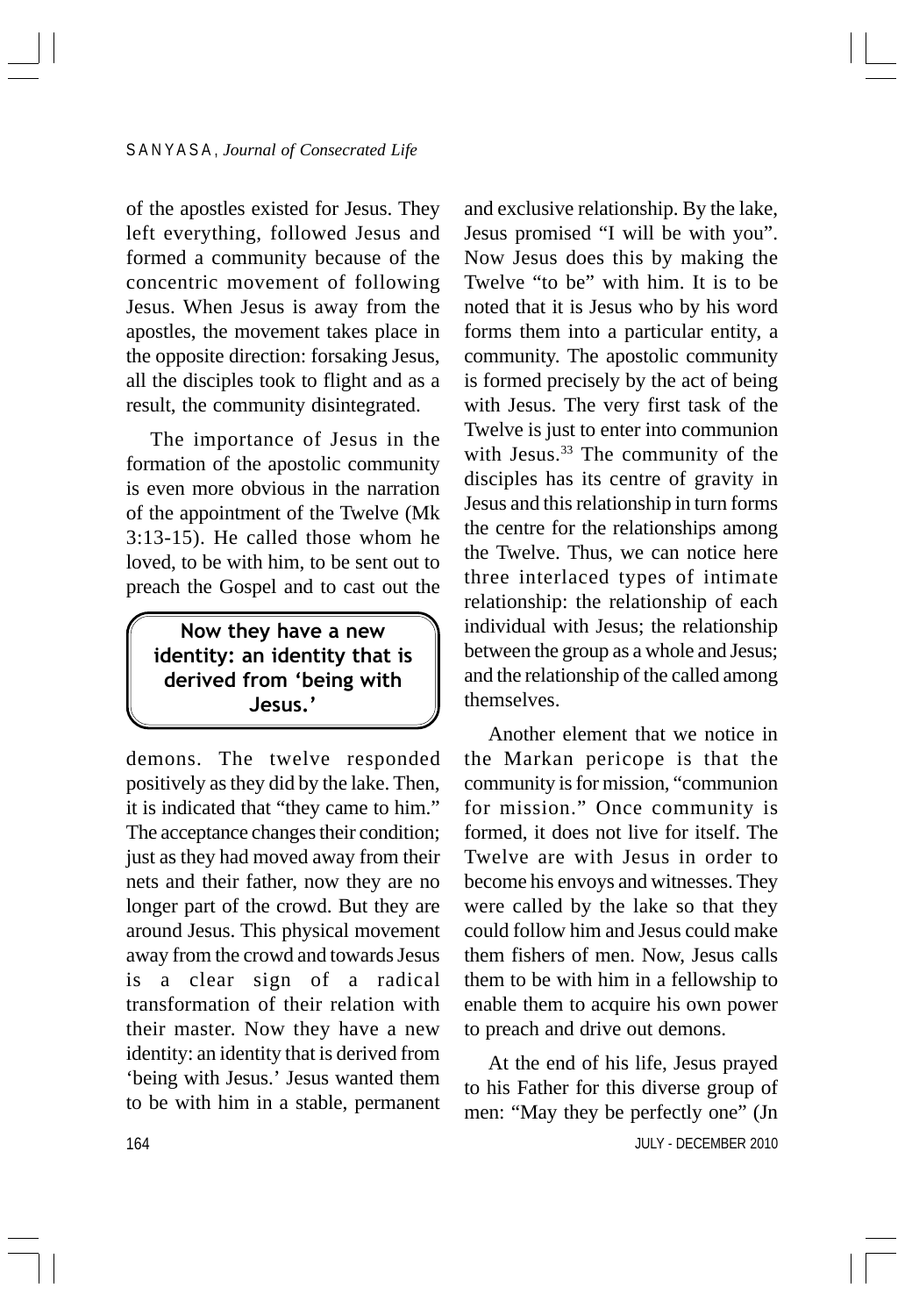17:23). He asked them, "As I have loved you, you are to love one another" (Jn 13:34). Having made them one community, by the mystery of his death and resurrection and the outpouring of the Holy Spirit, he would send them to the world to continue the work which the Father had entrusted to him.

The twelve did not form one community that easily. Jesus had to teach them and form them very gradually in spite of doubts, jealousy, misunderstanding, strife, and power struggle, present among them. Even their relationship with Jesus was not that strong in the beginning. But as their relationship with Jesus gradually intensified, so did the relationship among the disciples themselves. Communion with Jesus becomes communion among themselves.<sup>34</sup>

Hence we can summarize the essential aspects found in the apostolic community as follows:

- The apostolic community is a community of those who have been called. The community does not come into being through the autonomous initiative of its members.
- The apostolic community is the community of those who welcome and live the Word. It shares radically and totally Jesus' way of life: his poverty, renunciation and

journeying.

- The apostolic community is the true family of God gathered around Jesus and united in their relationship with the Father. Therefore, it is a community of people who pray.
- In the apostolic community, every one is equal because they are all brothers. The greater the variety and diversity of people called to belong to the community, the more outstanding the fraternity and equality become.
- The apostolic community is a

It shares radically and totally Jesus' way of life: his poverty, renunciation and journeying.

community of service.

- It is a community of the reconciled and as such, called to mutual forgiveness and brotherly correction (Mt 18:15-17).
- It is a community with only one rule: mutual love, the love with which Jesus loved and which lived out even to the giving of life itself.
- After the ascension, it became a Eucharistic community, experiencing Jesus' presence in the Eucharist and united by sharing the one bread and the one cup. Thus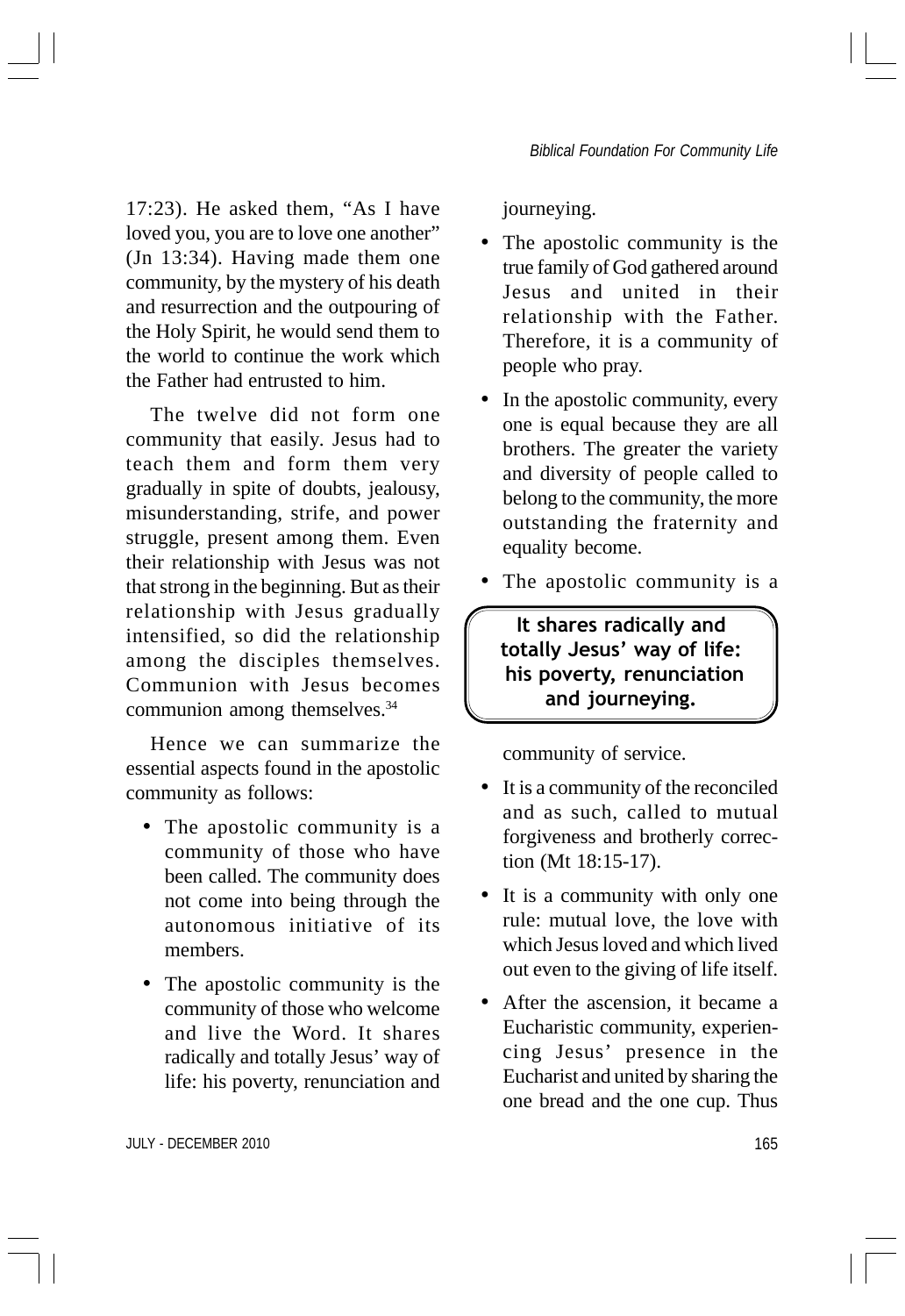the Eucharist ensured the communion with God and with one another.

• It is a community of those who are sent, wholly dedicated to the kingdom of God. An important characteristic of Jesus' community is its missionary openness. He formed the twelve in order to send them out to preach. A few were formed so that they could go and teach many. Mission is the final act in the formative process which Jesus imparted to his disciples.

### **b) The First Christian Community**

Like the apostolic community, the existence of the community after Easter is the result of a call and a decision to follow. But Jesus is no longer visibly present among them since his ascension into heaven. So, it is not possible to follow him, to continue to be his disciples or followers. Yet the risen Lord is still present in some mysterious way through his Spirit. Imitation becomes the post Easter reinterpretation

The first fruit of Christ's work $\,$ after resurrection is the creation of the Jerusalem community that lives its unity in mutual love.

of following Jesus, since Jesus is no longer physically present. The risen Christ and the Spirit sent by Jesus himself brought the community to life again, reassembled the scattered flock and enabled it to resume the following. The earthly community with Jesus is a re-enactment of the primitive paschal community. There was an authentic community in the newness of the Spirit. The Lord was present spiritually. There was after all only one community of Jesus, the community that begun by the lake of Galilee and continued in the Jerusalem Church.

The presence of the risen Lord gave fresh cohesion to the apostles who were now reformed in all its integrity (Acts 1:15-26). The disciples showed new determination and attitude. They began to experience again unity among themselves and with the Lord. The Jerusalem community resulted from the outpouring of the Spirit. The first great summary of Luke that stresses on living together, with everything in common, is preceded by Pentecost. The second summary (Acts 4:32-35) that focuses on the community as being of one heart and soul, is preceded and caused by a further descent of the Spirit, known as the 'little Pentecost' (4:31). This makes us to believe that communion is the gift of the Sprit. The first fruit of Christ's work after resurrection is the creation of the Jerusalem community that lives its unity in mutual love.

 JULY - DECEMBER 2010 As unity around the Master was the characteristic of the disciples before Easter, the Jerusalem community is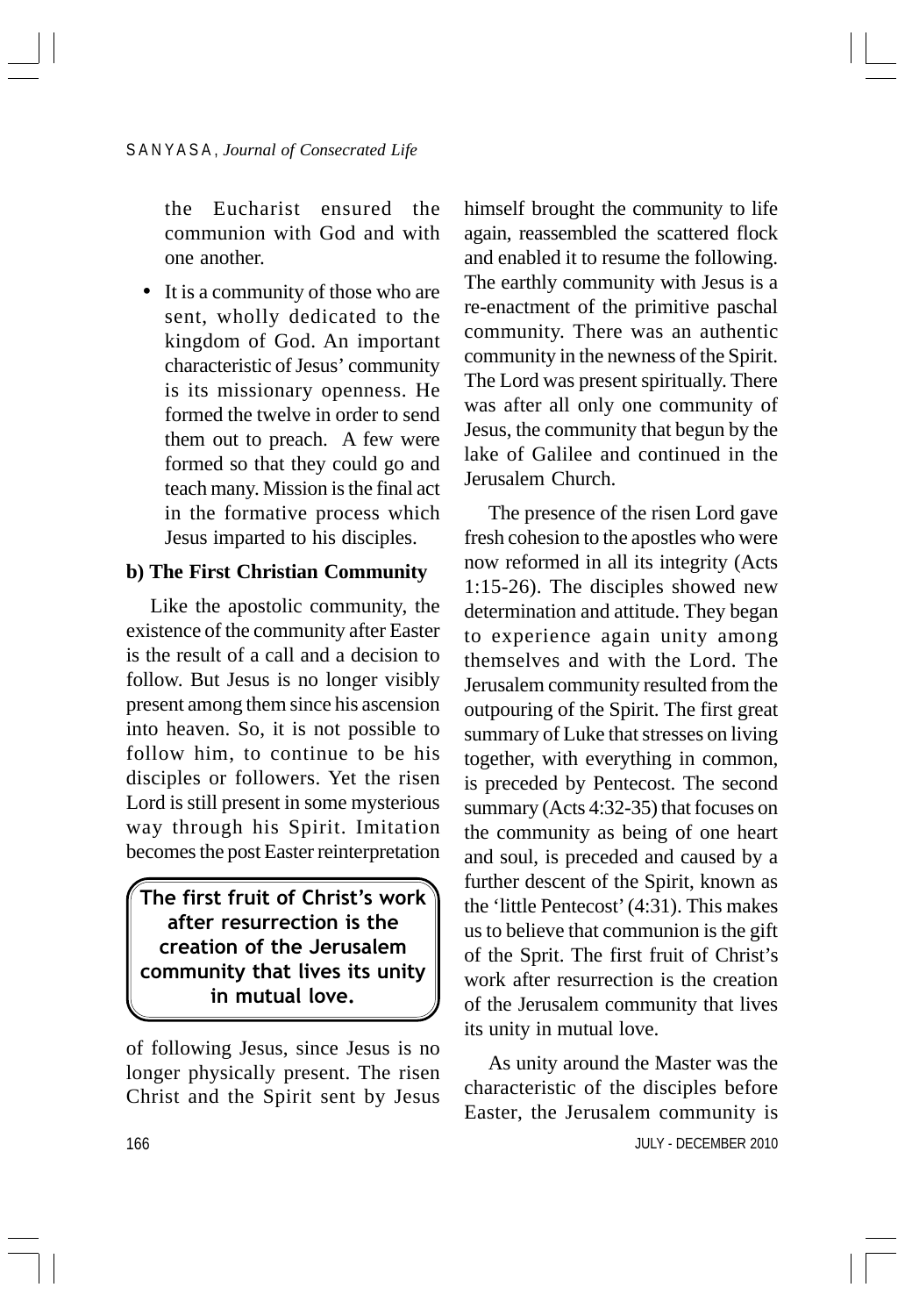characterized by the communion, which makes one heart and one soul out of thousands of people. The Lord continues to be present among the disciples, but in a new way and new form. It is actually this presence of the Lord Jesus which makes it possible for the intense communion among the Christians.

### **The Features of the New Community**

The summaries in Acts show the fruit of Christ's redemptive work which reached its fulfilment at Jerusalem in the outpouring of the Spirit. The first summary is found in Acts 2:42-47. The first summary stresses the role of the Holy Spirit in the origin and development of the Christian community. The first feature of the new community is that the members 'were together'. Here 'being together' has the Semitic meaning of interior union rather than a unity in place and time. Unity here was not simply a question of the physical coming together of several people. It was the inner disposition. There were also four other features that the first believers pursued: the teaching of the apostles, *koinonia*, the breaking of the bread and prayer. *Koinonia* mentioned here not only means sharing of possessions but it also expresses a deeper reality of life: the sharing of hearts and souls.

The second summary is found in Acts 4:32-35. The second summary too, like the first one, is preceded by a

JULY - DECEMBER 2010 167

descent of the Spirit. This passage too makes it clear that the primitive Jerusalem community possessed 'one heart and one soul'. The second feature that emerges from this summary is that 'they had everything in common'.

"They share their possessions not because they find themselves together, but because they know they are united in a single reality, a single body. Thus the expression seems to translate the believer's sense of community: they have become aware of their unity. Sharing their possessions is only a consequence of their awareness of forming a community together, a community in which everyone knows themselves to be in agreement with

Here 'being together' has the Semitic meaning of interior union rather than a unity in place and time.

#### all." <sup>35</sup>

The communion that inspired the first Christians at Jerusalem had three dimensions:

- 1) Their unity was founded on their common faith (Acts 2:44; 4:32; 5:14).
- 2) This unity had to be really lived out.
- *3) Koinonia* needed to be incarnated and transposed on to the tangible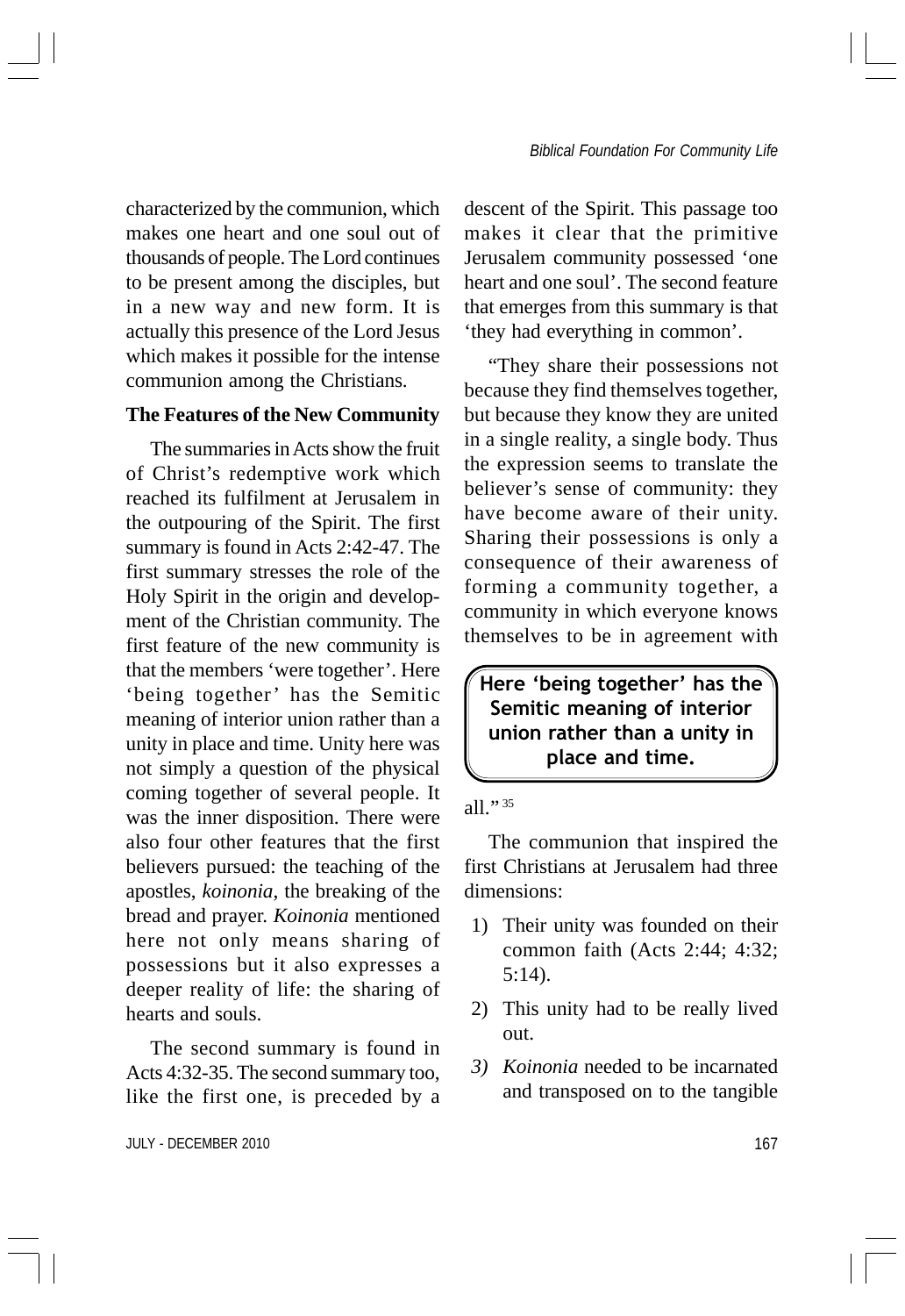level of this world's goods.

It would not be authentic if it had not become in some way, a sharing of possessions. It is not a community if some of its members live in abundance while others are left without the necessities of life.

Thus the summaries in Acts present Christians as closely united among themselves in a rich and coherent fraternal sharing. This unity was effected and nourished by the Word of God. The Christians were so united that they formed one heart and soul and could express this unity in the most concrete sharing of possessions. The Jerusalem Church lived in a profound sharing which eliminated divisions of race, nationality and social class. It was the historical fulfilment of Jesus' prayer

The Christians were so united that they formed one heart and soul and could express this unity in the most concrete sharing of possessions.

to the Father, already granted: "that they may all be one" (Jn 17:21).

For the religious of today, this image of Jerusalem community is the ideal to be aimed at. *Koinonia* and Jerusalem should be synonymous. As Origen writes, "When the heart and soul of the faithful are one and the members have the same care for each other, then they are Jerusalem."36

#### **4. Problems in Community Life**

Let me conclude this paper with a mention to the difficulties that Pachomius, the father of cenobitic life faced and the valuable lesson that he learned from the problems. His first attempt at community life was a failure. He had the first group of disciples who gathered around him. There arose grave dissentions in this first group. Pachomius was so upset that he sent all of them out. This experience made him realize the need for a certain communal order. So he had to give clear and demanding rules. And he discovered that obedience is a decisive element in community life.<sup>37</sup> This is also the experience that we see in the Bible with regard to the first Christian community. The Jerusalem community was in one mind and one heart, but it also had many problems of relationship.

Pachomius, the father of cenobitic life, even after seven years of community life, found it very difficult to live. For example, he had a severe quarrel with Brother John, with whom he had begun the work of enlarging his own dwelling, over a trifle. Then he realized how far he still was from a perfect life and that God and his neighbour were inseparable realities on the spiritual journey. Then he wrote, "He who is at enmity with his brother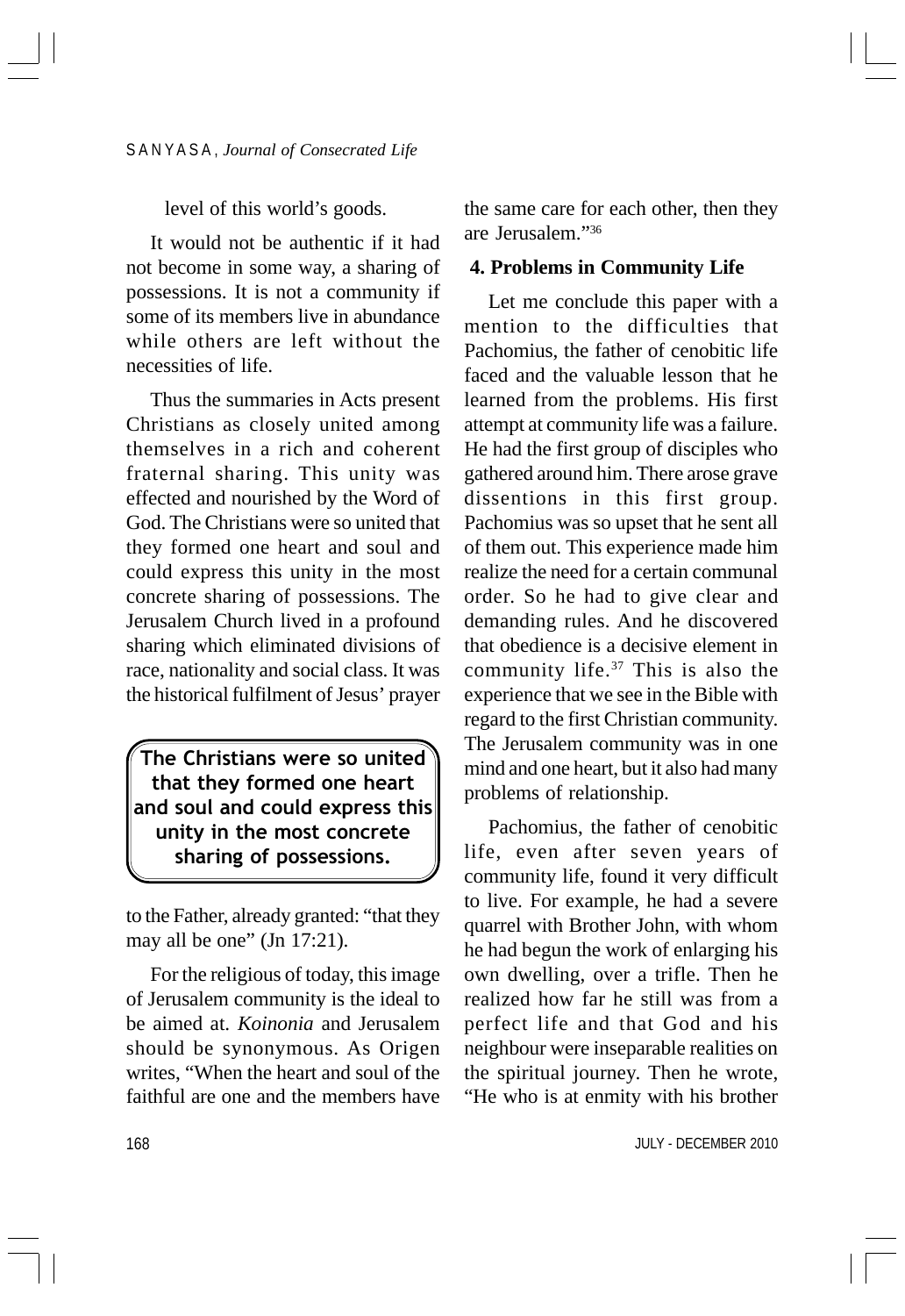is an enemy of God; and he who is at peace with his brother is at peace with God."38 This experience also taught him another valuable lesson. He learnt with all his humility that relationships with others are often the occasion of purification and growth in virtue. Pachomius' lesson is still valid for the consecrated persons of today.

#### **Endnotes:**

- <sup>1</sup> John M. Lozano, *Discipleship. Towards an Understanding of Religious life*, Chicago, 1989, pp. 201-202.
- <sup>2</sup> Lawrence Venceslaus, *On Earth as in Heaven: Biblical Spirituality for Consecrated Life*,Chennai: Claretian Communications, 2007, p. 87.
- <sup>3</sup> *Bohairic Life*, vol.1, p. 27.
- <sup>4</sup> Fabio Ciardi, *Koinonia. Spiritual and Theological Growth of the Religious Community*, London: New City, 2001, p. 77.
- <sup>5</sup> Fabio Ciardi, *Koinonia.* p. 77.
- <sup>6</sup> Horsiesios, *Testament* 50, vol. 3, pp. 208ff.
- <sup>7</sup> *Regulations* 2, vol. 2, p. 197.
- <sup>8</sup> Fabio Ciardi, *Koinonia*, p. 91.
- Letter 223, 2 in Roy J. Deferrari, *Saint Basil. The letters with an English Translation*, 4 volumes, London: Loeb Classical Library, 1926, p. 291.
- <sup>10</sup> M. Augé, "La fraternità evangelica

JULY - DECEMBER 2010 169

di Basilio", in *Storia della vita religiosa*, Brescia, 1988, p. 67.

- <sup>11</sup> *Hom. dicta tempore famis*, 8 (PG 31, 325A-B).
- <sup>12</sup> John J. O'Brien, "Community", *The Collegeville Pastoral Dictionary of Biblical Theology*, Bangalore: TPI, p. 150.
- Basil Cole and Paul Conner. *Christian Totality: Theology of the Consecrated Life*, Bombay: St. Paul Publication, 1992, p. 201.
- <sup>14</sup> Basil Cole and Paul Conner, *Christian Totality*, pp. 201-202.
- <sup>15</sup> Basil Cole and Paul Conner, *Christian Totality*, p. 202.
- <sup>16</sup> M. Weber, *Ancient Judaism*, New York, 1952, pp. 90-117.
- <sup>17</sup> Lawrence Venceslaus, *On Earth as in Heaven*, p. 19.
- <sup>18</sup> C. Conroy, "Old Testament and Monasticism", *SM* 28 (1979), p. 2.
- <sup>19</sup> Lawrence Venceslaus, *On Earth as in Heaven*, p. 22.
- <sup>20</sup> E. Lohse, *The New Testament Environment*, London 1986, pp. 100-101.
- <sup>21</sup> Lawrence Venceslaus, *On Earth as in Heaven*, p. 24.
- <sup>22</sup> Lawrence Venceslaus, *On Earth as in Heaven*, p. 24.
- <sup>23</sup> P. Sigal, *Judaism: The Evolution of a Faith*, Michigan, 1988, p. 61.
- <sup>24</sup> W.A. Meeks, *The Moral World of*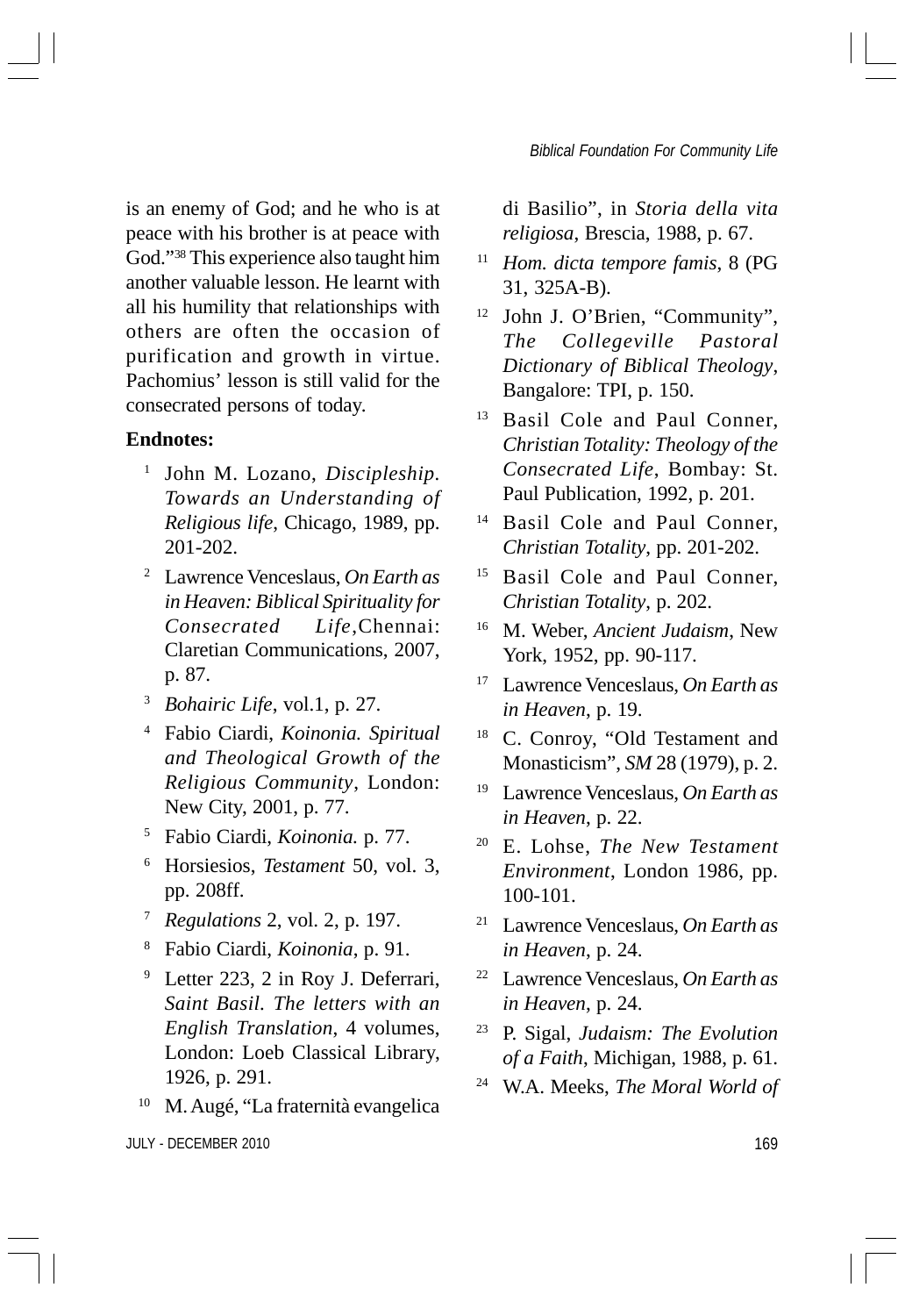*the First Christians*, Philadelphia, 1986, p. 77.

- <sup>25</sup> E. Lohse, *The New Testament Environment*, pp. 101-102.
- <sup>26</sup> Ibid., p. 103.
- <sup>27</sup> Cf. Lawrence Venceslaus, *On Earth as in Heaven*, p. 27-28.
- <sup>28</sup> Basil Cole and Paul Conner, *Christian Totality*, pp. 202-203.
- <sup>29</sup> L. Di Pinto, "Seguitemi, vi farò pescatori di uomini", in *Parola Spirito e Vita*, 2, July-December 1980, p. 86.
- <sup>30</sup> Fabio Ciardi, *Koinonia*, p. 25.
- <sup>31</sup> L. Di Pinto, "Seguitemi, vi farò pescatori di uomini", p. 101.
- <sup>32</sup> Fabio Ciardi, *Koinonia*, p. 25.
- <sup>33</sup> G. Fattorini, "Gesù capo della comunità nel vangelo do Marcò", *Inter Fratres* 32, 1982, p. 106.
- <sup>34</sup> Fabio Ciardi, *Koinonia*, p. 31.
- <sup>35</sup> Dupont, "L'unione tra i primi cristiani", in *Nuovi studi sugli Atti degli Apostoli*, Cinisello Balsamo: Paoline, 1985, p. 289.
- <sup>36</sup> Origen, *Selecta in Psalmos* 121, 3 (PG 12, 1633).
- <sup>37</sup> Fabio Ciardi, *Koinonia*, p. 79.
- <sup>38</sup> *Instruction* 36-37, vol. 3, p.29.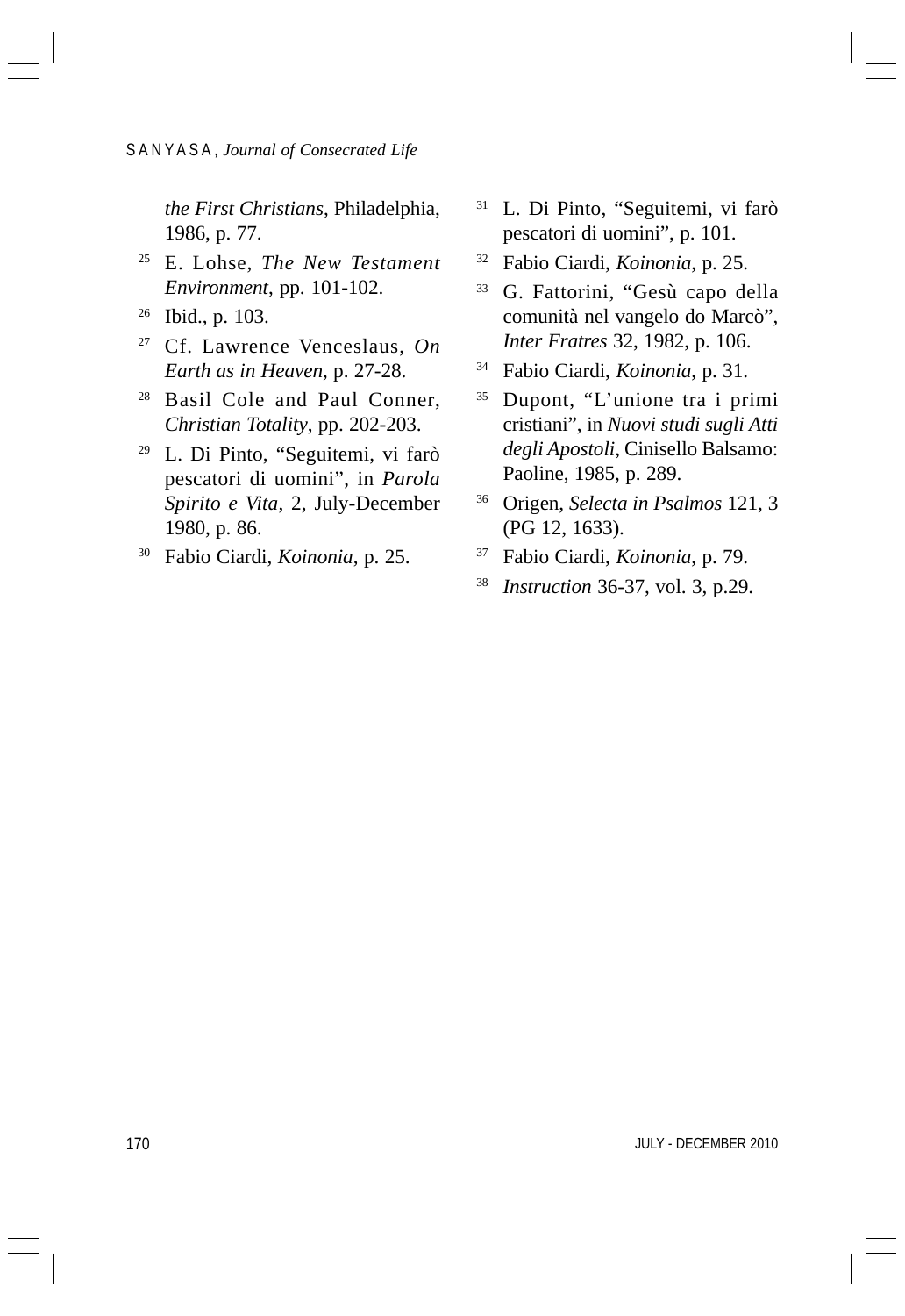# PAULINE AGAPE AND RELIGIOUS COMMUNITIES

#### **Martin George CMF**

Jesus summarized the law and the prophets into one word, 'Love' - love of God and love of fellow human beings. 1 Jn 4:8 says, "God is Love." There is no other word, with which God is equated, both by the New Testament authors and by the Church Fathers and modern theologians alike. St. Paul has gifted us in 1 Cor 13 with the most beautiful hymn in the NT, attributed to love. In this article, we shall briefly examine a small part (1 Cor 13:1-3) of that hymn, and relate it to communities of consecrated men and women of today because many founders and foundresses of religious Congregations found love as the only binding force that can hold together a religious community. In the absence of natural bonds in the Corinthian Church, Paul tried to establish that love has the power to keep them united. In the same way, can modern religious communities draw inspiration from this Pauline lesson and form communities of love?

In the modern times, innumerable volumes have been written on this theme of love and poets all over the world have sung at length about it. Pope Benedict XVI titled his first encyclical with the expression, '*Deus Caritas Est*'. If we are asked to explain Christian faith in the briefest way possible, we have no other option but to use the word 'love', because it was the characteristic feature of the early Christian community and it is still the ideal for the Church: a community based on love. The Church has had numerous living witnesses of love among her faithful, who practised love in manifold ways. If love is the identifying mark for any Christian, religious communities have

JULY - DECEMBER 2010 2000 171

Fr. Martin George is a Claretian missionary, now serving as the Provincial Councillor in charge of Formation in the Province of Bangalore. He holds a licentiate in Biblical Theology from Angelicum, Rome, and is pursuing doctoral studies in the same discipline. He is presently in the staff of Claretian Seminary, Bangalore. He can be contacted at: martingcmf@yahoo.com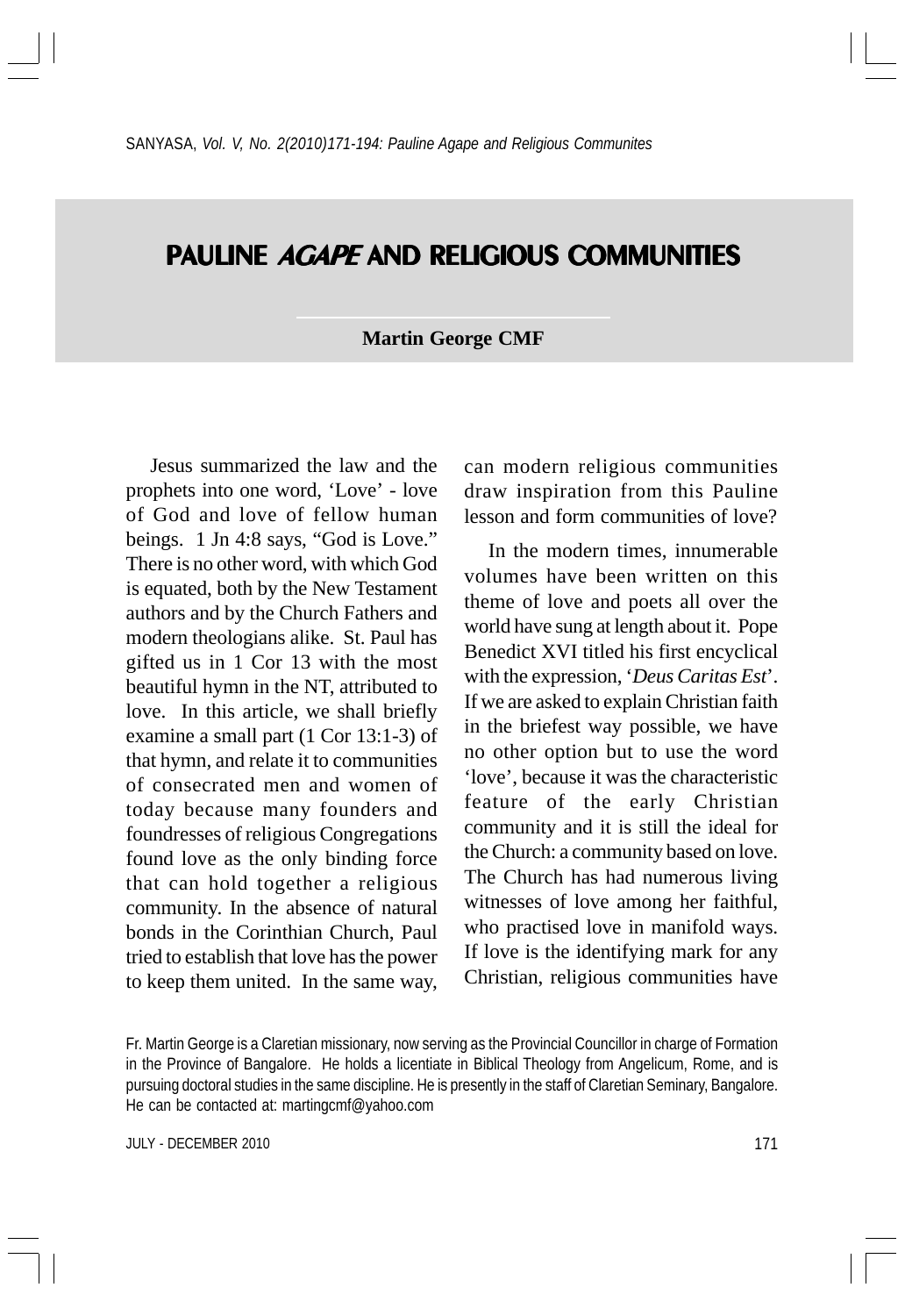more reasons to be identified by the same mark. However, as is the case with any other unit in the society, religious communities are also finding it more and more difficult to be united by *agape*, though Paul had envisioned *agape* as the unifying force. Hence a deeper understanding of *agape* and, more importantly, a more dedicated practice of *agape* is necessary for the survival of today's religious communities.

#### **Why Agape?**

*Agape* is specially necessitated in the context of the absence of natural bonds in religious communities. As is evident,

# Religious communities are finding it more and more difficult to be united by agape.

communities of religious men and women are not formed basing on natural bonds. For example, they lack the strength of a family, where the wife, husband and their children are united by a natural bond. Members of a religious community are not usually relatives; their mother tongues may not be the same; they may not belong to the same caste, tribe or ethnic group; and they may have cultural differences. In short, modern religious communities do not carry almost any natural bond or potentially unifying factor like language, culture, ethnicity, caste or tribe or even nationality because many of them are either multi-cultural, multilinguistic, multi-ethnic or even multinational in nature. Probably the only commonality is that they all belong to the same Congregation and share the same charism. It is there we get connected to the Pauline *agape* because Paul speaks of *agape* while dealing with different charisms. For the Corinthian Church that was troubled by divisions, including those ironically based on charisms, the gifts of the Spirit, Paul proposed *agape* as the solution. Can we draw some parallels between the Corinthian Church of the first century and the religious communities of today? I think, yes. Don't our communities face problems similar to those of the Corinthian Church? If problems are similar, the solution might work as well, regardless of the differences in time and space. This is what we are trying to explore by the study of a small portion of the Pauline treatise on *agape*.

# **1. The Pauline Hymn of** *Agape* **(1 Corinthians 13)**

Scholars agree that Pauline letters are composed for an occasion, often produced in haste and mostly handling concrete issues in the Churches addressed. If so, why did Paul include this hymn of love in his first letter to the Corinthians? Which were the issues related to common life in the Corinthian Church that Paul intended to address through this hymn of love? Why is this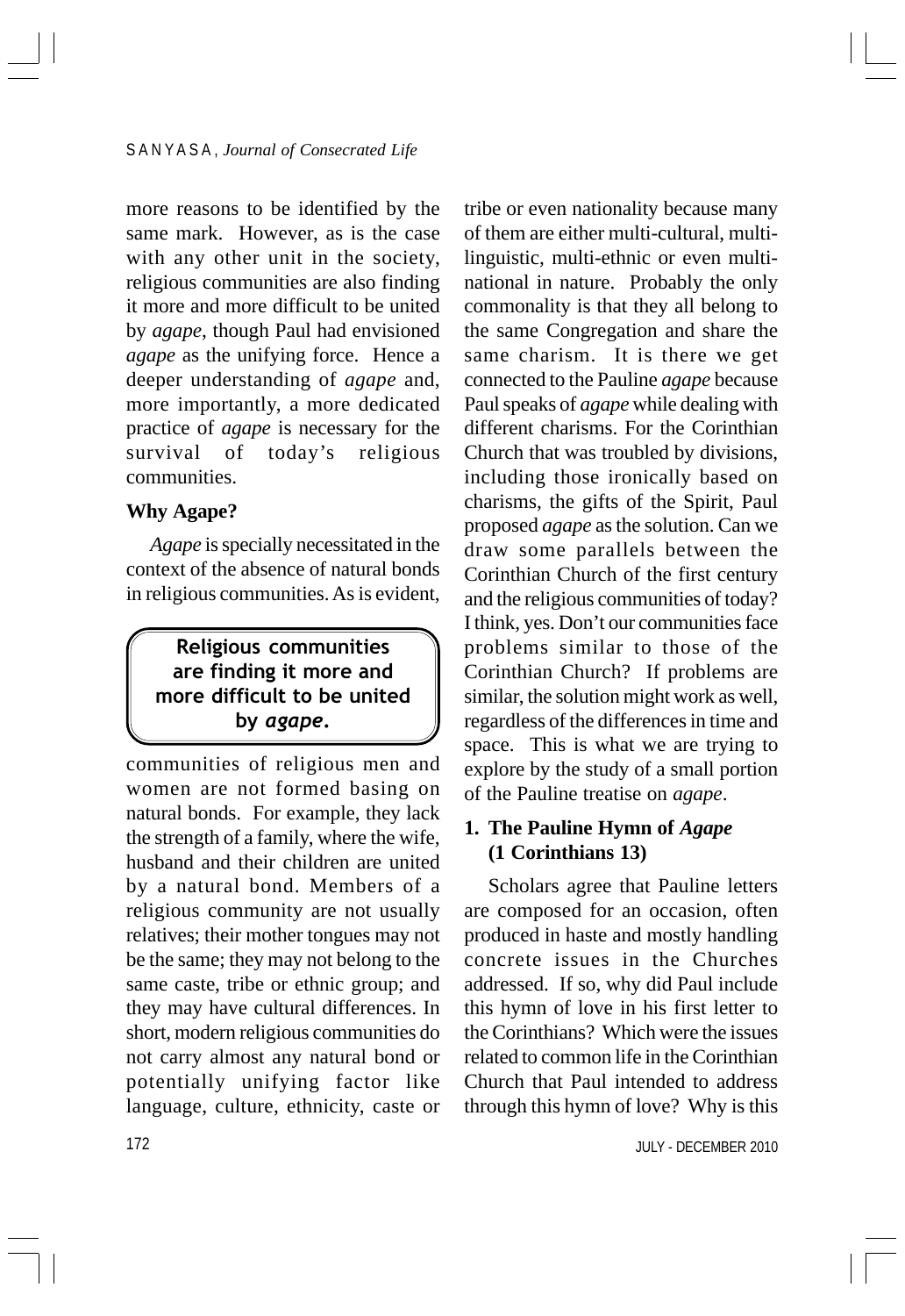hymn of love inserted into the section dealing with different charisms in the Church? What is its relevance for the Church today? Let us try to find answers to such questions in the following paragraphs, before going into the study of the text itself.

## **a) The Background and Importance of 1 Corinthians**

1 Corinthians is of particular interest to the student of New Testament, because in it we begin to see how Christianity began to establish itself and what it meant to be Christian, to be the Church in a Mediterranean city in the middle of the first century. It is a fascinating picture, one very far removed from the ideal of the New Testament Christianity (narrated in the Acts).

"Even a casual reading of the letter makes it clear that the Church in Corinth was a very mixed group, with several differing views and practices which put considerable strain on their common life. So much so that one soon begins to wonder how it was that they held together at all as a church. Also fascinating is the way Paul dealt with these tensions. The fact that the letter was preserved and later acknowledged as canonical, we may assume that its handling of these tensions was recognized to be of lasting value. The potential benefit of a close study of the letter is therefore considerable." <sup>1</sup>

JULY - DECEMBER 2010 173

The other interesting aspect of 1 Corinthians is that it has attracted an amazing amount of attention over the past few years. Precisely because it deals with so many practical issues of mutual relations within the church and between its members and their neighbours in a first century city, over the last century, the letter has been in effect, a testing ground for different hermeneutical techniques and theories. So many contemporary Christian movements have based themselves on the interpretation of the letter: Christian Feminism, Charismatic renewal, the rise of Pentecostal Churches etc, to name a few. Hence the letter as a whole,

The letter deals with many practical issues of mutual relations within the church and between its members and their neighbours.

and the  $13<sup>th</sup>$  chapter in particular, is of special interest and inspiration to the Church even today. Needless to say, religious communities have several lessons to learn from it.

#### **b) The Place and Nature of Ch. 13**

Chapter 13 of 1 Corinthians holds a special place as the highest tribute paid to love (*agape*) in any Christian literature. "The closing sentence of chapter 12 (v. 31b) and the beginning of chapter 14 (v.1 a) frame the contents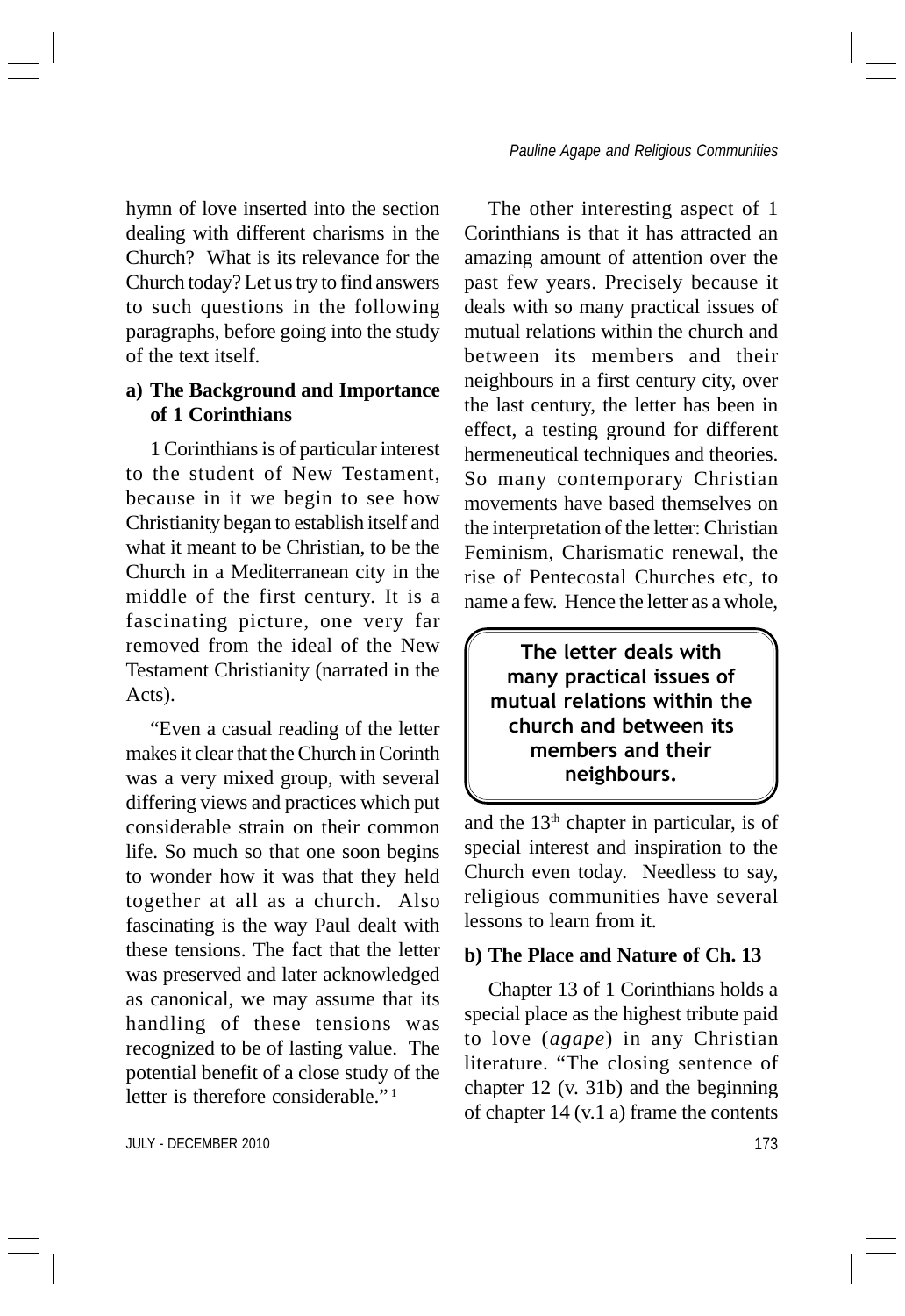of chapter 13, which is the core not only of the subject on charisms but also of the entire letter."2 However, the fact that 12:31a can easily and coherently continue with 14:1b, leaving out the entire section (12:31b-14:1a) has made many scholars raise questions about chapter 13. Let us try to understand the chapter, by looking into some characteristic features of this famous chapter.

### **i. The Questions about Chapter 13**

The quality of its literary style and the problems in relating it to its context, but above all its lack of theology or Christology, have led some interpreters

Increasingly, interest is shown in seeing this treatment of love as part of the ongoing debate between Paul and the Corinthians.

to question whether it derives from Paul. The question of its relationship to the preceding and following portions of the letter is also vexing. Many scholars like B. Standaert, C. K. Barrett, H. Conzelmann, J. Weiss and W. Schmithals maintain that the chapter is a sort of digression. Klassen says,

"Some have considered it an interpolation which seeks to bring Stoic values into Christianity; if written by Paul, it must have been written at a time when he was deeply influenced by Stoicism (Lehmann and Fridrichsen 1922: 56, 67). Others have pursued the Jewish background, either specifically in rabbinic thought (Gerhardsson 1978) or in the wider Jewish wisdom literature (von Rad 1953). Increasingly, interest is shown in seeing this treatment of love as part of the ongoing debate between Paul and the Corinthians, and above all in taking seriously the theological connections between 1 Corinthians 13 [where neither the word "God" nor "Christ" appears] and the rest of Pauline theology (Wischmeyer 1981; Pedersen 1980)." <sup>3</sup>

But despite the opinion of many scholars in favour of moving it to another part of the letter (after ch.8 - J. Weiss; after ch.14 - W. Schmithals), many others see it being inserted in the right place, for practical and pastoral reasons for which 1 Corinthians was written. Prof. Viejo would say,

"There are many attempts to move or eliminate the text in question, or to consider it an extraneous body in the structure of the letter. ... We can keep the text in place where it is now found and we can try to explain the content in the context of '*the gifts of the spirit*' *(1 Cor 12:1)*. I share the opinion of those who maintain that the text is in its rightful place..." 4

When Paul promises to show a "better way" in 12:31b, he is availing himself of a term much used in Judaism,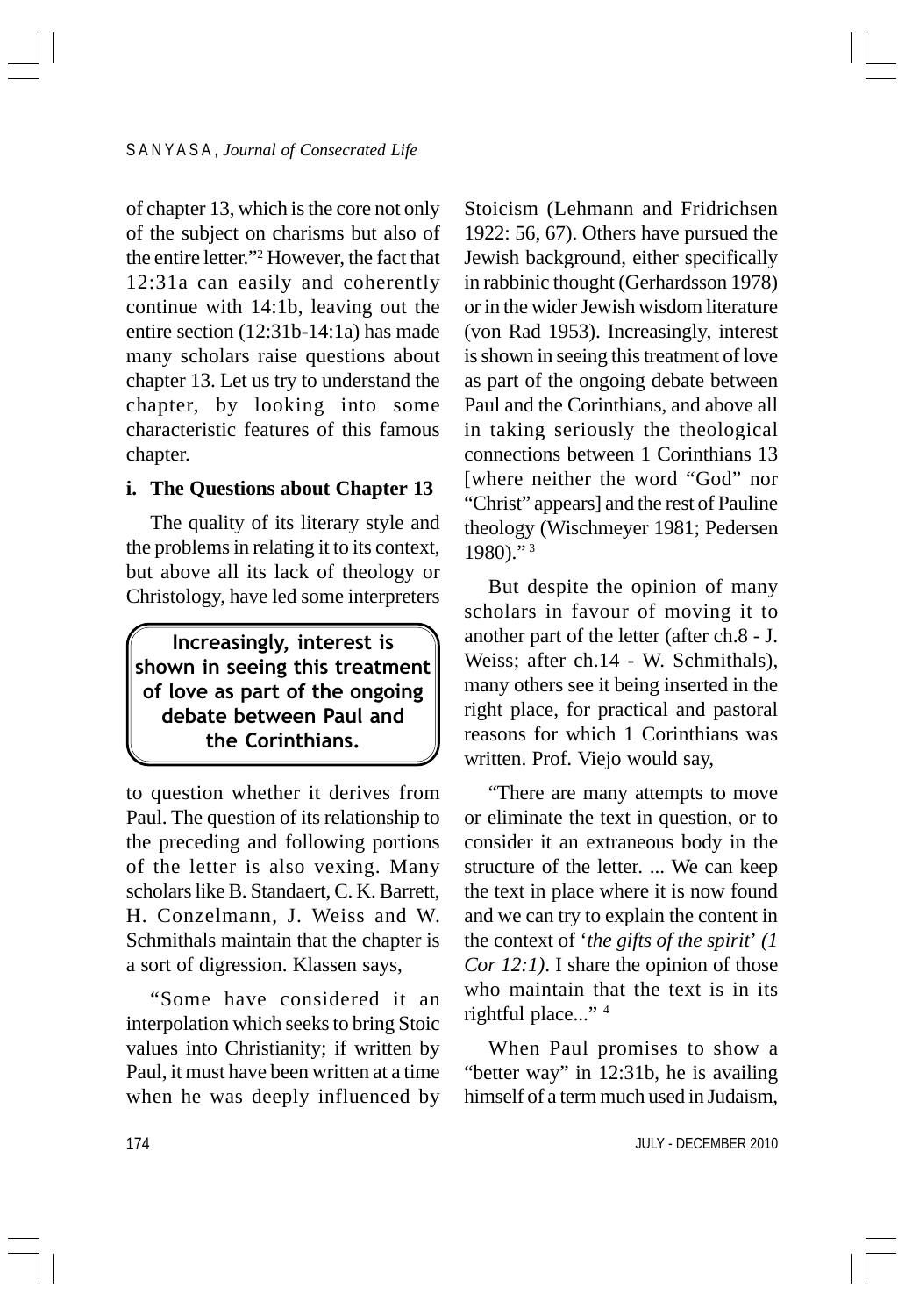but also commonly used by Epictetus (Weiss 1910). His better way is to reject the passion for charismatic gifts and concentrate instead on *agape* which he does not see as a charismatic gift. As we have seen above, though the subject matter indicates that this unit could be a digression, yet this 'excursus' functions within the flow of thought of the whole section.<sup>5</sup> The connection with ch.12 is manifest. 'Tongues' of v. 1 is taken from 12:28, 30 and 'prophetic powers' of v. 2 from 12:28, 29.

## **ii. The Relation with Chapters 12 and 14 ('Charisms' and 'Love')**

In 1 Corinthians, the section on charisms stretches from chapters 12 to 14. Different charisms are dealt with in the first section, 12:1-12:31a. The rest of the discussion on charisms, comparing the two charisms most valued by the Corinthians, namely, 'gift of tongues' and 'prophesy', occurs in chapter 14 (v.1b -40). The Hymn of Love is inserted in the middle. It should be noted that Paul often associates charisms with *agape* (Rom 12:3-16; Eph 4:11-16). *Agape* is considered essential for the construction of the Church, the body of Christ, and for its growth in harmony.

"We can say, from the way they are structured, that chapters 12-14 of 1 Corinthians correspond to the usual way Paul treats the subject of charisms. It is impossible to speak of charisms without

JULY - DECEMBER 2010 175

speaking of charity, which must express the underlying meaning: exactly because they are an expression of powerful vitality in the body of the Church, charisms must be manifested as a sign of love, of mutual respect and of the harmony of the whole body. Otherwise they would be more of an instrument of discord than of edification. A charism should not become an instrument of power, nor an affirmation of superiority. Charisms and charity are therefore intimately connected as we find them in chapters 12-14." 6

## His better way is to reject the passion for charismatic gifts and concentrate instead on agape.

In ch. 13, there is an internal comparison between the charisms and *agape* because the Corinthians had probably begun considering charisms as identifying marks for a Christian. Paul wanted to prove that not charisms, but *agape* is the identifying characteristic to be Christian. That is why he introduces the theme of love, calling it a 'still more excellent way'.

#### **iii.The Structure of Chapter 13**

The chapter divides into three clearly distinguishable parts. Verses 1-3 emphasize that love is the condition without which no gift is of any value to us; love is indispensable. Verses 4-7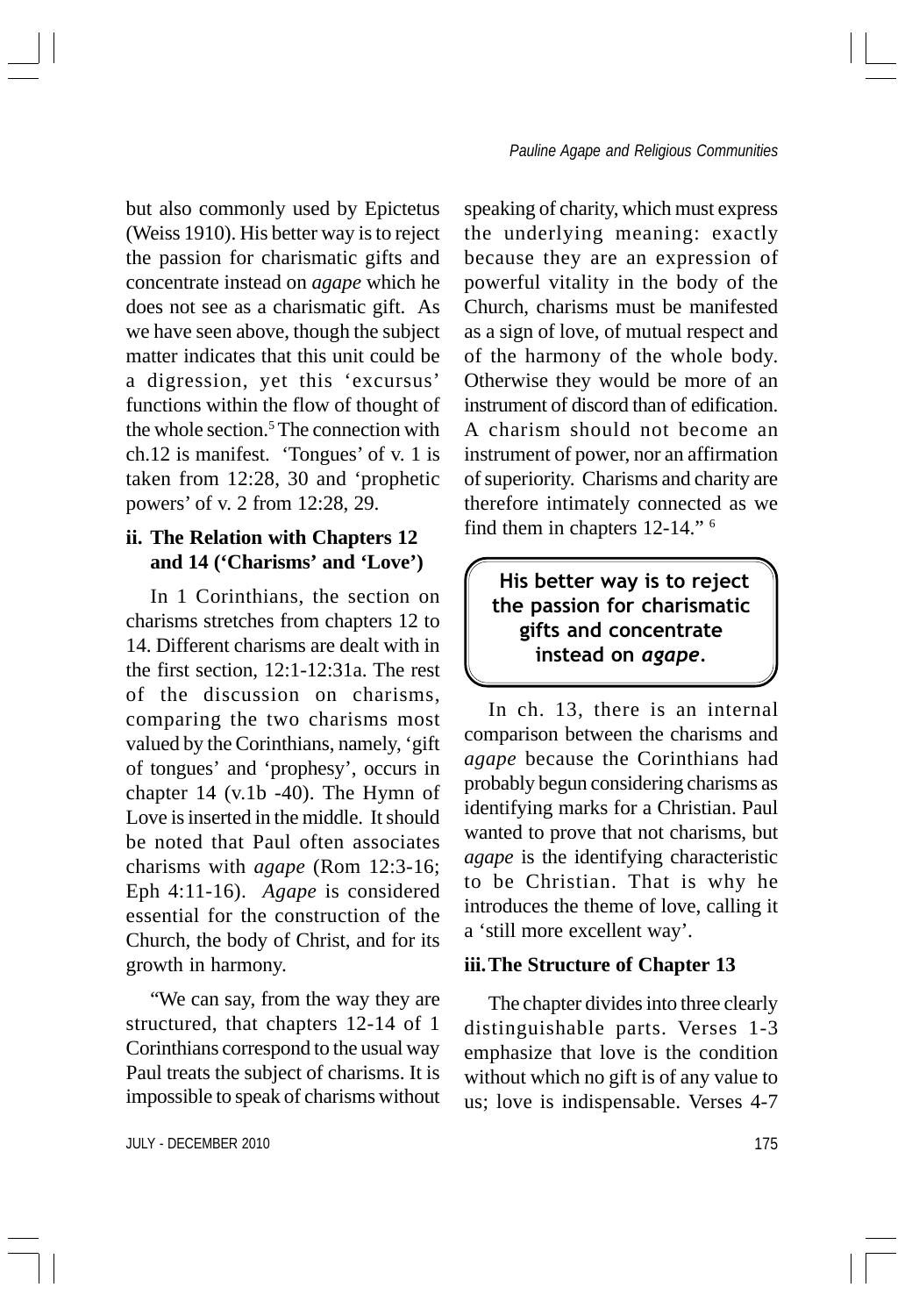depict the qualities of love positively and negatively. Verses 8-13 explain how love, unlike the gifts, never ends; love is permanent. One easily detects the concentric character of ch.13. The second subdivision (B) forms the centre and is completely devoted to love; the first (A) and third  $(A<sup>1</sup>)$  subdivisions contrast the spiritual gifts with love. As stated above, in this paper, we are restricting ourselves to the study of the first part (v. 1-3); it is there that the indispensable nature of love is categorically stated - without love all other religious exercises become worthless gimmicks.

Love has the primacy, and the measure of love is applied to all else.

## **iv. The Relevance of the Theme of Chapter 13**

Some Corinthians were exalting the 'gifts' as eschatological realities par excellence, but Paul insisted that, to a degree that distinguished it from other gifts and virtues (even faith and hope), love was to be considered the eschatological reality. That is why it has the primacy, and the measure of love is applied to all else. Barton says,

"Here in ch.13, it has to do with ... the priority of love for sustaining the common good. What Paul says here about love is concrete instruction for a

specific situation. It is not a 'merely rhetorical' or 'sentimental' or 'idealized' hymn, but rather a *social praxis*, performance of which will serve as an antidote to the attitudes and behaviours in the Church which are in danger of tearing apart."<sup>7</sup>

So the theme of *agape* was prescribed by Paul to the Corinthian as a life saving drug. In the words of O'Connor, "despite its generalizing character and the fact that it can be lifted out of its context as a complete whole, this chapter has a precise relevance to the situation at Corinth."8 Modern Churches (including religious communities) are not very different from the Corinthian Church, at least with regard to the presence of divisive forces and ideologies; hence projecting love as the unifying force is a theme ever relevant.

## **c) The Meaning and Significance of** *Agape*

In Greek, at least three different verbs are used to mean 'love'. The verb *erao* (noun *eros*) expresses passionate love that desires the other for oneself. It can also refer to a state of intoxication with love or ecstatic frenzy, leading to a religious experience of supreme bliss. *Phileo* (noun *philia*) would signify solicitous love, e.g. of the gods or of friends. It embraces all humanity and entails obligation. The verb *agapao* (noun *agape*) has neither the magic of *erao*, nor the warmth of *phileo*. Among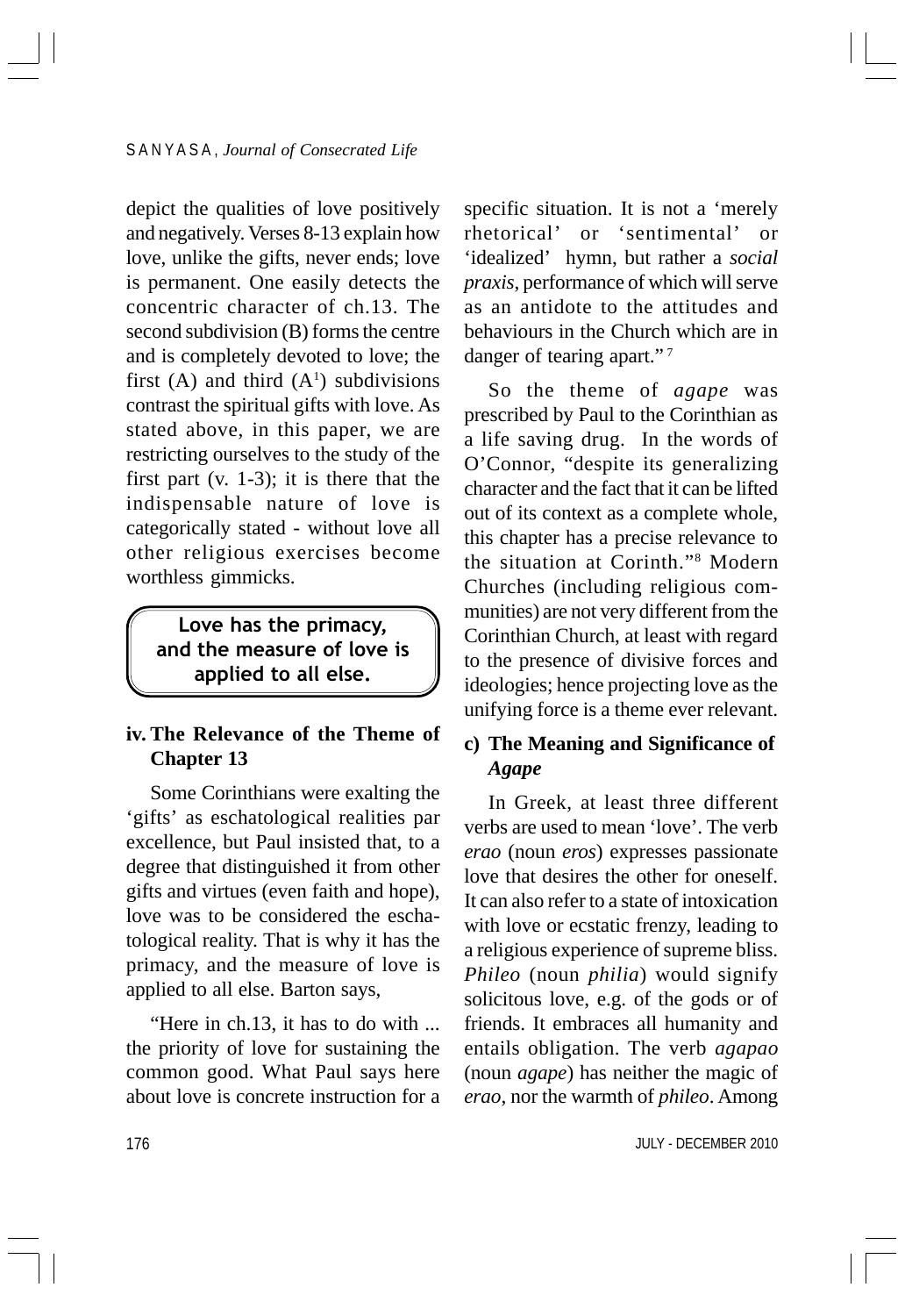the Greek writers, the word is colourless. It is a love that makes distinctions, choosing its objects freely. Hence it is especially the love of a higher for the lower. It is active, not selfseeking love.<sup>9</sup> It is in the NT, the word *agape* attains great significance.

With the Pope initiating a detailed discussion on different forms of love in his first encyclical *Deus Caritas Est*, the debate on the theme gained importance once again among scholars and theologians. The comprehensive term 'love' in English saves us from the confusion created by different equivalent Greek terms, though the term 'love' can mean a whole lot of things, both good and bad. It is also to be noted that every NT author may not have the same understanding of the term *agape*. However, speaking of Christian love, it is worth noting that most scholars today reject a strict compartmentalisation of the different forms of love (like Nygren's extreme position on *eros*) and agree that *agape* and *eros* must in fact co-exist in Christian love.10

### **i. The Concept of** *Agape* **in the Non-Pauline NT Books**

The verb *agapao* and its noun and adjective forms are most favoured by the authors of the NT.

"The *agapao* family is critical to our perception of the nature and selfunderstanding of the early Christian communities. Words from the *agapao*

JULY - DECEMBER 2010 177

family occur 341 times in the NT and are found in every book of the NT. Acts has only one occurrence of the adjective, but in Luke, both noun and verb appear. The *agapao* family is most frequent in some of the shortest books, e.g., 1 John (52 times) and Ephesians (22 times). It appears in the Pauline writings 96 times." <sup>11</sup>

## The commandment to love regulates human conduct within the church: "love one another."

Love is a very extensive theme in the NT. But as it is not the focus of this paper, we shall refer to only a few selected passages, to present a general picture. Among the synoptics, the double commandment to love the Lord God with one's whole being and the neighbour as oneself appears in all the three (Mt 22:37-40; Mk 12:29-31; Lk 10:26-28). There is, moreover, the commandment to "love your enemies" found both in Lk 6:27, 35 and Mt 5:44. Finally, there is the parable of the Good Samaritan in Lk 10:29–37, describing what love for the neighbour means. The commandment to love regulates human conduct within the church: "love one another" (Jn 13:34; 15:12, 17; 1 Pet 1:22; 1 Jn 3:11; 2 Jn 5). In particular love is directed towards fellow Christians (1 Jn 2:10; 3:10, 14; 4:20, 21) and within the family (1 Pet 3). It includes theology, for God is defined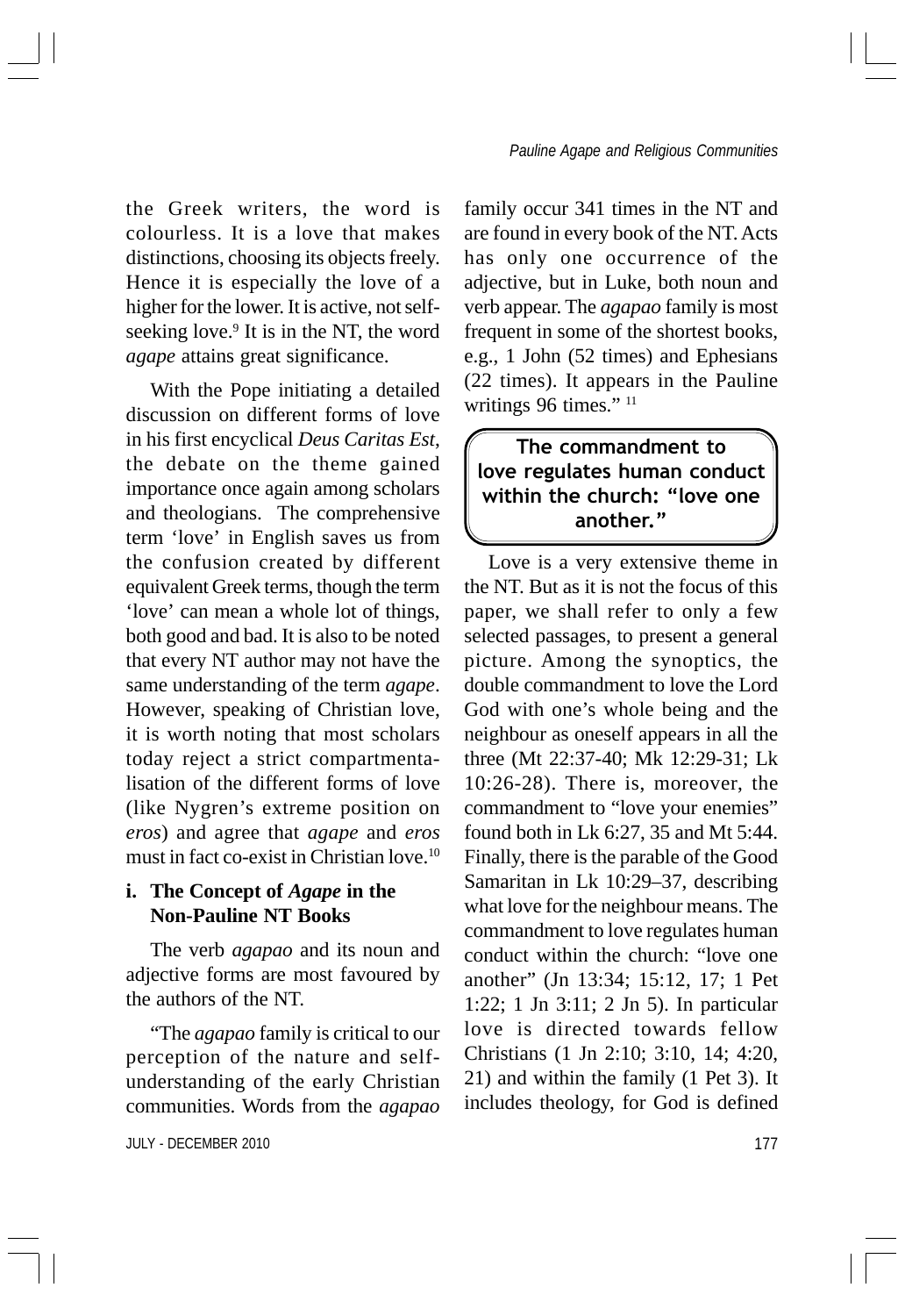as love (1 Jn 4:9, 16), and ethics, for all of the Christian commands can be summed up in the command to love.

## **ii. The Use of** *Agape* **in Pauline Letters**

When Paul speaks about love, his starting point is the love of God (Rom 5:8; 8:37; 9:13; 2 Cor 9:7; 13:11,13; 1 Thess 1:4), which he has shown in Christ. God's love has been poured out into our hearts through the Holy Spirit (Rom 5:5) "God shows his love for us in that while we were yet sinners, Christ

Love is the force which holds a Christian community together and builds it up. Without love, no fellowship or shared life is possible.

178 died for us" (v.8). The hymnic passage in Rom 8:31-39, which begins with the question "If God is for us, who is against us?" concludes with the assurance that nothing "will be able to separate us from the love of God in Christ Jesus our Lord. The *agapesas* (v.37) is Christ who has shown his love  $(v.35)$  on the cross  $(2 \text{ Cor. } 5:14\text{ ff})$  and reigns as the Exalted One. "He loved me and gave himself for me" (Gal 2:20). Paul frequently speaks of the love of the Christians without qualification. Thus *agape* (Rom 12:9; 14:15; 1 Cor. 8:1; 14:1; 16:14) could easily be understood as one form of moral conduct among others. Husbands are

commanded to love their wives (Eph 5:25, 28; Col 3:19). The neighbour is to be loved (Rom 13:9). Yet, he emphasizes decisively the priority of *agape* over other virtues (Gal 5:6; Phil 1:9;1 Cor 13:13). Love is not *ergon* (work, deed, act), but 'fruit of the Spirit'  $(Gal 5:13-22)<sup>12</sup>$ . Here, Paul readily puts *pneuma* (Spirit) and *agape* side by side (also 1 Cor. 14:1). 1 Cor makes it clear that love is the force which holds a Christian community together and builds it up. Without love, no fellowship or shared life is possible (14:1; 16:14; also in Eph. 1:15; 3:17 ff). The Church, the body of Christ, is built up by love (1 Cor. 8:1; 2 Thes. 1:3; Phil. 2:1 ff; Eph. 4:16; Col. 2:2). When Paul offers the Church the example of his own love, he is calling them back again to their fellowship in the love of God (2 Cor. 2:4; 8:7).

"Paul also takes up command of the OT and of Jesus 'to love' (Rom. 13:8ff; Gal. 5:14), thus setting *agape* alongside faith (*pistis*), and over against the law (*nomos*). The law has been fulfilled because Jesus is love, and has died for sinners. Therefore, in so far as Christians love one another, they too fulfil the law, not in the sense that they attain any perfection, but that they are now living in God's new reality through the strengthening power of forgiveness." 13

## **iii.1 Cor 13 as the Summit of the Pauline Concept of** *Agape*

1 Cor 13 summarizes Paul's concept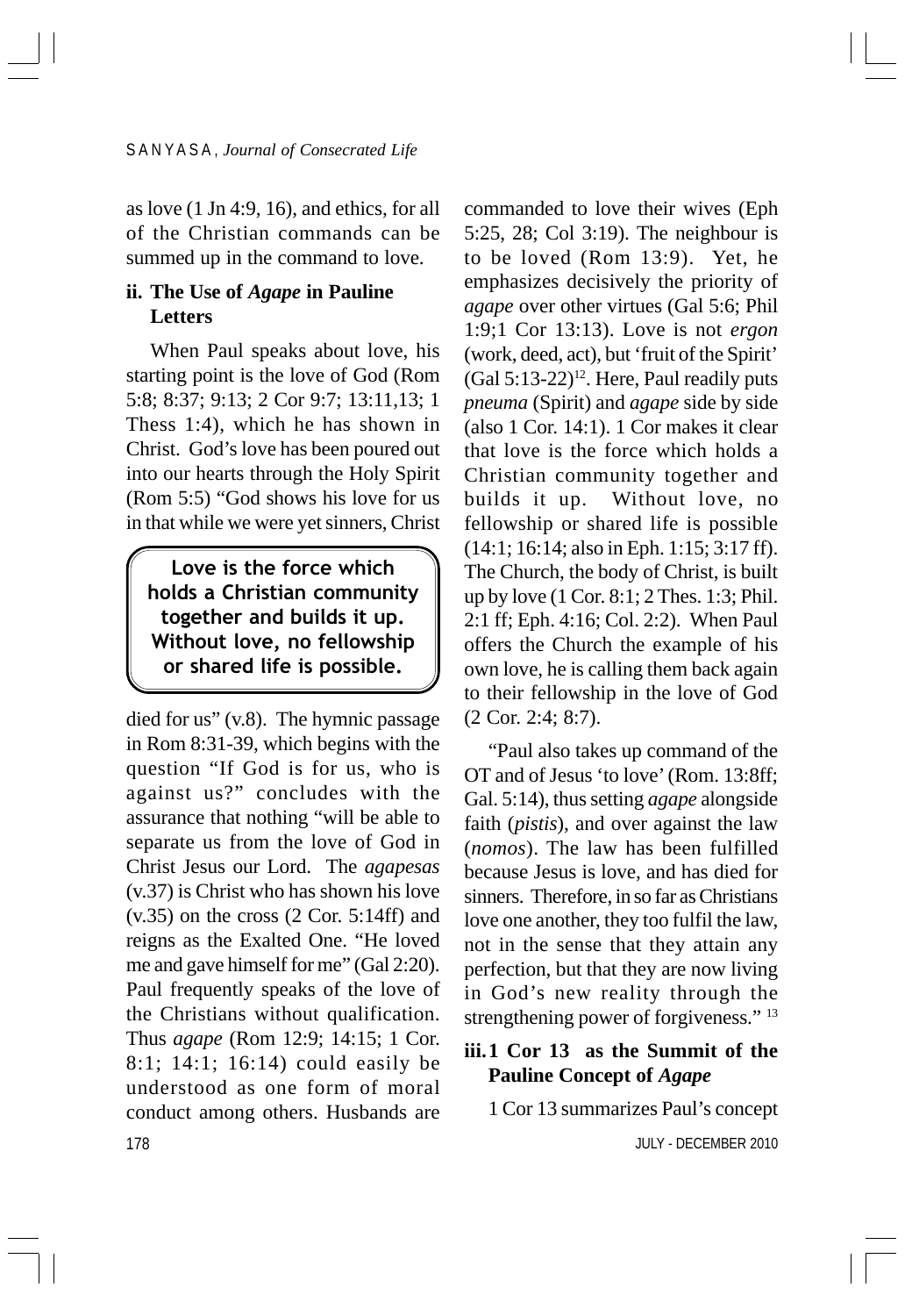of *agape*. Here, *agape* is always both God's love and man's love. Love stands over every power and authority introducing and encircling the whole. Prophesy (*profeteia*), faith (*pistis*), hope (*elpis*) and knowledge (*gnosis*) are subordinate to it, not however, as gradations of lessening importance but as component parts of that one powerful force which permeates and animates everything. And love is stated to be the greatest of the gifts of the spirit. Paul says that of the three things that last for ever, faith, hope and love, "the greatest of them all is love" (v.13). Throughout the chapter, it is brotherly love that gives value and content to all other action or gifts.

"(Having the clause 'Love never ends') in v.8, the train of thought fixes on the last time when all other gifts will be pointless. The transitory and the ultimately perishable nature of *gnosis* is brought out in similar expressions, as is also the temporary character of *pistis* and *elpis*. The conclusion begins with the typically eschatological concept of *menein*, which in 13:13 has the sense of outlasting. Though Paul's favourite triad comes in at the conclusion, a bit unexpectedly after all that has been said so far, the superiority of *agape* is safeguarded by the clause 'the greatest of these is *agape*', for love alone is seen to be no longer of this world, but to stretch into the future *aeon.*" <sup>14</sup>

JULY - DECEMBER 2010 179 Thus, *agape* is a reflection of what

is still to come (vv. 9,12,13). Anders Nygren described *agape* as the 'centre of Christianity, the Christian fundamental motif par excellence'. He argued that sharp distinctions could be drawn between *agape* and *eros* and that Paul had given the Christian idea of *agapao* its highest and final expression.<sup>15</sup> A new humanity is the goal of God's loving action and he uses acts of human love to attain this end. Of course, God is the source of these acts, awakening the faith which comes into action in love and

Throughout the chapter, it is brotherly love that gives value and content to all other action or gifts.

pouring forth His Spirit.

### **iv.** *Agape* **and the Common Meal**

It is opportune here to mention that *agape* is also the word used for one of the early Christian ceremonies, a 'love feast'. 1 Cor 11 shows that the actual celebration of the Lord's Supper was linked with a normal meal. Later it became separated from the Lord's Supper itself and celebrated in its own right (cf. Jude 12; Ign., *Smy*. 8:2; Clem. Alex., *Paedogogus* 2:1). The difference between the two was this: the service of preaching and the Lord's Supper was the joyous celebration of the faith, whereas the common meal had its central significance in celebrating and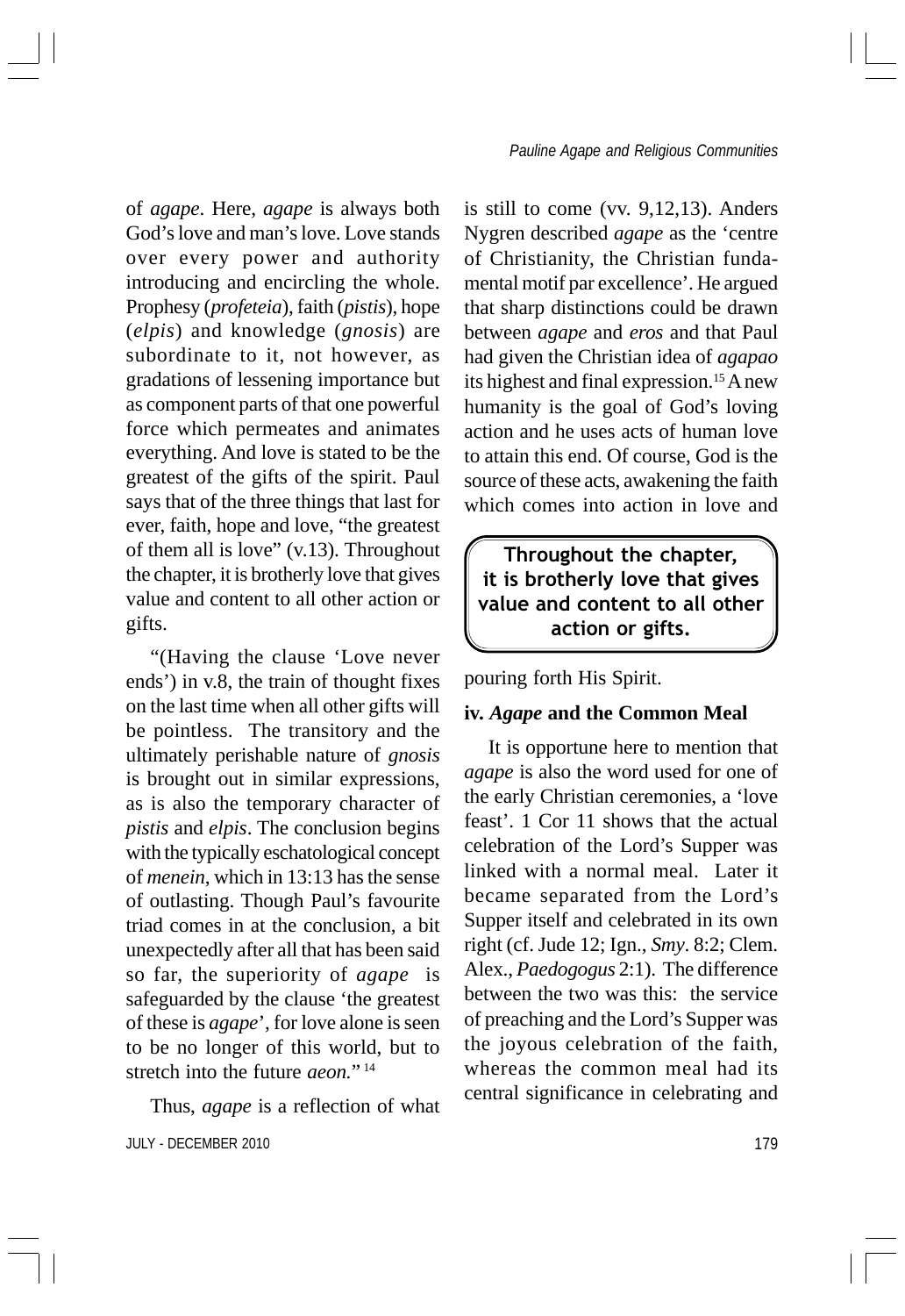displaying the special fellowship which they shared in their *agape*. Thus this service provided the congregations an opportunity to give practical expression to their love in generous social action (Acts 6:1 ff).16

## **2.** *Agape* **is Indispensable (1 Cor 13:1-3)**

The passage of our study, with which

If I speak in the tongues of mortals and of angels, but do not have love, I am a noisy gong or a clanging cymbal. And if I have prophetic powers, and understand all mysteries and all knowledge, and if I have all faith, so as to remove mountains, but do not have love, I am nothing. If I give away all my possessions, and if I hand over my body so that I may boast, but do not have love, I gain nothing (NRSV).

we are very familiar, reads thus:

As seen above, the three long sentences in the passage each consist of two conditional clauses and a conclusive clause:

- (1) "If  $\Gamma$ " + verbs ("speak in the tongues....", "have prophetic powers.../faith..." etc.),
- (2) "but (if I) do not have love",
- (3) A conclusive clause "I am a noisy gong or a clanging cymbal" (or 'I

#### am nothing' or 'I gain nothing').

The threefold repetition is noteworthy. In this section, Paul uses the first person singular. It is usually taken in a general rather than a strictly autobiographical sense, though some interpreters prefer the latter. The five 'charisms' mentioned in this section are in the ascending order of importance. 'Tongues', the least important, comes first. The superior charisms of 'prophesy' and 'faith' and even greater charisms of 'giving away of all possessions' and the 'handing over of one's body' follow suit.<sup>17</sup> Paul is making use of a hyperbole, similar to those found in the wisdom literature ("Even if one were the most perfect among men, without wisdom, he is nothing"- Wis 9:2). With these general notes, now we shall briefly analyse each verse of the passage, starting with the introductory sentence in 12:31b.

## **a) Love as a 'More Excellent Way' (12:31b)**

12:31b reads: "And I will show you a still more excellent way." Love is presented as the 'more excellent way' (*hodos*). Of course, that does not mean that it is not also a gift from God, who is the source of all love (Rom 5:5,8; 8:39). But at least here Paul characterizes it differently, not as a *charisma*, but a *hodos*. The fact that he distinguishes *agape* from the charisms listed in the chapter, and calls it a more excellent

180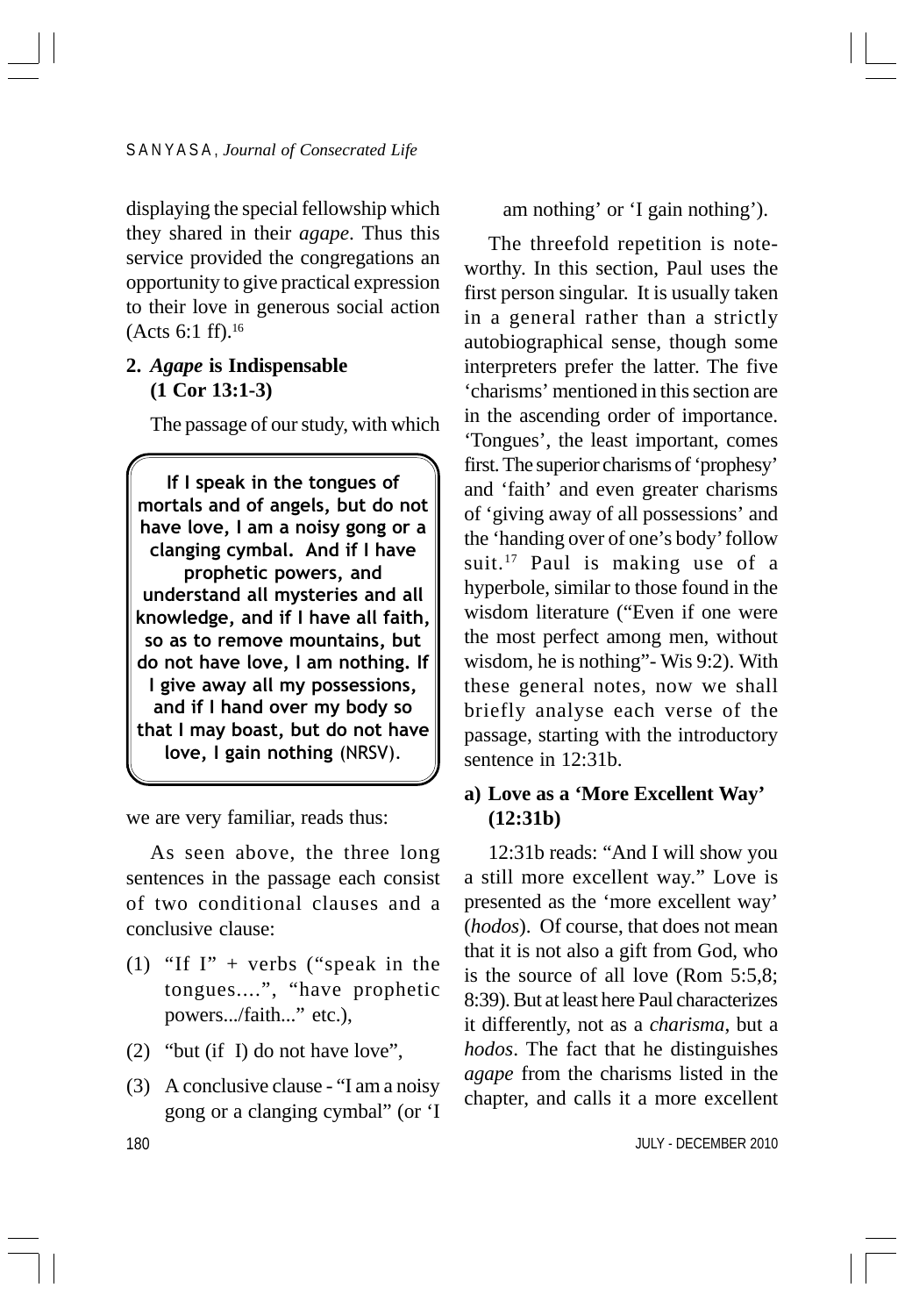way, points to the special character of *agape*. The word *hodos* translates in Hebrew as *derek*, which means not only the way but also the act of walking, the march, with a profoundly dynamic dimension. This dynamism is true of *agape* as well, because Paul shows that *agape* is a practice, involving action  $(13:4-7)$ . As such it is a way of life (cf. 4:17, Acts 24:14, 22) - of temperament, character, morality, belonging, ethos, habit and practice (individual and corporate) - which is to govern the exercise of 'the gifts' and which gives them their very *raison d'être*. For Paul, faith in Jesus is not a static doctrine, but a dynamic journey. One cannot attain it seated, but it is learnt by living it. It is a way of life, which will reflect in every aspect of one's life.

'The more excellent way' is not mentioned as a comparative form, as if *agape* is one of the ways, but a superlative form, making it the only way. To the Corinthians who were so enthusiastic about the charisms, Paul proposes *agape* as the only way to make the charisms useful for the edification of the community. In the words of Prof. Viejo,

"From here comes the fundamental difference between charity and charisms: charity alone is the way, because it introduces in the human being Christ's way of acting, indeed his own life through the Holy Spirit. *Agape* is not only a gift of the Holy Spirit;

*agape* is an activity of the Holy Sprit through the heart of the human being. *Agape* does not only lead to God. God is not at the end of the path, He is

As such it is a way of life of temperament, character, morality, belonging, ethos, habit and practice (individual and corporate).

already there. He himself walks with the one who loves: He loves him." <sup>18</sup>

If so, when *agape* is missing in the lifestyle of a Christian, it is a clear sign that he/she has lost the way. Jesus' words corroborate this fact: "By this everyone will know that you are my disciples, if you have love for one another" (Jn 13:35). This theory is more radically applicable to religious men and women. Hence from what we observe in our religious communities (many religious failing to be agents of Jesus' love, compassion, mercy and forgiveness), can we infer that many of us have lost the way, some even collectively? If we do not pretend to be blind, it is high time for introspection and remedial measures.

## **b) The Gift of Tongues versus Love (v. 1)**

"Speaking in tongues of men or angels without love is a clashing cymbal or noisy brass, perhaps reminiscent of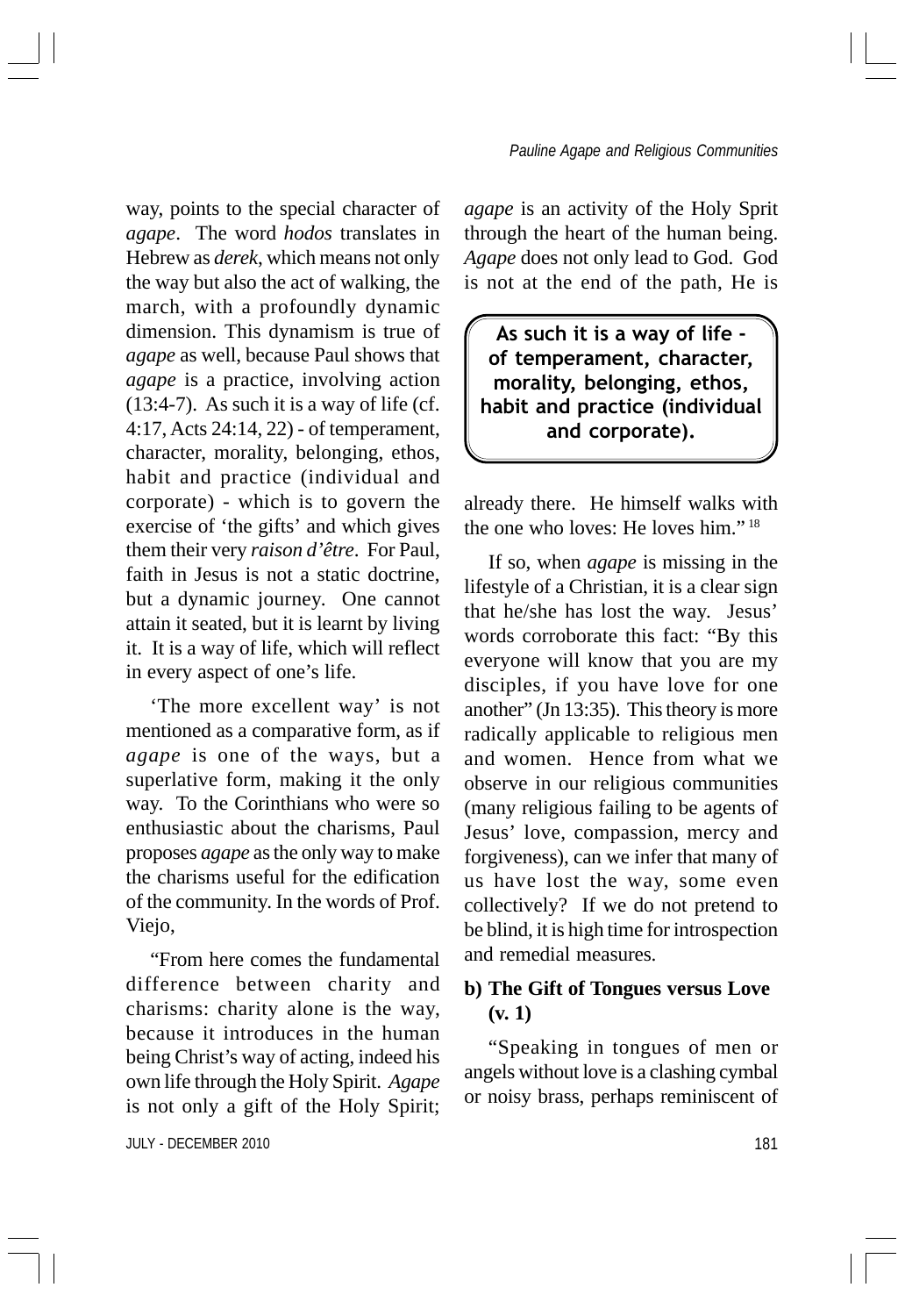the clashing cymbals of Cybele's procession conducted by priests who were, along with poets, dubbed 'drums and cymbals of self-advertisement'".19 In the list of spiritual gifts in chapter 12, the gift of 'tongues' is always close to the end (vv.10, 28, 30). This was probably intentional because one can

They cannot make man 'anything worth' without love, which qualitatively transcends these values. Love is the basic attribute, which alone confers worth.

easily infer from chapter 14 that the Corinthians exaggerated the importance of this gift. It was the most unusual and mysterious and so was greatly sought after because it brought its beneficiary into the limelight. Paul had a different hierarchy of values, and 'the tongues of men and even of angels' is mentioned first here because he begins with the gift that contributes least to the community (14:2, 9, 11, 28). Like a gong or cymbal, it has a place in an orchestra, but by itself it communicates little, and without love, nothing.<sup>20</sup> According to Hans Conzelmann,

"The conditional clause presupposes that there are universally recognized values. It is then a vitally important point, that Paul begins with values that are significant in the community in Corinth: speaking in tongues, prophesy

etc. This is a strong link with the context. These recognized values are then relativized: they cannot make man 'anything worth' without love, which ... qualitatively transcends these values. Love is the basic attribute which alone confers worth."<sup>21</sup>

For Paul, this wisdom teaching is Christian teaching, even if there is no explicit mention of Christology. For *agape* is for him a given Christian concept (Rom 5:3 ff; 8:35 ff), and indeed he links up emphatically with the values of the Christian Church. But at the same time he allows them to appear as universal values. The allusion to the language of men and angels presupposes the apocalyptic world picture and is understandable in its light.22 The instruments referred to (gong and cymbal) are used in ecstatic cults.23 The comparison with the loud accompani-ment in pagan worship, according to some, reveals Paul's rather derogatory attitude toward this charism. For what Paul means, we have to bear in mind the exposition in 14:7ff. There he speaks of inanimate instruments, incapable of doing anything by itself.

Do we not come across modern versions of the Corinthian error of exalting some gifts? Many of our socalled achievements are no achievements at all, if they don't contribute to the promotion of love in the society. In other words, the Principal, who takes pride in the outstanding result of his/

JULY - DECEMBER 2010

182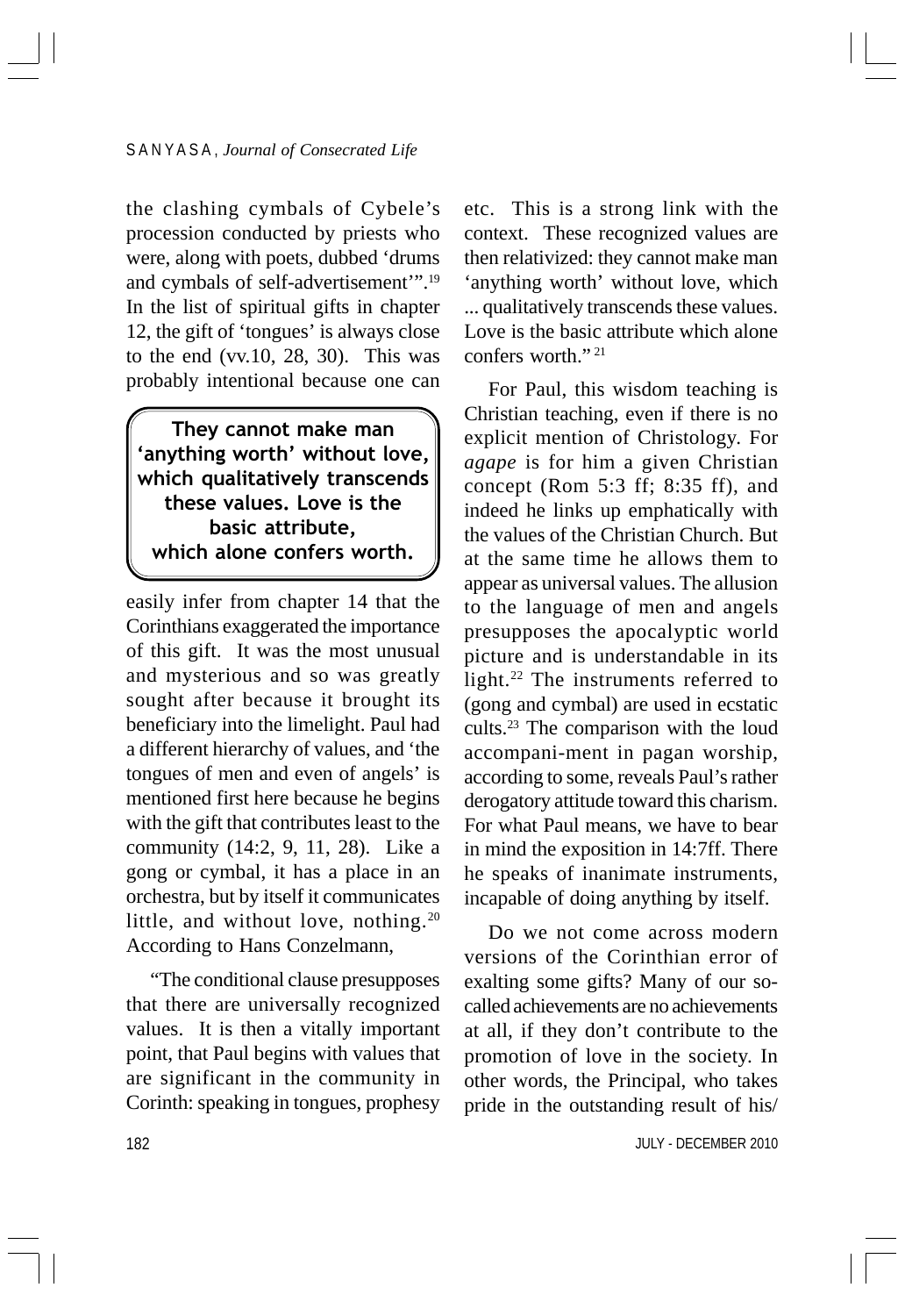her school, is only a sounding cymbal if he/she has attained the ability to ignore the rag-picker boy wandering outside his/her school compound, who does not attend a school at all. Similarly, the administrator of a hospital, who has learnt the art of turning a deaf ear to the cries of a woman who has no money to treat her ailing child, is only betraying the *agape* principle. Such examples of consecrated religious(often practising faithful observance of the vows and a well structured prayer life), which are not rare in our society, are in fact recreating the band of scribes and Pharisees, condemned by Jesus (Lk 11:42) for narrowing down their religiosity to elaborate rituals and strict adherence to the law. Do our religious communities restrict their spirituality to ceremonious liturgies and abundant pious practices or do we care to radiate love through our words, ministries and institutions? A religious, who at the end of an hour of adoration (which is a common practice in many communities) is able to frown at his/her community member and call him/her bad names, is him/herself a question mark. That kind of spirituality/ religiosity is evidently not guided by *agape* and has missed Jesus' way.

## **c) Love is Greater than Prophesy, Knowledge and Faith (v. 2)**

Even if one has in addition to the gift

JULY - DECEMBER 2010 183

of prophesy and knowledge, faith sufficient to move a mountain, without love, he is nothing. The gifts of prophesy (12:10), knowledge (12:8) and miracle working faith (12:9) make very real and very important contributions to the community, but without love, their beneficiary is nothing. This very strong term should not be banalized into a synonym for 'useless'. It means 'non-existent', and this is perfectly comprehensive in Paul's perspective where the new being of the believer is constituted by love. Those who do not

Do our religious communities restrict their spirituality to ceremonious liturgies and abundant pious practices or do we care to radiate love through our words, ministries and institutions?

love do not exist as God intended them to exist. Thus when viewed within the perspective of the divine intention for humanity, they were 'non-existent'.<sup>24</sup>

Paul follows the Corinthian order of merit in the spiritual gifts, which he will reverse in chapter 14. In doing so, he emphasizes prophesy more strongly than 'speaking in tongues', because the arguments over prophesy are, by nature, more intellectually determined and consequently hotter, and the statements of the prophet, unlike those of the 'speaker in tongues', can be checked.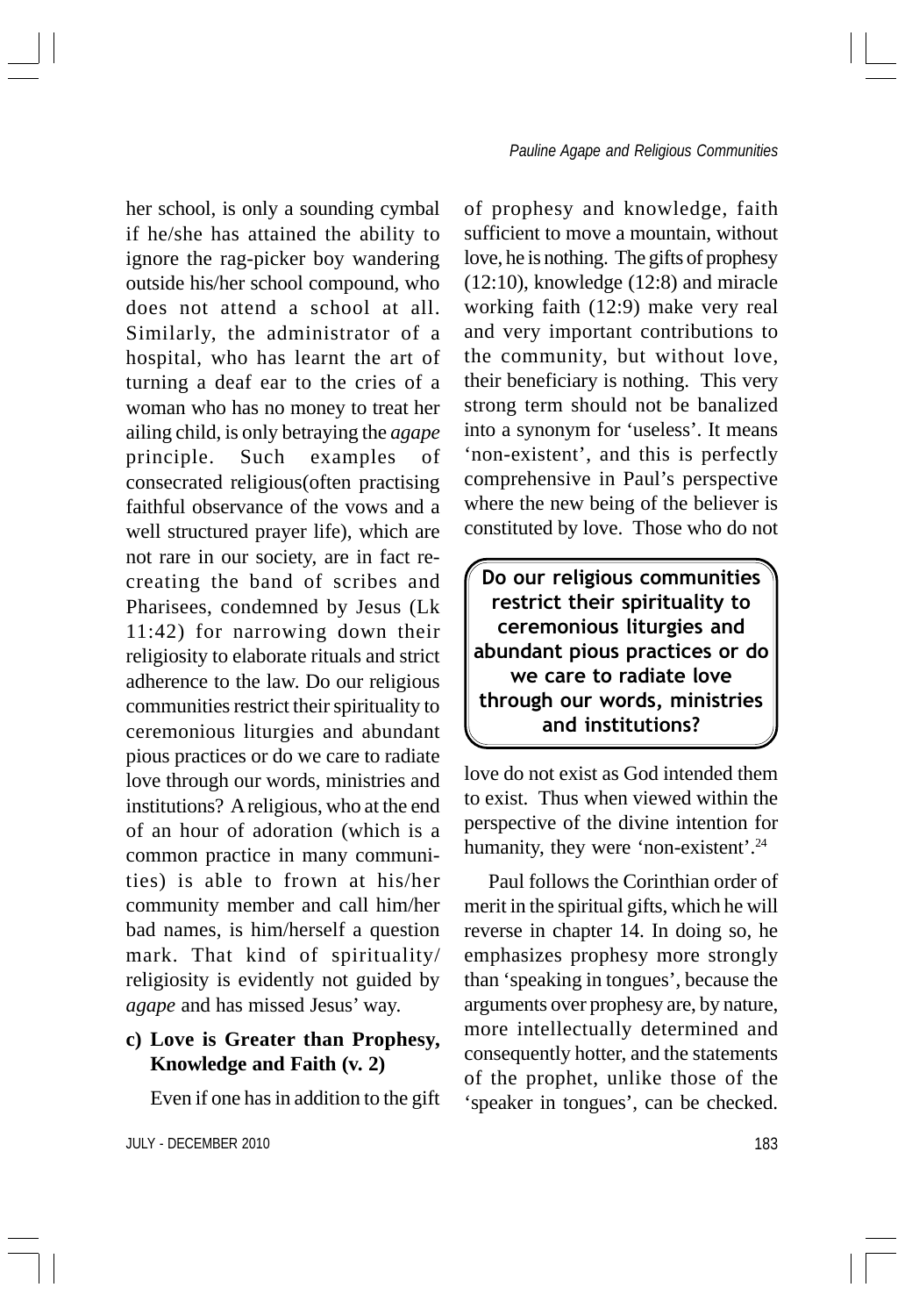"Paul regards the knowledge of mysteries as parallel to wisdom. That is, he takes the Christian factor (Spiritinspired utterance in the community) and transposes it into the universal style of Wisdom teaching."25 The parallel between *sofia* (wisdom) and *gnosis* (knowledge) can be easily understood and is already anticipated in 12:8 (also Col 2:3). *Pistis* (faith: cf.12:9) is here explicitly characterized as a miraculous force, 'the power to remove mountains'. It is a proverbial Jewish phrase, which means 'to make possible what seems impossible (also cf. Mk 11:23).

When the gifts are used for self glory (individual and corporate) or for one's own comfort and pleasure, evidently agape is out of the scene.

Compared with the overstrained conditional clause, the concluding clause comes with cutting brevity: "I am nothing."

When individuals make use of their gifts - talents and abilities - for the promotion of love in the community and in the society at large, we may infer that they are done out of *agape*; on the other hand, when the gifts are used for self glory (individual and corporate), for the accumulation of money (Acts 8:20 - "May your silver perish with you"), for maintaining one's position and

prestige, or for one's own comfort and pleasure, evidently *agape* is out of the scene. That is why we have several efficient 'managers' and 'administrators' among religious, whose contribution is a 'perennial headache' in the communities. When the driving force is not *agape*, but other values take its place, the acts do not help community building; instead of uniting, they easily divide communities.

## **d) Works of Charity without Love (v. 3)**

So far, the question was one of attributes ('have'), now it is one of achievements. The style remains the same. The Greek verb translated as 'give away' means 'give as food' or 'divide in pieces'26 (split up). So the meaning in the context can be either asceticism or beneficence. 'And if I hand over' is explained by the 'so that' clause, which has two readings: 'to be burned' or 'to boast'. If 'to be burned' is the correct reading<sup>27</sup>, Paul can be thinking of martyrdom by fire or of burning oneself to death as an ascetic act. The heroic attitude in face of death by fire is a standard theme also in Greco-Roman philosophy. The voluntary burning of oneself is also recounted as an Indian custom, taken over by Greek philosophers. The brief verdict accords with the former one: "I gain nothing"

"The gift of helping (12:28) is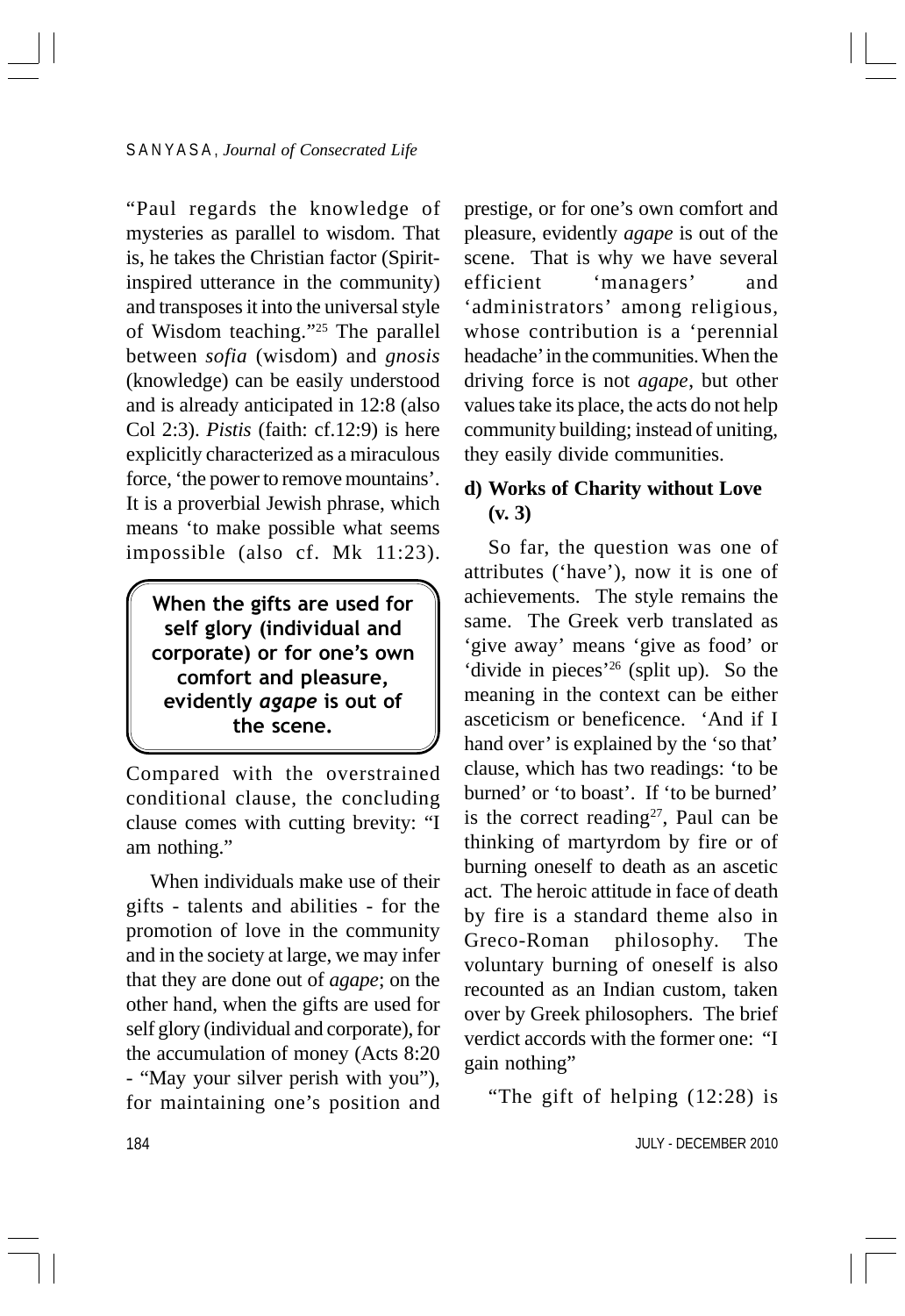dramatized in two actions, rendering oneself destitute to help another, or the acceptance of a supremely painful death in a great cause. These come much closer to the type of behaviour that Paul expects of Christians. Nonetheless, they make no contribution to genuine growth if they are not inspired by love. The ideal of Christian charity is not to treat others *as if* they were one's best friends, but *to be* to them as life-giving as God is to us in Christ. That is why Paul defines love in terms of personal attitudes and not in terms of actions in the subsequent verses." 28

If I give all I own, even deliver my body to be burned, without love, that profits nothing. This series moves from unusual speech to self-sacrifice. "It highlights what can be done with the mind and what can be done by faith. By putting them all together in this way he covers all that is generally seen as religion: liturgy, articulate prophecy, and acts of charity. The case of selfimmolation had numerous antecedents and was a standard illustration of the time."29 Paul stresses that in the Christian community, just one thing is essential: love.

Sacrifice is a highly exalted virtue in the Christian circles, and especially so in religious life, which demands several sacrifices - family, marriage, possessions, freedom and many more. According to the Pauline principle, all

of them become worthless when not motivated by love. We don't appreciate the modern suicide bombers, for example, in spite of their big sacrifice, because we can't find any *agape* there. Therefore we need not look for other reasons why many religious find these sacrifices burdensome and turn to attempts at compensating the losses, ending up in gross lovelessness, playing games of power politics, back biting and what not. I have seen 'fervent' religious who fast the whole day and, at the end of it, are unable to smile at a brother or sister or forgive their small mistakes. There are both lethargic religious on the one side and workaholic

We don't appreciate the modern suicide bombers, for example, in spite of their big sacrifice, because we can't find any agape there.

(mostly for money-making) religious on the other side, who at the end of the day are filled with resentment and are reluctant even to talk to others in the community: they say, "Nobody sees my work; no one appreciates me; nobody helps; why don't they see that I am doing all this for them?" On the other hand, we can't ignore the many religious doing their ministry day and night assiduously without a complaint, but with a smile on their face; this group has certainly transcended the sacrifices

JULY - DECEMBER 2010 185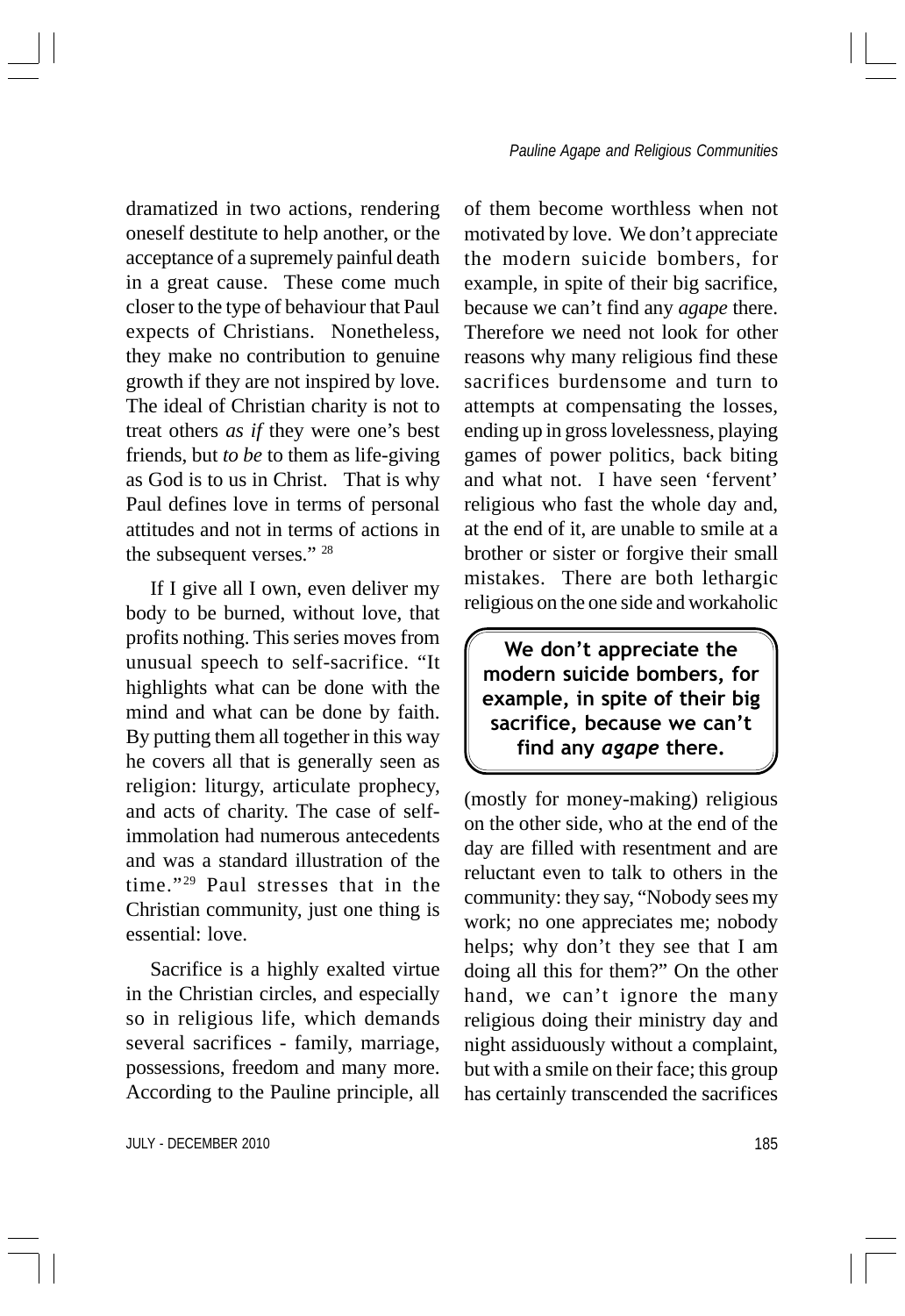they made because they were only expressions of the love they have gathered in their heart. So, what is it that makes the difference? Whether we make our religious life a continuous mourning, with long faces and harsh words, or a celebration of joyful service to humanity will be determined by this magical gift, *agape*.

#### **e) Summary Message of the Passage**

By the comparison with the charisms, Paul means to say that they have value only if they are animated by *agape*. The comparison was not made to say that *agape* is the greatest, but to

Whether we make our religious life a continuous mourning, with long faces and harsh words, or a celebration of joyful service to humanity will be determined by this magical gift, agape.

186 say that *agape* is everything for the Christian. Without taking this road, one cannot reach God, not even with the powerful manifestations of the Spirit. The nuance should be taken seriously: it is not that the gifts are worthless, but that they are worth nothing if they are not sustained by *agape*. Paul had criticised the Corinthians (4:8-10), when they were so convinced of possessing religious perfection. Though Paul has high esteem for the

gifts of the Spirit, that is not the kind of perfection the community needs, because Paul knows that every gift will degenerate and undergo corruption, if love - which is God himself - is missing.

"Therefore, Paul places love above both prodigious forces of the Spirit and the highest moral behaviour, according to the mentality of men. All these must be filled with love. He has described to his readers every possible religious perfection; however, he totally rejected them because in these actions and in these gifts, man is only looking to himself, if he does not have love."<sup>30</sup>

In short, love is the only criterion to evaluate true religiosity. When other things like gifts are projected as sole signs of one's closeness to God (as some Pentecostals and Charismatic preachers do), the same Corinthian error is repeated and religion is misinterpreted. Rituals remain as mere rituals when they are not translated to real life through acts of love.

Does it mean that any act that is not motivated by love is worthless? Companies, for example, may not be driven by love, yet contribute to the welfare of the society. It is not right to judge secular values with religious standards and vice versa.<sup>31</sup> One problem that religious face in this regard is the tendency to compare with the secular world. Especially in ministries like schools, colleges and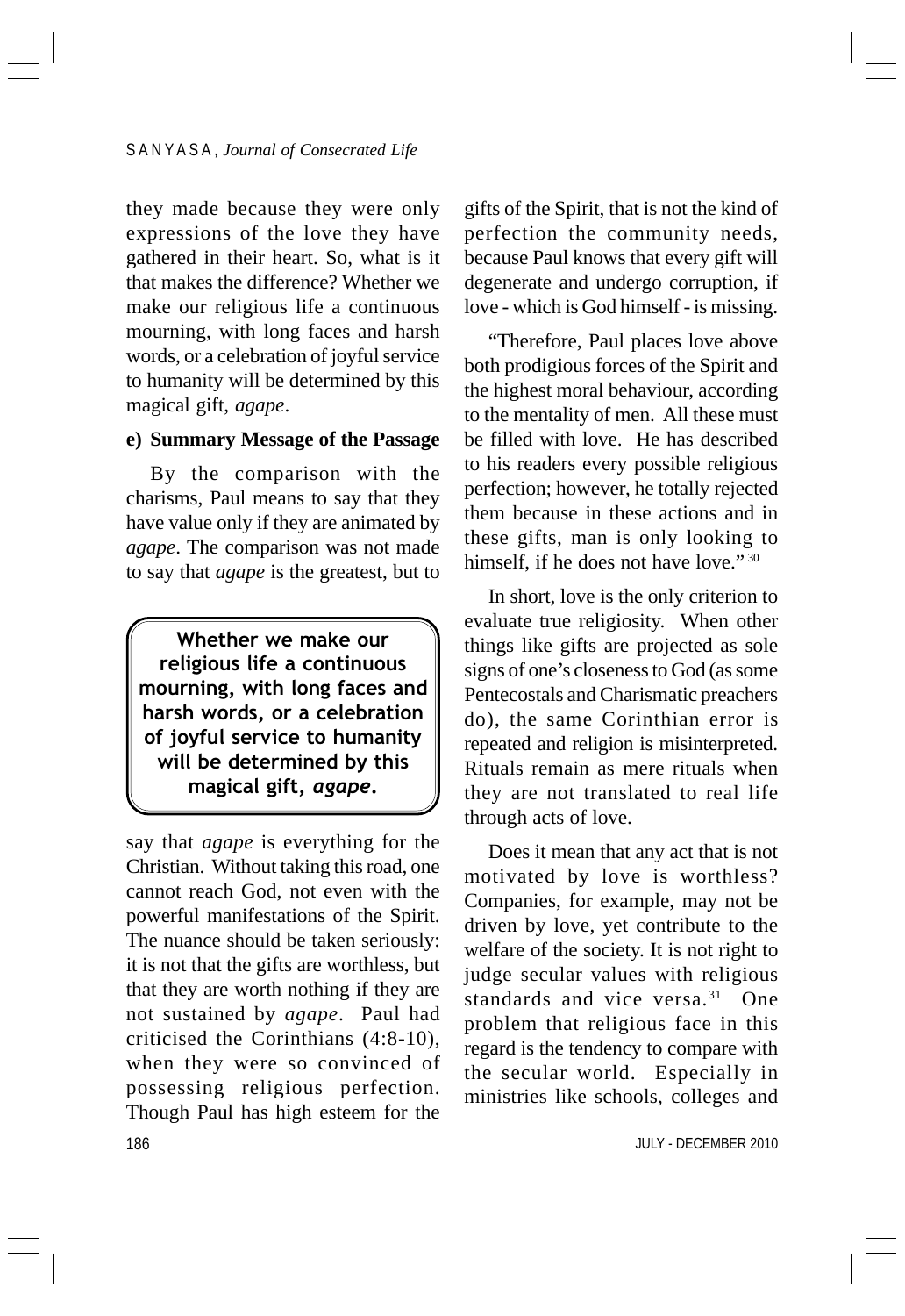hospitals, which non-religious also undertake, this tendency to compare and compete is more visible. There, often the results are weighed (in comparison with their counterparts in the secular world) not the motives; when driven by a craze for better results, the whole course of action changes and we often end up in a state of affairs, far separated from *agape*. This is a real problem we religious face everyday.

## **3. Use of the Passage in Church Teachings**

1 Cor 13 is a passage used extensively in the Church, because it deals with the core of Christian teaching - love. Considering the need for brevity in this paper, we shall look into only three such instances, two ancient and one modern:

#### **a) John Chrysostom**

He interprets the passage much the same way the modern scholars do. He corroborates the hymn of Paul with the teachings of Jesus. Though the theory is accepted by all, its practice has not reached the desired degree in the society. He assimilates not only the theme of the passage, but also its hymnic style (as seen at the end of the quotation below):

"First he denigrates everything that is not accompanied by love and then sketches out what love is like. Since he had decided to demonstrate his point by amplification, he begins with the lesser things and moves on to the greater. For the gift of tongues, which he

JULY - DECEMBER 2010 2000 187 November 2010 187

put last when he was ranking gifts (12:7-11), he now puts first, since he wants to advance by degrees from lesser to greater things. He then goes on to say that even the most exalted form of prophesy or great accomplishments of faith are of no good without love. Similarly, even with the highest form of self-sacrifice, I gain nothing, if I don't have love. Discussing love for one's neighbour, Jesus says, 'Greater love has no man than this, that a man lay down his life for his friends' (Jn 15:13)…We get the full picture of the importance of love, when we keep in mind the teachings of Jesus on the subject. He said to the rich man, "Go, sell what you have, give it to the poor and then follow me" (Mt. 19:21). No form of following him is more characteristic of the Disciples of Christ than loving one another. "By this, all men will know that you are my disciples, if you have love for one another" (Jn 13:35). And speaking of the greatest commandment, he quotes Deut 6:5 & Lev 19:18 and says "you shall love your

## No form of following him is more characteristic of the Disciples of Christ than loving one another.

neighbour as yourself". If this commandment had been kept perfectly, we would have known no slave or free, no rich or poor, no small or great, no devil. For hay withstands fire, better than the devil survives the flame of love. Love is stronger than a city wall; it is harder than steel." <sup>32</sup>

#### **b) Augustine**

Augustine too offers a pastoral and practical interpretation of the passage. In his sermon on the passage, quoting the Scriptures, he proves the uselessness of faith and prophesy when love is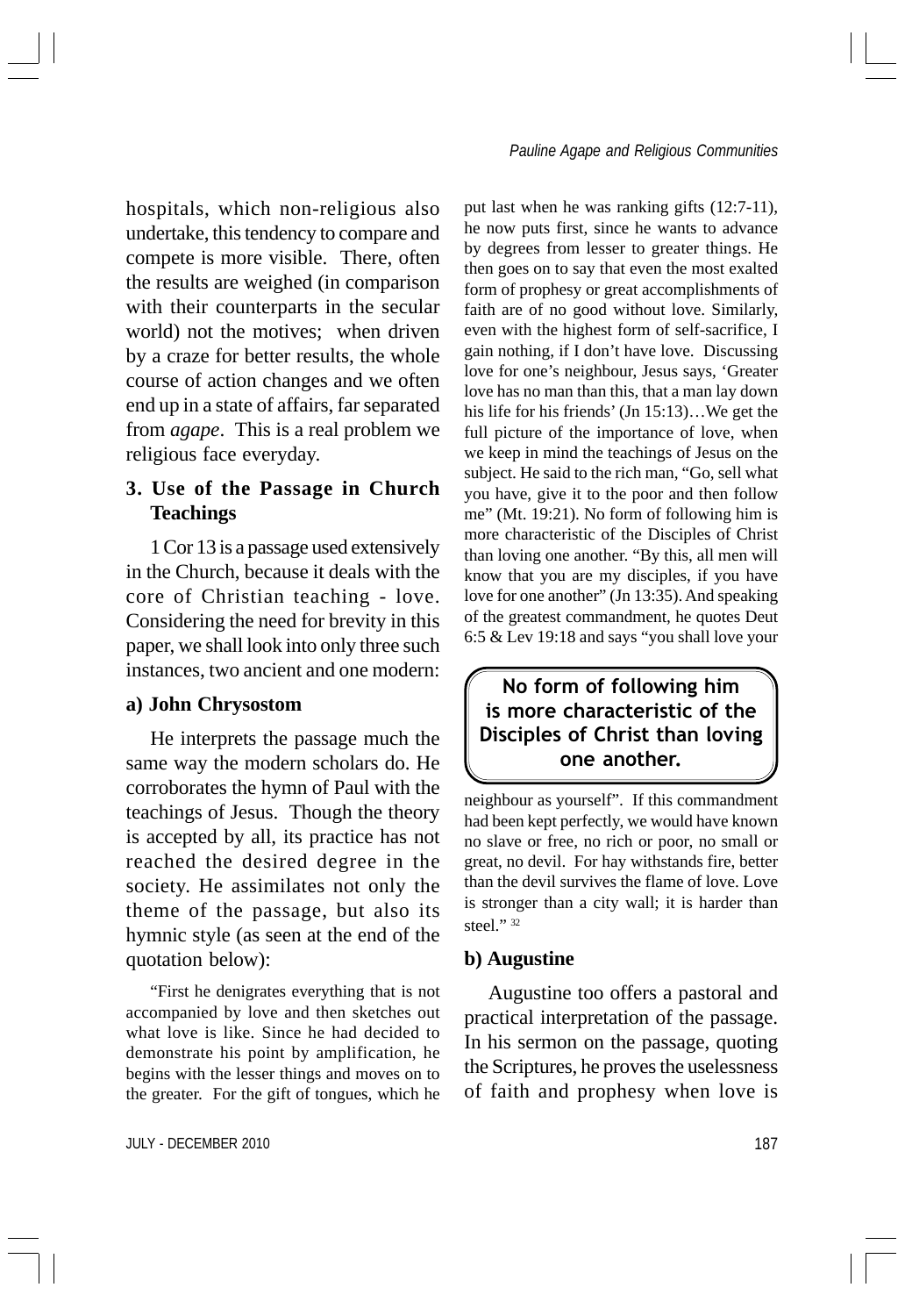absent. He applies Paul's teaching to practical situations and past experiences. He says,

"According to the Apostle (Paul), it is in love that we find a still more excellent way (12:31). All these things (the gifts) are magnificent and from God, but only if they are set upon the foundation of love and rise from the root of love. One may not believe that we can possess these gifts without having love, unless we look at some of the examples from the Scriptures themselves. Can one prophesy without love? Saul sent his men to drag David to his presence to be punished. Three groups of men, upon reaching David who was in the group of prophets, began prophesying by the descent of the Spirit. Then Saul himself proceeds to accomplish the task, but he too began prophesying, upon reaching the place.

## Even the demons believe all that we believe, but without love.

Did he have love, or was he burning with jealousy? Did the gift of prophesying help him or any other? No, because he lacked love. Another example of prophesy without love is that of Caiphas, when he prophesied about Jesus, 'one man dying for all the people'. John says, "He did not say this of his own accord, but being high priest that year, he prophesied" (Jn 11:51). It is no use, having great things with him, unless he knows how to use them. And the only way to use these great gifts is the path of love. And we don't lack examples of faith without love: there are too many before our own eyes. Even the demons believe all that we believe, but without love. Apostle James condemns those who believe that faith alone is enough. He compares them to demons, saying: 'You believe that God is one; you do well. Even the demons believe - and shudder'

#### (Js 2:19)." 33

#### **c) The Encyclical, '***Deus Caritas Est***'**

As the title itself suggests, Pope Benedict XVI dedicated his first encyclical to the theme of love, basing himself on the dictum in 1 Jn 4:8 ('God is love'). In its introduction, he underlines the relevance of the theme of 'love' in the modern word:

"In a world where the name of God is sometimes associated with vengeance or even a duty of hatred and violence, this message is both timely and significant. For this reason, I wish in my first Encyclical to speak of the love which God lavishes upon us and which we in turn must share with others. That, in essence, is what the two main parts of this Letter are about, and they are profoundly interconnected."34

As John and Paul have stated, God is the source of Love. It is his love that prompts the Christian to love. The Pope reiterates that the essence of Christian vocation is love. He explains at length, the significance of *agape* in the Christian theology, as against other forms of love. All Christians have the duty to love his neighbour. As a practical suggestion, he reminds the personnel who carry out the Church's charitable activity, that they must be guided by the faith which works through love (cf. Gal 5:6). "Consequently, more than anything, they must be persons moved by Christ's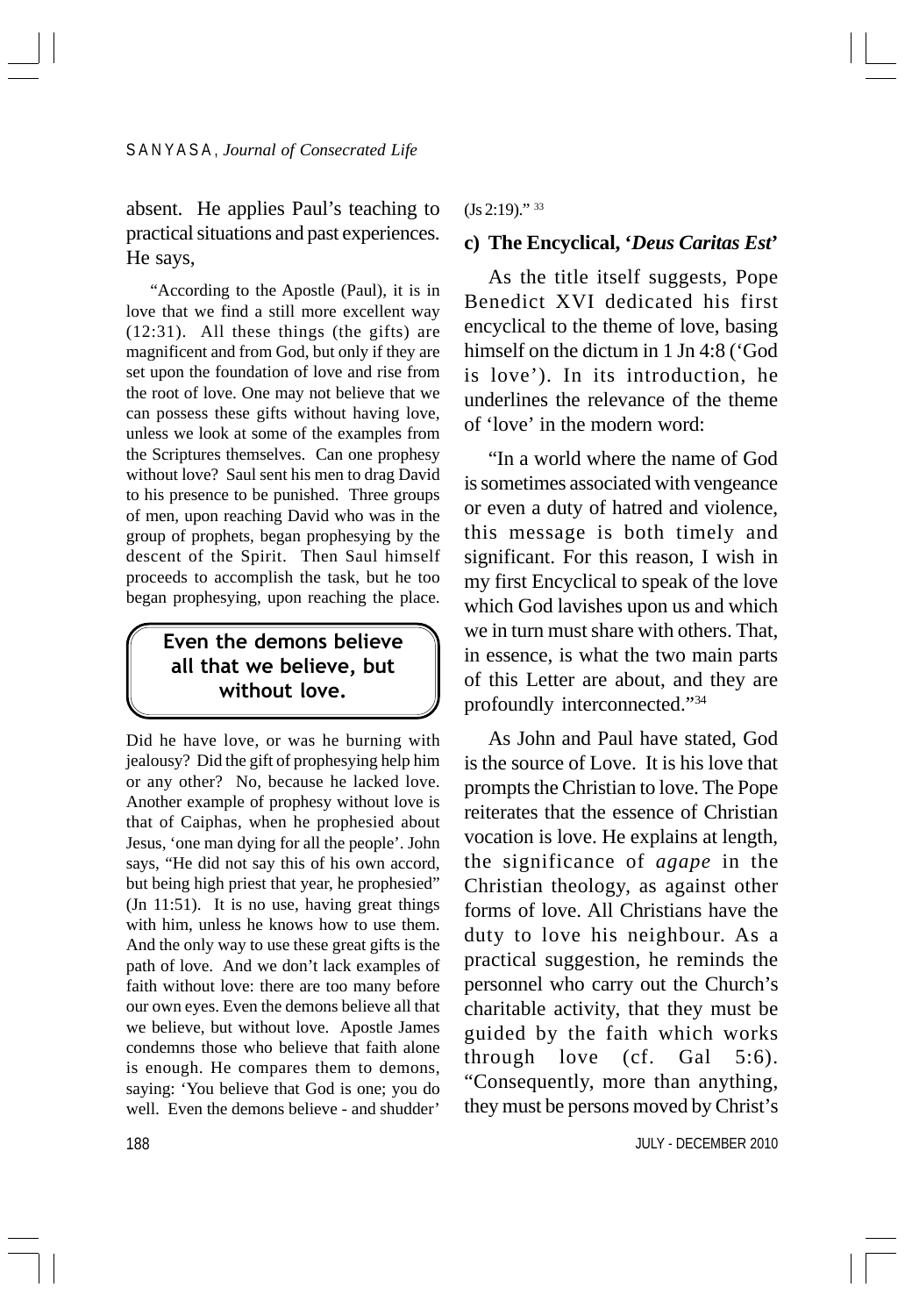love, persons whose hearts Christ has conquered with his love, awakening within them a love of neighbour. The criterion inspiring their activity should be Saint Paul's statement in the Second Letter to the Corinthians: "the love of Christ urges us on"  $(5:14)$ ."<sup>35</sup> Towards the end, he says that the whole encyclical can be summed up in the 'hymn of love' in 1 Cor 13. He writes,

"Saint Paul, in his hymn to charity (cf. 1 Cor 13), teaches us that it is always more than activity alone: "If I give away all I have, and if I deliver my body to be burned, but do not have love, I gain nothing" (v. 3). This hymn must be the Magna Carta of all ecclesial service; it sums up all the reflections on love which I have offered throughout this Encyclical Letter. Practical activity will always be insufficient, unless it visibly expresses a love for man, a love nourished by an encounter with Christ. My deep personal sharing in the needs and sufferings of others becomes a sharing of my very self with them: if my gift is not to prove a source of humiliation, I must give to others not only something that is my own, but my very self; I must be personally present in my gift."<sup>36</sup>

#### **4.** *Agape* **is not Exclusive Love**

We are living in an era that witnesses quite a lot of unfriendly competitions between different religious communities, between Provinces of the same

JULY - DECEMBER 2010 189

Congregation, between Congregations and denominations. Instead of widening the horizons of our heart, are we narrowing them down to exclusivism? It is very evident from our study and from our experience that *agape* cannot be restricted to one's own community, province, Congregation or even the Church; true *agape* extends to the whole world. Therefore, when we think of keeping our community united, it is not simply our attempt to love exclusively our community members that will play the trick; instead it is the overall presence of *agape* in our lives that will work the wonder. For example, how much hate some Muslims and Jews

Agape cannot be restricted to one's own community, province, Congregation or even the Church; true agape extends to the whole world.

(who love their communities exclusively) have been able to generate in the world, should serve as an eye opener. Can we love our community members while ignoring those outside? I have seen members of religious communities collectively mocking at the less fortunate ones who come to them for help. Will that act unite them as a community or haunt them with a prick?

Psychologists who have analysed the functioning of religious communities enumerate several reasons like person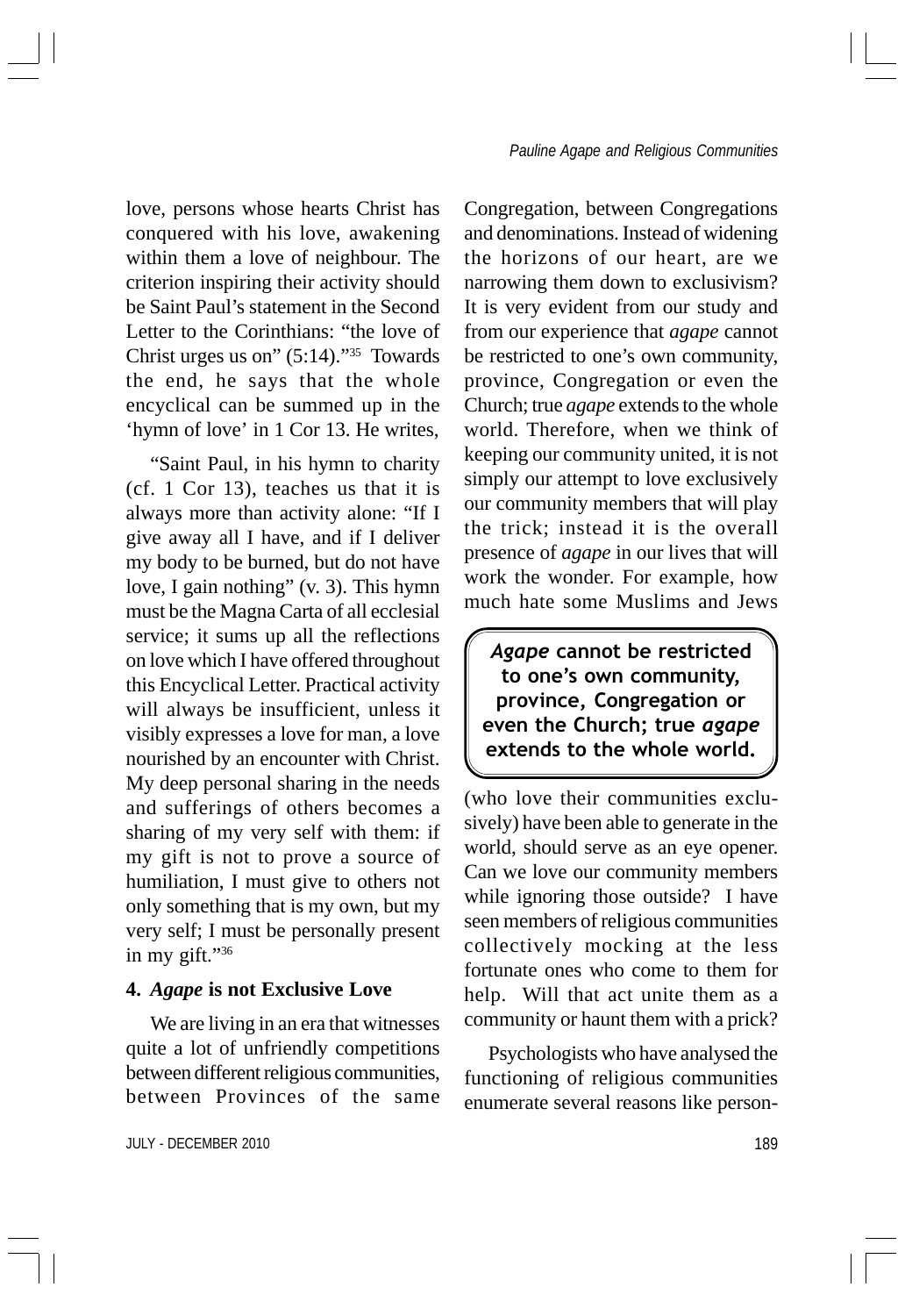ality conflicts causing difficulties in our communities. However, one thing that I have not seen listed among the reasons which adversely affect the smooth functioning of religious communities is the following. I have observed that many of us religious have 'disabled' or switched off our human faculties to love, to feel compassion, to sympathise etc. and are into 'pure business' carried out through our institutions. Such people can love no one, except probably their 'business partners and collaborators', for obvious reasons. And if they can't love anyone, they can't love their community members, for sure. So there is no wonder if they find their community life troublesome. In this case, we have only two options: either re-enable our 'disabled' faculties by

Paul considered love as the only force which holds a Christian community together and builds it up.

relaxing our business tactics or forget our religious life and concentrate on business. Ironically many have chosen the latter, forcing the major superiors into a frantic run to settle problems in the communities. Needless to say, they will find no success.

One example of 'pure business' with human faculties 'turned off' is the following incident that I listened to with a shudder. A girl had taken admission in a Catholic nursing school, paying 50,000 rupees. Two days later when she was invited by another Catholic institution of better choice, where she had applied too, she wanted to change the school and approached the first one. There, before returning her certificates, she was made to sign a document stating that she had donated the 50,000 rupees to the institution. The school may be justified in doing so as per their statutes, but did the girl get justice or was looted of her money? Does the act reflect *agape* or love of money? And the irony is that the looter wants to live a peaceful community life!! As far as I can understand, it is impossible to mix these two kinds of love. In any case, Paul would never know the secrets of this special mixture that we are trying to make; nor would Jesus. Their concept of *agape* rules out quite a few things that unfortunately today we try to incorporate in our community living.

#### **Conclusion**

In this paper, I have been trying to look at the importance of Christian love, as described by Paul in 1 Cor 13:1-3 and relate it to our religious communities. In the first section, analysing the Pauline Hymn of *Agape* in 1 Cor 13, first we tried to understand the background and importance of 1 Corinthians where we saw Paul addressing the problem of divisions, caused by an immature understanding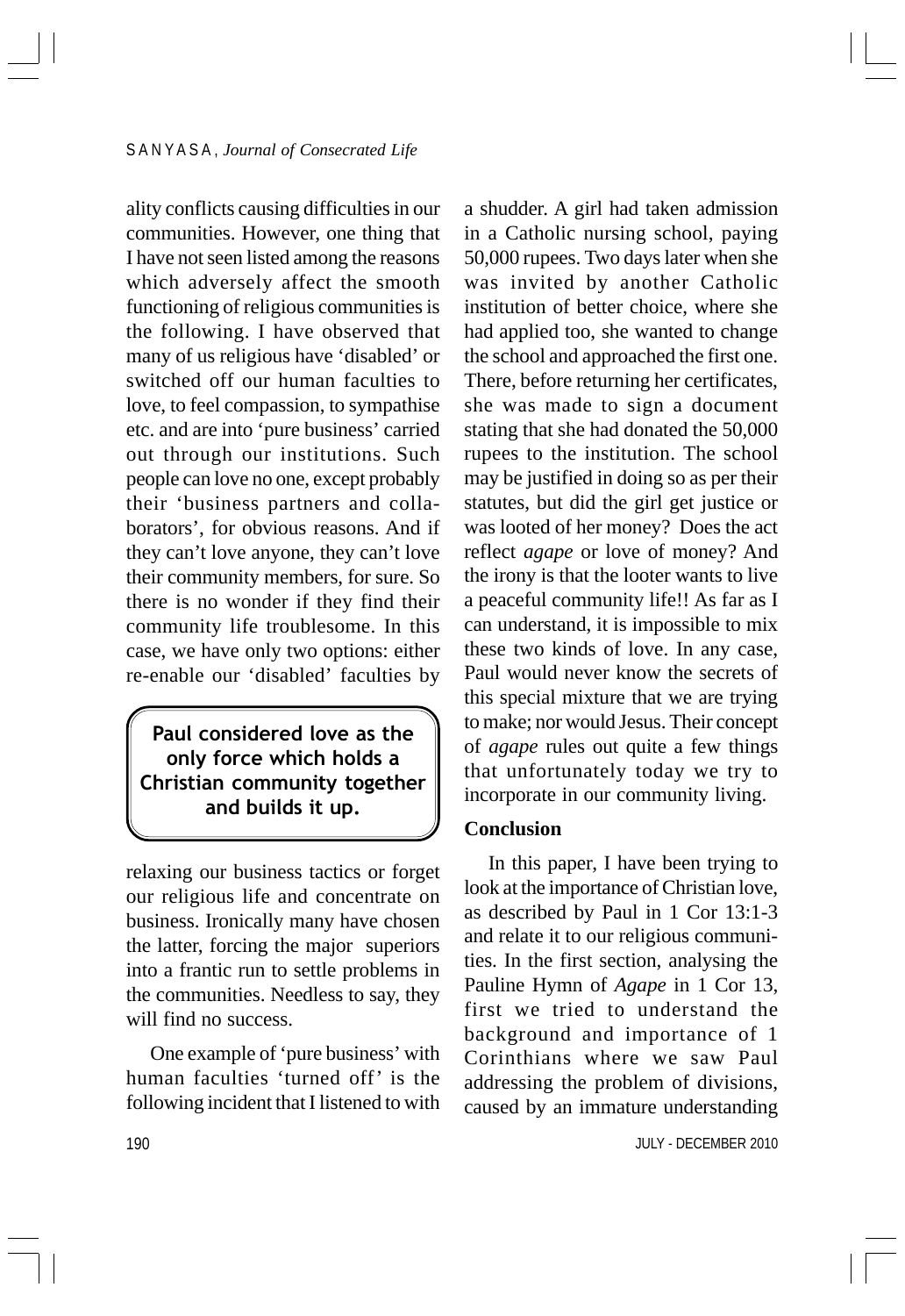of the gifts, in the Corinthian Church. Then we dealt with the place, nature and relevance of chapter 13 and its relation with Chapters 12 and 14. There we realized that Paul considered love as the only force which holds a Christian community together and builds it up; without love, no fellowship or shared life is possible. Coming to the study of the meaning and significance of *agape*, we looked into some NT texts including some other Pauline Letters and concluded that 1 Cor 13 is the summit of the Pauline concept of *agape*. In the second section, we undertook a brief study of the text, 1 Cor 13:1-3, and learnt that *agape* is indispensable for any disciple of Jesus. Paul presents love as a 'more excellent way', without which other gifts like the gifts of tongues, prophesy, knowledge, faith or even works of charity become worthless. In the third section we listed three examples of the use of the passage in Church teachings: Chrysostom, Augustine and the encyclical '*Deus Caritas Est*'. Finally we saw that *agape* cannot be restricted to any exclusive love, but is open to the whole world.

I must acknowledge that I did not attempt to study the characteristics of *agape*, which we find in the paragraph next to the one we analysed above. The eloquent personification of love in 1 Cor 13:5-8 almost makes love and Christ interchangeable. Paul's notion of love is based on the self-giving of Christ, who loved us not because we were good, but while we were still sinners (Rom 5:8). Inspired by Christ's *agape*, we religious are called to become the channels of passing that

Inspired by Christ's agape, we religious are called to become the channels of passing that love on to others.

love on to others (in our own community and outside), not evaluating their goodness and without selfish motives. It is only then we become true followers of Jesus who said, "Love one another, as I have loved you" (Jn 15:12).

This being the theory, I am aware that its praxis is rare and difficult. It was not my intention to deal with those practical aspects in this article; instead I would invite the readers' attention to at least three articles published in previous issues of Sanyasa Journal (besides the ones in the present issue and numerous others), which dealt with the modalities of the praxis of *agape* in religious communities and in religious formation houses:

1) Religious Life: An Invitation to Love "As I Have Loved you" (Jn 15:12) by Joseph Mattam, SJ

JULY - DECEMBER 2010 2010 191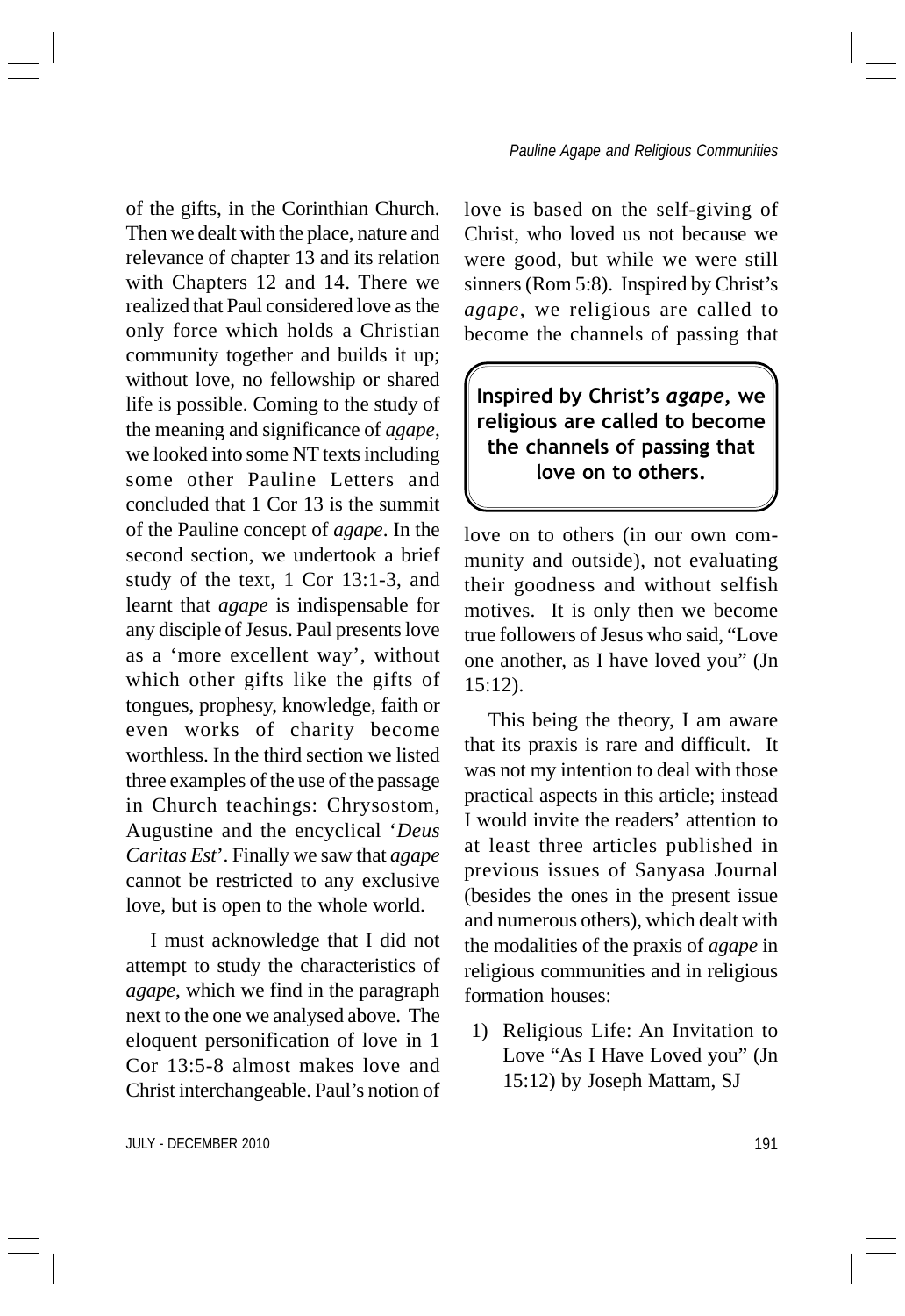#### S A N Y A S A , *Journal of Consecrated Life*

- 2) Formation for Love in Religious Life by James Kannanthanam, CMF and
- 3) Formation as Transformation into the Image of Christ (Pauline Formative Paradigm for Christian Living) by V. Lawrence, CMF.<sup>37</sup>

### **Endnotes:**

- <sup>1</sup> James D. G. Dunn, *1 Corinthians* (*New Testament Guides* - gen. ed. A.T. Lincoln), Sheffield: Academic Press, 1997, p. 9.
- <sup>2</sup> J. M<sup>a</sup>. Viejo, *Charisms: 1 Cor 12 -14*, Rome: Angelicum, 2007, p. 55.
- <sup>3</sup> William Klassen, *Love*, in *The Anchor Bible Dictionary*, vol. 4 (ed. David Noel Freedman,), New York: Doubleday, 1997, p. 393.
- <sup>4</sup> J. Ma . Viejo, *Charisms: 1 Cor 12 - 14*, p. 55.
- <sup>5</sup> Cf. Jan Lambrecht, *1 Corinthians*, in *The International Bible Commentary* (ed. William R. Farmer), Collegeville, Minnesota: The Liturgical Press, 1998, p. 1623.
- <sup>6</sup> J. Ma . Viejo, *Charisms: 1 Cor 12 - 14*, p. 56.
- <sup>7</sup> Stephen C. Barton, *1 Corinthians*, in *Eerdman's Commentary on the Bible* (ed., James D.G. Dunn), Michigan: William B. Eerdman's Publishing Company, 2003,

p.1342.

- <sup>8</sup> Jerome Murphy O'connor, *1 Corinthians*, (*New Testament Message*, vol. 10, eds. Wilfrid Harrington OP & Donald Senior CP), Wilmington, Delaware: Michael Glazier, 1982, p.123.
- <sup>9</sup> Cf. Ethelbert Stauffer, *agapao* in Theological Dictionary of the New Testament, vol.1, Gerhard Kittel & Gerhard Friedrich (editors), Michigan: William B. Eerdman's Publishing Company, 1992, p. 35.
- <sup>10</sup> Cf. Raymond E. Brown, *An Introduction to the New Testament,* (*The Anchor Bible Reference Library*), Bangalore: Theological Publications in India, 2004, pp. 533-534. Nygren (*Agape and Eros*, 2 vols., London: SPCK, 1932-37) held the view that *eros* should be eradicated in favour of *agape*. However, in Christian love for another, there should be an aspect of the unmotivated, not dependent on how good that person is; but the Christian can scarcely not love the goodness of that other person (including God - Nygren held that loving God because of the divine goodness would be *eros*) as well.
- <sup>11</sup> William Klassen, *Love*, in *The Anchor Bible Dictionary*, vol. 4, p. 384.
- <sup>12</sup> Cf. G. Schneider, *agape* in *The*

JULY - DECEMBER 2010

192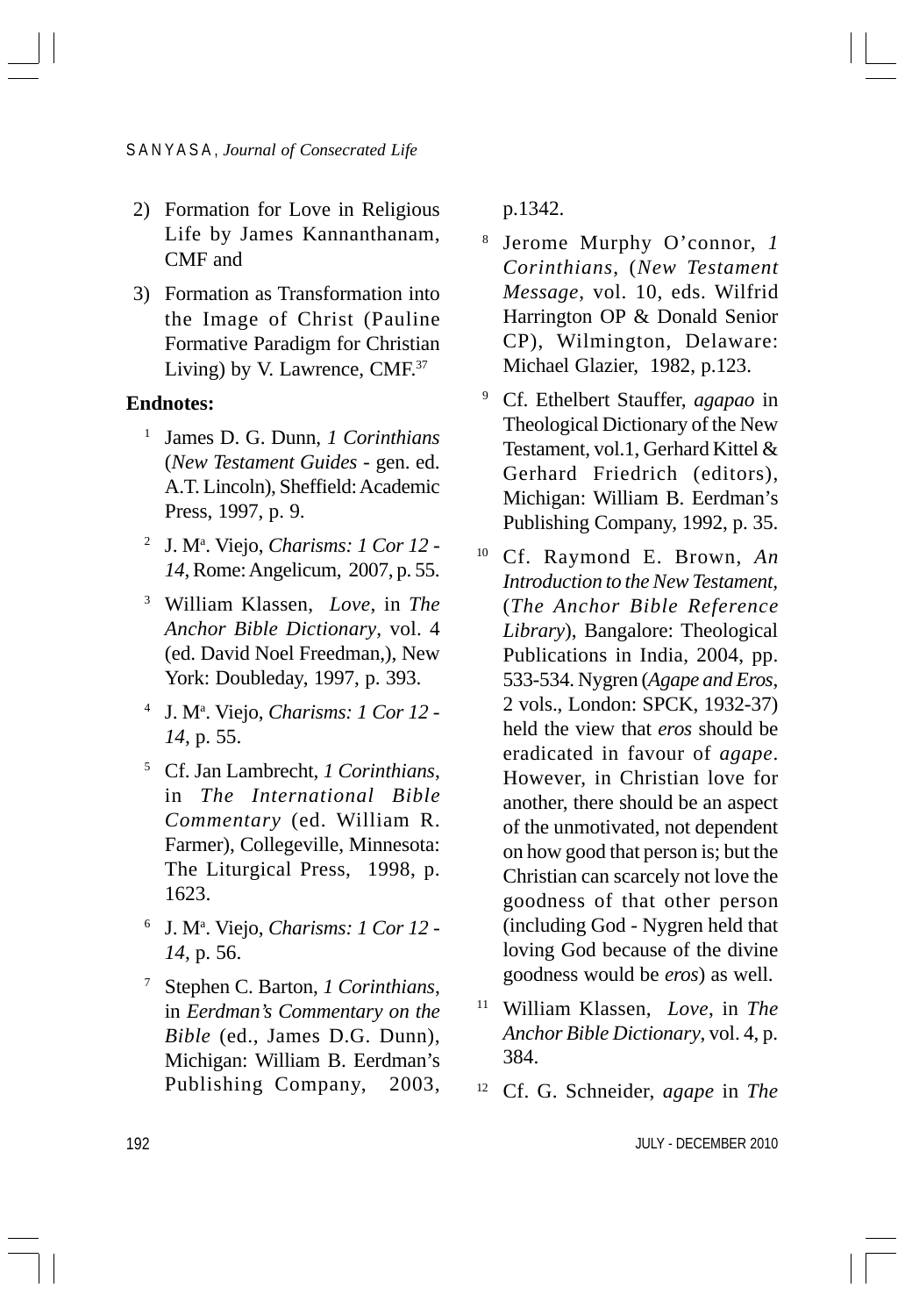*Exegetical Dictionary of the New Testament*, vol. 1, (Eds: H. Balz and G. Schneider), Michigan: William B. Eerdman's Publishing Company, 1993, p. 10.

- <sup>13</sup> W. Günter. & H.G. Link, *Love* in *The New International Dictionary of New Testament Theology* (vol. 2), ed. by Colin Brown, Exeter, Devon (UK): The Paternoster Press , 1976, pp. 546 -547.
- <sup>14</sup> Ethelbert Stauffer, *agapao* in *Theological Dictionary of the New Testament*, p. 52.
- <sup>15</sup> Cf. William Klassen, *Love*, in *The Anchor Bible Dictionary*, vol. 4, p. 385. As hinted in endnote 10, many modern scholars are of the opinion that Nygren's contrast between *agape* and *eros* was an exaggerated one.
- <sup>16</sup> Cf. W. Günter. & H.G. Link, *Love* in *TNIDNTT,* p. 547.
- <sup>17</sup> Cf. Jan Lambrecht, *1 Corinthians*, in *The International Bible Commentary*, p. 1624.
- <sup>18</sup> J. Ma . Viejo, *Charisms: 1 Cor 12 - 14*, p. 56.
- <sup>19</sup> William Klassen, *Love* in *ABD*, vol. 4, p. 393 (original quote from DeWitt 1954: 146).
- Cf. Jerome Murphy O'connor, 1 *Corinthians*, pp. 123-124.
- <sup>21</sup> Hans Conzelmann, *1 Corinthians*,

JULY - DECEMBER 2010 193

(tr. by James W. Leitch, ed. George W. MacRae, SJ) in *Hermeneia*, Philadelphia: Fortress Press, 1975, p. 221.

- <sup>22</sup> The wording does not in itself require the equating of angel's language and speaking in tongues. Moreover, the expression can also be understood as a mere hyperbole: and if I had at my command every linguistic possibility even to the language of God. Yet Paul is presumably, after all, thinking realistically of the language of angels (cf. 2 Cor 12:4; Is 7:15-37; Job's daughters speak in the dialects of various classes of angels). A realistic interpretation is indicated also by the word order.
- <sup>23</sup> The 'cymbal' belongs more especially to the cult of Cybele. Herald Riesenfeld holds that Paul is purposely speaking the language of the pagan cults, he would disparage.
- <sup>24</sup> Cf. Jerome Murphy O'connor, *1 Corinthians*, p.124.
- <sup>25</sup> Hans Conzelmann, *1 Corinthians*, p. 222.
- <sup>26</sup> The absence of the word 'piece', accompanying the verb, reduces the chance of this second meaning being intended here.
- $27$  It is difficult to choose between the two readings of the verse, though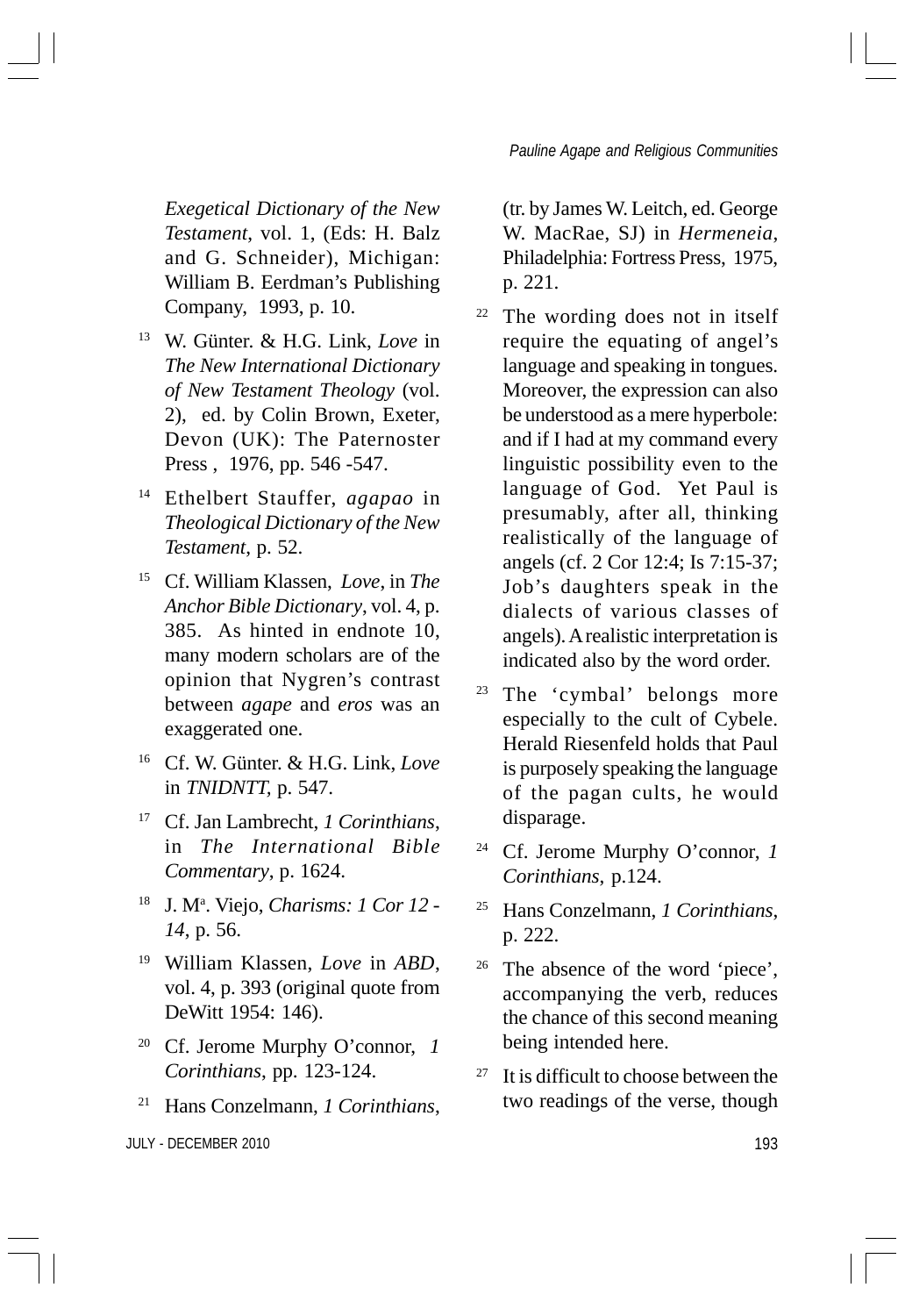a few modern translations including NRSV and NAB prefer the latter ('to boast'). Evidently, "so that I may boast" is more difficult to understand than giving away the body to be burnt. However, with regard to its relation with love, there is not much difference of meaning because both are rare actions of sacrifice. Undoubtedly, if one is doing a sacrifice in order to boast, we have a worse case there.

- <sup>28</sup> Jerome Murphy O'connor, *1 Corinthians*, p.124.
- 29 William Klassen, *Love*, in *ABD*, vol. 4, p. 393 (original quotation from Weiss 1910: 315).
- <sup>30</sup> J. Ma . Viejo, *Charisms: 1 Cor 12 - 14*, p. 58.
- $31$  This should not be misunderstood as an attempt to alienate the spiritual from the secular; we are only trying to understand both in the right perspective. However, we cannot discuss this issue here because of the limited nature of this paper and considering the vastness of the issue involved. Taking up the example given, it needs to be acknowledged that

companies do contribute to the material well being of those engaged. But when judged with religious standards, material well being does not correspond to spiritual well being; hence in a spiritual evaluation, they are worth nothing, which is again a cruel judgement. This confusion will remain for ever.

- <sup>32</sup> Judith L. Kovacs (tr. & ed.), *1 Corinthians*, ( in *The Church's Bible* - gen. ed. Robert Louis Wilken), Grand Rapids, Michigan: William B. Eerdman's Publishing Company, 2005, pp. 215-216.
- <sup>33</sup> Ibid., p. 217.
- <sup>34</sup> Pope Benedict XVI, '*Deus Caritas Est*' (Encyclical Letter), Rome, 25 December, 2005, no. 1.
- <sup>35</sup> Ibid., no. 33.
- <sup>36</sup> Ibid., no. 34.
- vol.IV, no.2 (January JEGFA,B2006)), <sup>37</sup> Joseph Mattam, SJ, "Religious Life: An Invitation to Love "As I Have Loved you" (Jn 15:12)", *Sanyasa Journal of Consecrated Life*, vol.I, no.1 (January-June, 2006), pp. 19-32; James Kannanthanam, CMF, "Formation for Love in Religious Life", *Sanyasa*, vol.I, no.1 (July-December, 2009), pp. 79-90; the last section from V. Lawrence, CMF "Formation as Transformation into the Image of Christ (Pauline Formative Paradigm for Christian Living)" *Sanyasa*, pp. 160-168.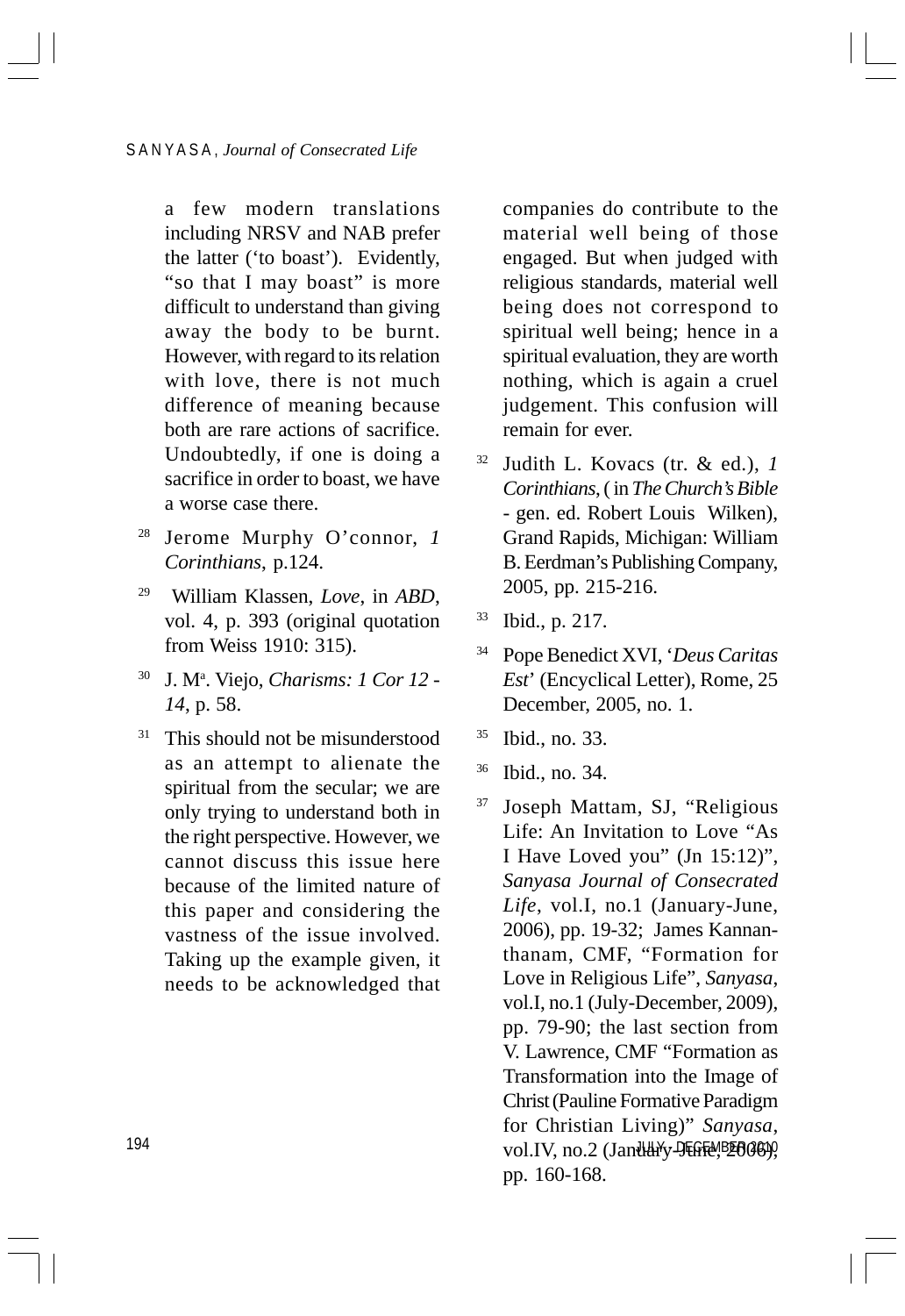# **CONSECRATED LIFE** A CALL TO AN INCLUSIVE MISSIONAL COMMUNITY

#### **Antony Kalliath CMI**

#### 1. **Situating the Reflection**

One of the salient cultural flows of the present historical ethos of multiculturalism and informatics is the ongoing silent 'revisions', 'revisits' and 'reconstructions' transpiring in all the spectra of human life whether be it politics, or economics, or science or religious faith or what not. Old paradigms which hitherto have outsourced integrity to identities of diverse groups and clans, class, and castes are upset on the onslaught of globalization supported by the global media and market, and knowledge revolution. Owing to this an identity crisis is sweeping across world in every strata of the society and every thing is interrogated and is brought under the "hermeneutics of suspicion" in the present age of creativity and innovation. The 'past' with its systems and ideologies has become redundant while the 'future' with clear vision and roadmaps is not dawned! It is a 'nowhere' scenario of flux and process. It could turn out into a *kairos* of new possibilities, promises and initiatives, or to chaos of anguish and fears. It all depends on how we take them on with a new sense of creative commitment and an inclusive openness.

When the whole human history is on crossroads, no doubt, 'Consecrated life' cannot remain aloof; it will naturally find itself embedded in this flux of identity crises which will tell upon its witness, priorities and options, and above all its credibility as a way of life in the society at large. We need new paradigms and praxes to uphold 'truth' of the consecrated life. Instead of leading from the front, often we find a withdrawing syndrome which indulges

JULY - DECEMBER 2010 2000 195

Prof. Dr. Antony Kalliath CMI is a Carmelite priest, presently on the faculty of the NBCLC, Bangalore. He is the Secretary of the Indian Theological Association and a board member of the Department of Christianity, Madras University. He can be contacted: antonykalliath@gmail.com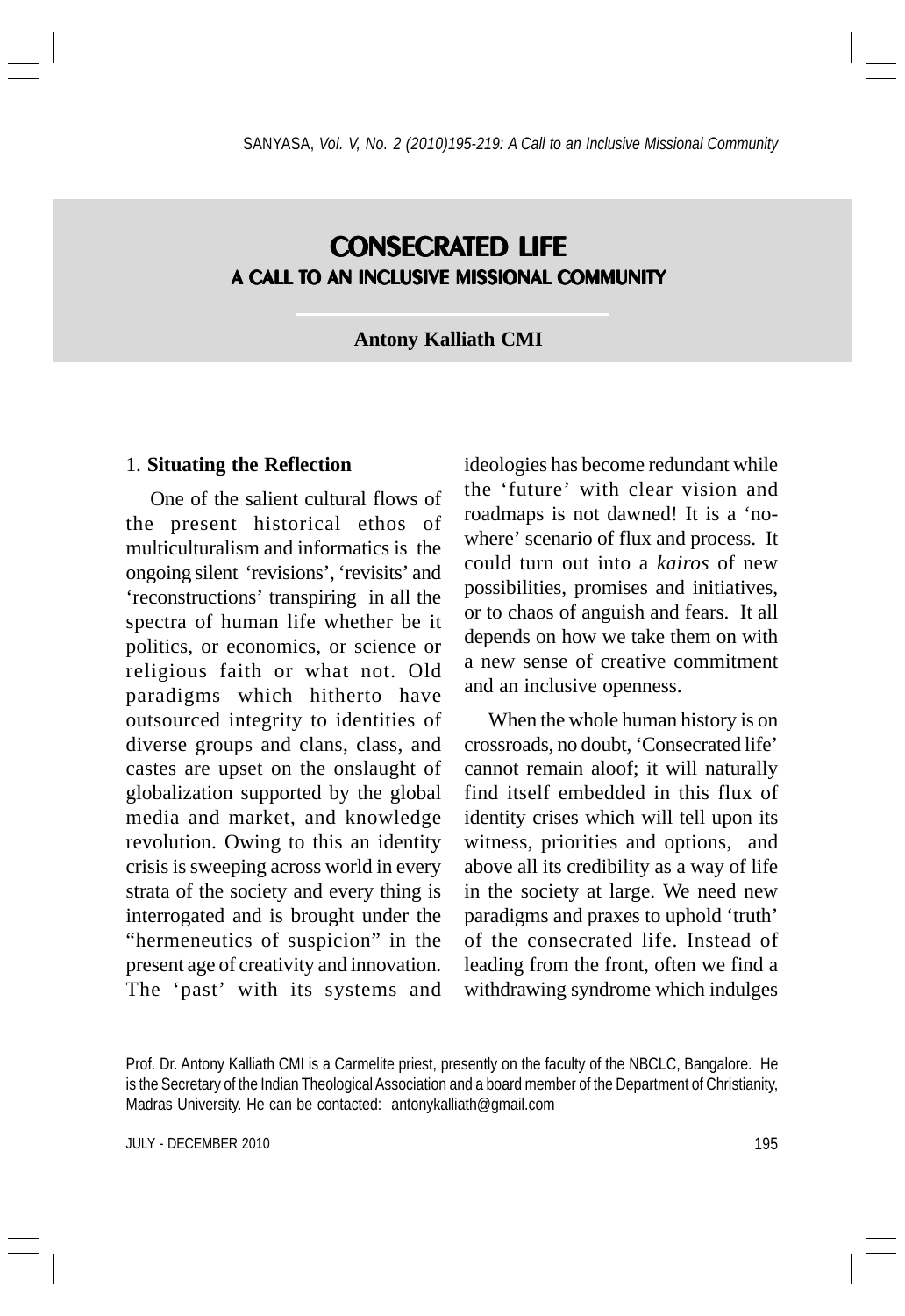in self-complacency, or hold fast to the old stereotypes, or regress into a puritanist naivety in the name of legacy or tradition. The idea of identity must not be construed solely in the static *given* but also should be envisioned in an organic event. The genuine identity blossoms in a creative equity between 'root' and 'destiny'. This is possible only in a profound trust in the "Holy-Optimism" (as Karl Rahner put it) that is ever impregnating the fabric of reality in virtue of Resurrection. The following are a few reflections on how to transform Consecrated Life into relevant, meaningful and credible witnessing so that it becomes a new leadership and an innovative path and promise, when humanity finds itself in a defining moment!

Truth is not a mere fact or datum but is the integrating principle hidden in the facts bonding and weaving the various facets of data in a meaningful texture and text.

### **2. 'Truth' of Consecrated Life**

One of the hermeneutical tools to explore the verity of truth is its 'reception' by the society. Truth becomes 'true' (*satyasa-satyam*) when it becomes relevant, sensitive and interactive to the ethos and responsive to the questions, claims and priorities of the contemporary era. That is to say

it must give an élan and horizon to the unfolding of life 'here 'and 'now' and offer a perspective towards future. It implies that truth is to be 'contextualized, 'socialized' and 'democratized' so that it becomes an inclusive 'shared-experience' of the collective. Otherwise it will remain a mere fact in itself, 'out-there', devoid of any significance. A fact becomes truth when it contributes meaning to our life in the sense that it helps us to interpret today's events happening in our life journey in a vision, and offers us clarity, intensity and focus. To phrase differently, a fact grows into truth when it is meaningfully incorporated and appropriated into the pursuit of life by balancing the past and the future in the travails of the present. Here truth is understood as significance, vision and an empowering dynamic rather than an objective data. Truth is not a mere fact or datum but is the integrating principle hidden in the facts bonding and weaving the various facets of data in a meaningful texture and text. It is more so in the matter of religious truths which are existential and are a question of significance.

It means that a fact, say, 'consecrated life' becomes 'truth' when it 'witnesses' that which is hidden and that which helps us to go beyond the obvious and the manifest. Truth is not the sum total of parts (say rules, rituals, way of life, ministries, institutions etc.) but the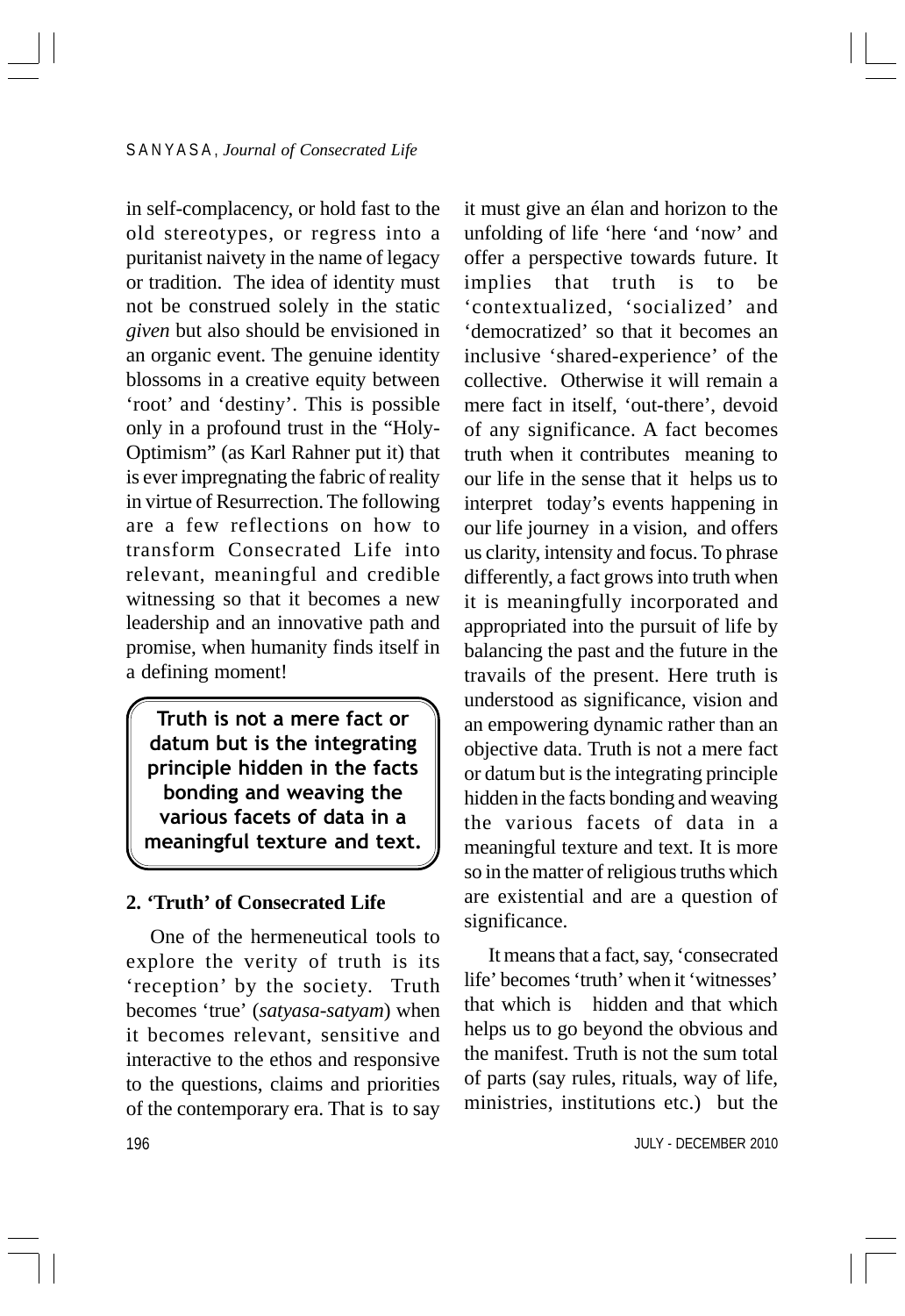*plus,* the *beyond* that which gives integrity, harmony and transcendence of the 'sum-total'. It offers vision and experience of the 'total'. It cannot be possessed rather we are possessed by it. To put in different words, 'text' (consecrated life) becomes the 'revelation' when it becomes 'con-text' 'here' and 'now', giving meaning to sundries of our life and empowers us to cruise on the uncharted 'waters of life' with a rhyme and reason. That is to say, a fact becomes truth when it becomes 'dialogical', and embodies a 'public meaning'. Jesus could "bear witness to the truth" (Jn18:37) when he decided to come out of the 'privatetalk' of Trinity and to become 'publicwalk' in the incarnated flesh of time and space. If it is so, the truth of consecrated life is to be sought in its inviolable 'missional' dimension through which it acquires credibility and integrity; it implies that consecrated life is not a private 'talk -walk' in exclusion but a radical pursuit of life right in the hub and web of the world if at all it is patterned after the incarnational praxis.

### **3. Christological Angle**

JULY - DECEMBER 2010 197 To phrase Christologically, the Consecrated life is to be radically and prophetically incorporated into Jesus' redemptive work which is still continued in the mystery of resurrection until it climaxes when "God will be all in all" (1Cor 15:28). Jesus says in his farewell discourse that we are

consecrated in truth so that his joy is completed in our life while being in the world but not of the world (Jn 17:11- 19). Jesus who is consecrated by the Father at the river of Jordan has been a radical agent of life through and through his Kingdom ministry by bringing the good news of the liberty to the poor and of the arrival of the Lord's year of mercy (Lk 4:18-19). And finally he has become the ultimate icon of the fullness of life in the mystery of resurrection which was possible through his "second baptism" on the cross (Mt. 20:22). Jesus was consecrated in his journey between these two baptisms while the first baptism signifies the death of the old wo/man as well as the birth of the new wo/man. The second baptism is "hour of glory" when the *life* overcame *death* finally.

The truth of consecrated life is to be sought in its inviolable 'missional' dimension through which it acquires credibility and integrity.

It is through the progressive journey from the 'River of Jordan' to the 'hillock of Calvary' that a religious is consecrated. And a Consecrated life is not to be lost in the journey but is a singular vocation to witness the mystery of resurrection, which is to be seen as the very blossoming and very destiny of Existence. This radical missional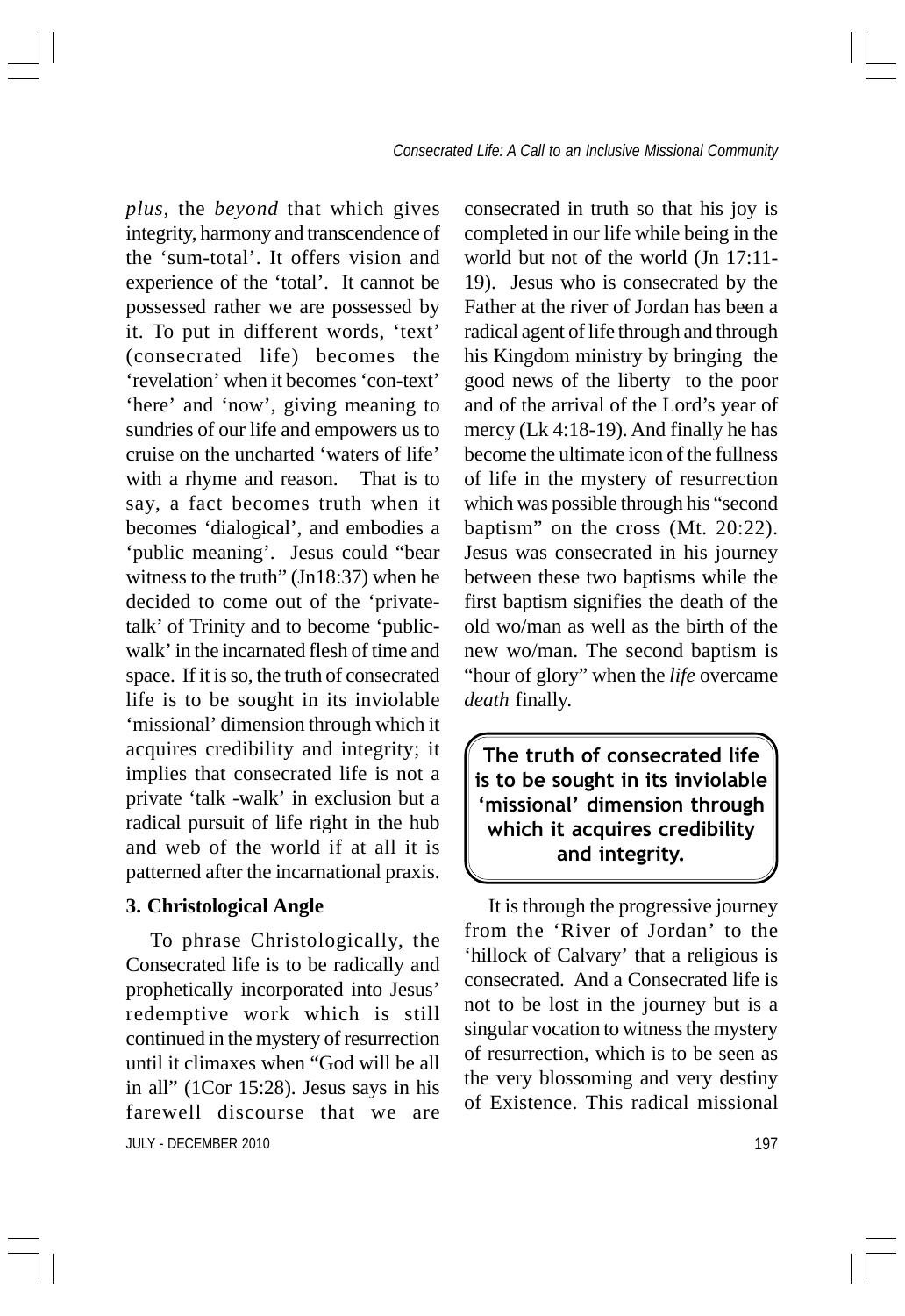witness of a religious must be an empowering presence both in life and ministry to help the people of God to live out the life in and through the world (but not of the world) so that the joy of Jesus (joy of the Holy Spirit Rom 14:17) is completed and celebrated 'here' and 'now' in the New Light that the Risen one has brought about. 'Consecrated life' should be the joy of Jesus. Often a crucified Christ was disproportionally projected by the missionaries in their evangelical deed. But such a strategy failed in Asia. Christian demography speaks of itself about this fact. In Asia we will not find a god or goddess who is a victim. For example all Hindu gods and goddesses are always victorious. A victim God doesn't evoke Asian imagination in the long run especially in the Asian situation of poverty and exploitation. As history says, at the initial periods the Chinese showed great interest in Christianity. But eventually they rejected Christ because they could not entertain a God who was crucified and was a total fiasco. The risen Christ was not projected and propagated enough in the Chinese mission. What the early missionaries preached, as someone put it, was 'crossianity'. It is indeed a great injustice being done to the whole message of Jesus. Jesus, the Risen One (the Buddha, the Awakened) is the ultimate Gospel of Christian religion. His is the Gospel of the abundance of life. The Resurrection is the ultimate *utopia* of human evolution and this *utopia* is now the *topia*, the possibility, optimism and promise of humanity in the Risen One. Jesus' Gospel is not an ideology, and Jesus is not an ideologue. He has become the dialogue of Life in its variety and creativity by being the very exuberance of existence par

A victim God doesn't evoke Asian imagination in the long run especially in the Asian situation of poverty and exploitation.

excellence!

The mystery of resurrection is no more either a past event or a future one. Its presence is immediate, and the whole reality is impregnated with its power. And the Risen one is now 'buried' in the womb of reality. He is the Kingdom within and without. He is the King in the matrix of reality because he has transcended time and space; he is unbound, unfettered, universal, immediate and ubiquitous because he is the very pulse of Reality. Jesus the risen one is the abundance of life available and accessible to anyone anywhere. What is needed is that his presence is to be invoked and the immense creative energy that is being brought about in the event of Resurrection is to be unleashed, to be made known and available by the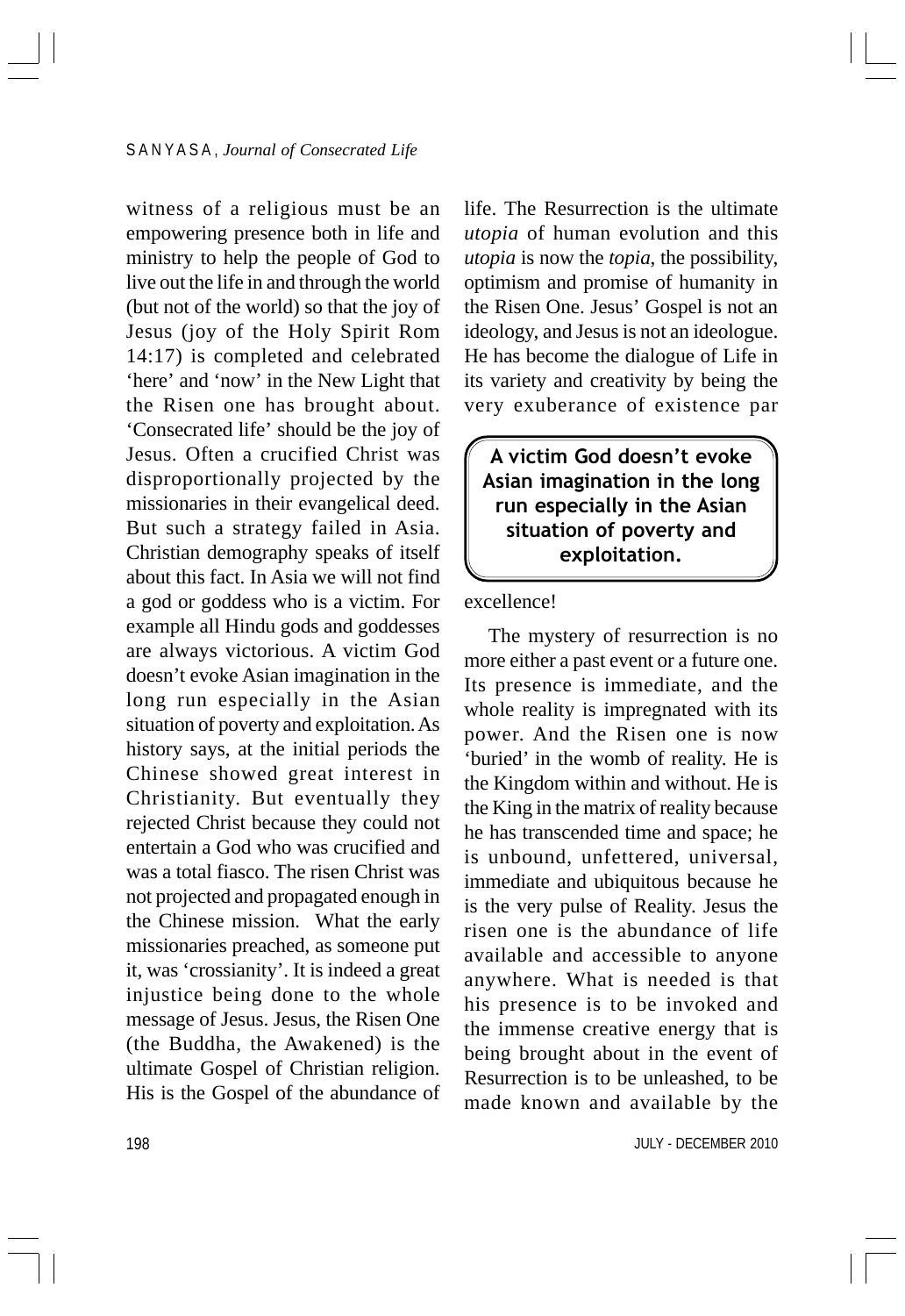obedience of his disciples. The unique witness of Consecrated life is specifically to make the truth of resurrection relevant, existential and credible in the present era and ethos, and make it its *eros* and *logos*.

The joy of the Resurrection can credibly be translated in Jesus' own words, namely, abundance of life (Jn 10:10) which is holistic and total, and is the harmony of life and integrity of reality. It is a creative and inclusive redemption in which nothing is lost but everything is restored, reconciled and healed in the effulgence of the New Light emanating from the empty tomb which is transformed into a womb of new life, hope and promise. This recreated and re-constructed Reality is a possibility and a potential; it is like fire in the fuel but it is to be ignited. Jesus has opened the floodgates of this immense energy which encompasses the whole reality. This new life which is born in the empty tomb (womb) is a total reconciliation and healing. 'Hell' and 'heaven' cannot exist together in this new redeemed scenario. There can only be heaven. In this context I would like to narrate a story from Indian tradition. King Vipascit was being taken to heaven by the messengers of Indra, the King of gods. On the way the servants of Yama summoned him to hell to pass a few minutes in hell in expiation of some fault that he had committed. The king then saw and realized for

JULY - DECEMBER 2010 199

himself the torments of those who were detained in hell, many of whom had been his friends and relatives on earth. When Dharma invited him to leave the place and proceed on his journey, he bluntly refused. He said: "Thousands of people are suffering here. How can I leave them behind?" "They are sinners" explained Dharma. "They have to pay for their crimes, whereas you must go to the abode of the immortals and receive the reward of your good deeds." But Vispascit remained adamant on his decision. His heart forbade him to go to heaven alone! Since hell could not detain him, Indra obliged him and all the others could not but be taken along with Vipascit to the city of Indra and so hell was emptied!<sup>1</sup> Indeed 'hell' and 'heaven' cannot exist in the restored Kingdom. How can there be a heaven

But we have to resurrect from the tomb of ignorance and corruption in this new Reign of God by walking the way that Jesus has shown us.

when there is a hell! How can people be happy in a heaven when their kith and kin are struggling in hell? Jesus has liberated us from the 'hell' of ignorance and brought us in the heaven of new "Earth and New Heaven". But we have to resurrect from the tomb of ignorance and corruption in this new Reign of God by walking the way that Jesus has shown us. As Asian tradition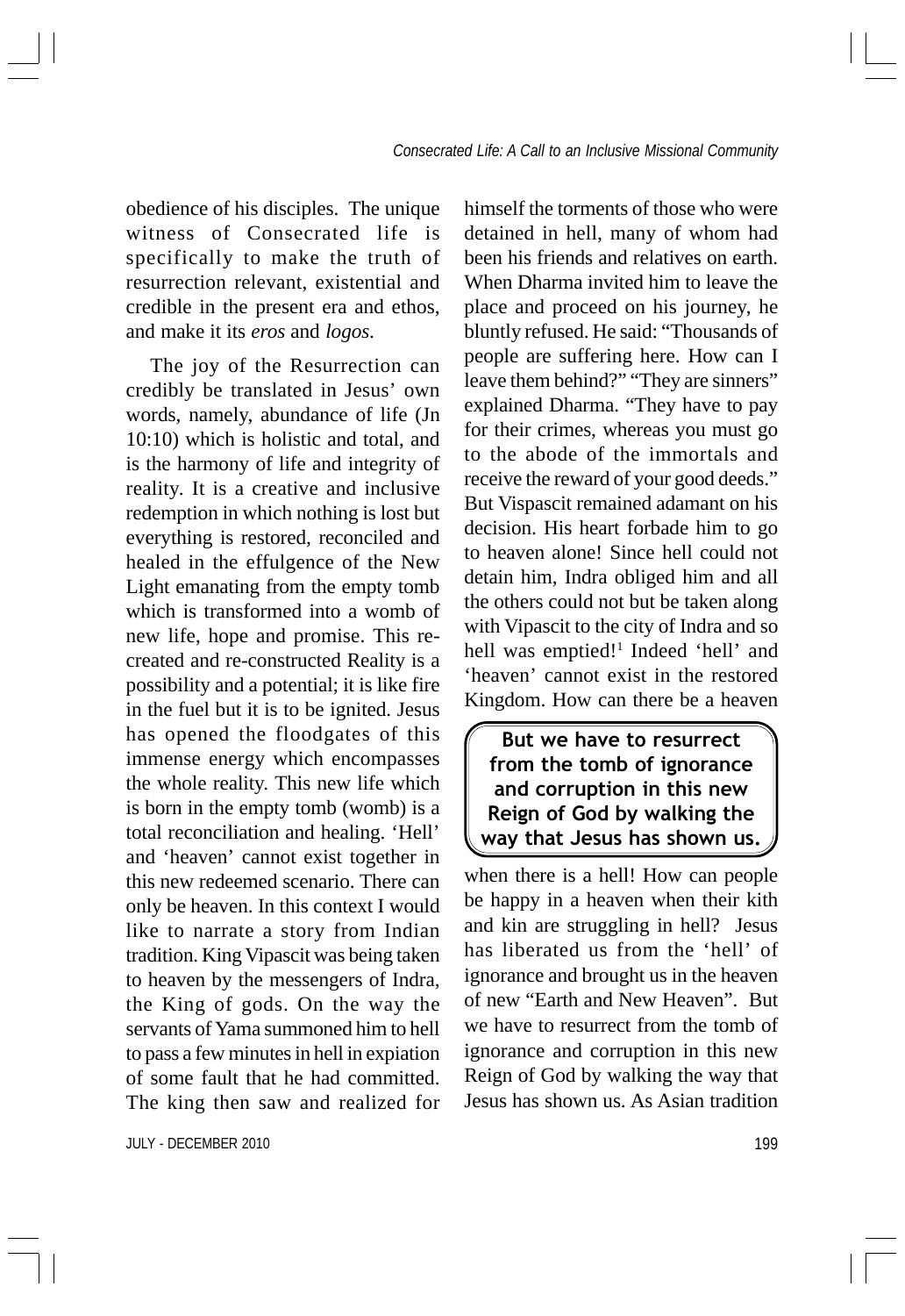says, "we seek not to imitate the masters rather we seek what they sought".

Often Consecrated life is interpreted as a private, exclusive path of salvation. It is oft 'heaven' or 'reward' oriented. Psychologists would say that 'heaven' is the ultimate icon of human greed and 'hell' as the unconscious projection of human fear. But in Jesus' Reign of God, the idea or experience of salvation is inclusive and total, not partial and exclusive. The chaotic existence is restored in the One (*Tad Ekam*) again, and is healed and reconciled in the Risen. The victim has become the Victor, the Enlightened, Jesus the Buddha - the 'first fruit of Resurrection.' The special and the unique call to the consecrated life is the missional witness primarily to the Risen

## Thus critical balance between the cult and charism is sustained in the history of Judaism.

One so that the religious become a radical agency to empower the humanity in its pilgrimage to the New Life Jesus has brought about.

### **4. Prophetic Nuance**

Consecrated life in this sense embodies greater prophetic potential to go beyond set stereotypes and used and abused paradigms of holiness and perfection. Jesus himself hints at the imperative of exceeding the righteousness of the scribes and Pharisees to enter the Kingdom (Mt. 5:20) when he visualizes a new community.

Judaism has a systemic dynamic to keep alive and sustain the 'transcendence' of its institutional religiosity through its well acclaimed prophetic tradition running along the orthodoxy. Judaism is oft called as religion of 'Law and Prophets". Whenever the Israelites go astray from the Covenantal path the Prophets play their vital role to bring them back to Yahweh. Thus critical balance between the cult and charism is sustained in the history of Judaism. Jesus comes in this prophetic lineage. To a great extend this crucial balance is lost sight of when religious Orders became clerical. Indeed it happened owing to the contingent historical situation when there existed the scarcity of priests to administer the sacraments. Clubbing Consecrated life and priestly life turned out a fatal misconceived policy in the life of the church in the long run because it erased the vital prophetic dimension of Christianity to a great extend. By doing so, the cultic compulsions suppressed the prophetic role of the religious. Nowadays even the women religious are becoming more cultic and ritualistic in their policies and programmes maybe because they are too dependent on priestly class.

JULY - DECEMBER 2010 The missional nature of the Consecrated Life is to be searched and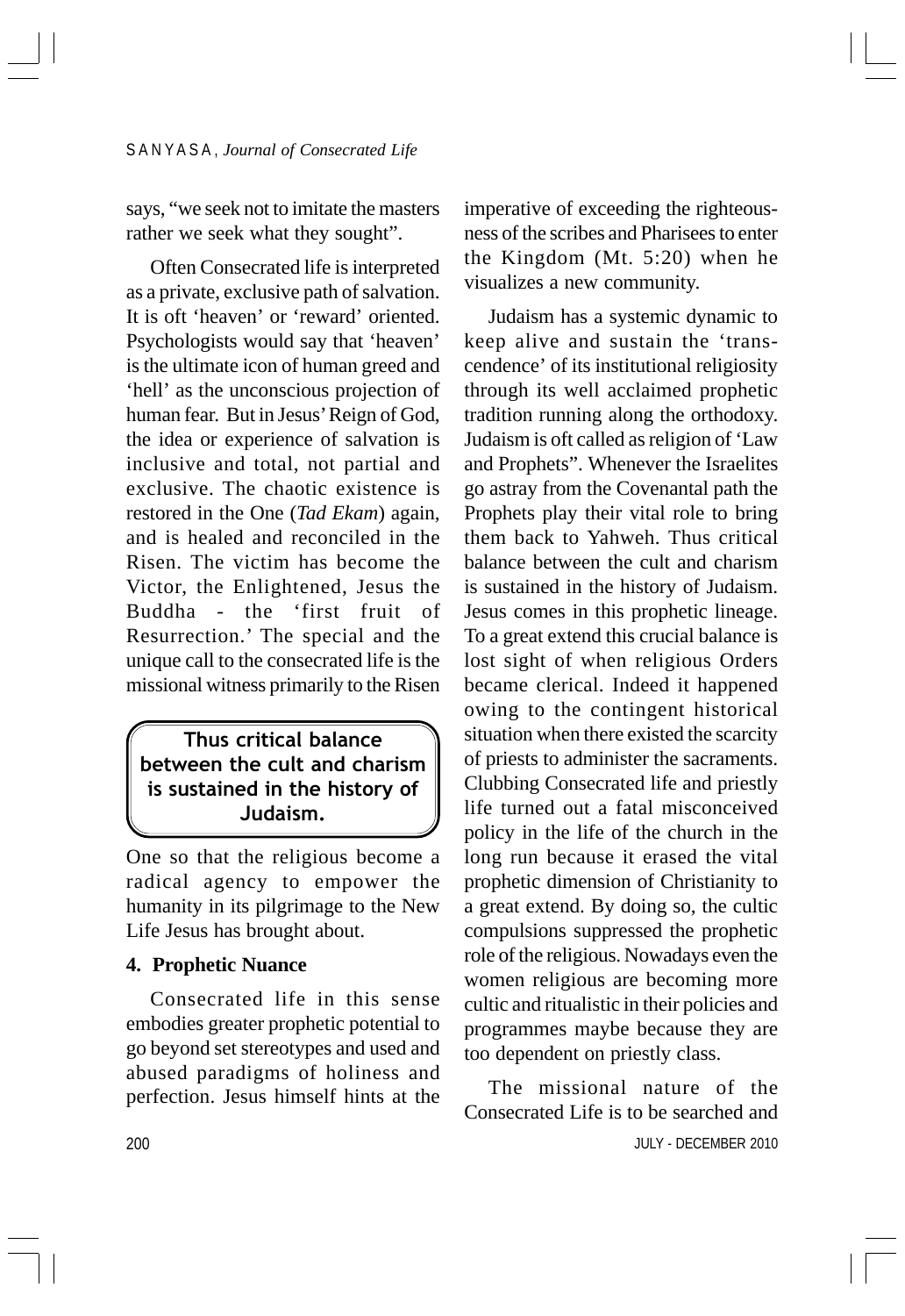realized in this plane of going beyond the *status quo* (*ad hocism and ad hominem!*) of the Church and by breaking new grounds and engaging in 'break-throughs' so that the energy unleashed by the Resurrection of the Lord leads the Church to the Kingdom. If that's the case Religious Life vibrates more with Jesus, the prophet. Jesus was seen by himself as well as by the people more as a prophet than a cultic priest. He was rather a radical critic of the priestly class. In the early church this prophetic dimension was quite vibrant. Revolutionary nature of the Church was quite conspicuous especially in the relationship of its members. There was a fraternity and egalitarianism in the new community in which Jew and Roman, Greek and barbarian, free and slave, rich and the poor woman and man formed one community around the Risen Lord. It was a revolutionary movement and a "social impossibility" in the contemporary pagan world.<sup>2</sup> Owing to the revolutionary nature of the new community they were called "Third Race" after the Romans and Greeks (first race), Jews (second race).

As the Church became institutionalized and acquired the status of a state religion, prophetic dimension is regressed. Nobody can be blamed for that. It is only a sociological process; when a movement becomes an institution it has to cater to cult and canon for its social status and security

JULY - DECEMBER 2010 201

and sustainability; it is compelled to be exclusive and inward-looking and is preoccupied to build walls rather than bridges. 3 And naturally what got more priority and preference in the history of Christianity was founding of well-knit institutional Church well stipulated by canons and rituals and supported by whatsoever available political and economic power. Sadly, in the process the Church drifted away from the Kingdom vision. Alfred Loisy aptly articulates that "Jesus foretold the Kingdom and it was the Church that came."4 The missional identity of the Consecrated Life is to be situated in the prophetic tradition so that the new promise of the Risen Christ always invokes and empowers the people of God beyond the ordinary. To phrase differently, it has to become the *change*

Jesus was seen by himself as well as by the people more as a prophet than a cultic priest.

that it wants in the Church and thus it should be "salt', "leaven" and 'light' in the lives of the people. Light becomes light by burning itself, so also the case of 'salt' and 'leaven' that it exists by dissolving itself in the dough.

## **5. Kingdom Centric**

The call to Consecrated Life is to build the Kingdom of God if we situate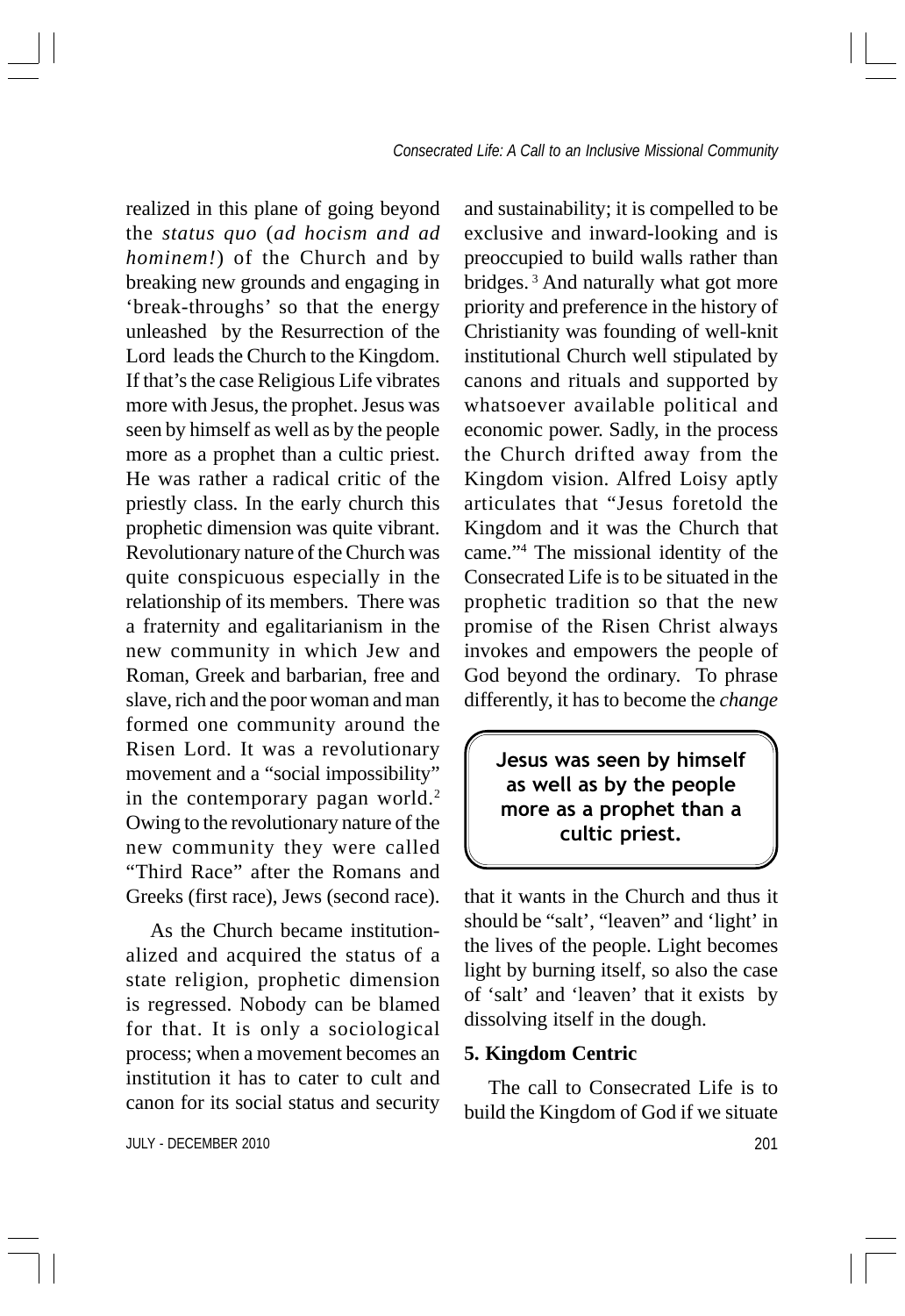its missional identity in the standpoint of Biblical prophetic legacy. The word 'Kingdom' in the Hebrew is *Malkuth*. It is a verbal noun implying that 'Kingdom' is not an immutable political entity or ideology but signifies a processive and dynamic reality, ever unfolding and evolving. May be because of this, Jesus resists defining it and always tries to explain it in parables, metaphors and social stories. Jesus' narratives are open-ended and inclusive; they invite the readers to be participant in them so that they complement and enhance them. Parables are more of dialogue than of monologue. Jesus recounts parables, and the listeners contribute to them by the change of their heart and way of life. The parable continues to unfold in the lives of the people and making the

## As a prophet, Jesus was a radical critique of the religious establishments and its practices.

Kingdom of God a dynamic and ever evolving reality.

Moreover, Jesus brings the idea of the Kingdom through his various social interactions which are parabolic and embodies Kingdom vision and praxis: say for example, the interaction with Zacchaeus or the woman caught in adultery. The conversion of them is part and parcel of the whole event. This

conversion continues when one listens to the Gospel today in his or her contexts. This is how Jesus' stories are retold and revisited and thus they remain ever open, inclusive, universal, and evokes us to his vision and mission. The Kingdom of God that Jesus has inaugurated is organic and evolutionary by nature. It is like the tree in the seed which is to be nurtured so that it sprouts. Or it is like the fire in the fuel which someone should ignite. To make the seed sprout and to aflame the fuel in the new era of the Risen Christ what is needed is the Kingdom perspective as that of Jesus. And the religious are primarily called to become prophets, seers and pioneers to make Jesus' Kingdom ever creative and innovative while responding to the claims of the context and reading the signs of time.

As a prophet, Jesus was a radical critique of the religious establishments and its practices. His was not a negative criticism, but a proactive one by offering alternatives of a new community of love and righteousness right in the occurrences of the world through his Kingdom ministry. God sent his Son primarily because he loved this world (Jn3:16). Corollary to Father's wish Jesus understood his mission as bringing about "fullness of life" (Jn10:10) in all strata of the society. The future Kingdom is only a realization of what Jesus has initiated here and now (Mt 3:17). Jesus was consecrated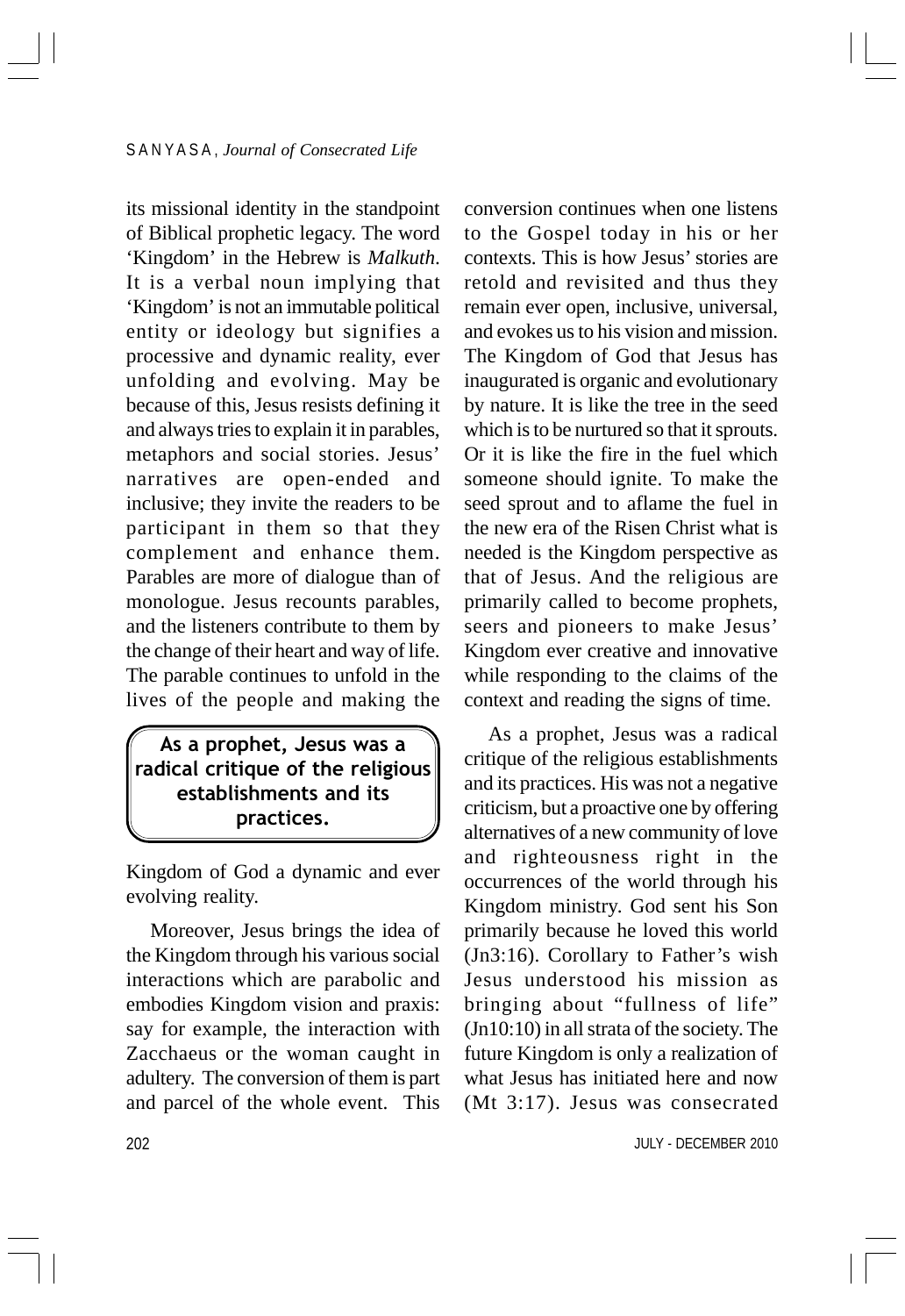(baptized in the river Jordan as well as on the cross) in the public space and among the people so much so that he became a new agent of the new community of fraternity in which Jews, Greeks, pagans, sinners, women, the children, the sick, the poor, the last and the least are partners and collaborators to build up the Reign of God.

Jesus' community was not an esoteric, private one as that of the *Essenes* but Kingdom centric. It was public, open and inclusive fellowship and fraternity of equals without the discrimination of caste, creed, cult, and gender. The credibility of Jesus' community was assessed and accepted in the secular spaces not in 'desert' or enclosures! The new community was not of 'private-talk but a 'public-walk'. It was consecrated when Jesus was crucified "in the city" (Jn 19:20) outside the Gate, in the public space, not for religious reason but for political cause! It was through the "Liturgy of Life" that he formed the first community in the secular space. The death on Calvary was the hour of glory because Jesus' total obedience (consecration) to the Father transformed the cross as the womb of the new Reign of God. The missional call of the Consecrated is to become the agencies of God's reign in the bruised and broken world of sin and ignorance. As the Risen Christ still carries the scars of his passion, the Consecrated should

JULY - DECEMBER 2010 203

embody the brokenness of humanity and become first and foremost the witnesses of the Kingdom of God right in the heart of the world.

#### **6. Consecrated in the Public Space**

Evidently, the Consecrated Life has to fundamentally embody and enhance the Truth of the Kingdom and has to search its identity in the dynamics of its unfolding in the world. The Hebrew understanding of 'truth' would probably offer a new insight in this context. The Hebrew word for truth is '*emet*' which is organic, inclusive, and open and ever unfolding in the course of history. It is more an 'event', or a 'deed' or a 'narrative' unlike the Greek idea of truth (*althea*) which is notional, normative, immutable and objective. The Hebrew God who journeys with the Israelites is

> He participates in Israel's history by hearing the cry of the poor and showing partiality to the marginalized...

more a process than a monad. He reveals himself by being coterminous with history. He participates in Israel's history by hearing the cry of the poor and showing partiality to the marginalized and by entering into covenants with them and thus He makes himself accountable to the humans. It implies that he is not revealing the truth through categories and notions but by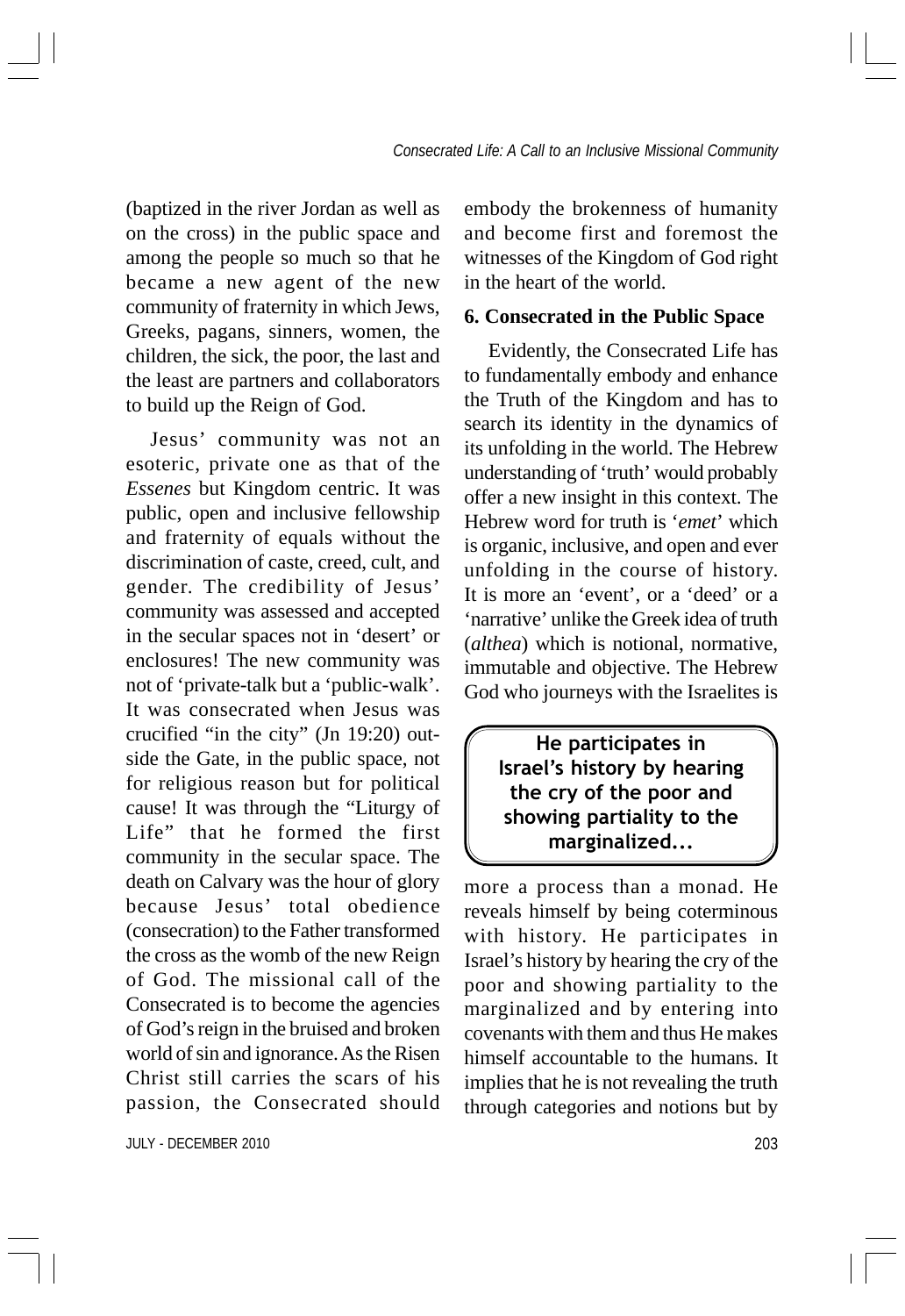the deeds of covenants. The Old Testament, especially the books of Genesis, Exodus, and Prophets, speaks of God's manifold ways of being present in the journey of life. Again, peoples' keen recognition of God's ubiquitous presence in the book of Psalm is quite moving.

The very self-understanding of Yahweh speaks of the 'becoming' nature of Divinity in contrast to the immutable God of the Greek. Yahweh names himself: "I am who I am". As Meister Ekhart argues, the repetition of "I am" implies a 'becoming God' or a "processive God". Incarnation is the continuation of 'God becoming' in the Old Testament in a more definite way. It should be stated that Incarnation is not a mere one time past

Jesus was making a radical critique of the contemporary religion which was conceived and practiced as a private and esoteric affair without a commitment to the society.

historical event. It is the very style and substance of Christian God in his interaction with humans. What we find in the Bible is the 'walk of God's talk. Mystery of Incarnation is the natural flowering of the covenantal God who has journeyed with the Israelites. And the Incarnate God continues to be with the trials and travails of humanity through the Spirit of the Risen who takes birth, dies and resurrects in our daily Eucharistic celebration and in every engagement in the world, which leads to the arrival of the Reign of God. Incarnational dynamic is the basic art and wise of the Biblical God who continues to journey with humanity and "who fills the whole creation" (Eph 1:23) in virtue of resurrection of the Lord, and thus renewing the whole Reality ever and forever.

The Consecrated Life is to be finetuned with this Biblical understanding of God's engagement with the world. In that case we have to revisit the meaning of religious life as a narrative in the story of God rather than as cultic and canonical "Order" or "Congregation" practiced in the confines of high compound walls. Jesus says, you are the light of the world and it should be put on the lamp stand so that it gives light to all (Mt 5:14). By saying so Jesus was making a radical critique of the contemporary religion which was conceived and practiced as a private and esoteric affair without a commitment to the society. Jesus' praxis of religion and his teaching gave a new translation of the very understanding of religion. It is practiced in the 'public space' and in an anthropological community in which all discriminations in the name of race, color, class, creed, caste, tradition etc., have no value. Moreover, it embodies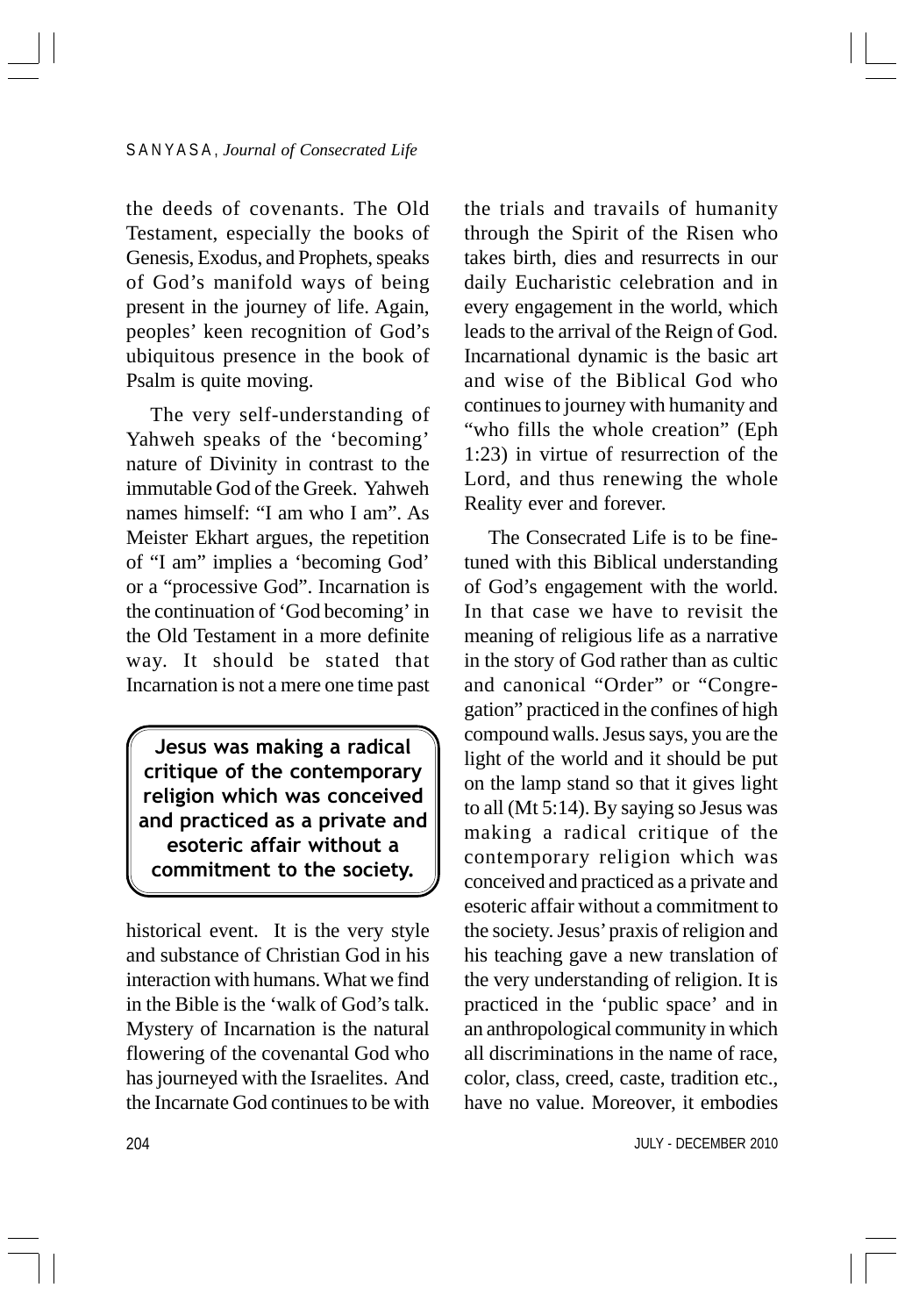the brokenness of the humanity, especially of the marginalized and offers an alternative in which every one, the lost and the least are dear ones. It implies that the credibility of the new faith comes from its 'public meaning' in the sense that it is responsive to the people, especially to the claims of the "non-people" on the margins.

The implicit argument of Jesus is that religion and its practices are to be approved and appropriated in the ambit of contemporary cultural, social and political scenario. Otherwise religions become irrelevant, obstructionist and regressive historical data in the human advance. While discussing the meaning of the consecrated life, one should not entertain the idea that this way of life can be justified in itself and can be sustained in its exclusive purity, independent of the cultural and political underpinnings of the present ethos. If someone muses such a complacent approach and perspective it would be suicidal. If we pattern consecrated life after Jesus and his ministry, our religious community is radically challenged to be missional in the sense that a radical Christian life is not an option outside the occurrences of the 'world' but must be lived out through "the joys and the hopes, the griefs and the anxieties of the people of this age" (GS #01) and should acquire credibility and mandate in the public space. If so, Consecrated Life is not a private talk

of holiness and purity. It should embody a 'public-meaning' as well implying that it should pulsate with the brokenness of humanity. If we look into the 'insight' of the founders of various religious congregations and orders we will not miss the nuance of 'public' in their charism. Holiness was often construed in 'holism' and thus their initiative acquired credibility in the public space. The public meaning of the Consecrated life has, by and large been obvious in the initiatives of the founders of various Orders and Congregations.

To cite a few examples, the "Rule of St. Benedict" was not written in a historical vacuum. Living in the twilight of Roman civilization and the dawning of the Dark Ages in Europe St. Benedict wrote the Rule, on the one hand, to take

The credibility of the new faith comes from its 'public meaning' in the sense that it is responsive to the people, especially to the claims of the 'non-people' on the margins.

on the disintegration of Roman Civilization and on the other hand to bring about a new culture that could uphold the Gospel values as the people began to slip back to paganism. The Rule was a pastoral deterrent to the intellectual decrepitude prevailing in the then Europe of  $6<sup>th</sup>$  century. Francis Assisi (13c) initiated a movement to

JULY - DECEMBER 2010 205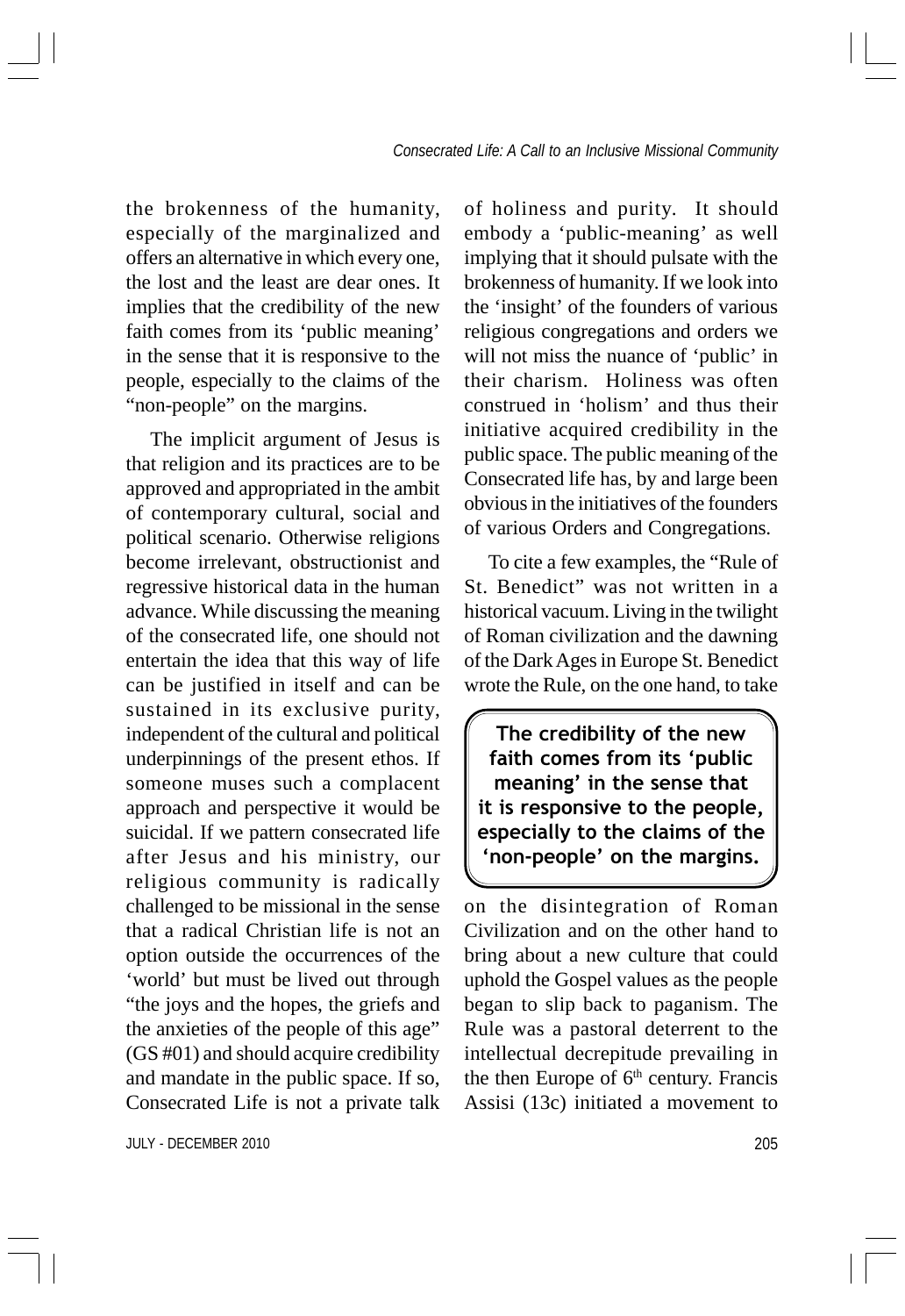'renew the Church' that should pulsate with the lost and the least on the margin. Franciscan praxis was 'consecrated' by the crowd at the margins, not in the confines of the complacent compounds. Focolare movement (1940s), a new initiative in the Family apostolate in a context when the families were broken and the children were orphaned after the Second World War. It nurtures interfaith communities of solidarity, prayer and sharing in the very heart of the society. Mother Teresa's communities took birth at the 'cry of the dying', and centred on the lonely, the broken and the sick of Kolkata. The Covenant House Community started at Manhattan in New York (1977) makes 'covenant' with, as its mission statement says, with "the suffering children of the street" and committed to the homeless, and to the

Franciscan praxis was 'consecrated' by the crowd at the margins, not in the confines of the complacent compounds.

runaway and at-risk youth. Now it has built up a large network spreading from New York to the Latin American countries and serving thousands of the 'lost' and the least of the present Globalized society, and thus makes alive a God who always enters into 'covenant' right in the secular space. The Taize Community is centred on prayer and a life dedicated to the unity of all the Christian Churches. The Community of Lanzo del Vasto (l'Arche) is centred on a way of life close to nature and on the principles of non violence. The basic communities in Latin America are centred on the poor, restoring to them their basic dignity and rights, and their voice and place in the Church and in society. Chavara Kuriakose Elias initiated a comprehensive revolution by founding a Congregation of Carmelites of Mary Immaculate in the  $19<sup>th</sup>$  c in India; its contemplative life of prayer is envisioned in thick of the contemporary pastoral and social concerns. It had been a social agency of transformation through the education apostolate to all in a society ridden with caste discrimination and untouchability. He started a Sanskrit school for the Dalits when people of the lower caste were forbidden to learn that language. He introduced mid-day meal so that he could attract the poor children to the school!

If we look deep into the insight and vision of all Religious Congregations, Societies and Orders we will not miss the 'missional' of its genius; that's to say, they are not conceived as 'private club of salvation'. Rather there existed a creative insertion of the personal as well collective pursuit of salvation into the 'public space' which is ridden with social, racial, gender, economic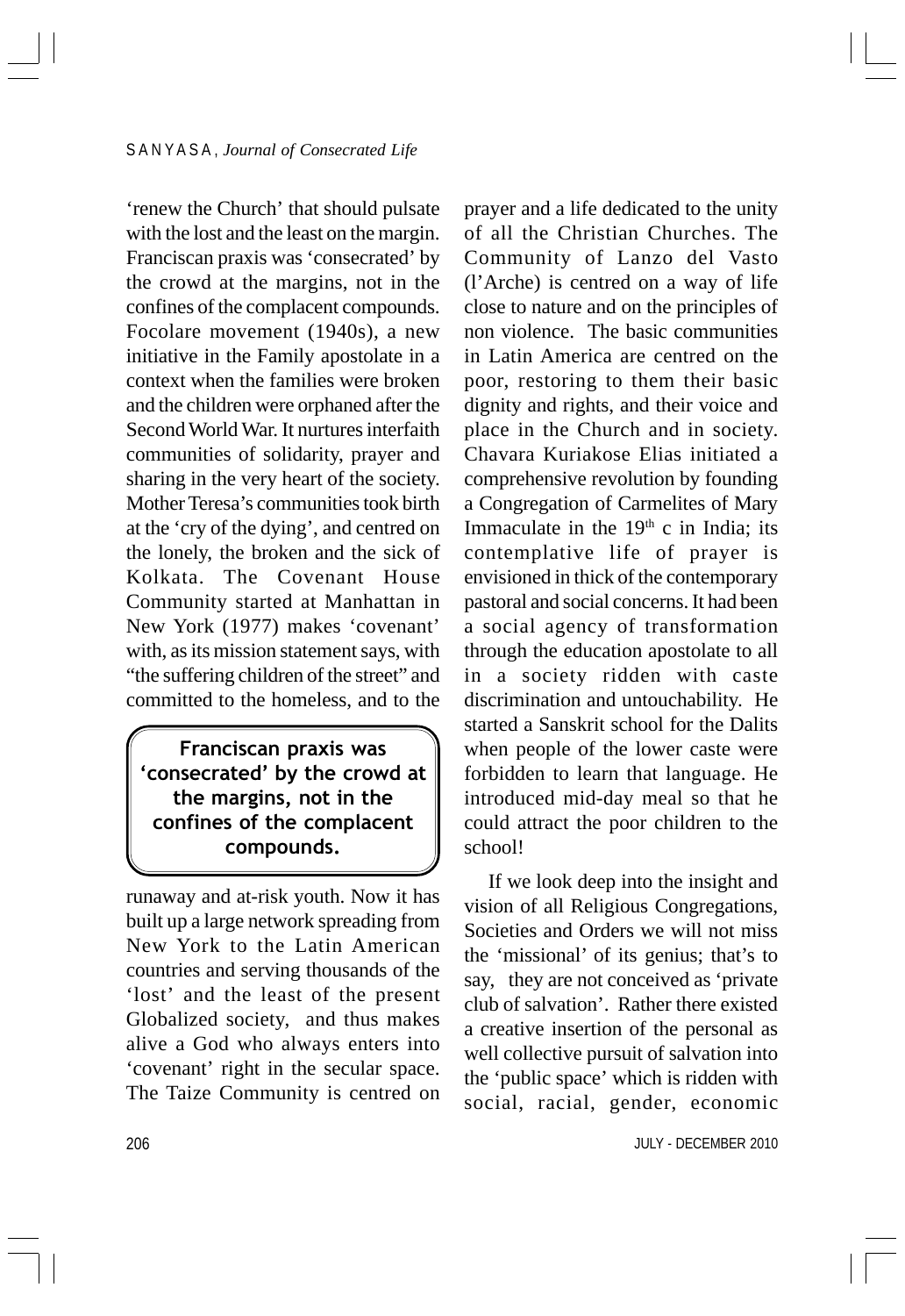discriminations and political unjust practices. The credibility of its leadership abides precisely in the integration and balance between the private salvation along with the total liberation of the people. This discrete harmony between the 'public' and 'private' was lost sight of, often, in preference to the latter. The credibility of the religious life to witness the Good-News can be reclaimed only by an inclusive corporate identity nurtured and nourished by the "joys and sorrows" of the world.

To phrase differently, the Consecrated Life is to be 'missional' by nature rather than to be a 'missionary'. The word 'missional' is consciously opted instead of 'missionary'. The word 'missionary' is quite loaded with Church' mission history which reminds the Mediterranean cultural, racial and linguistic chauvinism, political colonialism, economic exploitation, and above all church's perverted praxes in the name of mission especially in the Asian, African and Latin American continents. To be 'missional' means to be existential, and to be open to the sobs and songs of the 'people in the public space.' It entails to be creative and innovative by being proactive, processive, and more linked to the destiny by trusting a God who wants to be reborn again and again by the power of resurrection in the present broken and bruised Reality due to human hubris and avarice in the neoliberal world. The following lines of

JULY - DECEMBER 2010 207

thinking may offer new windows or paths to be missional in the present multi-cultural globalized world and thus recapture the losing credibility of the Consecrated life.

### **7. Ways of Being Missional**

#### **7.1. Being a Cultural Presence**

In today's discourse human being is increasingly understood as 'culturalbeing'. It is a dynamic way of interpreting human identity departing from the customary way of defining human being as 'political being' (*zoon politikon* Aristotle's Anthropology) or 'social being (*zoon koinonikon*, Stoic Anthropology) or a 'rational being' (Rene Descartes). It is a creative way of constructing human identity interactive with the 'other' and 'world'.

To be 'missional' means to be existential, and to be open to the sobs and songs of the 'people in the public space'.

The Human identity is not the 'given' or 'programmed' but it is processive, innovative and creative. Human being is a possibility, and a potential, and 'culture' is the epiphany of human consciousness. Consciousness is a unique quality of human existence. A buffalo can never become a Buddha or Christ. But a human being is also 'free' not to become a Buddha if he or she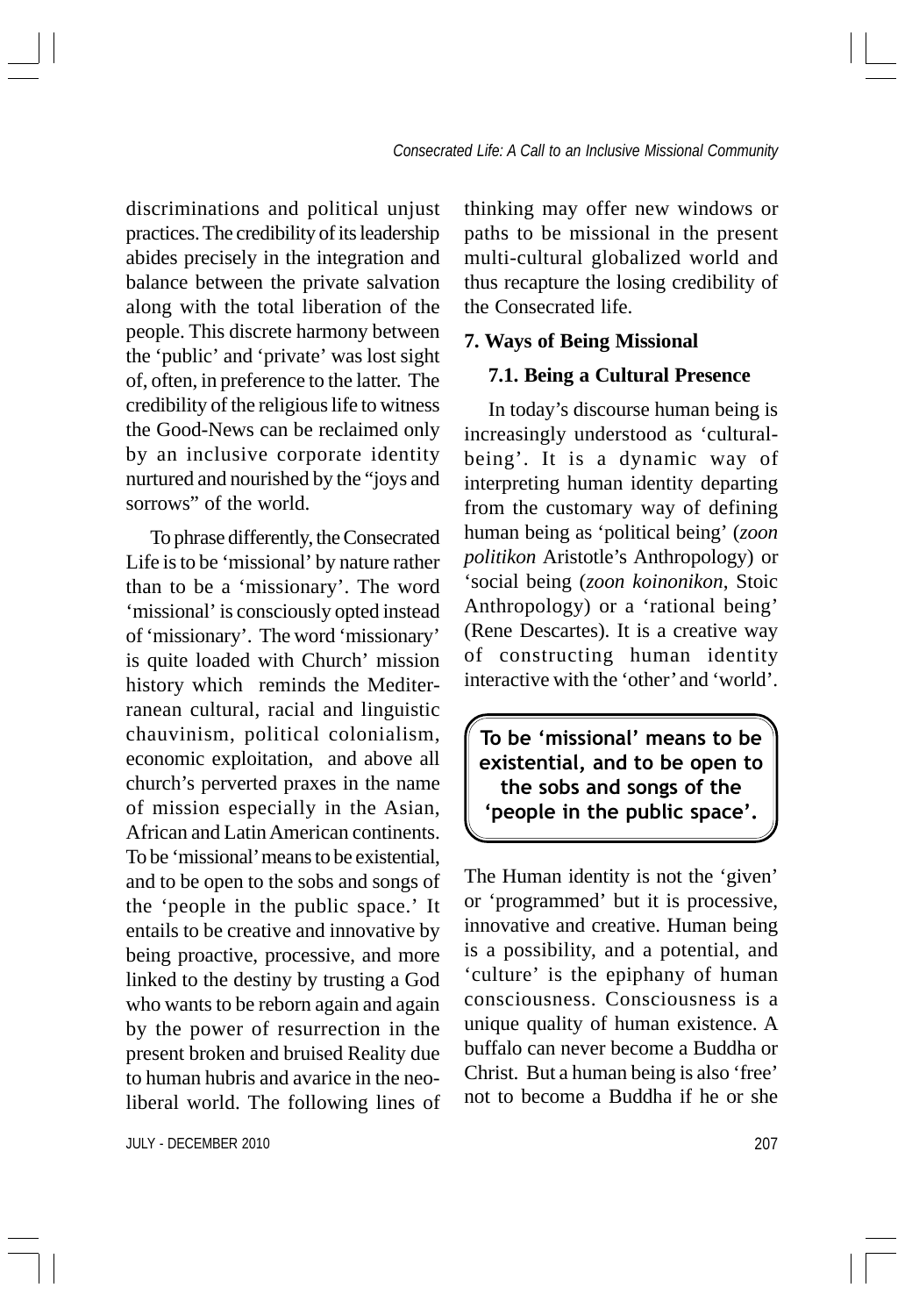does not positively engage in the river of life.

It implies that humans have to contest and construct meaning; their identity is organic and an ever evolving phenomenon. Here identity is not to be construed solely in the ambit of the 'roots' but in the boundless expanse and mystery of 'destiny'. The life is not a mere accident between Big-bang and black-hole. It is an incident in the vision and wish of the Creator. It means that humans have to engage themselves ever in the search of the significance of their existence in the *missio dei*. This is the pure delight of being human because we are endowed with human consciousness, so that we can participate in the ocean of existence which is total, immense, and ineffable.

The vocation to Consecrated Life is proactively to partake in the whole of existence and take a lead role in the process of its blossoming.

208 The import of religion comes precisely here. In one way we, as cultural beings, are fundamentally 'religious beings' in the sense that we are related (*religare*) to the totality of reality and build up friendliness with the whole of existence and give a new quality and a fresh fragrance to the travails of existence every day by

singing 'a new song and telling a new story'. Being a religious means being inclusive and open to the exuberance of existence, which is ever new and creative, bubbling with abundance of life. The vocation to Consecrated Life is proactively to partake in the whole of existence and take a lead role in the process of its blossoming. To put whole argument in different words, religion is fundamentally a 'culture-thing'. Our faith has to become our 'culture-thing' so that our consecrated life is 'incarnated' into the whole existence, and thus it becomes integral, total and holistic. Its call is to be a vibrant agency ('light'/'salt'/ 'leaven') of transformation and transfiguration in the glow of the Resurrection. As the late Pope Paul VI reminds us "the split between the Gospel and culture is undoubtedly the tragedy of our time" (*Evangelii Nuntiandi #*20). Christianity belongs to the political, social and cultural order because Christian faith is resolved in a God who pitches his tent amidst the humans; he is Emmanuel. By saying that Consecrated Life is 'cultural', our religious life has a radical missional role to lead the whole of existence to a new excellence, quality and intensity.

Jesus was consecrated in the 'desert' of the public space and thus he could give a new meaning to the whole of existence through his death and resurrection. Jesus has shown the way of how to be really consecrated and how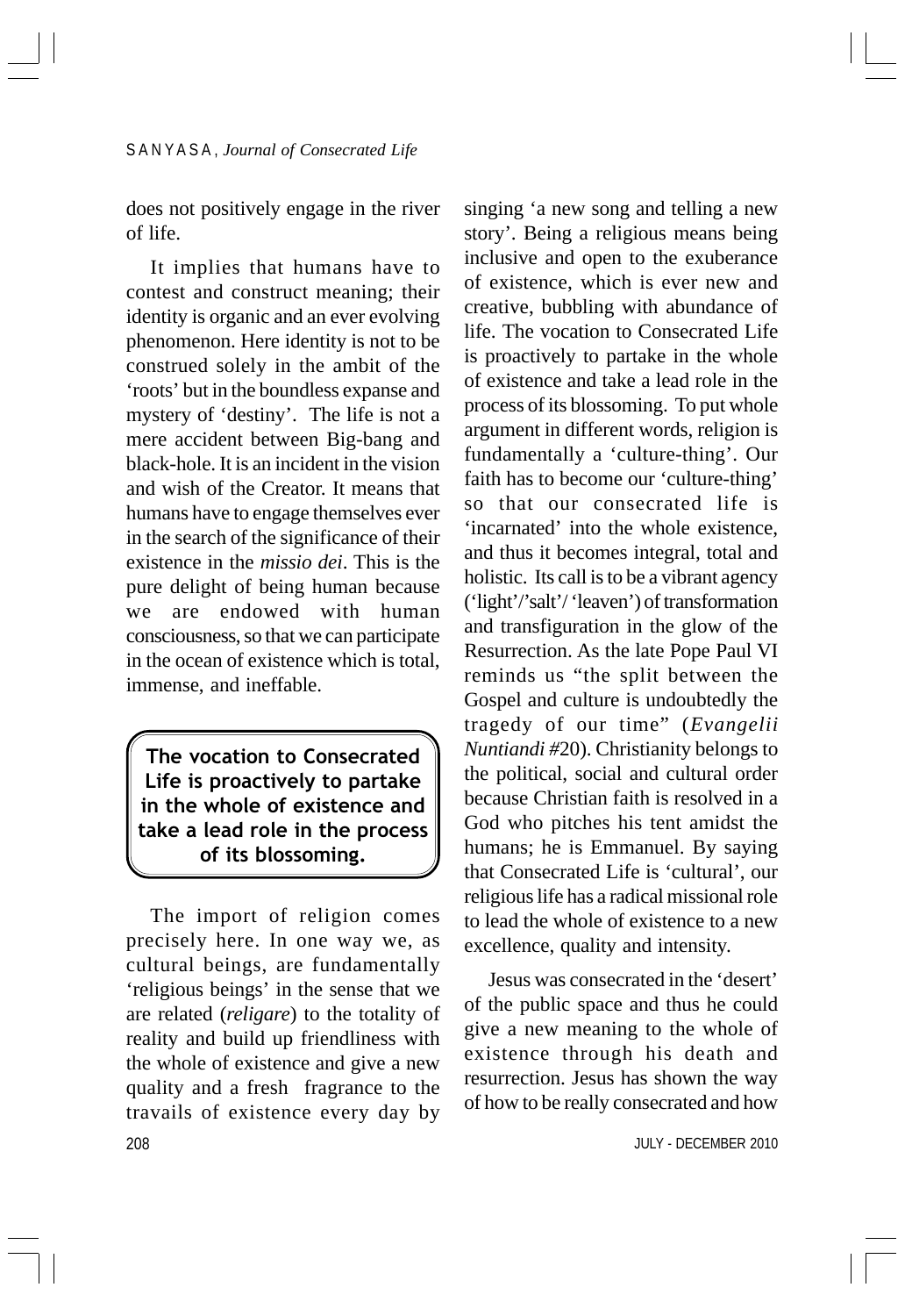to become a vital agency to give a new depth and dimension to the epiphany of human spirit and how to divinize/ humanize the whole existence. If Consecrated Life is a cultural agency then it should be realized through the sobs, songs and stories of people upholding the 'civic nuance' and 'public meaning' of the Gospel; it is not a private, esoteric and exclusive way of life but it is a vocation to be responded right in the sundries of peoples' lives offering vitality and new hope in their journey of lives. Consecrated life is like the light on lamp-stand that exists by burning (consecrating) itself so that it sheds light in the lives of people.

## **7.2. Embodying a Multi-Faith Perspective**

JULY - DECEMBER 2010 209 Once we try to see the Consecrated Life as a 'culture-thing' it is has to situate itself in the present historical, political and social scenario. The logos and pathos of the present era is indisputably pluralism which has percolated deep into post-modernist psyche. People live on border (luminal) space and boundaries are not fast defined; they are diffusive and porous. The art of a successful living demands a creative inclusiveness which blends and bonds paradoxical trends and strands and thus brings harmony to the varied options into an equitable correlation. A holy man/woman is like a person like Gandhi, who passes over by sympathetic understanding from his

own religion to other religions, and comes back again with new insight to his own. Passing over and coming back, it seems, is the spiritual adventure of our time.'5 The consecrated life in today's world entails this spiritual adventurism. We are consecrated in a multi-faith scenario. And the Consecrated Life is to be incarnated into this fertile and fascinating text and context of dialogue of religions.

In today's political scenario, religions are positively treated as 'cultural-capital' in the sense that they are considered as agencies of lasting political resolve, and social cohesion and integrity. Political diplomacy and military solutions have limited role and scope. The ongoing riots and violence of Middle East, Asia, Africa and Latin

A holy man/woman is like a person like Gandhi, who passes over by sympathetic understanding from his own religion to other religions.

America are not yet contained by political equations. What we need are new paradigms and praxes of multifaith psyche. Our consecrated life should become an art of living in a multi-faith context in the sense that it caters to and cares for a radical meeting of religious pursuits at the depth level. As Thomas Merton says, communication in depth across the boundaries of one's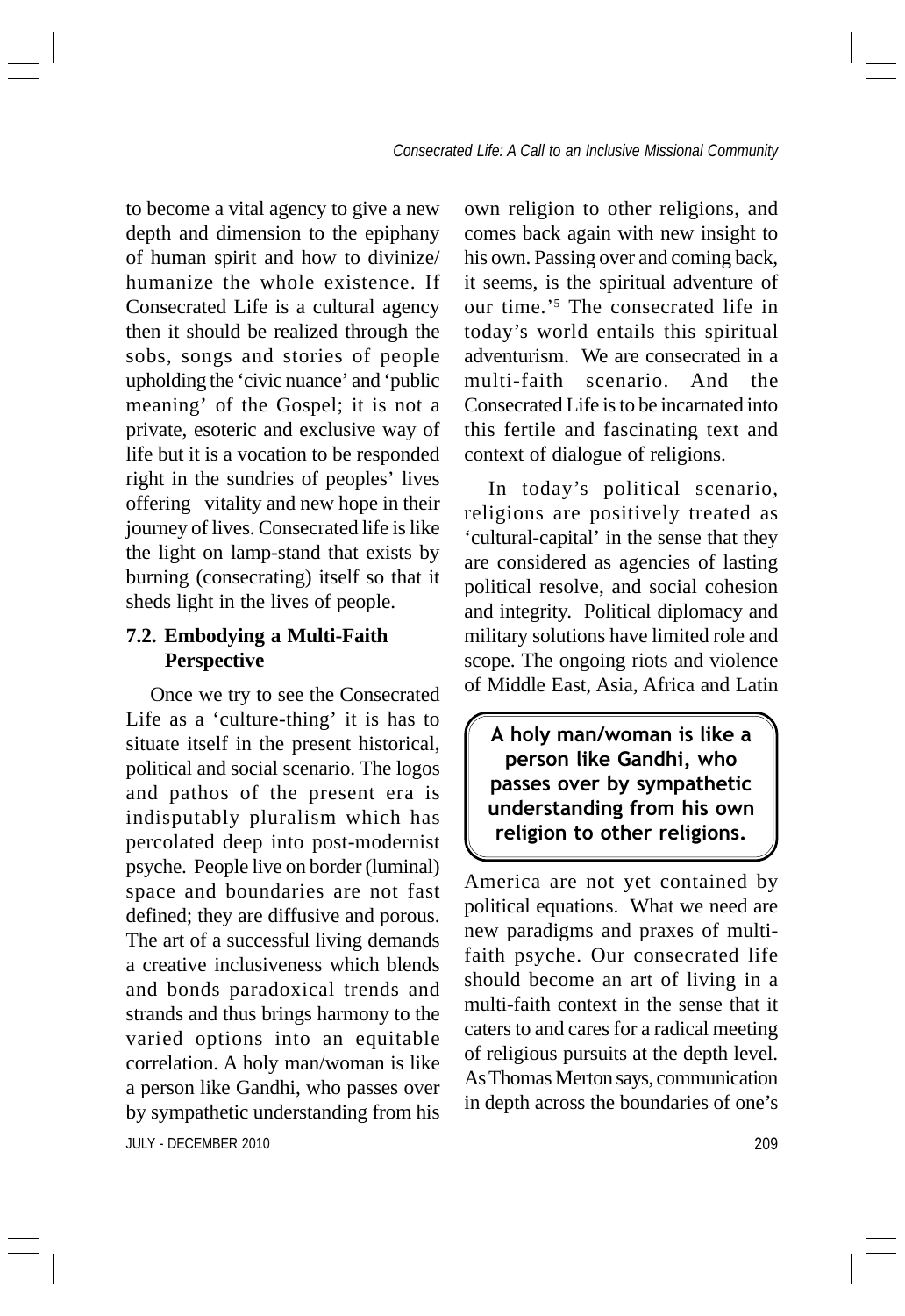religious faith is the most important in fashioning the destinies of future humanity.<sup>6</sup> The religious should be the pioneers and path –finders in this regard. Consecrated life should, then, embody a multi-faith pattern and motif so that it vibrates with the *eros* and *logos* of the present era. That is to say, the Consecrated Life must grow into a radical experiment on the spectrum of diverse religious pursuits. We need Koran, Bhagavad-Gita, Dharmapada, and Sikh Grandhas, the insights of the Little Traditions of Tribals, Dalits, and Folks to build up a society in the vision of the Reign of God which should appreciate and appropriate the multireligious claims.

If we continue to indulge in our absolutism, Christianity will eventually become an esoteric or occultist religion.

Moreover, when polities are increasingly looking up to the religions as their 'root-paradigms' in their identity constructions and religions become cultural, political and social agencies for nation building. Our Consecrated Life cannot be envisioned exclusive of this unfolding scenario. We have to engage proactively in a *Passover* from our normative claims and complacency to a dialogical religiosity and an interfaith consciousness. If we continue to indulge in our absolutism, Christianity will eventually become an esoteric or occultist religion. Swami Vivekananda once said: "No individual or nation can live by holding itself from the community of others and whenever such an attempt has been made under the false idea of greatness, policy or holiness - the result has always been disastrous to the secluding one." The oft quoted saying of Mahatma Gandhi is called for: "I do not want my house to be walled in on all sides and my windows to be stuffed. I want the cultures of all lands to be blown about my house as freely as possible. But I refuse to be blown of my feet by any." Indeed we need our own shores of identity, tradition and genius. But if we do not build the bridges of understanding, partnership, dialogue the 'shores' of our religion become isolated islands irrelevant in the present ethos and logos. Swami Abhshiktananda, who 'consecrated' his whole life to experiment the question of multifaith experience, speaks of the simultaneity of different faiths in the "Cave of the Heart". He calls this "bridge-consciousness", "profoundmutation or "multiple loyalties". No doubt, one will find oneself being lacerated, both physically and mentally between the turbulent 'borders' of diverse faiths. But this is possible, as Swamiji says, only when the seed of the faith is sown deeply. At the depth we will not be torn apart and dissipated.<sup>7</sup>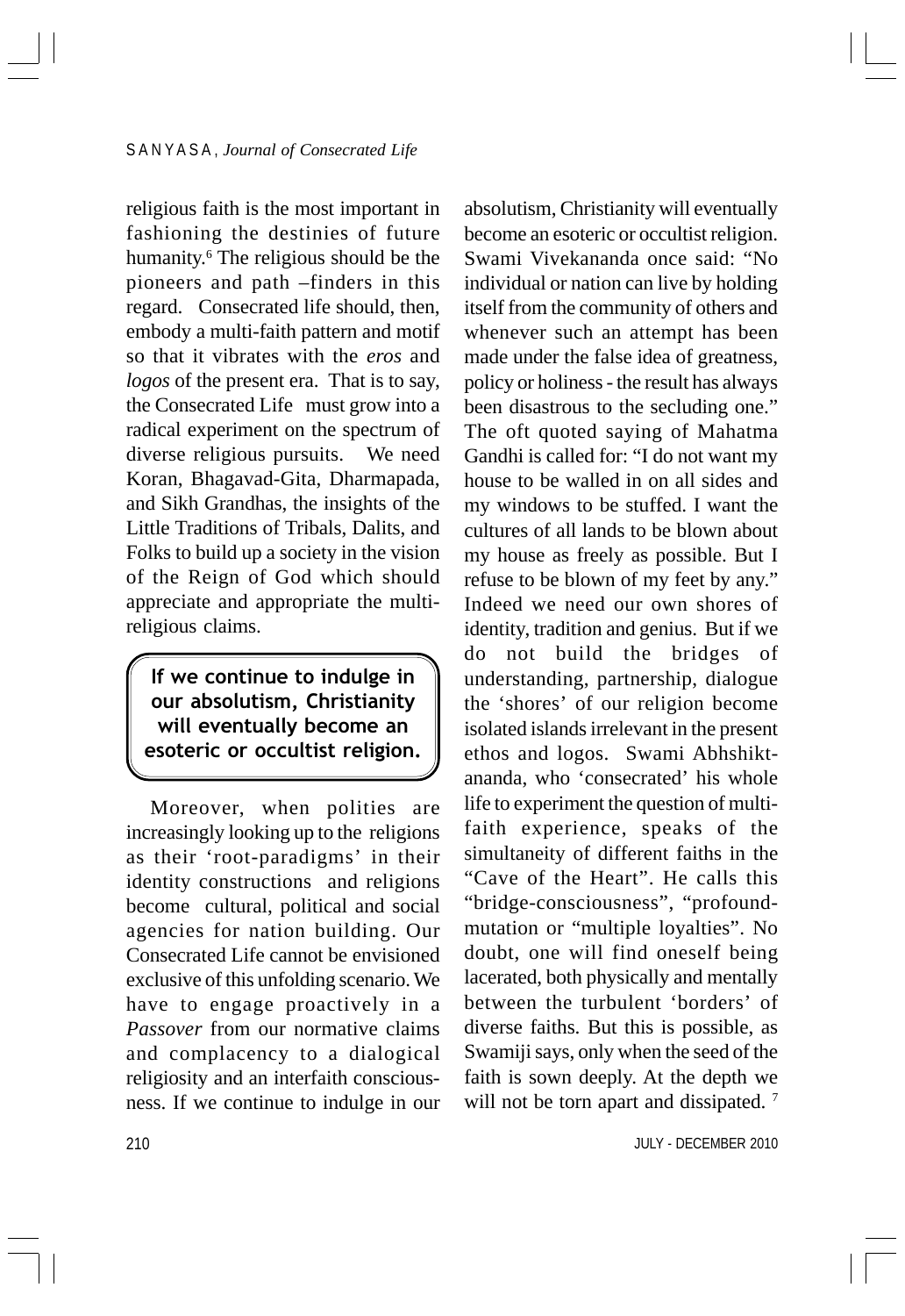Rather it would be a greater celebration and a dawn of deeper consciousness of unity. There one becomes a sparkling and vibrant wave in the ocean of existence which is One (Tad-Ekam). One is to be consecrated in 'the depth' and by the 'depth'. The radical missional call of the Consecrated Life today is to realize this veritable dialogue both in the person and collective.

# **7.3. Being Dialogical**

Dialogue has brought a new imaginary, a creative space, and an innovative praxis in the understanding of being missional. The late Pope John Paul II thinks of dialogue as a spectrum to build up a "new civilization of love, founded on the universal values of peace, solidarity, justice and liberty"8 . The Consecrated Life is to be 'consecrated' in this dialogical ethos for it should fundamentally embody the substance and style of a God who partners with the humans in history embodying its logos and pathos. Dialogue is the medium and message in today's ethos. It is the synergy, promise, faith and the very delight of the present epoch. We need fundamental studies and experiments to negotiate the frontiers of religions and must acquire the art and skill of creative receptivity to be transformed in this process while upholding our faith presuppositions. But we have no clear paradigms and paths to adventure in this uncharted ocean of human pursuits. We

It can be stated that 'being dialogical' is 'being missional' in the present cultural and religious scenario.

don't have beaten path. We are only wayfarers and pilgrims. The *way* is made by *walking* as the Spanish poet Antonio Machado says in his poem *Caminos.* Dialogue is more an unfolding and deepening and expanding scenario than a defined context; it leads us to realms of surprises and hidden promises. It has become the very goal when the style becomes the substance in the present world of media and communication. Dialogue is the new energy, new capital, the new optimism, the "New Pentecost" in the life of the Church.<sup>9</sup>

It can be stated that 'being dialogical' is 'being missional' in the present cultural and religious scenario. Scenario is not a static 'context'. But there is no constant in a scenario which is a conflux of flows, an ever expanding network ridden with promises in a futuristic horizon. We have to constantly search and discover 'constant' anew and afresh, and to be in the flux and to be on move; the 'change' is the 'constant' in today's globalized and media ridden world. It entails the Church to be 'missional' rather than a missionary. As already mentioned, to be *missional* means to be creative, innovative, alert,

JULY - DECEMBER 2010 211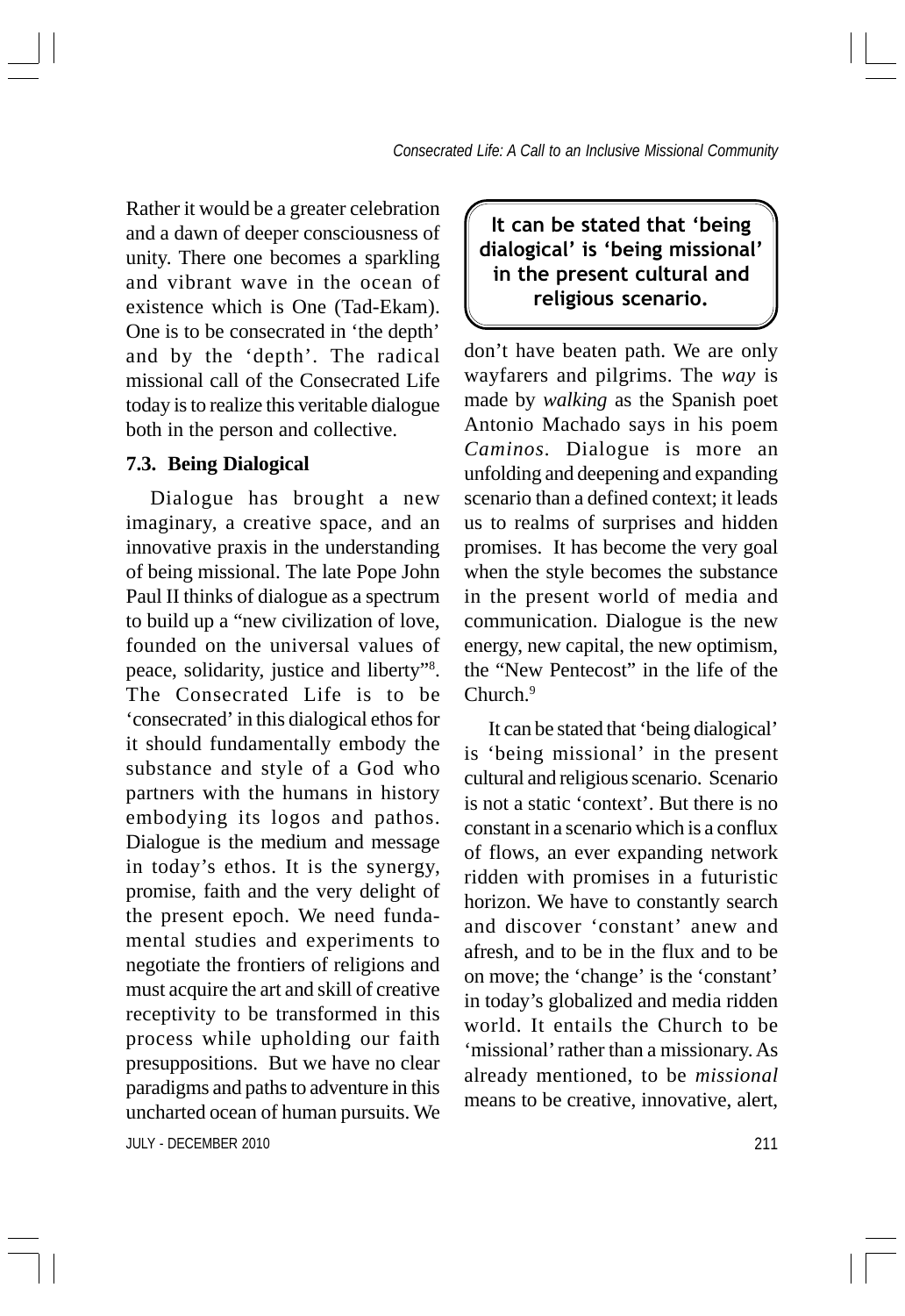sensitive, open, dialogical and ever open to *posteriori* truths evolving in the process. The disciple of Jesus should be like a tight-rope walker always balancing and alert in the 'middle' embodying the paradoxes rather than opposing them, and ever moving from one 'constant' to the other and thus making 'constants' a 'rosary' of ever deepening and evolving event and deed, a celebration. Here what is important is the thread that bonds the beads in a perspective. The mission of the Consecrated life is the space between the beads! That space is a space of exploration, breakthroughs, and new horizons. That space is the space of the prophets, pioneers and pathfinders. It is the Socratic space of dialogue. Here dialogue is not a conversation between two persons. The word dialogue comes

We need all the religions, cultures and faiths to unravel the Risen Jesus who is ubiquitous and universal in the whole of Reality

from the etymological root '*dia*' (through) not '*di*' (two). Socratic space is a common, open-ended, inclusive and creative space in which seekers search together, bracketing out their *a priori* while being in search of *a posteriori* that are revealed in the common pursuit. There is no hidden agenda in a dialogical process; it is more of creative

receptivity, totally open, honest and transparent to the revelation of truth which transpires in the process. Dialogue in this sense is a mutual empowerment and a synergic partnership of all those who participate in it. What is needed is 'obedience' to the truth (*emet*) that is being exploded in the dialogical process. The real missional dimension of the Consecrated is this radical participation in the revelation of the Spirit in the dialogical multi-religious context. We need all the religions, cultures and faiths to unravel the Risen Jesus who is ubiquitous and universal in the whole of Reality and we have to collaborate with the Father who reveals his Son outside the confines "flesh and blood" (Mt. 16:17). The Church through its various documents and teachings promote to enter such radical dialogue of faiths.10 The Consecrated who have opted for and called to a radical witness are the veritable disciples to engage in this pioneer apostolate to make Jesus known and manifest in the present culture and ethos of pluralism. To equip ourselves what is needed is a radical reconstruction of our identity of Consecrated Life.

### **7.4. Being a Narrative Community**

We have to engage in an exercise of a radical reconstruction of our identity consciousness to equip ourselves and to acquire the art and skill to be missional in a multi-religious context.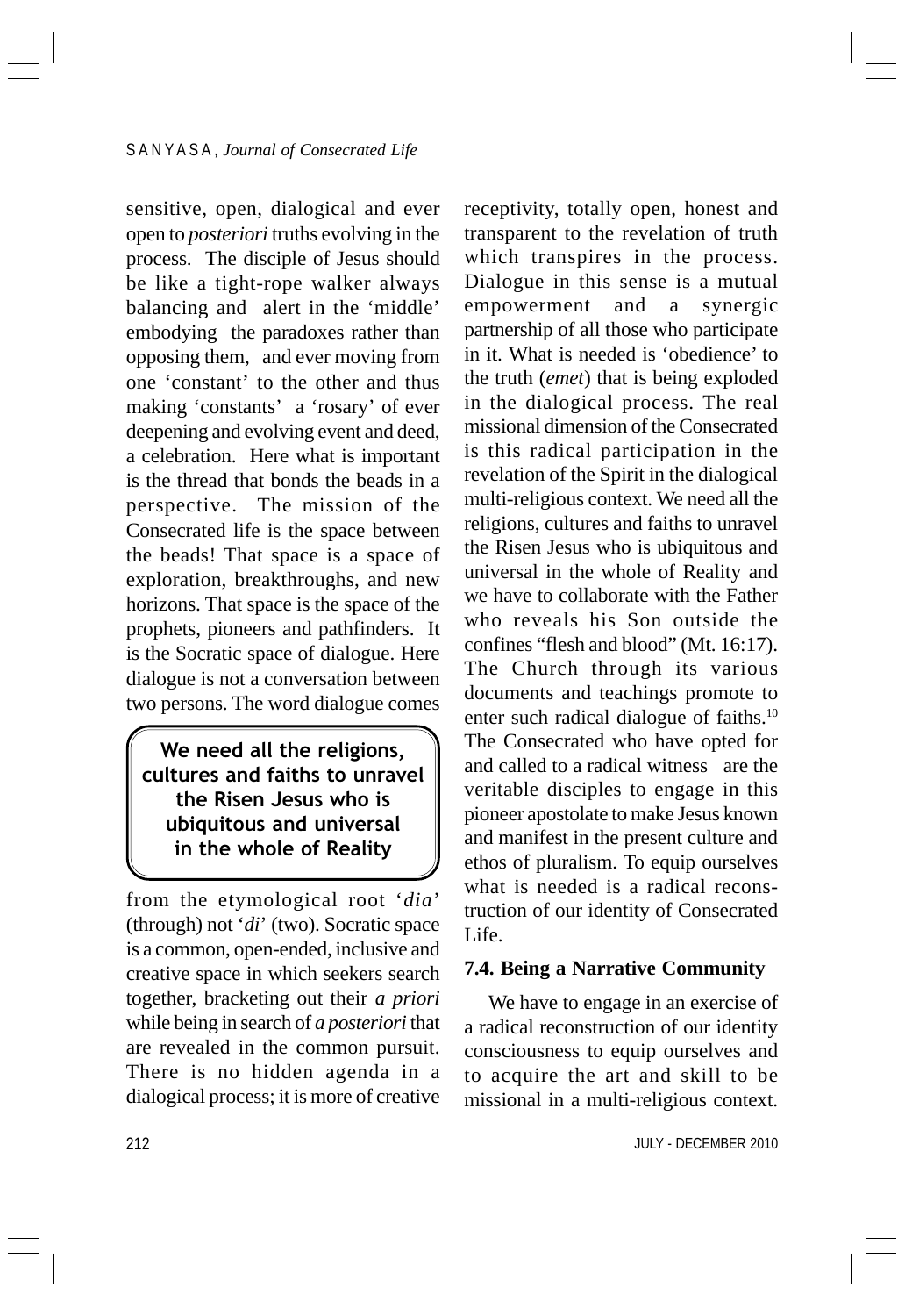It entails a deconstruction or an unlearning of the existing praxes and paradigms patterned after mega/meta narratives built upon Classicist ideals of holiness and Aristotelian notional normativity. To fine-tune the Consecrated Life with the texture of multifaith texture we have increasingly engaged in a narrative logic which resonates with the present pluralistic ethos. Life unfolds on a narrative canvas with its inborn spontaneity and creativity. Life is not arithmetic or a preconceived ideology. It is more a story being recounted in space and time ridden with God's benediction which is full of surprises and delight. Only a narrative has the flexibility, flow, flair and fire to embody the vibrancy of life and weave the varied experiences with rhyme and rhythm in the mystery of time. Paul Ricoeur, the seminal thinker of narrative hermeneutics, writes: "Time becomes human time to the extent that it is organized after the manner of a narrative; narrative, in turn, is meaningful to the extent that it portrays the features of temporal experience"11 In today's postmodernist globalized world of media virtuality, randomness and liminality of human life, what we need is a story that makes sense of the fragmented temporality.

Story as a figurative literature is different from a well-knit logistics of an ideology. Linguistics of a story offers a creative space that is inclusive, open

JULY - DECEMBER 2010 213

and organic and has the versatability to interpret and integrate paradoxical experiences in a narrative. The Bible,

We have to return to the narrative logic of the Bible while re-imaging the Consecrated Life in the present pluralistic ethos.

for that matter the Scriptures of all religious traditions, by and large is a narrative scenario of polyvalent and paradoxical treatises of contrasting themes recounted through a variety of literary forms like stories, myths, parables, narratives, stories, historical events, hymns, psalms etc. The Biblical literature does not stand for a notional reductionism of human life in the frame of a grand-narrative. Rather what is attempted in Scripture is to sustain a creative equity of the paradoxical events of human life (birth, death, life, sin, conversion, surrender etc) in a narrative scape and scene. We have to return to the narrative logic of the Bible while re-imaging the Consecrated Life in the present pluralistic ethos. It should be envisioned through the stories of the people right in the web of the world rather than Meta constructs of invented ideals and ideas. Life as a narrative flows in small narratives, not through grand narratives. In other words, the Consecrated Life should become more autographical in the sense that it should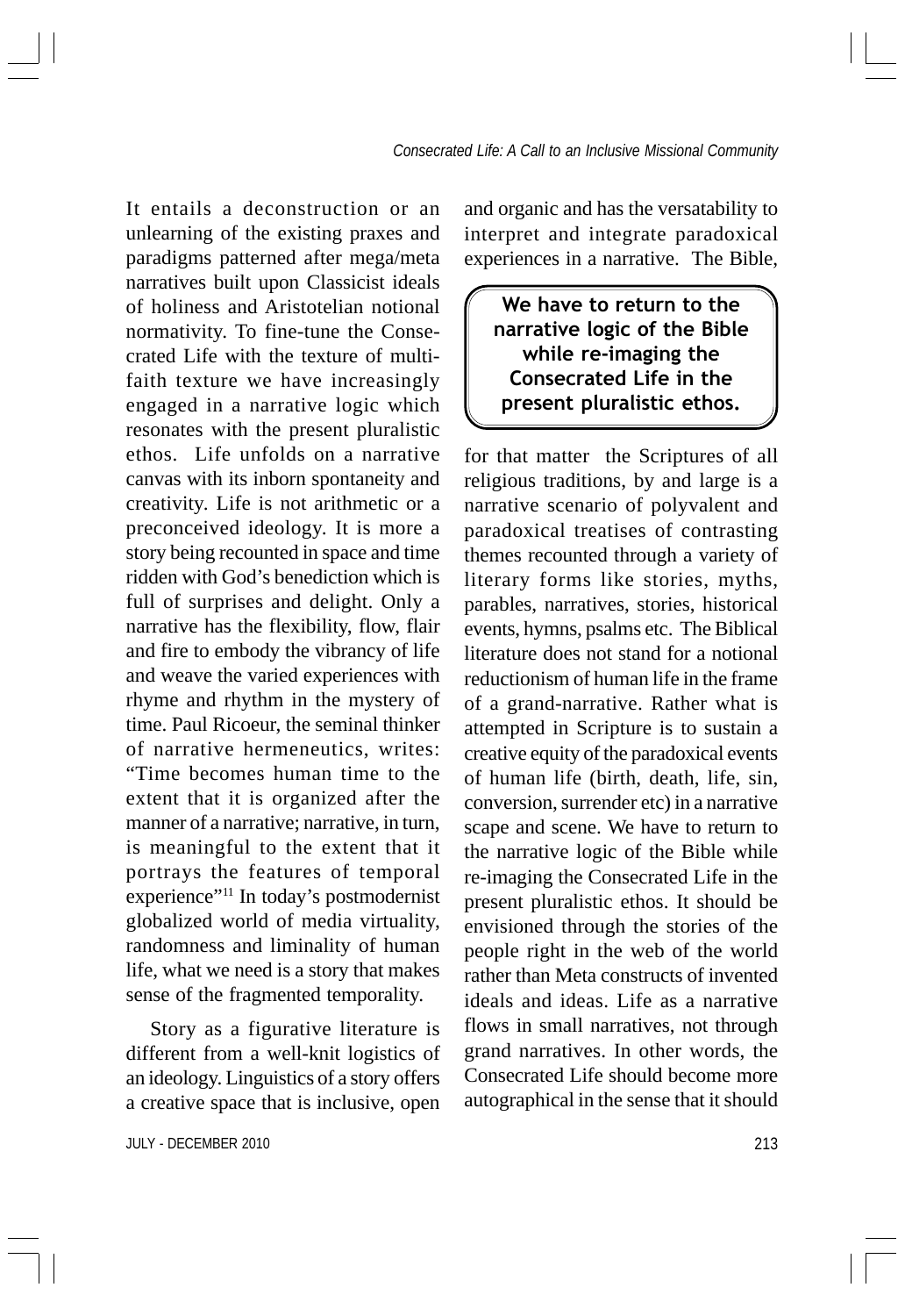be existential and experiential especially in the Asian logic and genius.

In this context, the theme of the Asian Mission Congress (2006) invites our attention. It advocates the rationale of the return to the art and craft of a story-telling while doing mission among the religions of Asia.<sup>12</sup> In Asia, narratives (*itihasas, puranas*, myths, poems, metaphors) are the vehicles for exchanging experience and thus they construct and constitute the identity of the community. By telling and retelling the stories communities are formed. So also is the case of Jewish society. Like in Asia they have a story culture. They even transform historical events into a story format and make them symbolic so much so that secular history becomes a revelatory medium.

Look into the ways of great seers, Sufis, Kabir, Rama Krishna Paramahamsa, Ramana Maharishi, who communicate, by and large, through stories and anecdotes.

Jesus told and retold stories. And so many stories were told about Jesus. We too became part of an unbroken tradition of storytelling. Christianity is a community of story tellers (a community at table together).<sup>13</sup> In the early Church disciples gathered at the table to tell the stories of their Kingdom ministry, thus they are empowered and

motivated mutually and such gathering naturally and spontaneously culminate in 'breaking of bread'! We have to return to Jesus' narrative praxis of storytelling. Indeed, Jesus was not merely 'telling' the story of God of the Old Testament but rather 'retelling' it from his 'telling' experience of his Father. In that sense his stories are autobiographical. In our turn, if the 'telling of the story' of Jesus were to become an engaging, and transforming narrative, it should not be parroting but a 'retelling' which implies a new hermeneutics and praxis. Then Proclamation becomes autobiographical, and only such language will be credible and convincing in a dialogue of religions. For one can really recount true stories from authentic experience. Our communities have become too serious and preoccupied with a million things. We become very formal, legal and ritual so much so that the spontaneity of life is somehow lost and we become forlorn. Kabir would say that for a man or woman of God experience must be spontaneous and will have many a story to tell. Look into the ways of great seers, Sufis, Kabir, Rama Krishna Paramahamsa, Ramana Maharishi, who communicate, by and large, through stories and anecdotes.

The New Testament is abundant with the stories of such autobiographical 'retelling' of one's encounter with Jesus. The four Gospels are basically 'retelling' of the four Apostles' encounter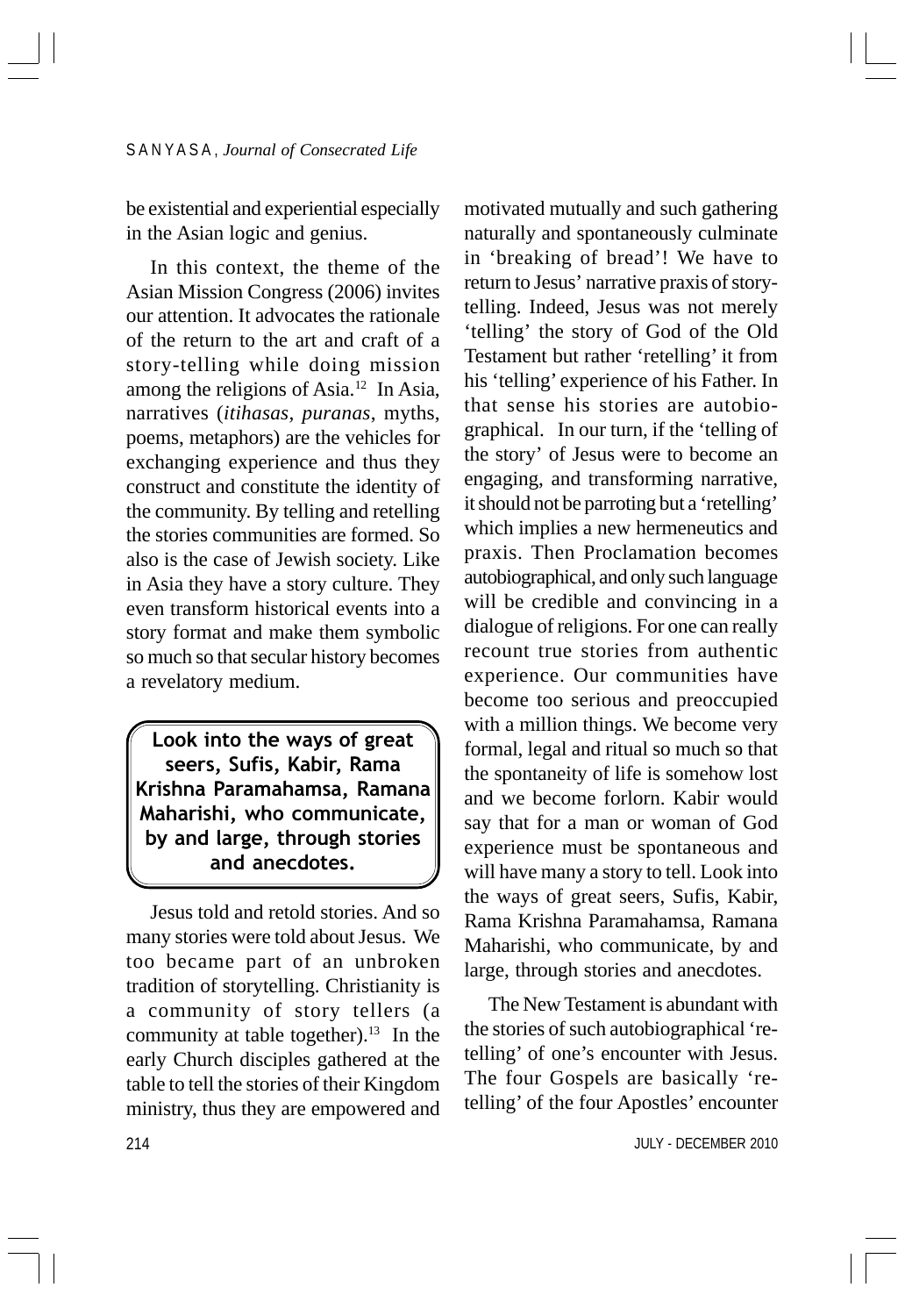with Jesus from four different hermeneutical horizons. Late Pope, John Paul II in *Ecclesia in Asia* recommends an Asian narrative pedagogy which will introduce people step by step to Jesus. The Consecrated Life becomes credible and missional when our communities are transformed by the stories of people and become a 'story' abundant with life. Then only we can become empowering agencies to lead the people to Jesus and his message of the "fullness of Life". That's to say, our community life must embody a community sense which pulsates with the people outside the enclosures and 'common life' through fraternity, and solidarity with their struggles. People's stories must become the text of our prayer and mediation. In this way only, our community becomes really missional when it is thus transformed into an inclusive welcoming community.

#### **7.5. Being a Welcoming Community**

No one will disagree that today a silent crisis is eating into communitarian dimension of the Consecrated Life. We are living in an ego culture, and the autonomy of the individual is held on a high premium. Compared to the past generation the younger generation looks quite over/self-confident, assertive, and informatic-ridden; they seem to be very creative and innovative in their thinking and are daring in their options and priorities. But at the same

time the post modernist trends like antipathy towards the grand narratives built upon ideologies and universal theories, importance of 'here and now', media (visual) values, consumerist hedonism, pluralism, etc., have entered deep into their psyche. Owing to all these, individualism is menacingly finding logic in the community life. A privati-zation of religious life is happening through individual priorities and options. Individuals are slowly being estranged from the collective mission and an element of cynicism towards the common programmes and witness, coupled with an antipathy to the seniors, are shared in the notinfrequent 'batch meetings' and weekly or monthly get-together of the 'likeminded' in the name of prayer and fellowship! It kills the transparency and trust in a community vision and praxis. It disrupts the integrity of the

The Consecrated Life becomes credible and missional when our communities are transformed by the stories of people and become a 'story' abundant with life.

community at the seams.

In the church Consecrated Life, by and large, is envisioned and practiced in a community life. Corporate identity was held dear and uppermost. What we

JULY - DECEMBER 2010 215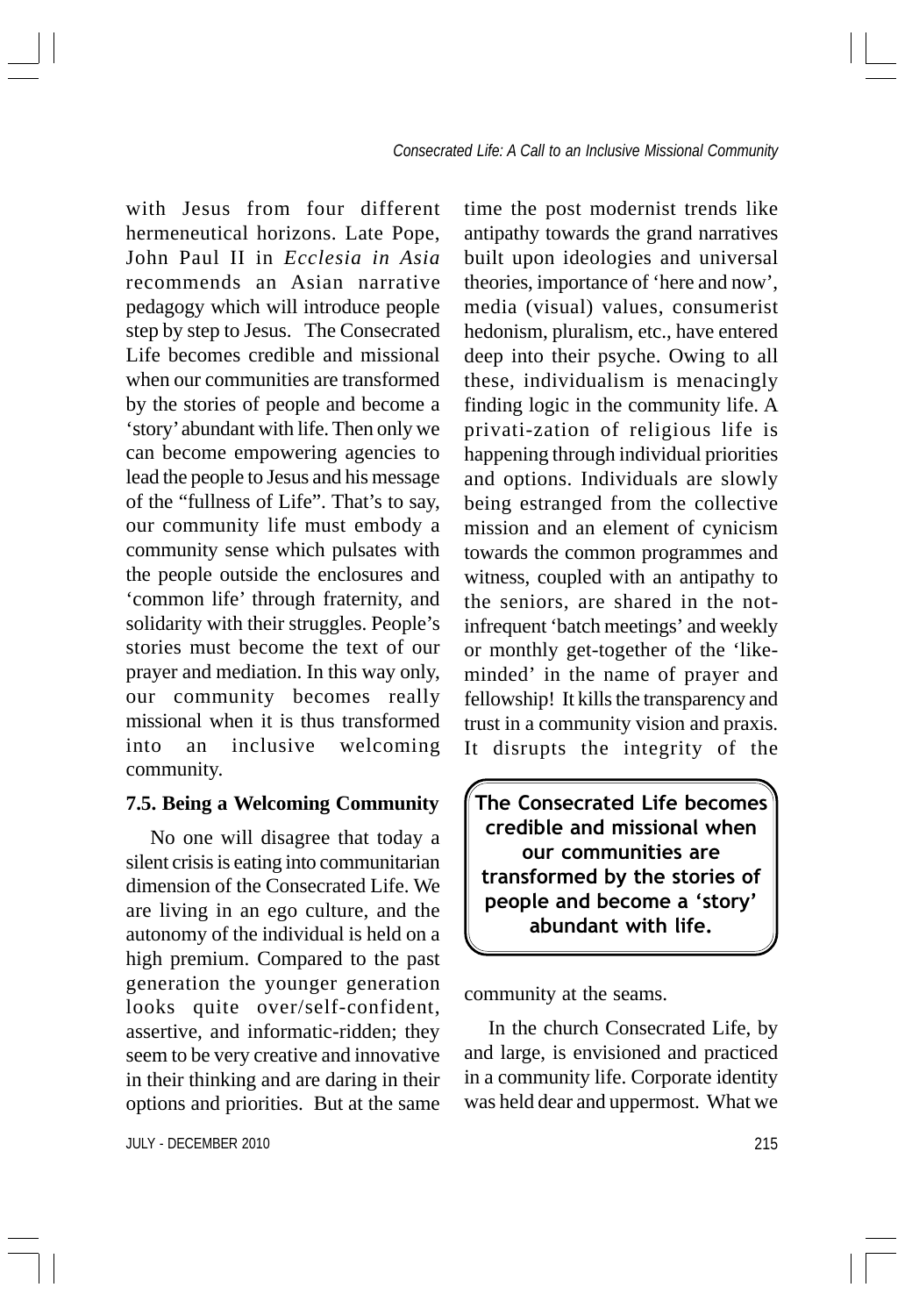find now is a shift from 'core' identity built upon charism to 'role identity' resolved around apostolate. In different words, identity is resolved around functional values sidelining the substantive values. This is what is happening also in the society at large. In the societal relations, we find a shift from tribal to rural to urban to posturban identity constructions. This is again translated in the shift from clan identity to joint family to nuclear family to the present 'adult living together in friendship'. In the tribal/rural what is uppermost is the corporate identity. If the individual is ousted from the tribal or village community he becomes a non-entity. As we move into urban and post-urban identity constructions, the individual becomes the core and referent. These shifts are silently transpiring in the religious communities as well. Community becomes subservient and sub-ordinated to the

A radical 'invidualization' or 'privatization' of community life is happening in every facet and front of the religious communities today.

individual, and his/her interests, claims and talents. Policies and programmes are increasingly worked out on the basis of individual initiatives and interests. A radical 'invidualization' or 'privatization' of community life is happening in every facet and front of the religious communities today. Moreover the ever expanding ministries and the dearth of vocations create greater elbow space for the individualism. As a consequence, the interface between religious life and community life is incrementally becoming feeble and frail.

In this context what is honestly needed is a paradigm shift from a centralized monastic identity to an apostolic community which is people oriented and Kingdom centric. What is to be aspired in the unfolding scenario is a fraternity sense nurtured on policies, priorities and options, not a community which depends on enclosures and common life. It should be a community that is nurtured on the apostolicity specific to the respective Order. It would be a community of shared *consciousness* which partakes in its respective charisms through apostolic activities. Praxis must be the hermeneutical principle of identity construction. It is in this context that identity of the Consecrated is to be expanded and extended to the people of God in the Kingdom vision. What is needed is to envision the community of the Consecrated in a new Ecclesiology of welcoming community which practices a spirituality of hospitality after the

pattern of Jesus' Kingdom community so that the missional of the Consecrated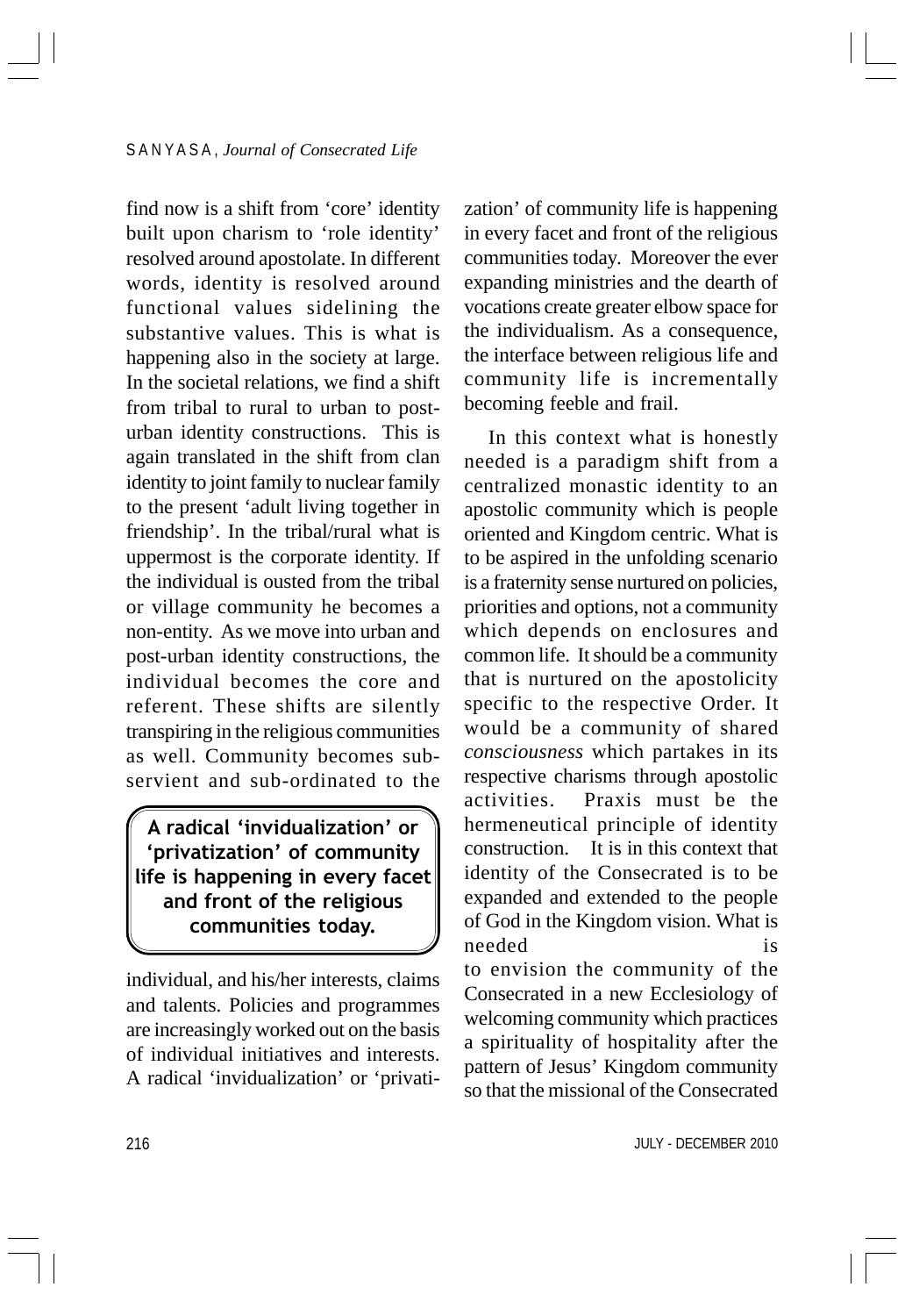life is upheld and promoted.

Hospitality was one of the missional praxes of the early Christianity. Paul exhorts the Romans to practice hospitality (Rom 12:13). In the letter to Hebrews, we note a step further to extend hospitality to the strangers (Heb13:2). This practice of 'welcoming' is a sequel of Jesus' practice of Kingdom ministry. We find often Jesus offering hospitality: his ministry runs through the great feeding miracles and climaxes in the Last Supper which extends to the Eschatological banquet. His all healing ministries powerfully project God as the host, friend, and partner of humanity. Even after the Resurrection, Jesus did not rescind from this praxis of hospitality. It is heartening to encounter the Risen Christ who prepares the breakfast and waits for his disciples on the shore of the Sea of Tiberias and shares it with them (Jn 21:9-14). Moreover, he seeks and rejoices hospitality during his ministry. He is a frequent guest of 'tax collectors and sinners'. As a whole we can see Jesus the host rather than the king of his Kingdom to which all of them are welcomed (Lk 24:30-31). Jesus says, hospitality is the better portion of a disciple (Lk 10:42). In the Emmaus story Jesus the guest, ultimately, through breaking the bread, becomes the host, who is the very bread of life (Lk 24:30-31). Radicalism of Christian hospitality runs provokingly through

JULY - DECEMBER 2010 217

parable of the Last Judgment (Mt: 25).

Especially in a multi-faith context, as Jesus has shown, the praxis of mission can truly be carried out by a Welcoming-Church in which a community of disciples (Mt 28:19) irrespective of creed, colour and caste is positively formed, sustained and celebrated. The Jews, the Greeks, Pagans, slaves (1Cor 12:13), the Hindus, Muslims, Buddhist and Dalits are all equal citizens in the polity of God. To phrase it in Indian idiom, Church is to become an ashram of inclusive space in which a spirituality of hospitality is practiced. First, what is to be aspired is an *ashramamanobhava* in our inner space and in our community life. It is an atmospherics of inter-faith pursuit, and universal

His all healing ministries powerfully project God as the host, friend, and partner of humanity.

values of fraternity, equality, human dignity, righteousness. Therefore the missional community of the Consecrated has to gestate and nurture a Welcoming –Ecclesia. This is how the Consecrated have to become prophets, pioneers and participants in the movement towards New Heavens and the New Earth (Is 66:22; Rev 21: 1ff.) when 'God will be all in all' (1Cor 15:28).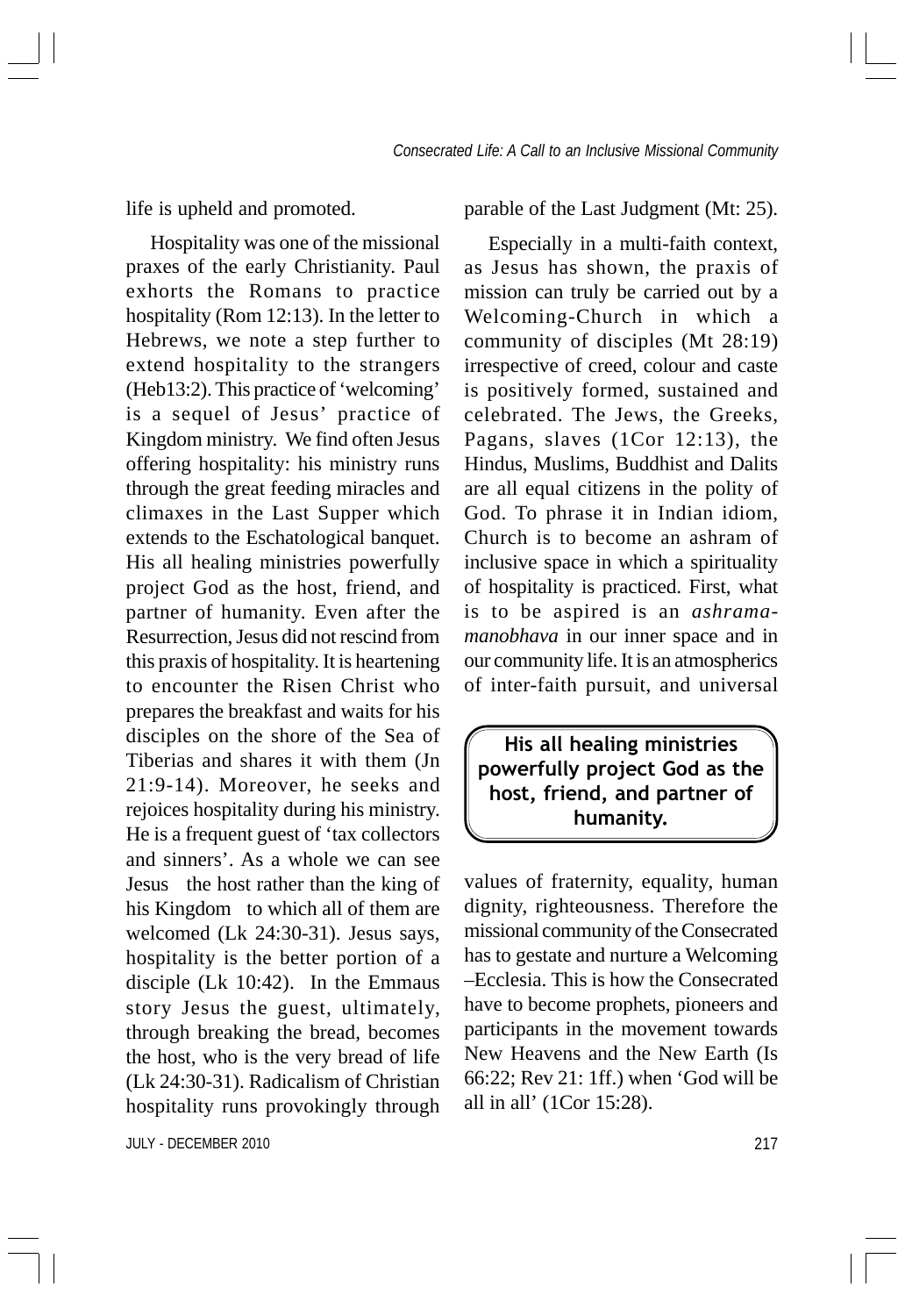## **Conclusion**

Our argument has been that the religious has to be consecrated in the vulnerability of an incarnate God who proactively participates in the brokenness of humanity and pulsates with the groaning of creation to steward the whole of Reality to the "fullness of life". Today we are re-discovering the message of Jesus' Gospel of "Abundance of Life". We are realizing that we have to construct a bio-centric world in which the whole existence, the earth, the sky, the plants, water animals, is part and parcel of human existence. Holiness is interpreted as holism and reconciliation in which the whole existence is redeemed and restored in a creative equity. Holiness is to be searched in holism of which the current idiom is Life. The whole cosmos bubbling with life is a 'hello' to the 'hallow' of Creator's presence. The religious has to be consecrated in this abundance of life permeating every shred and share of Existence. Consecrated life is not something to be envisioned separate and excluded from the stream of life. Rather it has to become the current of the River of Life and eventually the 'wave' of the Ocean of Existence through obedience and surrender as the river becomes the part of the ocean. This is possible when the consecrated grows into a 'seer' (not mere a seeker), who is a sensitive, watchful, and alert agency and a catalyst

of life, and responds to its claims and yearnings, and thus becomes a proactive participant in the fullness of life. The missional being of the Consecrated implies this radical participation in the synergy of life and thus make the whole existence awaken to the New Light that our Risen Lord has brought about. Being consecrated means being missional in the mystery of the 'emptytomb' of human travails and tragedies thus transform it into the womb of "Abundance of Life" bathed in the glow of the Easter Lamp!

## **Endnotes:**

- <sup>1</sup> Abhishiktananda, *Hindu-Christian Meeting Point – Within the Cave of the Heart*, Delhi: ISPCK, 1976, pp.122-123.
- <sup>2</sup> J.C. Hoekendijk, *The Church Inside Out*, London: SCM Press, 1967, p. 245.
- <sup>3</sup> Richard H. Niebuhr, *The Kingdom of God in America*, New York: Harper & Brothers, I959, p. 11.
- <sup>4</sup> Alfred Loisy, *The Gospel and the Church*, Philadelphia: Fortress Press, 1976, p. 166.
- <sup>5</sup> John Dunne, *The Way of all the Earth*, New York: Macmillan, 1972, p. ix.
- <sup>6</sup> Thomas Merton, *The Asian Journal of Thomas Merton*, New York: New Direction 1973, p. 313.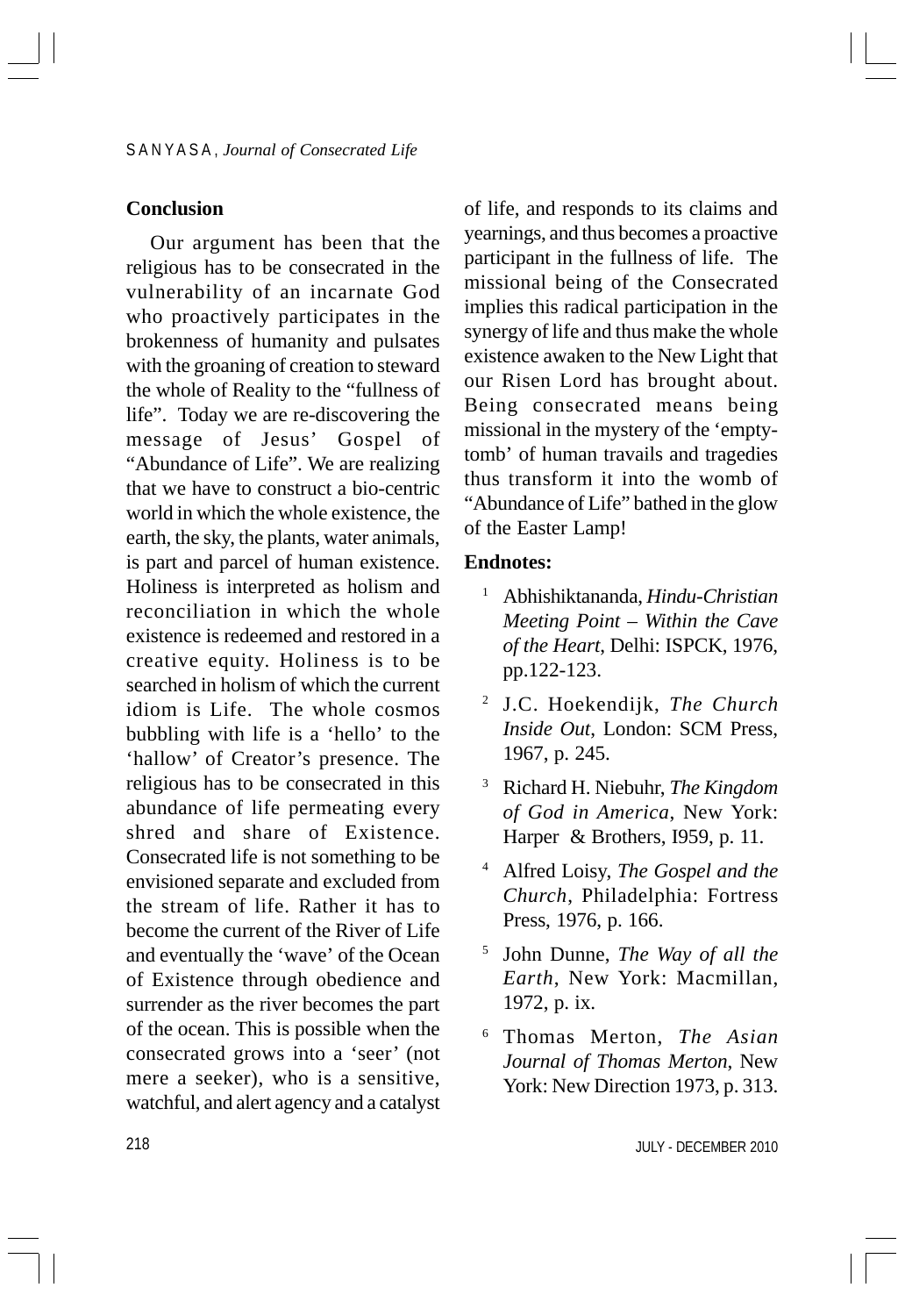- <sup>7</sup> See, Antony Kalliath, *The Word in the Cave*, New Delhi: Intercultural Publications, 1996, pp. 336-340.
- <sup>8</sup> *Tertio Millennio Adveniente*, 2000, no. 52.
- <sup>9</sup> Thomas C. Fox, *Pentecost in Asia: A New Way of Being Church*, Maryknoll, NY: Orbis Books, 2002, p. 350.
- <sup>10</sup> See, Antony Kalliath, "Mission among the People of Other Faiths: Catholic Church's Initiatives and Perspectives"*Ishvani Documentation and Mission Digest*, Vol. XXIII, No. 1 (Jan-Apr, 2010), pp.

56-63.

- <sup>11</sup> Paul Ricoeur, *Time and Narrative*, trans. Kathleen McLaughliln and David Pellauer, Chicago and London: The University of Chicago Press, 1984, p. 3.
- <sup>12</sup> See, Fr. Mario Saturnino Dias, *Telling the Story of Jesus in Asia: A Celebration of Faith and Life at the First Asian Mission Congress*, Goa: FABC-OE/OPH Secretariat, 2006.
- <sup>13</sup> Herald Weinrich, *Narrative Theology* 9: "The Crisis of Religious Language", ed. Johann-Baptist Metz and Jean-Pierre Jossua, New York: Herder and Herder, 1973, pp. 45-46, in *Figuring the Sacred*, 241.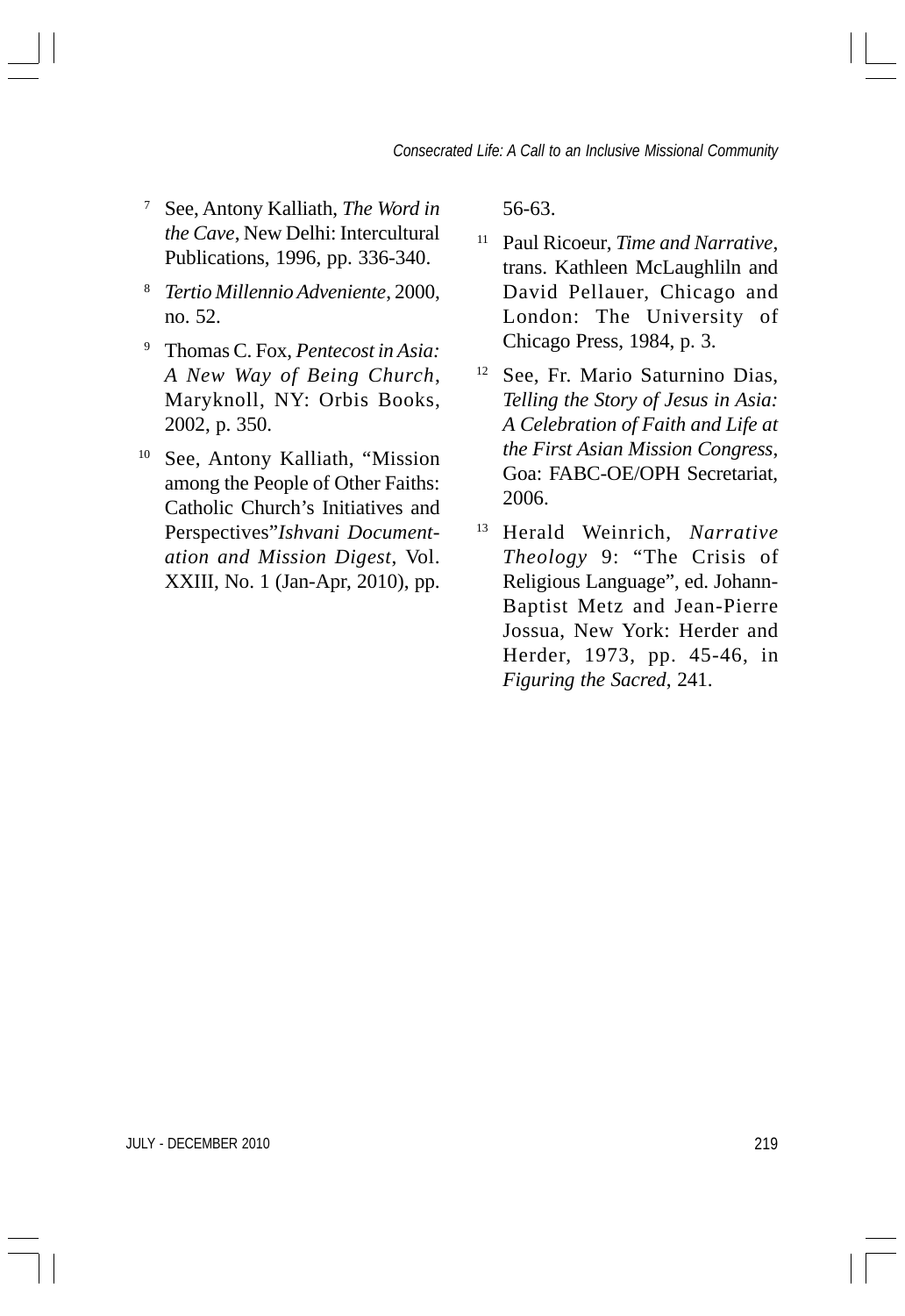# HOMILY OF HIS HOLINESS BENEDICT XVI ON THE OCCASION OF THE 14TH DAY OF CONSECRATED LIFE

**Vatican Basilica, 2 February 2010**

#### *Dear Brothers and Sisters***,**

On the Feast of the Presentation of Jesus in the Temple we are celebrating a mystery of Christ's life linked to the precept of Mosaic Law which prescribed that 40 days after the birth of their first-born child parents should go to the Temple of Jerusalem to offer the infant to the Lord and for the ritual purification of the mother (cf. Ex 13:1- 2, 11-16; Lv 12:1-8). Mary and Joseph also fulfilled this rite, offering to comply with the law a couple of turtle doves or pigeons. In giving a deeper interpretation to these things we understand that at this moment it is God himself who is presenting his Only-Begotten Son to humanity through the words of the elderly Simeon and the Prophetess Anna. Simeon, in fact, proclaimed Jesus as the "salvation" of humanity, a "light" for all the nations and a "sign that is spoken against", because he would reveal the thoughts of hearts (cf. Lk 2:29-35). In the East this Feast was called *Hypapante,* a feast

of *encounter*. In fact, Simeon and Anna, who met Jesus in the Temple and recognized him as the Messiah so long awaited, represent humanity that encounters its Lord in the Church. Subsequently, this Feast also spread to the West, where above all the symbol of light and the procession with candles which gave rise to the term "Candlemas" developed. This visible sign is intended to mean that the Church encounters in faith the One who is "the light of men" and in order to bring this "light" into the world, receives him with the full dynamism of her faith.

In conjunction with this Liturgical Feast, as from 1997, Venerable *John Paul II* decreed that a *special Day of Consecrated Life* be celebrated in the whole Church. In fact, the sacrifice of the Son of God symbolized by his presentation in the Temple is the model for every man and woman who consecrate their life totally to the Lord. The purpose of this Day is threefold: first of all to praise and thank the Lord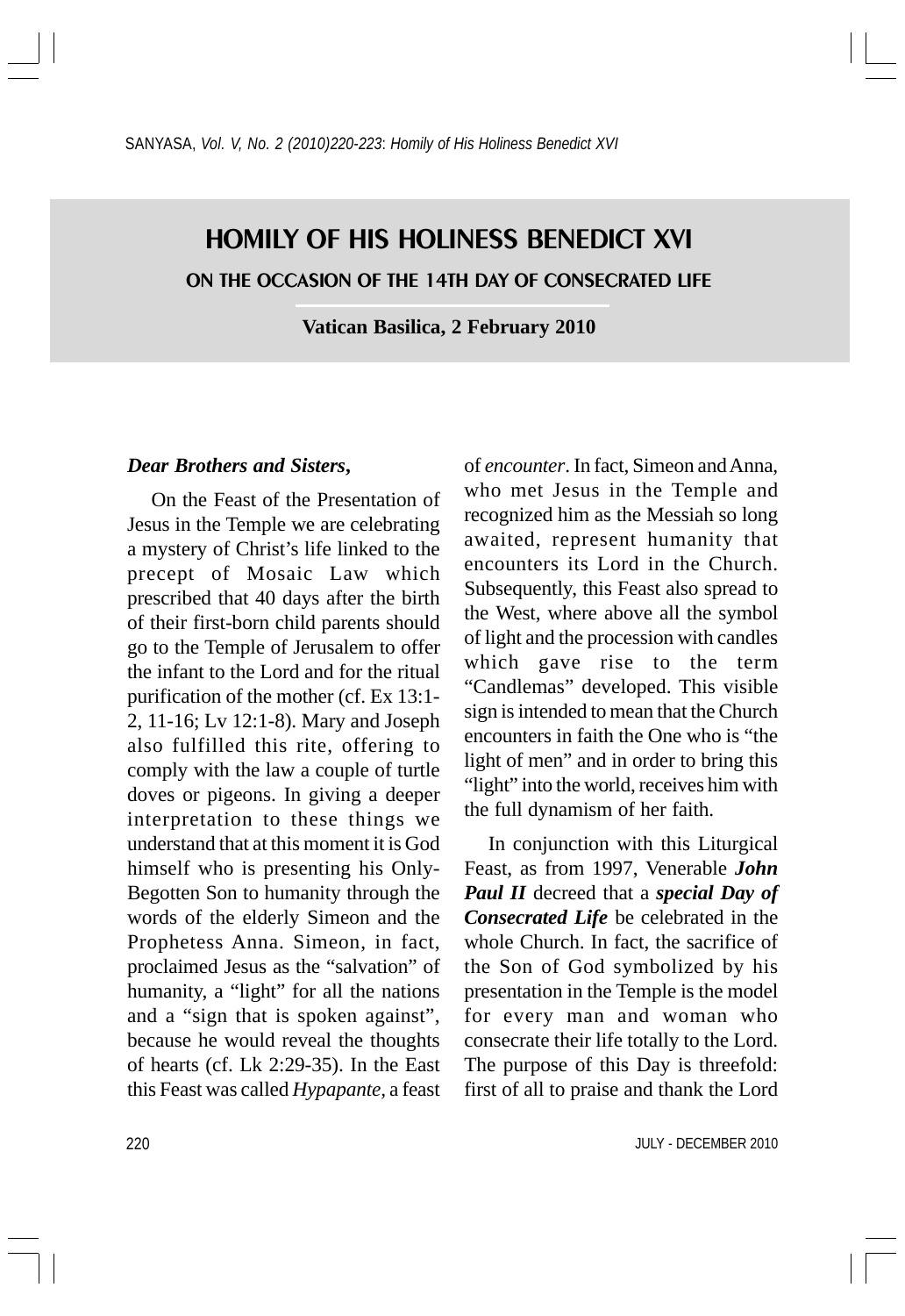for the gift of consecrated life; secondly to promote knowledge and appreciation of it among the whole People of God and lastly to invite all those who have dedicated their life totally to the cause of the Gospel to celebrate the marvels that the Lord has worked in them. As I thank you for coming here in such numbers, on this Day dedicated particularly to you I would like to greet each one of you with great affection men and women religious and consecrated people and to express to you my cordial closeness and heartfelt appreciation for the good you do at the service of the People of God.

The brief Reading from the Letter to the Hebrews that has just been proclaimed, successfully combines the motives at the origin of this significant and beautiful event and gives us some ideas for reflection. This text—basically two verses, but they are heavily charged with meaning—opens the second part of the Letter to the Hebrews, introducing the central theme of Christ, the High Priest. One should really consider as well the verse immediately preceding them, that says: "Since then we have a great high priest who has passed through the heavens, Jesus, the Son of God, let us hold fast our confession" of faith (Heb 4:14). This verse shows Jesus who ascends to the Father; while the verse that follows presents him descending towards human beings. Christ is presented as *the*

Mediator: he is true God and true man and for this reason truly belongs to both the divine and human worlds.

In fact, it is precisely and only on the bases of this *faith,* on this profession of faith in Jesus Christ, the only and definitive Mediator, that consecrated life, a life consecrated to God *through* Christ has meaning in the Church. It has meaning only if he is *truly* the mediator between God and us; otherwise it would merely be a form of sublimation or of escape. If Christ were not truly God and at the same time fully man, the foundation of Christian life as such would be lacking as, in quite a significant way, would the foundation of every Christian consecration of man and woman. The consecrated life, in fact, "powerfully" witnesses and expresses the reciprocal seeking of God and man, the love that attracts them to each other. The very fact of being consecrated makes the consecrated person, as it were, a "bridge" to God for all who encounter him or her a reminder, a reference point. And this is all by virtue of the mediation of Jesus Christ, the Consecrated One of the Father. He is the foundation! He who shared our weaknesses so that we might participate in his divine nature.

Rather than on faith our text insists on "trust", with which we may draw near to the "throne of grace", since our high priest was himself "put to the test

JULY - DECEMBER 2010 221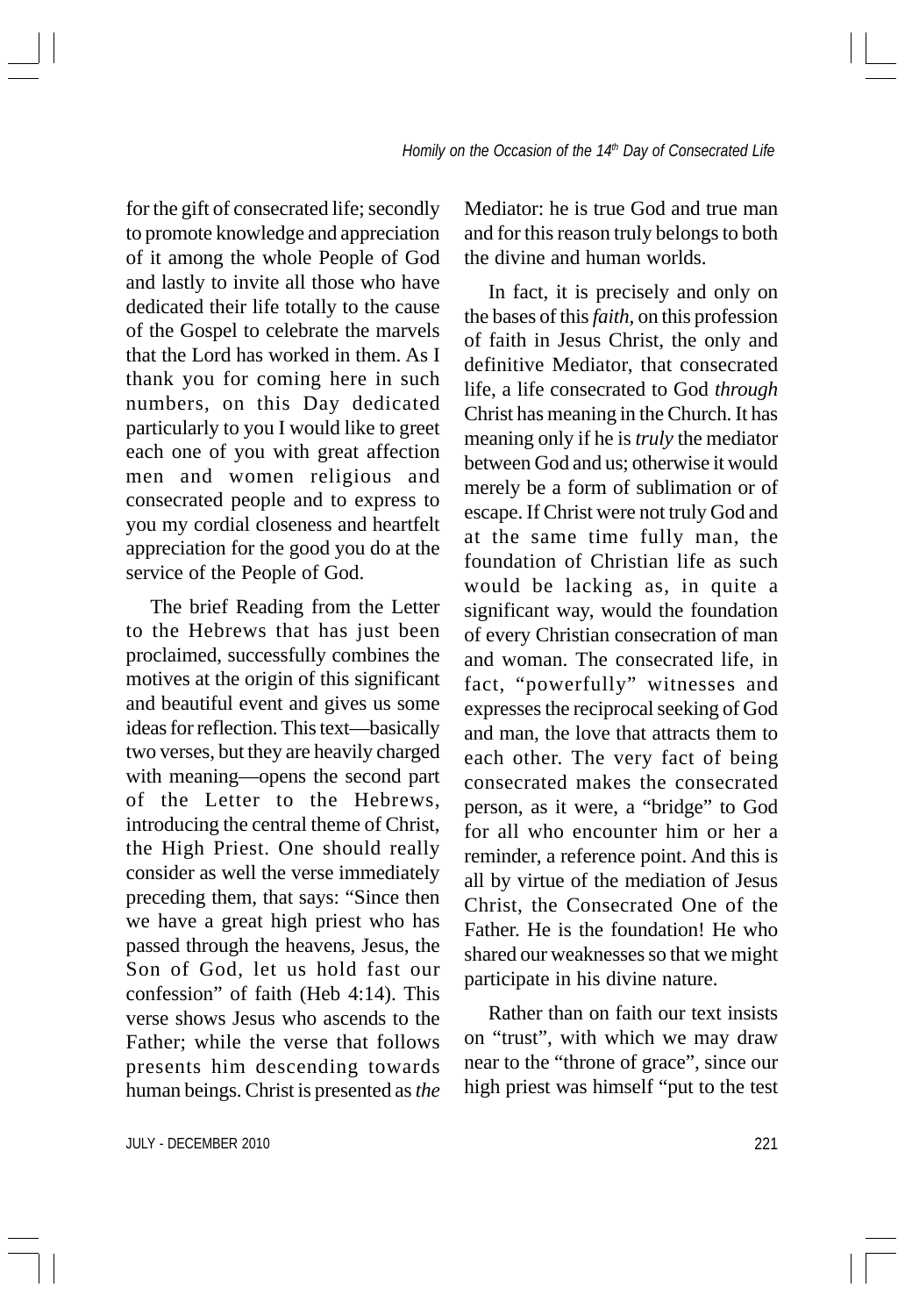in all things like ourselves". We may approach him to "receive mercy" and "find grace" and "help in time of need". It seems to me that these words contain a great truth and also a great comfort for us who have received the gift and commitment of special consecration in the Church.

I am thinking of you in particular, dear sisters and brothers. You have approached with total trust the "throne of grace" that is Christ, his Cross, his Heart, his divine presence in the Eucharist. Each one of you has drawn close to him as the source of pure and faithful Love, a Love so great and beautiful as to deserve all things, indeed more than our all, for a whole life does not suffice to reciprocate what Christ is and what he has done for us. But you have come close to him and every day you come close to him, so as to be helped in time of need and in the hour of trial.

222 Consecrated people are called in a special way to be witnesses of this mercy of the Lord in which human beings find their salvation. They have a vivid experience of God's forgiveness, because they know that they are people saved, that they are great when they see themselves as small and feel renewed and enveloped by the holiness if God when they recognize their sins. For this reason, for contemporary men and women too, consecrated life remains a privileged school of "compunction of heart", of the humble recognition of one's poverty but it likewise remains a school of trust in God's mercy, in his love that never abandons us. Actually the closer we become to God, the closer we are to him, the more helpful we are to others. Consecrated people experience God's grace, mercy and forgiveness not only for themselves but also for their brothers and sisters since they are called to carry in their hearts and prayers the anxieties and expectations of human beings, especially those who are far from God. Cloistered communities in particular, with their specific commitment to fidelity in "being with the Lord", in "standing beneath the Cross", often carry out this vicarious role, united to the Christ of the Passion, taking upon themselves the suffering and trials of others and offering all with joy for the salvation of the world.

Lastly, dear friends, let us raise to the Lord a hymn of thanksgiving and praise for consecrated life itself. If it did not exist, how much poorer the world would be! Quite apart from the superficial assessments of its usefulness the consecrated life is important precisely because it is a sign of unbounded generosity and love, and this all the more so in a world that risks being suffocated in the vortex of the ephemeral and the useful (cf. Post-Synodal Apostolic Exhortation *Vita Consecrata,* n. 105). Instead the